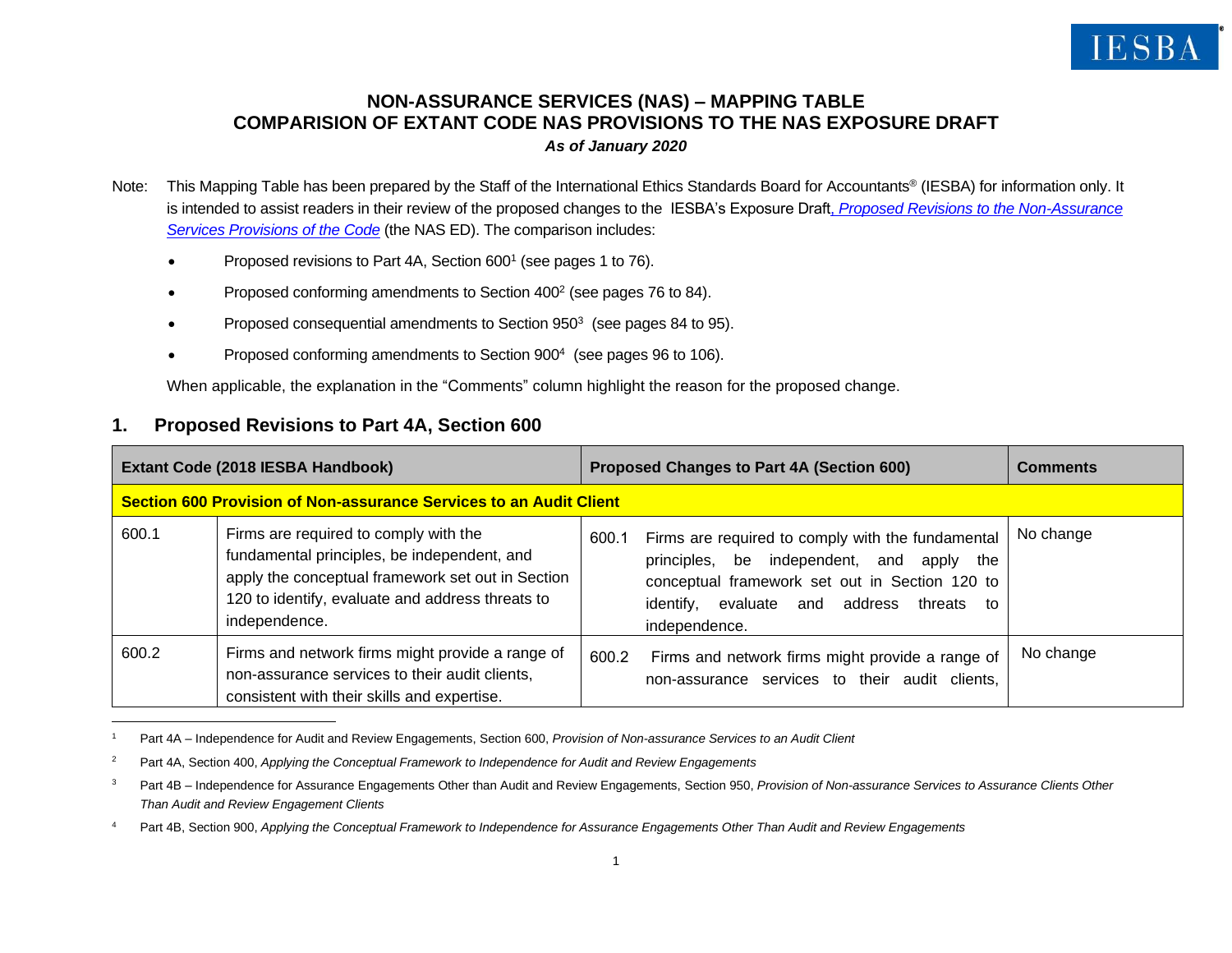### COMPARISION OF EXTANT CODE NAS PROVISIONS TO THE NAS ED

|        | Extant Code (2018 IESBA Handbook)                                                                                                                                                                                                                                                                                                                                                                                                                                                                                                                                                                                                                                                                                                                                               | Proposed Changes to Part 4A (Section 600)                                                                                                                                                                                                                                                                                                                                                                                                                                                                                                                                                                                                                                                                                                                                                                                                                                                                                                        | <b>Comments</b>                                                                                                                                   |
|--------|---------------------------------------------------------------------------------------------------------------------------------------------------------------------------------------------------------------------------------------------------------------------------------------------------------------------------------------------------------------------------------------------------------------------------------------------------------------------------------------------------------------------------------------------------------------------------------------------------------------------------------------------------------------------------------------------------------------------------------------------------------------------------------|--------------------------------------------------------------------------------------------------------------------------------------------------------------------------------------------------------------------------------------------------------------------------------------------------------------------------------------------------------------------------------------------------------------------------------------------------------------------------------------------------------------------------------------------------------------------------------------------------------------------------------------------------------------------------------------------------------------------------------------------------------------------------------------------------------------------------------------------------------------------------------------------------------------------------------------------------|---------------------------------------------------------------------------------------------------------------------------------------------------|
|        | Providing non-assurance services to audit clients<br>might create threats to compliance with the<br>fundamental principles and threats to<br>independence.                                                                                                                                                                                                                                                                                                                                                                                                                                                                                                                                                                                                                      | consistent with their skills and expertise. Providing<br>non-assurance services to audit clients might create<br>threats to compliance with the fundamental<br>principles and threats to independence.                                                                                                                                                                                                                                                                                                                                                                                                                                                                                                                                                                                                                                                                                                                                           |                                                                                                                                                   |
| 600.3  | This section sets out requirements and<br>application material relevant to applying the<br>conceptual framework to identify, evaluate and<br>address threats to independence when providing<br>non-assurance services to audit clients. The<br>subsections that follow set out specific<br>requirements and application material relevant<br>when a firm or network firm provides certain non-<br>assurance services to audit clients and indicate<br>the types of threats that might be created as a<br>result. Some of the subsections include<br>requirements that expressly prohibit a firm or<br>network firm from providing certain services to an<br>audit client in certain circumstances because the<br>threats created cannot be addressed by applying<br>safeguards. | 600.3<br>This section sets out requirements and application<br>material relevant to applying the conceptual<br>framework to identify, evaluate and address threats<br>to independence when providing non-assurance<br>services to audit clients. The subsections that follow<br>set out specific requirements and application<br>material that are relevant when a firm or a network<br>firm provides certain types of non-assurance<br>services to audit clients and indicate the types of<br>threats that might be created as a result.<br>600.4<br>In addition to the general provisions that apply in all<br>circumstances,<br>some<br>subsections<br>include<br>requirements that expressly prohibit a firm or a<br>network firm from providing certain services to an<br>audit client because the threats created cannot be<br>eliminated and safeguards are not capable of being<br>applied to reduce the threats to an acceptable level. | Slight refinement to<br>acknowledge new<br>requirements,<br>including the<br>introduction of self-<br>review prohibition in<br>general provisions |
| R600.4 | Before a firm or a network firm accepts an<br>engagement to provide a non-assurance service<br>to an audit client, the firm shall determine whether<br>providing such a service might create a threat to<br>independence.                                                                                                                                                                                                                                                                                                                                                                                                                                                                                                                                                       | R600.8<br>Before a firm or a network firm accepts an<br>engagement to provide a non-assurance<br>service to an audit client, the firm shall apply the<br>conceptual framework to identify, evaluate and<br>address any threat to independence that might<br>be created by providing that service.                                                                                                                                                                                                                                                                                                                                                                                                                                                                                                                                                                                                                                                | Refinements to clarify<br>firm responsibility<br>before undertaking<br><b>NAS</b>                                                                 |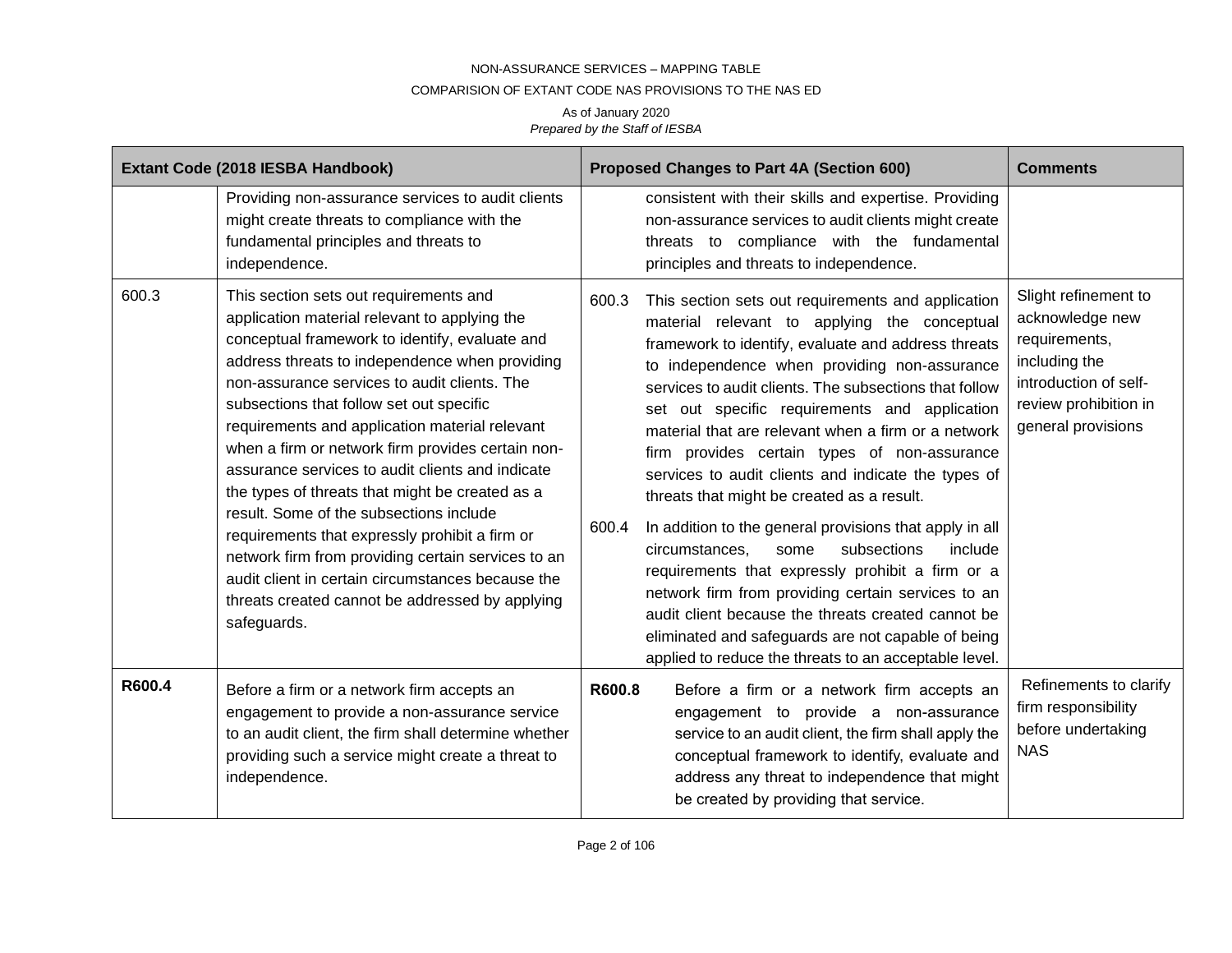#### COMPARISION OF EXTANT CODE NAS PROVISIONS TO THE NAS ED

|          | Extant Code (2018 IESBA Handbook)                                                                                                                                                                                                                                                                                                                                                                                   | <b>Proposed Changes to Part 4A (Section 600)</b>                                                                                                                                                                                                                                                                                                                                                                                                                                                                                          | <b>Comments</b>                                                        |
|----------|---------------------------------------------------------------------------------------------------------------------------------------------------------------------------------------------------------------------------------------------------------------------------------------------------------------------------------------------------------------------------------------------------------------------|-------------------------------------------------------------------------------------------------------------------------------------------------------------------------------------------------------------------------------------------------------------------------------------------------------------------------------------------------------------------------------------------------------------------------------------------------------------------------------------------------------------------------------------------|------------------------------------------------------------------------|
| 600.4 A1 | The requirements and application material in this<br>section assist the firm in analyzing certain types<br>of non-assurance services and the related threats<br>that might be created if a firm or network firm<br>provides non-assurance services to an audit<br>client.                                                                                                                                           | 600.3<br>This section sets out requirements and application<br>material relevant to applying the conceptual<br>framework to identify, evaluate and address threats<br>to independence when providing non-assurance<br>services to audit clients. The subsections that follow<br>set out specific requirements and application<br>material that are relevant when a firm or a network<br>firm provides certain types of non-assurance<br>services to audit clients and indicate the types of<br>threats that might be created as a result. | Repositioned as<br>introductory material                               |
| 600.4 A2 | New business practices, the evolution of financial<br>markets and changes in information technology,<br>are among the developments that make it<br>impossible to draw up an all-inclusive list of non-<br>assurance services that might be provided to an<br>audit client. As a result, the Code does not include<br>an exhaustive list of all non-assurance services<br>that might be provided to an audit client. | 600.5 A1<br>New business practices, the evolution of<br>financial markets and changes in technology are<br>among the developments that make it<br>impossible to draw up an all-inclusive list of non-<br>assurance services that firms and network firms<br>might provide to an audit client. As a result, the<br>Code does not include an exhaustive list of all<br>non-assurance services that might be provided<br>to a client.                                                                                                        | The word "information"<br>is dropped in<br>"information<br>technology" |
| n/a      | n/a                                                                                                                                                                                                                                                                                                                                                                                                                 | 600.6A1<br>Paragraphs R100.3 to 100.3 A2 set out a<br>requirement and application material relating to<br>compliance with the Code. If there are laws and<br>regulations in a jurisdiction relating to the<br>provision of non-assurance services to audit<br>clients that differ from or go beyond those set<br>out in this section, firms providing non-<br>assurance services to which such provisions                                                                                                                                 | New application<br>material                                            |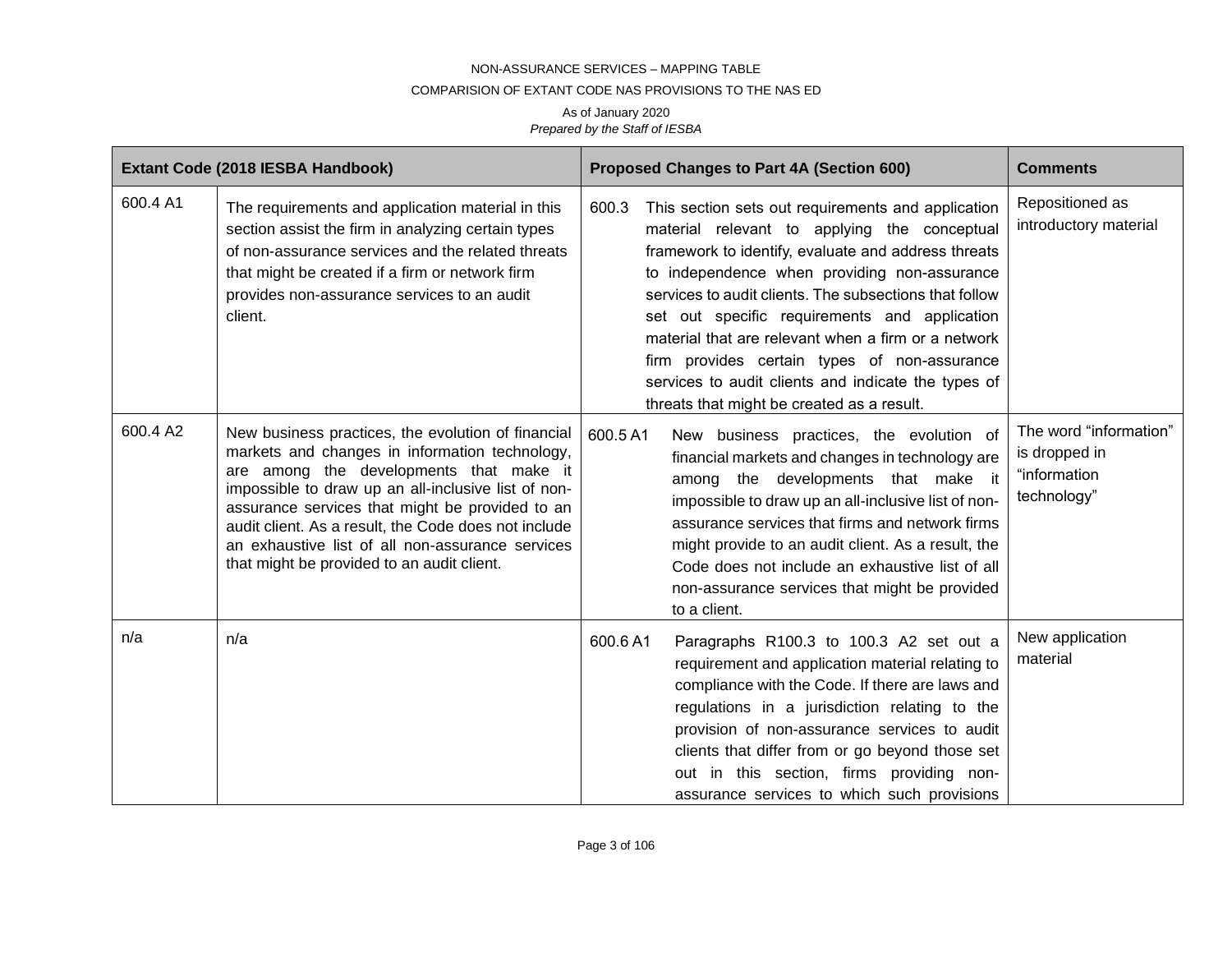#### COMPARISION OF EXTANT CODE NAS PROVISIONS TO THE NAS ED

|          | Extant Code (2018 IESBA Handbook)                                                                                                                                                                                                                                                                                                                                                                                                                                                                                                                                                                                                                                                                                                                                                                                                | Proposed Changes to Part 4A (Section 600)                                                                                                                                                                                                                                                                                                                                                                                                                                                                                                                                                                                                                                                                                            | <b>Comments</b>                                                                                                                                                   |
|----------|----------------------------------------------------------------------------------------------------------------------------------------------------------------------------------------------------------------------------------------------------------------------------------------------------------------------------------------------------------------------------------------------------------------------------------------------------------------------------------------------------------------------------------------------------------------------------------------------------------------------------------------------------------------------------------------------------------------------------------------------------------------------------------------------------------------------------------|--------------------------------------------------------------------------------------------------------------------------------------------------------------------------------------------------------------------------------------------------------------------------------------------------------------------------------------------------------------------------------------------------------------------------------------------------------------------------------------------------------------------------------------------------------------------------------------------------------------------------------------------------------------------------------------------------------------------------------------|-------------------------------------------------------------------------------------------------------------------------------------------------------------------|
|          |                                                                                                                                                                                                                                                                                                                                                                                                                                                                                                                                                                                                                                                                                                                                                                                                                                  | apply need to be aware of those differences and<br>comply with the more stringent provisions.                                                                                                                                                                                                                                                                                                                                                                                                                                                                                                                                                                                                                                        |                                                                                                                                                                   |
| n/a      | n/a                                                                                                                                                                                                                                                                                                                                                                                                                                                                                                                                                                                                                                                                                                                                                                                                                              | 600.9 A1<br>A description of the categories of threats that<br>might arise when a firm or network firm provides<br>a non-assurance service to an audit client is set<br>out in 120.6 A3.                                                                                                                                                                                                                                                                                                                                                                                                                                                                                                                                             | New application<br>material                                                                                                                                       |
| 600.5 A1 | Factors that are relevant in evaluating the level of<br>threats created by providing a non-assurance<br>service to an audit client include:<br>The nature, scope and purpose of the<br>$\bullet$<br>service.<br>The degree of reliance that will be placed on<br>$\bullet$<br>the outcome of the service as part of the<br>audit.<br>The legal and regulatory environment in<br>$\bullet$<br>which the service is provided.<br>Whether the outcome of the service will<br>$\bullet$<br>affect matters reflected in the financial<br>statements on which the firm will express an<br>opinion, and, if so:<br>The extent to which the outcome of the<br>$\circ$<br>service will have a material effect on<br>the financial statements.<br>The degree of subjectivity involved in<br>$\circ$<br>determining the appropriate amounts | 600.9 A2 Factors that are relevant in identifying and<br>evaluating threats created by providing a<br>non-assurance service to an audit client<br>include:<br>The nature, scope, intended use and<br>purpose of the service.<br>The manner in which the service will be<br>$\bullet$<br>provided.<br>The legal and regulatory environment in<br>$\bullet$<br>which the service is provided.<br>Whether the client is a public interest<br>$\bullet$<br>entity.<br>The level of expertise of the client's<br>$\bullet$<br>management and employees with respect<br>to the type of service provided.<br>The extent to which the client determines<br>$\bullet$<br>significant matters of judgment. (Ref: Para.<br>R400.13 to R400.14). | Lead in now<br>$\bullet$<br>emphasizes the<br>factors are also<br>relevant in<br>identifying threats<br>Factors in 2 <sup>nd</sup> and<br>last bullets are<br>new |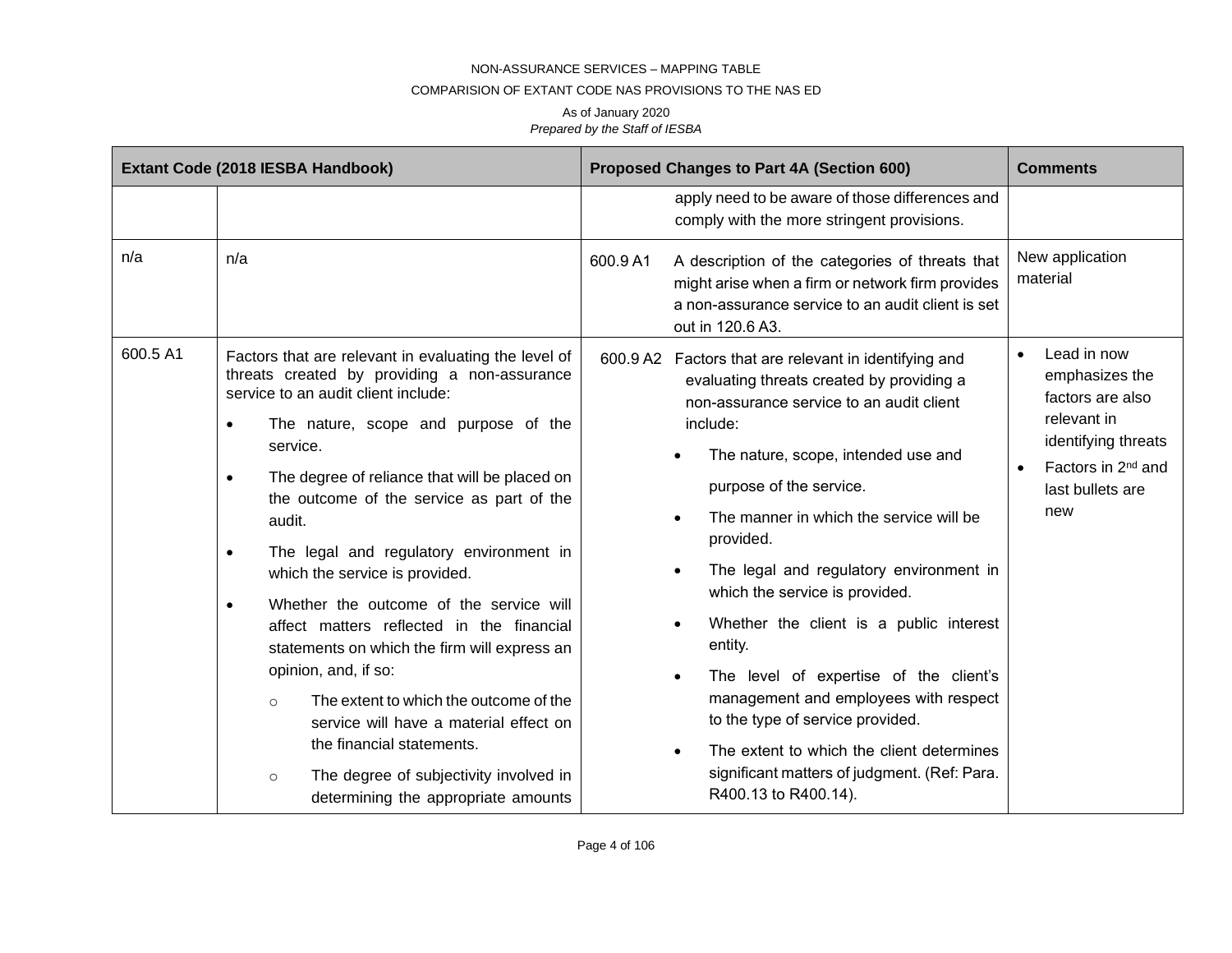#### COMPARISION OF EXTANT CODE NAS PROVISIONS TO THE NAS ED

| Extant Code (2018 IESBA Handbook)                                                                                                                                                                                                                                                                                                                                                                                                                                                                                                                                                                                                                                                                                                                                                                                                                                                                                | Proposed Changes to Part 4A (Section 600)                                                                                                                                                                                                                                                                                                                                                                                                                                                                                                                                                                                                                                                                                                                                                                                                                                                                                                                                      | <b>Comments</b> |
|------------------------------------------------------------------------------------------------------------------------------------------------------------------------------------------------------------------------------------------------------------------------------------------------------------------------------------------------------------------------------------------------------------------------------------------------------------------------------------------------------------------------------------------------------------------------------------------------------------------------------------------------------------------------------------------------------------------------------------------------------------------------------------------------------------------------------------------------------------------------------------------------------------------|--------------------------------------------------------------------------------------------------------------------------------------------------------------------------------------------------------------------------------------------------------------------------------------------------------------------------------------------------------------------------------------------------------------------------------------------------------------------------------------------------------------------------------------------------------------------------------------------------------------------------------------------------------------------------------------------------------------------------------------------------------------------------------------------------------------------------------------------------------------------------------------------------------------------------------------------------------------------------------|-----------------|
| or treatment<br>for those<br>matters<br>reflected in the financial statements.<br>The level of expertise of the client's<br>management and employees with respect to<br>the type of service provided.<br>The extent of the client's involvement in<br>$\bullet$<br>determining significant matters of judgment.<br>The nature and extent of the impact of the<br>$\bullet$<br>service, if any, on the systems that generate<br>information that forms a significant part of<br>the client's:<br>Accounting records<br>financial<br>or<br>$\circ$<br>statements on which the firm will<br>express an opinion.<br>controls<br>financial<br>Internal<br>over<br>$\circ$<br>reporting.<br>Whether the client is a public interest entity.<br>For example, providing a non-assurance<br>service to an audit client that is a public<br>interest entity might be perceived to result in<br>a higher level of a threat. | Whether the outcome of the service will<br>affect the accounting records or matters<br>reflected in the financial statements on<br>which the firm will express an opinion, and,<br>if so:<br>The extent to which the outcome of<br>$\circ$<br>the service will have a material effect<br>on the financial statements.<br>The degree of subjectivity involved<br>$\circ$<br>determining the appropriate<br>amounts or treatment for those<br>matters reflected in the financial<br>statements.<br>The nature and extent of the impact of the<br>$\bullet$<br>service, if any, on the systems that<br>generate information that form a significant<br>part of the client's:<br>Accounting records or financial<br>$\circ$<br>statements on which the firm will<br>express an opinion, or<br>financial<br>Internal<br>controls over<br>$\circ$<br>reporting.<br>The degree of reliance that will be placed<br>$\bullet$<br>on the outcome of the service as part of the<br>audit. |                 |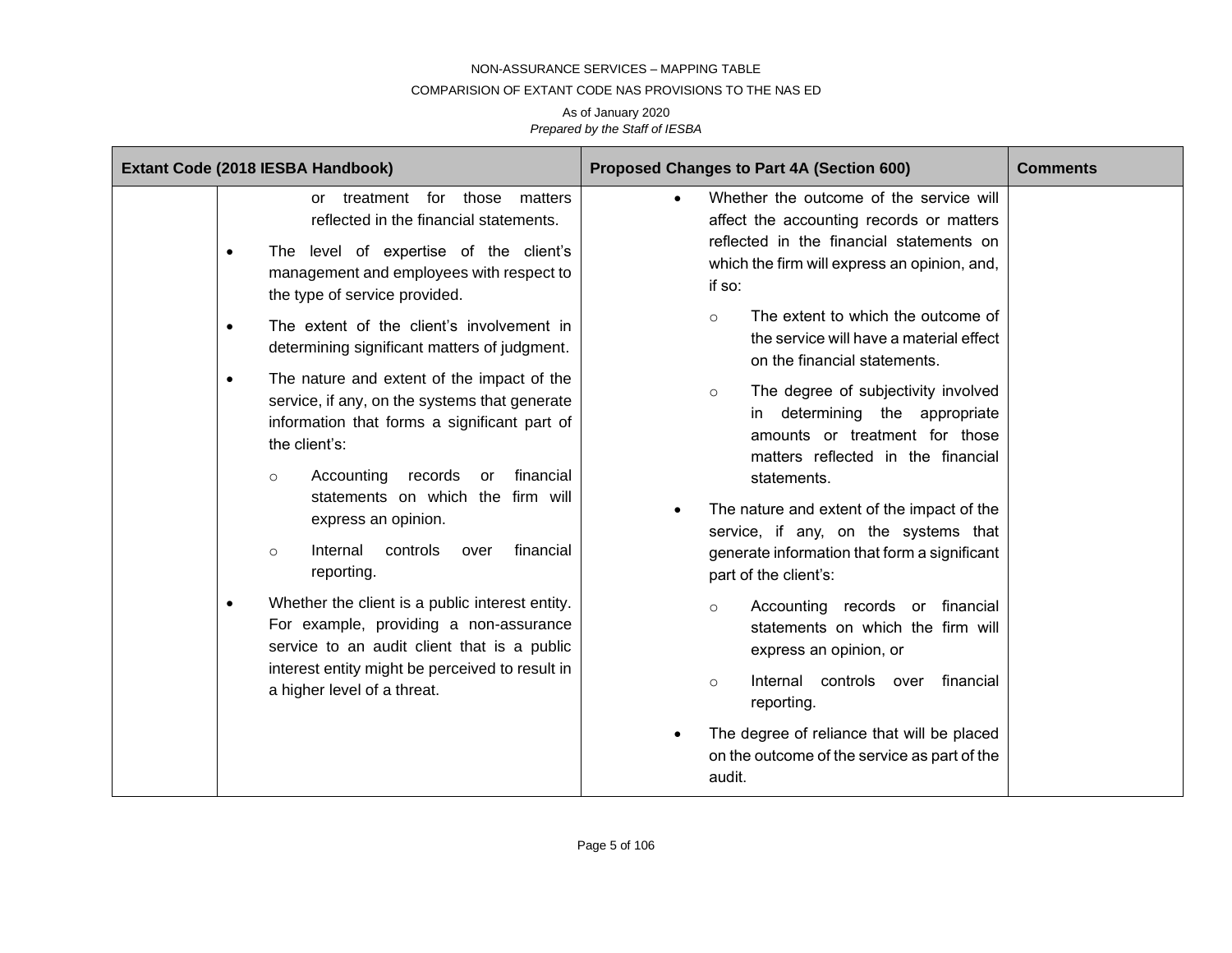### COMPARISION OF EXTANT CODE NAS PROVISIONS TO THE NAS ED

|          | Extant Code (2018 IESBA Handbook)                                                                                                                                                                                                                                          |           | Proposed Changes to Part 4A (Section 600)                                                                                                                                                                                                                                                                                                                                                                                                                                                                                                                                                                                                                             | <b>Comments</b>                                                               |
|----------|----------------------------------------------------------------------------------------------------------------------------------------------------------------------------------------------------------------------------------------------------------------------------|-----------|-----------------------------------------------------------------------------------------------------------------------------------------------------------------------------------------------------------------------------------------------------------------------------------------------------------------------------------------------------------------------------------------------------------------------------------------------------------------------------------------------------------------------------------------------------------------------------------------------------------------------------------------------------------------------|-------------------------------------------------------------------------------|
|          |                                                                                                                                                                                                                                                                            |           | The fees relating to the provision of the<br>$\bullet$<br>non-assurance services.                                                                                                                                                                                                                                                                                                                                                                                                                                                                                                                                                                                     |                                                                               |
| 600.5 A2 | Subsections 601 to 610 include examples of<br>additional factors that are relevant in evaluating the<br>level of threats created by providing the non-<br>assurance services set out in those subsections.                                                                 | 600.9 A3  | Subsections 601 to 610 include examples of<br>additional factors that are relevant in<br>identifying and evaluating the level of threats<br>created by providing the non-assurance<br>services set out in those subsections.                                                                                                                                                                                                                                                                                                                                                                                                                                          | Emphasizes that<br>the factors are<br>also relevant in<br>identifying threats |
| n/a      | n/a                                                                                                                                                                                                                                                                        | 600.12 A1 | Providing advice and recommendations might<br>create a self-review threat. Whether providing<br>advice and recommendations creates a self-<br>review threat involves making the determination<br>set out in 600.11 A2. This includes considering<br>the nature of the advice and recommendations<br>and how such advice and recommendations<br>might be implemented by the audit client. If a<br>self-review threat is identified, application of the<br>conceptual framework requires the firm to<br>address the threat where the audit client is not<br>a public interest entity. If the audit client is a<br>public interest entity, paragraph R600.14<br>applies. | New application<br>material                                                   |
| 600.5 A3 | Subsections 601 to 610 refer to materiality in<br>relation to an audit client's financial statements.<br>The concept of materiality in relation to an audit is<br>addressed in ISA 320, Materiality in Planning and<br>Performing an Audit, and in relation to a review in | 600.15A1  | Subsections 601 to 610 refer to materiality in<br>relation to an audit client's financial statements.<br>The concept of materiality in relation to an audit<br>is addressed in ISA 320, Materiality in Planning<br>and Performing an Audit, and in relation to a                                                                                                                                                                                                                                                                                                                                                                                                      | No change                                                                     |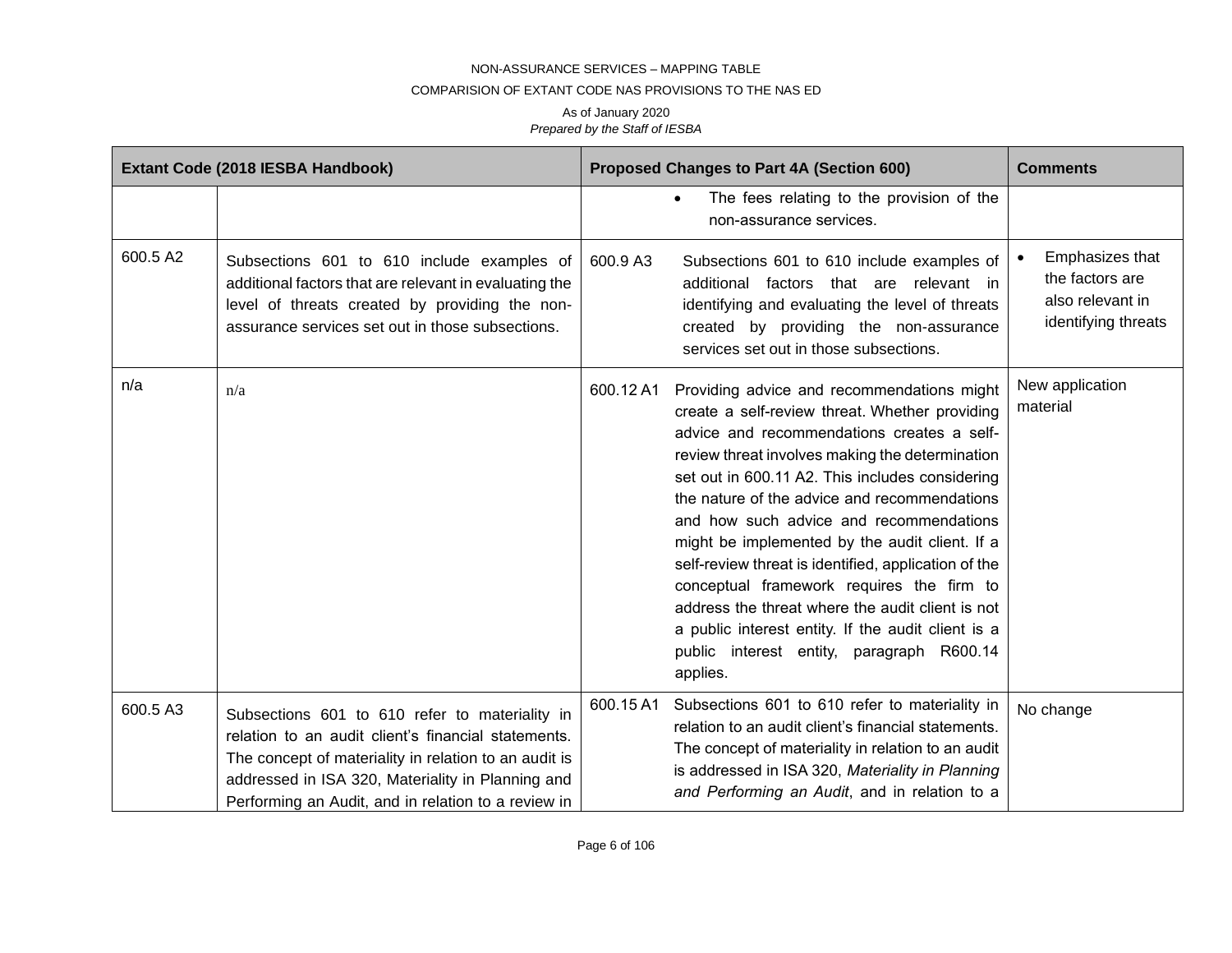#### COMPARISION OF EXTANT CODE NAS PROVISIONS TO THE NAS ED

|          | Extant Code (2018 IESBA Handbook)                                                                                                                                                                                                                                                                                        |           | Proposed Changes to Part 4A (Section 600)                                                                                                                                                                                                                                                                                             | <b>Comments</b>                                                                                      |
|----------|--------------------------------------------------------------------------------------------------------------------------------------------------------------------------------------------------------------------------------------------------------------------------------------------------------------------------|-----------|---------------------------------------------------------------------------------------------------------------------------------------------------------------------------------------------------------------------------------------------------------------------------------------------------------------------------------------|------------------------------------------------------------------------------------------------------|
|          | ISRE 2400 (Revised), Engagements to Review<br>Historical Financial Statements. The determination<br>of materiality involves the exercise of professional<br>judgment and is impacted by both quantitative and<br>qualitative factors. It is also affected by perceptions<br>of the financial information needs of users. |           | review in ISRE 2400 (Revised), Engagements<br>to Review Historical Financial Statements. The<br>determination of materiality involves the<br>exercise of professional judgment and is<br>impacted by both quantitative and qualitative<br>factors. It is also affected by perceptions of the<br>financial information needs of users. |                                                                                                      |
| 600.5 A4 | A firm or network firm might provide multiple non-<br>assurance services to an audit client. In these<br>circumstances the consideration of the combined<br>effect of threats created by providing those<br>services is relevant to the firm's evaluation of<br>threats.                                                 | R600.10   | When a firm or a network firm provides multiple<br>non-assurance services to an audit client, the<br>firm shall consider, in addition to the threats<br>created by each service individually, whether<br>the combined effect of such services creates or<br>impacts threats to independence.                                          | Application<br>material elevated<br>to a requirement<br>supported by new<br>application<br>material  |
| n/a      | n/a                                                                                                                                                                                                                                                                                                                      | 600.10 A1 | In addition to paragraph 600.9 A2, factors that<br>are relevant in evaluating the level of threats<br>created where multiple non-assurance<br>services are provided to an audit client might<br>include whether:                                                                                                                      | Lead in now<br>$\bullet$<br>emphasizes the<br>factors are also<br>relevant in<br>identifying threats |
|          |                                                                                                                                                                                                                                                                                                                          |           | The combined effect of providing multiple<br>services impacts the level of threats<br>created by each individual service.<br>A proposed service impacts the<br>effectiveness of safeguards put in place in<br>relation to other non-assurance services.                                                                               |                                                                                                      |
|          |                                                                                                                                                                                                                                                                                                                          | 600.11 A1 | When a firm or network firm undertakes a non-<br>assurance service for an audit client, there<br>might be a risk of the firm auditing its own work,                                                                                                                                                                                   | New provisions to<br>determine whether an<br>identified threat                                       |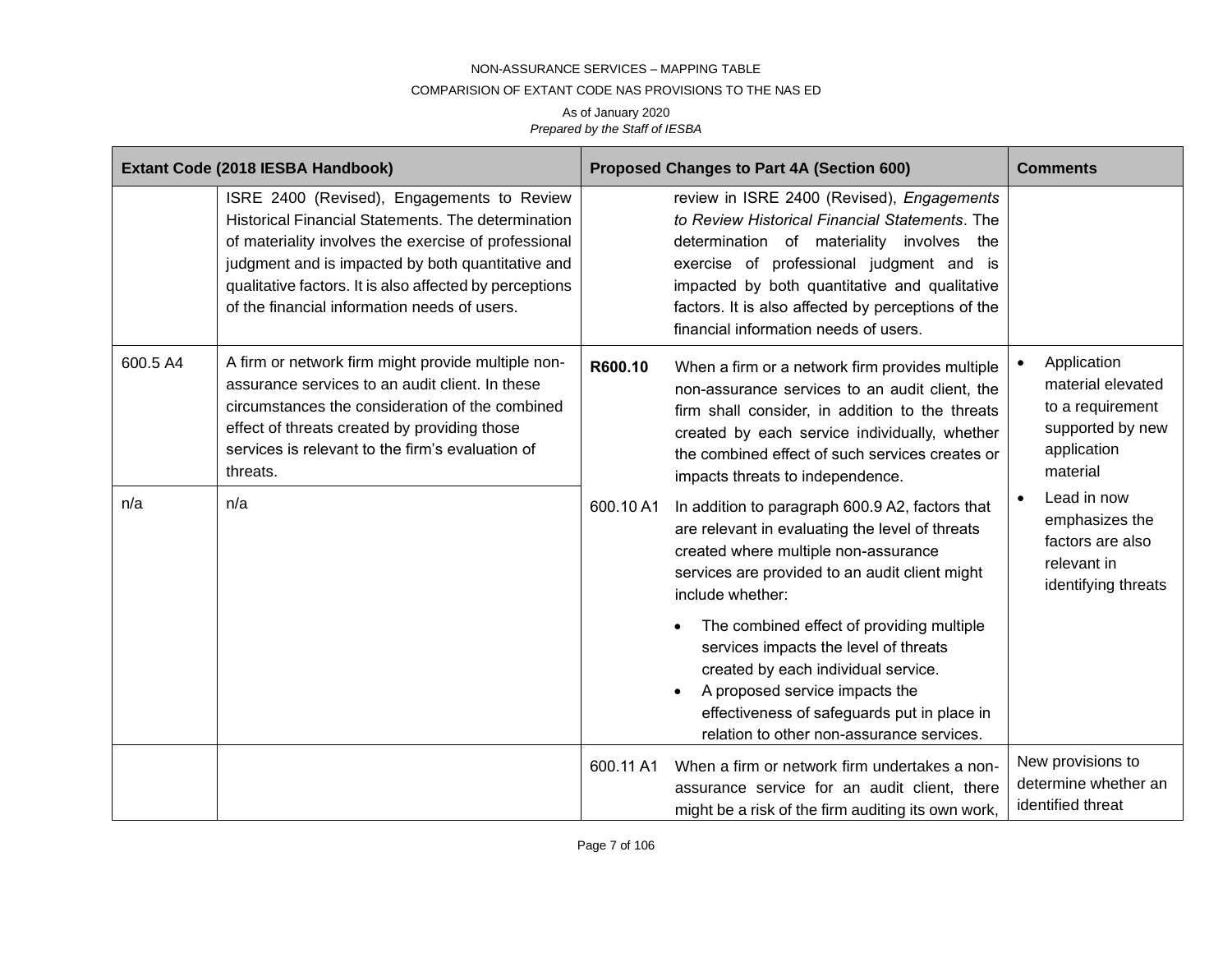#### COMPARISION OF EXTANT CODE NAS PROVISIONS TO THE NAS ED

| Extant Code (2018 IESBA Handbook) |           | Proposed Changes to Part 4A (Section 600)                                                                                                                                                                                                                                                                                                                                                               | <b>Comments</b>                                                |
|-----------------------------------|-----------|---------------------------------------------------------------------------------------------------------------------------------------------------------------------------------------------------------------------------------------------------------------------------------------------------------------------------------------------------------------------------------------------------------|----------------------------------------------------------------|
|                                   |           | thereby giving rise to a self-review threat. A self-<br>review threat is the threat that a firm or a<br>network firm will not appropriately evaluate the<br>results of a previous judgment made or an<br>activity performed by an individual within the<br>firm or network firm as part of a non-assurance<br>service on which the audit team will rely when<br>forming a judgment as part of an audit. | relates to self-review.<br>Applicable to all audit<br>clients. |
|                                   |           | 600.11 A2 Identifying whether the provision of a non-<br>assurance service to an audit client will create<br>a self-review threat involves determining<br>whether there is a risk that:                                                                                                                                                                                                                 |                                                                |
|                                   |           | The results of the service will affect the<br>(a)<br>accounting records, internal controls over<br>financial reporting, or the financial<br>statements on which the firm will express<br>an opinion;                                                                                                                                                                                                    |                                                                |
|                                   |           | In the course of the audit of those<br>(b)<br>financial statements, the results of the<br>service will be subject to audit<br>procedures; and                                                                                                                                                                                                                                                           |                                                                |
|                                   | (c)       | When making an audit judgment, the audit<br>team will evaluate or rely on any judgments<br>made or activities performed by the firm or<br>network firm in the course of providing the<br>service.                                                                                                                                                                                                       |                                                                |
|                                   | 600.13 A1 | When the audit client is a public interest entity,<br>stakeholders have heightened expectations                                                                                                                                                                                                                                                                                                         | New provisions,<br>including the self-                         |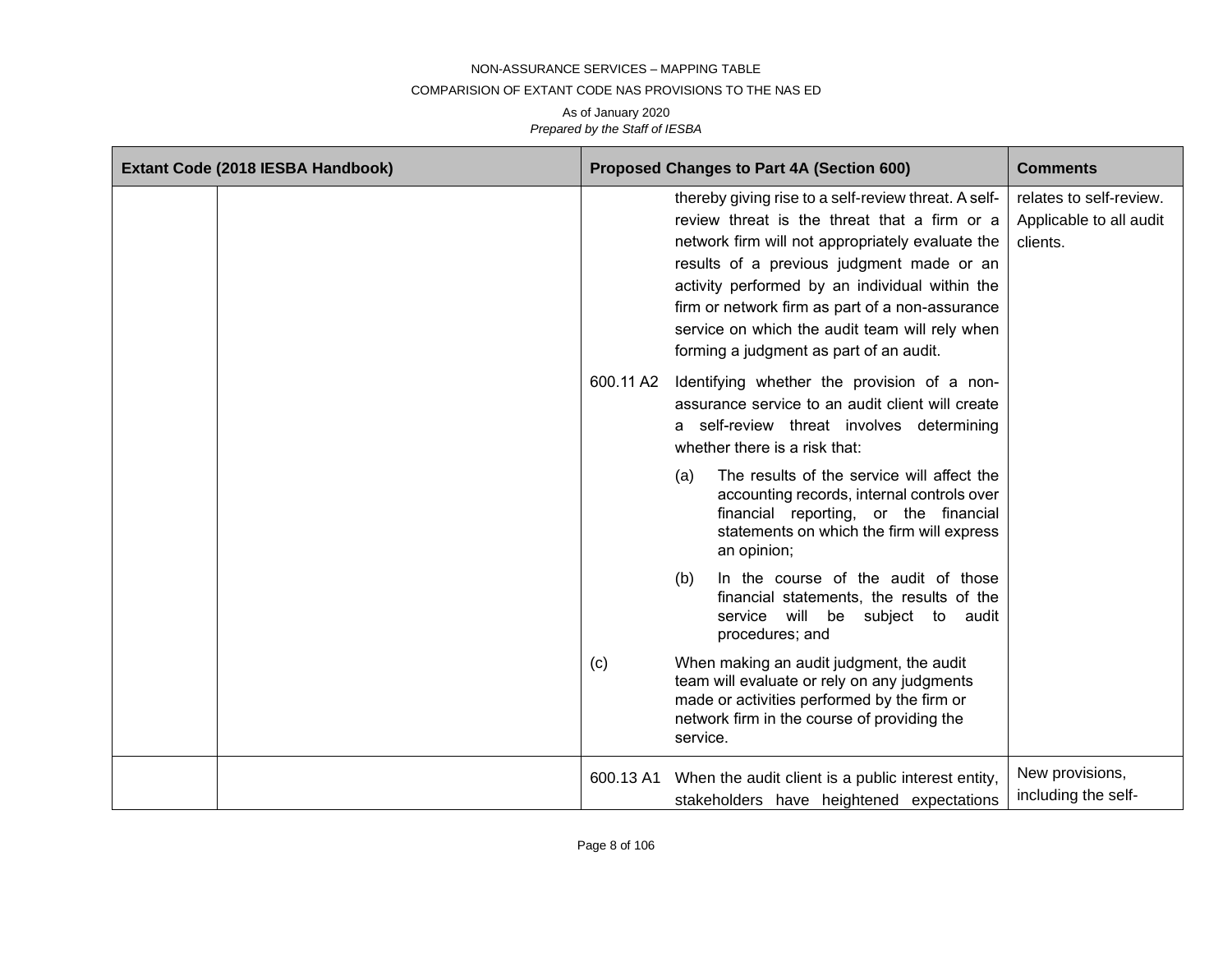#### COMPARISION OF EXTANT CODE NAS PROVISIONS TO THE NAS ED

|          | Extant Code (2018 IESBA Handbook)                                                                                                                                                                                                                                     |           | Proposed Changes to Part 4A (Section 600)                                                                                                                                                                                                                                                 | <b>Comments</b>                                                                                                                                     |
|----------|-----------------------------------------------------------------------------------------------------------------------------------------------------------------------------------------------------------------------------------------------------------------------|-----------|-------------------------------------------------------------------------------------------------------------------------------------------------------------------------------------------------------------------------------------------------------------------------------------------|-----------------------------------------------------------------------------------------------------------------------------------------------------|
|          |                                                                                                                                                                                                                                                                       |           | regarding the firm's independence. These<br>heightened expectations are relevant to the<br>reasonable and informed third party test used to<br>evaluate a self-review threat created by<br>providing a non-assurance service to an audit<br>client that is a public interest entity.      | review threat<br>prohibition. Applicable<br>to audit clients that are<br>PIEs only.                                                                 |
|          |                                                                                                                                                                                                                                                                       |           | 600.13 A2 Where the provision of a non-assurance service<br>to an audit client that is a public interest entity<br>creates a self-review threat, that threat cannot<br>be eliminated, and safeguards are not capable<br>of being applied to reduce that threat to an<br>acceptable level. |                                                                                                                                                     |
|          |                                                                                                                                                                                                                                                                       | R600.14   | A firm or a network firm shall not provide a non-<br>assurance service to an audit client that is a<br>public interest entity if a self-review threat will<br>be created in relation to the audit of the financial<br>statements on which the firm will express an<br>opinion.            |                                                                                                                                                     |
| 600.6 A1 | Subsections 601 to 610 include examples of<br>actions, including safeguards, that might address<br>threats to independence created by providing<br>those non-assurance services when threats are<br>not at an acceptable level. Those examples are<br>not exhaustive. | 600.16 A1 | Paragraphs R120.10 to 120.10 A2 include a<br>requirement and application material that are<br>relevant when addressing<br>threats<br>to<br>independence, including a description<br>0f<br>safeguards.                                                                                     | No substantive<br>change.<br>The description of<br>safeguards in now<br>incorporated by<br>reference to minimize<br>repeating material in<br>the CF |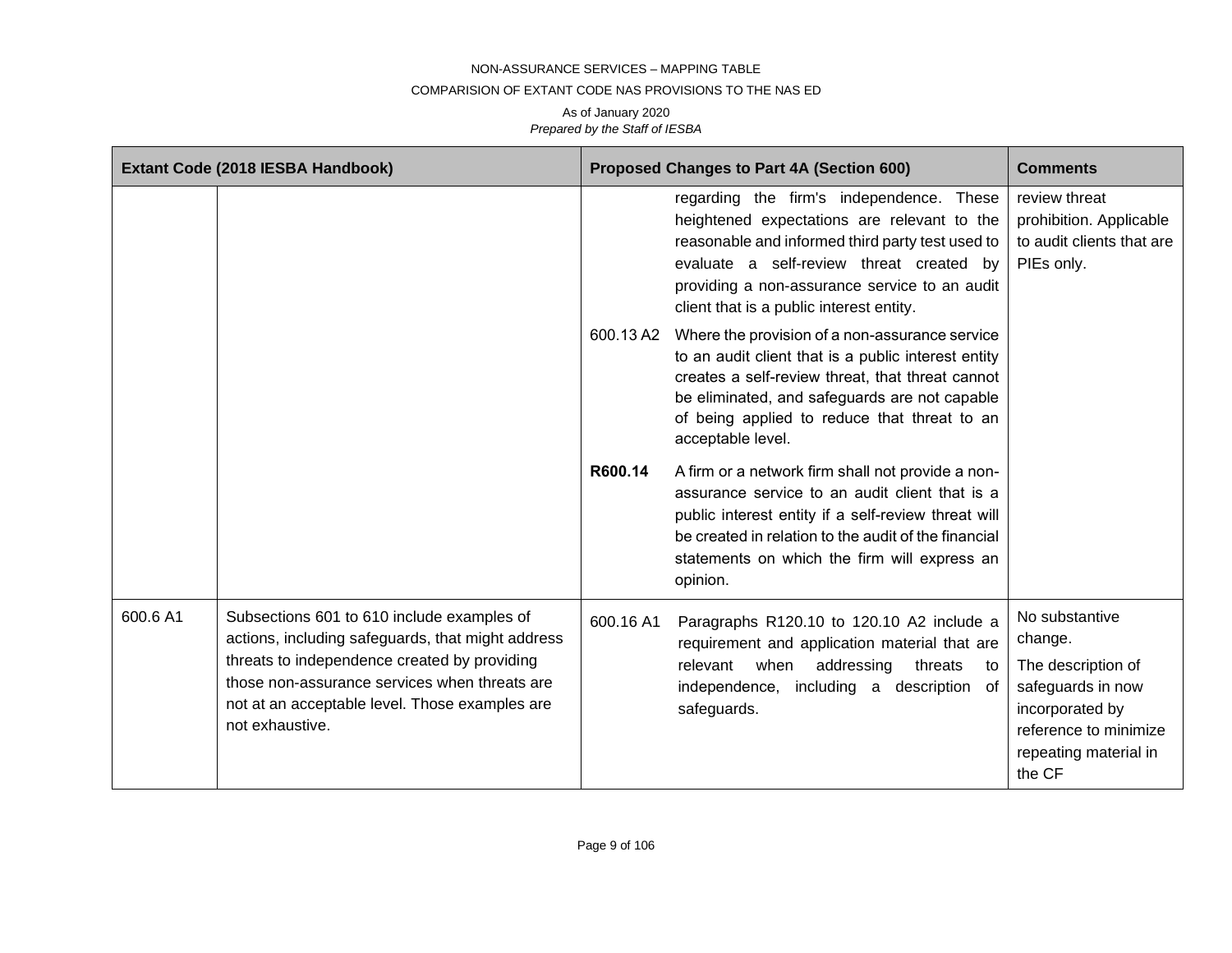#### COMPARISION OF EXTANT CODE NAS PROVISIONS TO THE NAS ED

|          | Extant Code (2018 IESBA Handbook)                                                                                                                                                                                                                                                                                                                                                                                                                                                                                                                                                                                                           |                                     | Proposed Changes to Part 4A (Section 600)                                                                                                                                                                                                                                                                                                                                                                                                                                                                                                                                                                                                                                                                                                         | <b>Comments</b>                                                                                                                                                                                                                                      |
|----------|---------------------------------------------------------------------------------------------------------------------------------------------------------------------------------------------------------------------------------------------------------------------------------------------------------------------------------------------------------------------------------------------------------------------------------------------------------------------------------------------------------------------------------------------------------------------------------------------------------------------------------------------|-------------------------------------|---------------------------------------------------------------------------------------------------------------------------------------------------------------------------------------------------------------------------------------------------------------------------------------------------------------------------------------------------------------------------------------------------------------------------------------------------------------------------------------------------------------------------------------------------------------------------------------------------------------------------------------------------------------------------------------------------------------------------------------------------|------------------------------------------------------------------------------------------------------------------------------------------------------------------------------------------------------------------------------------------------------|
| 600.6 A2 | Some of the subsections include requirements<br>that expressly prohibit a firm or network firm from<br>providing certain services to an audit client in<br>certain circumstances because the threats<br>created cannot be addressed by applying<br>safeguards.                                                                                                                                                                                                                                                                                                                                                                              | 600.4                               | In addition to the general provisions that apply<br>in all circumstances, some subsections include<br>requirements that expressly prohibit a firm or a<br>network firm from providing certain services to<br>an audit client because the threats created<br>cannot be eliminated and safeguards are not<br>capable of being applied to reduce the threats<br>to an acceptable level.                                                                                                                                                                                                                                                                                                                                                              | No substantive<br>change                                                                                                                                                                                                                             |
| 600.6 A3 | Paragraph 120.10 A2 includes a description of<br>safeguards. In relation to providing non-<br>assurance services to audit clients, safeguards<br>are actions, individually or in combination, that the<br>firm takes that effectively reduce threats to<br>independence to an acceptable level. In some<br>situations, when a threat is created by providing a<br>non-assurance service to an audit client,<br>safeguards might not be available. In such<br>situations, the application of the conceptual<br>framework set out in Section 120 requires the firm<br>to decline or end the non-assurance service or<br>the audit engagement. | 600.16 A1<br>600.16 A2<br>600.16 A3 | Paragraphs R120.10 to 120.10 A2 include a<br>requirement and application material that are<br>when<br>addressing<br>relevant<br>threats<br>to<br>independence,<br>including a description<br>of<br>safeguards.<br>Threats to independence created by providing<br>a non-assurance service or multiple services to<br>an audit client vary depending on the facts and<br>circumstances of the audit engagement and<br>the nature of the service. Such threats might be<br>addressed by applying safeguards or by<br>adjusting the scope of the proposed service.<br>Examples of actions that might be safeguards<br>to address such threats include:<br>Using professionals who are not audit team<br>$\bullet$<br>members to perform the service. | The description of<br>safeguards in now<br>incorporated by<br>reference to<br>minimize<br>repeating material<br>in the CF<br>Improved<br>application<br>material for<br>addressing threats<br>that more closely<br>aligns to R120.10<br>to 120.10 A2 |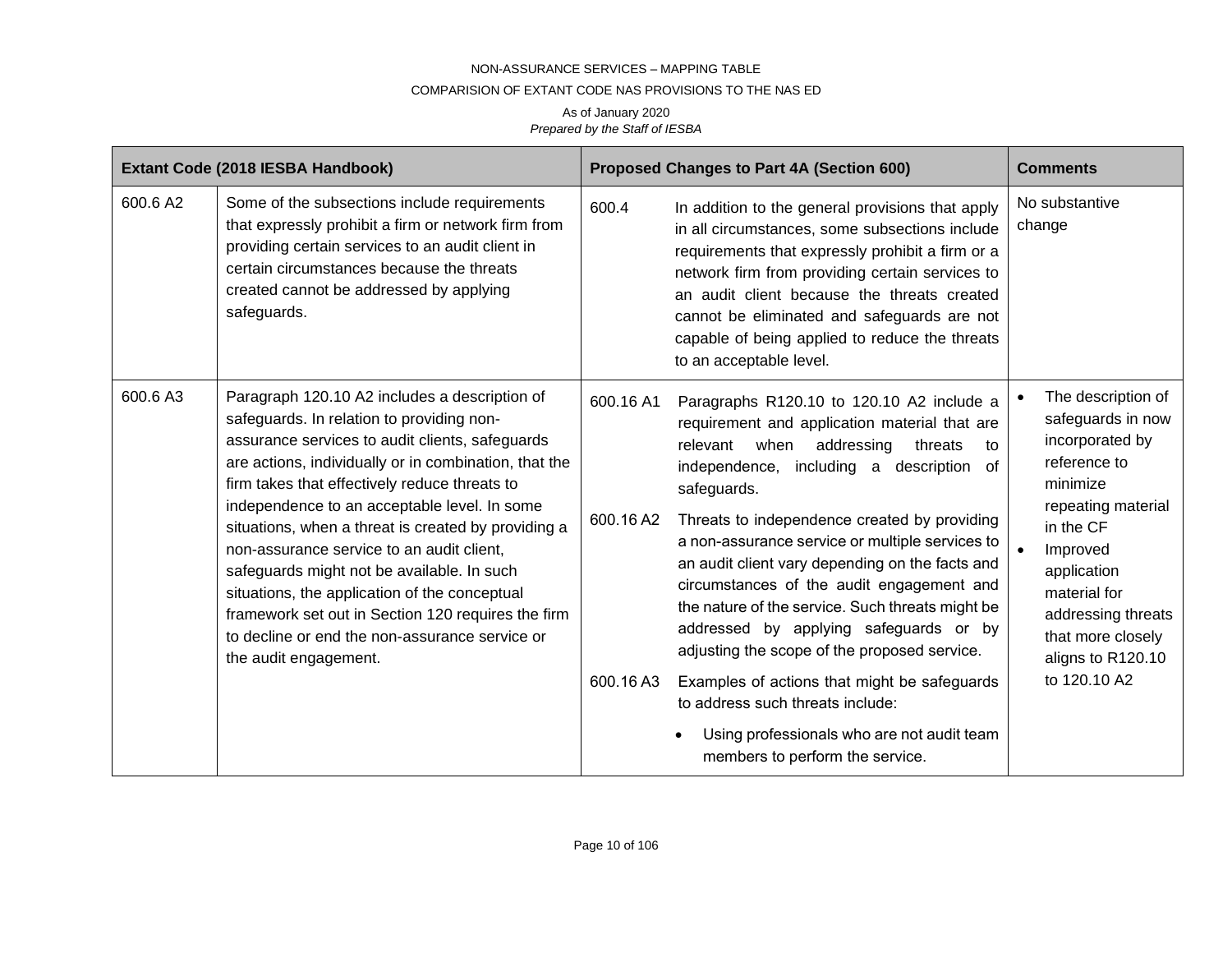#### COMPARISION OF EXTANT CODE NAS PROVISIONS TO THE NAS ED

|          | Extant Code (2018 IESBA Handbook)                                                                                                                        |           | <b>Proposed Changes to Part 4A (Section 600)</b>                                                                                                                                                                                                                      | <b>Comments</b>            |
|----------|----------------------------------------------------------------------------------------------------------------------------------------------------------|-----------|-----------------------------------------------------------------------------------------------------------------------------------------------------------------------------------------------------------------------------------------------------------------------|----------------------------|
|          |                                                                                                                                                          |           | Having an appropriate reviewer who was<br>not involved in providing the service review<br>the audit work or service performed.                                                                                                                                        |                            |
|          |                                                                                                                                                          |           | Obtaining pre-clearance or confirmation of<br>the outcome of the service from an<br>appropriate authority (e.g., a tax authority).                                                                                                                                    |                            |
|          |                                                                                                                                                          | 600.16 A4 | Safeguards might not be available to reduce the<br>threats created by providing a non-assurance<br>service to an audit client to an acceptable level.<br>In such a situation, the application of the<br>conceptual framework requires the firm or<br>network firm to: |                            |
|          |                                                                                                                                                          |           | (a) Adjust the scope of the proposed service<br>to eliminate the circumstances that are<br>creating the threats;                                                                                                                                                      |                            |
|          |                                                                                                                                                          |           | Decline or end the service that creates the<br>(b)<br>threats that cannot be eliminated or<br>reduced to an acceptable level; or                                                                                                                                      |                            |
|          |                                                                                                                                                          |           | End the audit engagement.<br>(c)                                                                                                                                                                                                                                      |                            |
| R600.7   | A firm or a network firm shall not assume a<br>management responsibility for an audit client.                                                            | R400.13   | A firm or a network firm shall not assume a<br>management responsibility for an audit client.                                                                                                                                                                         | Repositioned, no<br>change |
| 600.7 A1 | Management responsibilities involve controlling,<br>leading and directing an entity, including making<br>decisions regarding the acquisition, deployment | 400.13 A1 | Management responsibilities involve<br>controlling, leading and directing an entity,<br>including making decisions regarding the<br>acquisition, deployment and control of human,                                                                                     | Repositioned, no<br>change |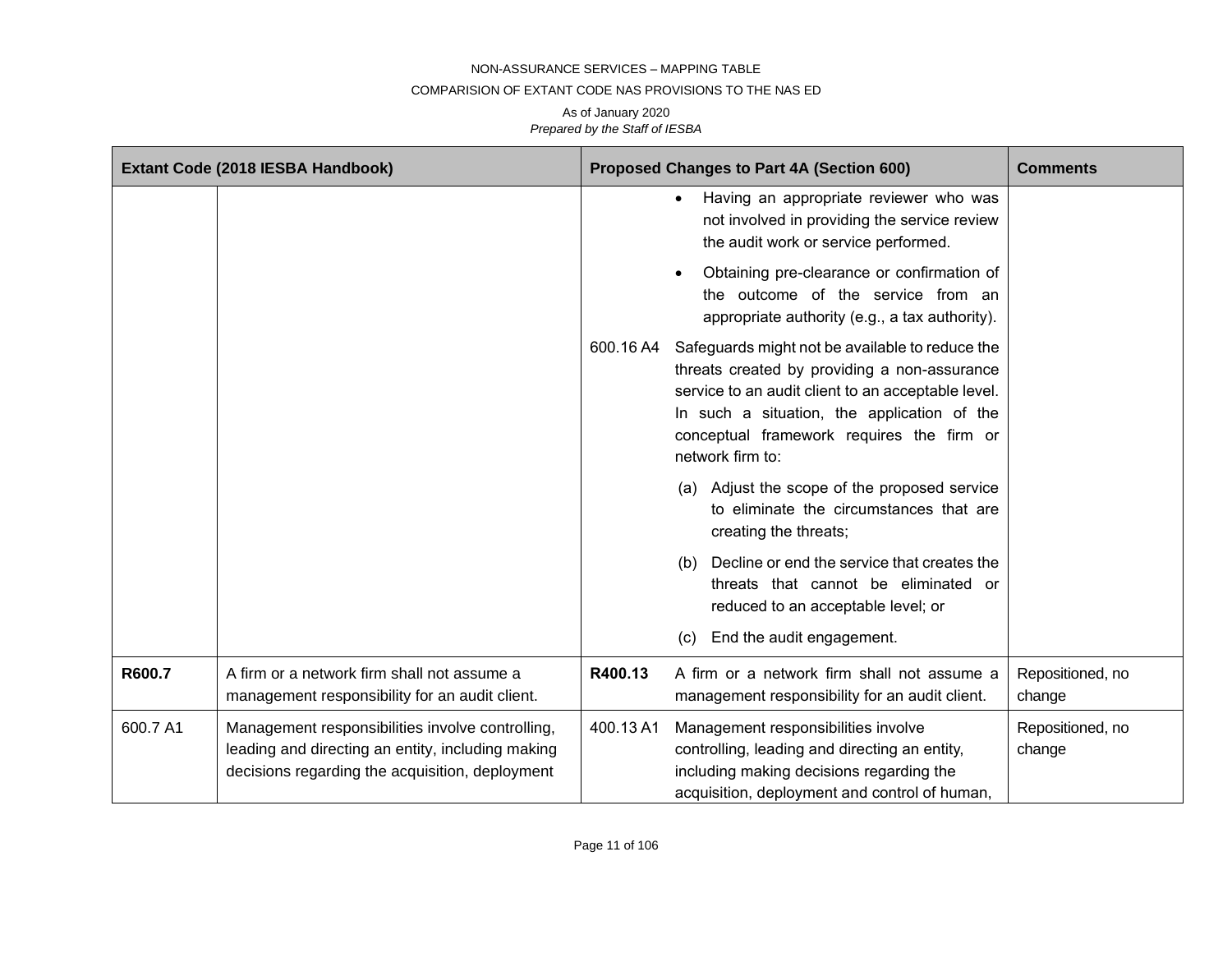#### COMPARISION OF EXTANT CODE NAS PROVISIONS TO THE NAS ED

|          | Extant Code (2018 IESBA Handbook)                                                                                                                                                                                                                                                                                                                                                                                                                                                                                                                                                                               | Proposed Changes to Part 4A (Section 600)                                                                                                                                                                                                                                                                                                                                                                                                                                                                                                                                              | <b>Comments</b>                                          |
|----------|-----------------------------------------------------------------------------------------------------------------------------------------------------------------------------------------------------------------------------------------------------------------------------------------------------------------------------------------------------------------------------------------------------------------------------------------------------------------------------------------------------------------------------------------------------------------------------------------------------------------|----------------------------------------------------------------------------------------------------------------------------------------------------------------------------------------------------------------------------------------------------------------------------------------------------------------------------------------------------------------------------------------------------------------------------------------------------------------------------------------------------------------------------------------------------------------------------------------|----------------------------------------------------------|
|          | and control of human, financial, technological,<br>physical and intangible resources.                                                                                                                                                                                                                                                                                                                                                                                                                                                                                                                           | financial, technological, physical and intangible<br>resources.                                                                                                                                                                                                                                                                                                                                                                                                                                                                                                                        |                                                          |
| 600.7 A2 | Providing a non-assurance service to an audit<br>client creates self-review and self-interest threats<br>if the firm or network firm assumes a<br>management responsibility when performing the<br>service. Assuming a management responsibility<br>also creates a familiarity threat and might create<br>an advocacy threat because the firm or network<br>firm becomes too closely aligned with the views<br>and interests of management.                                                                                                                                                                     | When a firm or a network firm assumes a<br>400.13 A2<br>management responsibility for an audit client,<br>self-review, self-interest and familiarity threats<br>created. Assuming a management<br>are<br>responsibility might also create an advocacy<br>threat because the firm or network firm<br>becomes too closely aligned with the views and<br>interest of management.                                                                                                                                                                                                          | Reposition and reflects<br>minor drafting<br>refinements |
| 600.7 A3 | Determining whether an activity is a management<br>responsibility depends on the circumstances and<br>requires the exercise of professional judgment.<br>Examples of activities that would be considered a<br>management responsibility include:<br>Setting policies and strategic direction.<br>٠<br>Hiring or dismissing employees.<br>$\bullet$<br>Directing and taking responsibility for the<br>$\bullet$<br>actions of employees in relation to the<br>employees' work for the entity.<br>Authorizing transactions.<br>$\bullet$<br>Controlling or managing bank accounts or<br>$\bullet$<br>investments. | 400.13A3<br>Determining whether an<br>activity<br>is<br>management responsibility depends on the<br>circumstances and requires the exercise of<br>professional judgment. Examples of activities<br>that would be considered a management<br>responsibility include:<br>Setting policies and strategic direction.<br>Hiring or dismissing employees.<br>Directing and taking responsibility for the<br>$\bullet$<br>actions of employees in relation to the<br>employees' work for the entity.<br>Authorizing transactions.<br>Controlling or managing bank accounts<br>or investments. | Repositioned, no<br>a<br>change                          |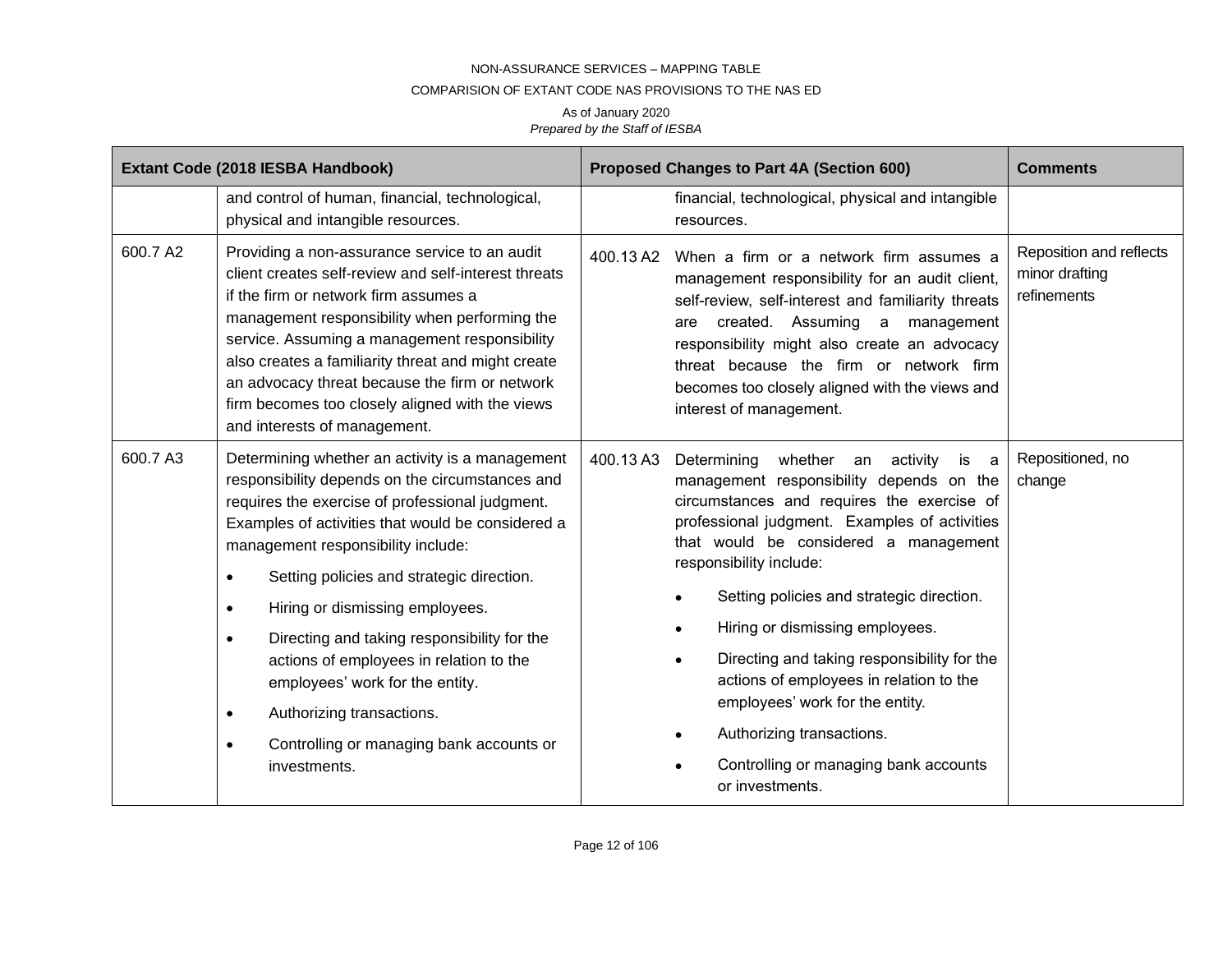### COMPARISION OF EXTANT CODE NAS PROVISIONS TO THE NAS ED

|                                                                                                                                                                                                                         | Extant Code (2018 IESBA Handbook)                                                                                                                                                                                                                                                                                                                                                                                                                                                                   | Proposed Changes to Part 4A (Section 600)                                                                                                                                                                                                                                                                                                                                                                                                                                                                                                                | <b>Comments</b>                                                                                                                           |
|-------------------------------------------------------------------------------------------------------------------------------------------------------------------------------------------------------------------------|-----------------------------------------------------------------------------------------------------------------------------------------------------------------------------------------------------------------------------------------------------------------------------------------------------------------------------------------------------------------------------------------------------------------------------------------------------------------------------------------------------|----------------------------------------------------------------------------------------------------------------------------------------------------------------------------------------------------------------------------------------------------------------------------------------------------------------------------------------------------------------------------------------------------------------------------------------------------------------------------------------------------------------------------------------------------------|-------------------------------------------------------------------------------------------------------------------------------------------|
|                                                                                                                                                                                                                         | Deciding which recommendations of the<br>$\bullet$<br>firm or network firm or other third parties to<br>implement.<br>Reporting to those charged with<br>$\bullet$<br>governance on behalf of management.<br>Taking responsibility for:<br>$\bullet$<br>The preparation and fair presentation<br>O<br>of the financial statements in<br>accordance with the applicable<br>financial reporting framework.<br>Designing, implementing, monitoring<br>$\mathbf{o}$<br>or maintaining internal control. | Deciding which recommendations of the<br>firm or network firm or other third parties<br>to implement.<br>Reporting to those charged with<br>governance on behalf of management.<br>Taking responsibility for:<br>The preparation and fair<br>$\circ$<br>presentation of the financial<br>statements in accordance with<br>the applicable financial reporting<br>framework.<br>Designing, implementing,<br>$\circ$<br>monitoring or maintaining internal<br>control.                                                                                      |                                                                                                                                           |
| 600.7 A4<br>Providing advice and recommendations to assist<br>the management of an audit client in discharging<br>its responsibilities is not assuming a management<br>responsibility. (Ref: Para. R600.7 to 600.7 A3). |                                                                                                                                                                                                                                                                                                                                                                                                                                                                                                     | 400.13 A4 Subject to compliance with paragraph R400.14,<br>providing advice and recommendations to<br>assist the management of an audit client in<br>discharging its responsibilities is not assuming<br>a management responsibility.<br>600.7 A1<br>When a firm or network firm provides a non-<br>assurance service to an audit client, including<br>providing advice and recommendations as part<br>of such a service, there is a risk that a firm or a<br>network firm will assume a management<br>responsibility unless the firm or network firm is | Extant 600.7 A4 is<br>repositioned to<br>S400<br>Revised application<br>material in S600 for<br>providing advice<br>and<br>recommendation |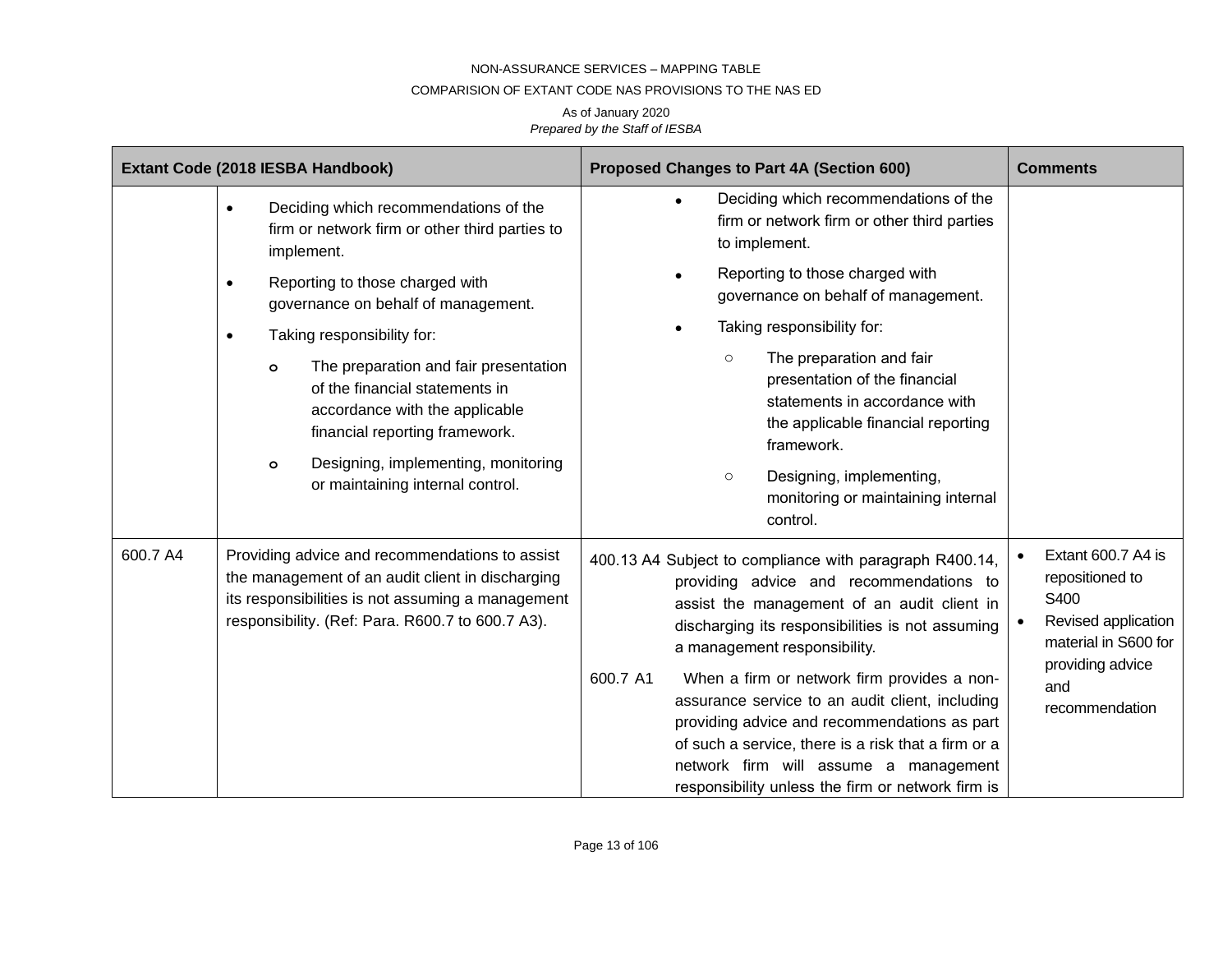#### COMPARISION OF EXTANT CODE NAS PROVISIONS TO THE NAS ED

|        | Extant Code (2018 IESBA Handbook)                                                                                                                                                                                                                                                                                                                                                                                                                                                                                                                                                                                                                                                                                                                                                                                                                                                                                                                                                                                            | Proposed Changes to Part 4A (Section 600)                                                                                                                                                                                                                                                                                                                                                                                                                                                                                                                                                                                                                                                                                                                                                                                                                                                                                                                                                                   | <b>Comments</b>                                                                                                                                                                             |
|--------|------------------------------------------------------------------------------------------------------------------------------------------------------------------------------------------------------------------------------------------------------------------------------------------------------------------------------------------------------------------------------------------------------------------------------------------------------------------------------------------------------------------------------------------------------------------------------------------------------------------------------------------------------------------------------------------------------------------------------------------------------------------------------------------------------------------------------------------------------------------------------------------------------------------------------------------------------------------------------------------------------------------------------|-------------------------------------------------------------------------------------------------------------------------------------------------------------------------------------------------------------------------------------------------------------------------------------------------------------------------------------------------------------------------------------------------------------------------------------------------------------------------------------------------------------------------------------------------------------------------------------------------------------------------------------------------------------------------------------------------------------------------------------------------------------------------------------------------------------------------------------------------------------------------------------------------------------------------------------------------------------------------------------------------------------|---------------------------------------------------------------------------------------------------------------------------------------------------------------------------------------------|
|        |                                                                                                                                                                                                                                                                                                                                                                                                                                                                                                                                                                                                                                                                                                                                                                                                                                                                                                                                                                                                                              | satisfied that the requirements in paragraph<br>R400.14 have been complied with.                                                                                                                                                                                                                                                                                                                                                                                                                                                                                                                                                                                                                                                                                                                                                                                                                                                                                                                            |                                                                                                                                                                                             |
| R600.8 | To avoid assuming a management responsibility<br>when providing any non-assurance service to an<br>audit client, the firm shall be satisfied that client<br>management makes all judgments and decisions<br>that are the proper responsibility of management.<br>This includes ensuring that the client's<br>management:<br>Designates an individual who possesses<br>(a)<br>suitable skill, knowledge and experience to<br>be responsible at all times for the client's<br>decisions and to oversee the services. Such<br>individual, preferably within senior<br>an<br>management, would understand:<br>(i)<br>The objectives, nature and results of<br>the services; and<br>(ii)<br>The respective client and firm or<br>network firm responsibilities.<br>However, the individual is not required to<br>possess the expertise to perform or re-<br>perform the services.<br>Provides oversight of the services and<br>(b)<br>evaluates the adequacy of the results of the<br>service performed for the client's purpose. | R400, 14<br>When performing a professional activity for an<br>audit client, the firm shall be satisfied that client<br>management makes all judgments and<br>decisions that are the proper responsibility of<br>management. This includes ensuring that the<br>client's management:<br>Designates an individual who possesses<br>(a)<br>suitable skill, knowledge and experience<br>to be responsible at all times for the<br>client's decisions and to oversee the<br>activities. Such an individual, preferably<br>within senior<br>management,<br>would<br>understand:<br>The objectives, nature and results<br>(i)<br>of the activities; and<br>The respective client and firm or<br>(ii)<br>network firm responsibilities.<br>However, the individual is not required to<br>possess the expertise to perform or re-<br>perform the activities.<br>Provides oversight of the activities and<br>(b)<br>evaluates the adequacy of the results of<br>the activities performed for the client's<br>purpose. | Repositioned to<br>S400 and the word<br>"services" is<br>replaced with<br>"activities"<br>Revision to the<br>$\bullet$<br>lead in sentence to<br>avoid the use of<br>"To avoid<br>assuming" |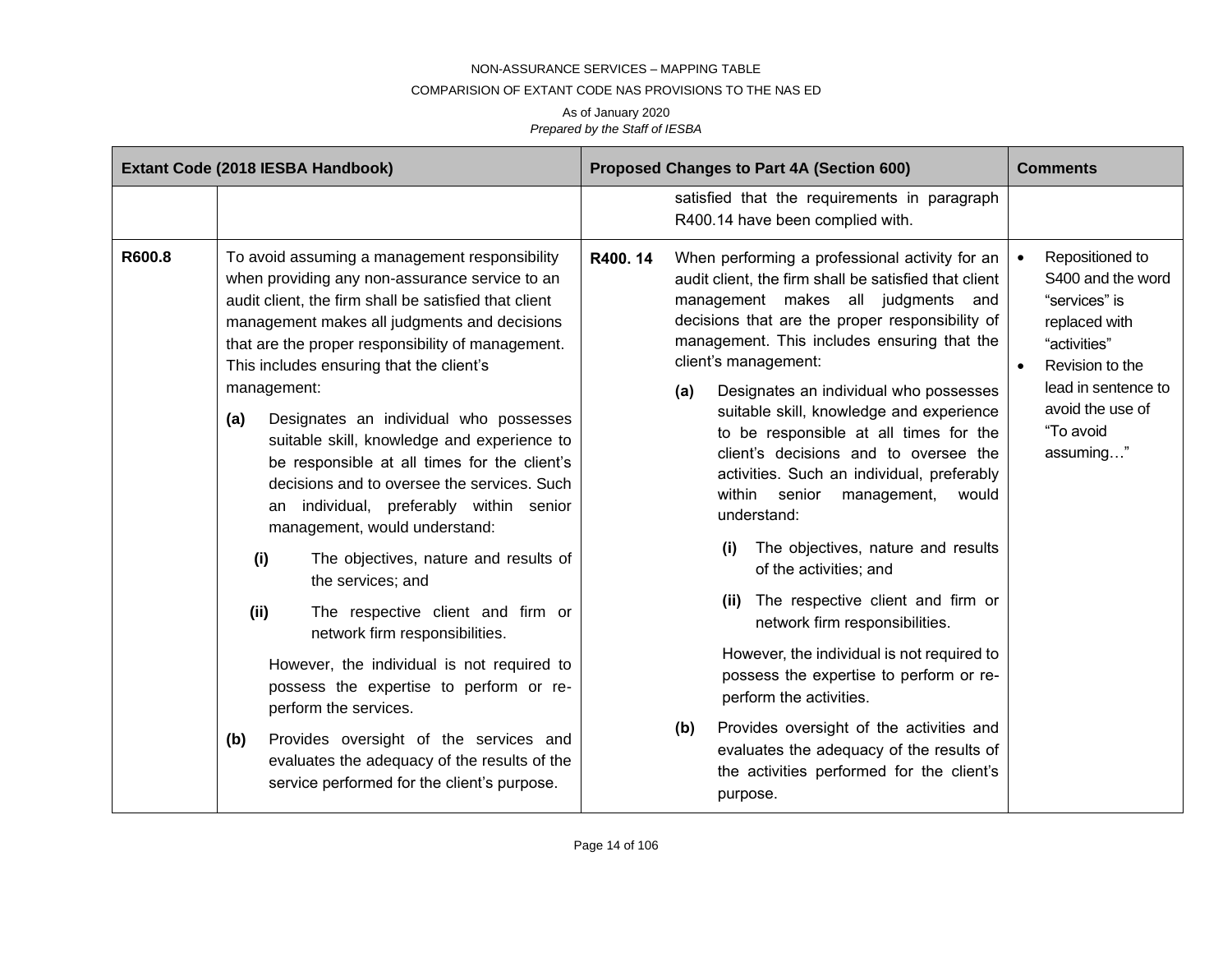#### COMPARISION OF EXTANT CODE NAS PROVISIONS TO THE NAS ED

|     |     | Extant Code (2018 IESBA Handbook)                                                                           |                      |     | Proposed Changes to Part 4A (Section 600)                                                                                                                                                                                                                                                                                                                                                                                                                                                                                                                                                                                                                                                                                                                                                        | <b>Comments</b>                                                                                                                                                                   |
|-----|-----|-------------------------------------------------------------------------------------------------------------|----------------------|-----|--------------------------------------------------------------------------------------------------------------------------------------------------------------------------------------------------------------------------------------------------------------------------------------------------------------------------------------------------------------------------------------------------------------------------------------------------------------------------------------------------------------------------------------------------------------------------------------------------------------------------------------------------------------------------------------------------------------------------------------------------------------------------------------------------|-----------------------------------------------------------------------------------------------------------------------------------------------------------------------------------|
|     | (c) | Accepts responsibility for the actions, if any,<br>to be taken arising from the results of the<br>services. |                      | (c) | Accepts responsibility for the actions, if<br>any, to be taken arising from the results<br>of the activities.                                                                                                                                                                                                                                                                                                                                                                                                                                                                                                                                                                                                                                                                                    |                                                                                                                                                                                   |
| n/a | n/a |                                                                                                             | 600.17 A1<br>R600.18 |     | In the case of audit clients that are not public<br>interest entities, paragraphs 400.40 A1 and<br>400.40 A2 are relevant to a<br>firm's<br>communication with those charged<br>with<br>governance in relation to the provision of non-<br>assurance services.<br>Before a firm or a network firm accepts an<br>engagement to provide a non-assurance<br>service to an audit client that is a public interest<br>entity which, for this purpose, shall include only<br>related entities over which the audit client has<br>direct or indirect control, the firm shall provide<br>those charged with governance with sufficient<br>information to enable them to make an informed<br>decision about the impact of the provision of<br>such a non-assurance service on the firm's<br>independence. | New provisions relating<br>to firm communications<br>with TCWG, including a<br>requirement for the firm<br>to obtain concurrence<br>from TCWG for audit<br>clients that are PIEs. |
|     |     |                                                                                                             | 600.18 A1            |     | Examples of information that might be provided<br>to those charged with governance include:                                                                                                                                                                                                                                                                                                                                                                                                                                                                                                                                                                                                                                                                                                      |                                                                                                                                                                                   |
|     |     |                                                                                                             |                      |     | The nature and scope of the service to<br>be provided.                                                                                                                                                                                                                                                                                                                                                                                                                                                                                                                                                                                                                                                                                                                                           |                                                                                                                                                                                   |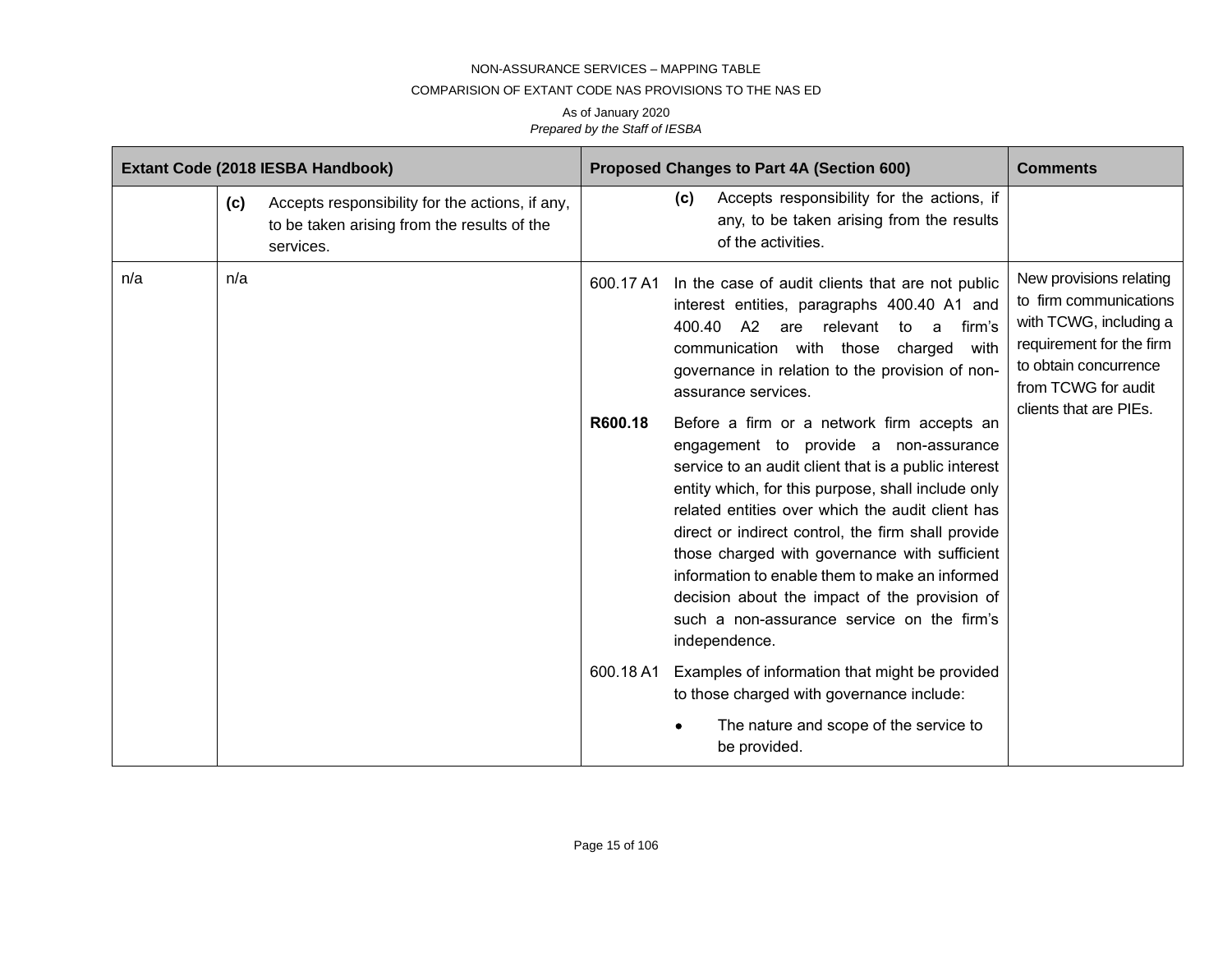#### COMPARISION OF EXTANT CODE NAS PROVISIONS TO THE NAS ED

| Extant Code (2018 IESBA Handbook) | Proposed Changes to Part 4A (Section 600)                                                                                                                                                                                                                                                                                                                     | <b>Comments</b> |
|-----------------------------------|---------------------------------------------------------------------------------------------------------------------------------------------------------------------------------------------------------------------------------------------------------------------------------------------------------------------------------------------------------------|-----------------|
|                                   | Any threats to independence identified<br>$\bullet$<br>by the firm from the provision of such a<br>service.                                                                                                                                                                                                                                                   |                 |
|                                   | Whether such threats are at an<br>٠<br>acceptable level.                                                                                                                                                                                                                                                                                                      |                 |
|                                   | Actions that the firm or network firm<br>$\bullet$<br>intends to take to address any threats<br>that are not at an acceptable level.                                                                                                                                                                                                                          |                 |
|                                   | How such actions will eliminate or<br>$\bullet$<br>reduce the threats to an acceptable<br>level.                                                                                                                                                                                                                                                              |                 |
|                                   | R600.19<br>A firm or a network firm shall not provide a non-<br>assurance service to an audit client that is a<br>public interest entity which, for this purpose,<br>shall include only related entities over which the<br>audit client has direct or indirect control, unless<br>those charged with governance of the public<br>interest entity concur with: |                 |
|                                   | The provision of that service; and<br>(a)                                                                                                                                                                                                                                                                                                                     |                 |
|                                   | The firm's conclusion that any threat to<br>(b)<br>independence has been eliminated or<br>that safeguards that the firm proposes to<br>apply will reduce such threat to an<br>acceptable level.                                                                                                                                                               |                 |
|                                   | 600.19A1<br>The process by which the firm obtains the<br>concurrence of those charged with governance                                                                                                                                                                                                                                                         |                 |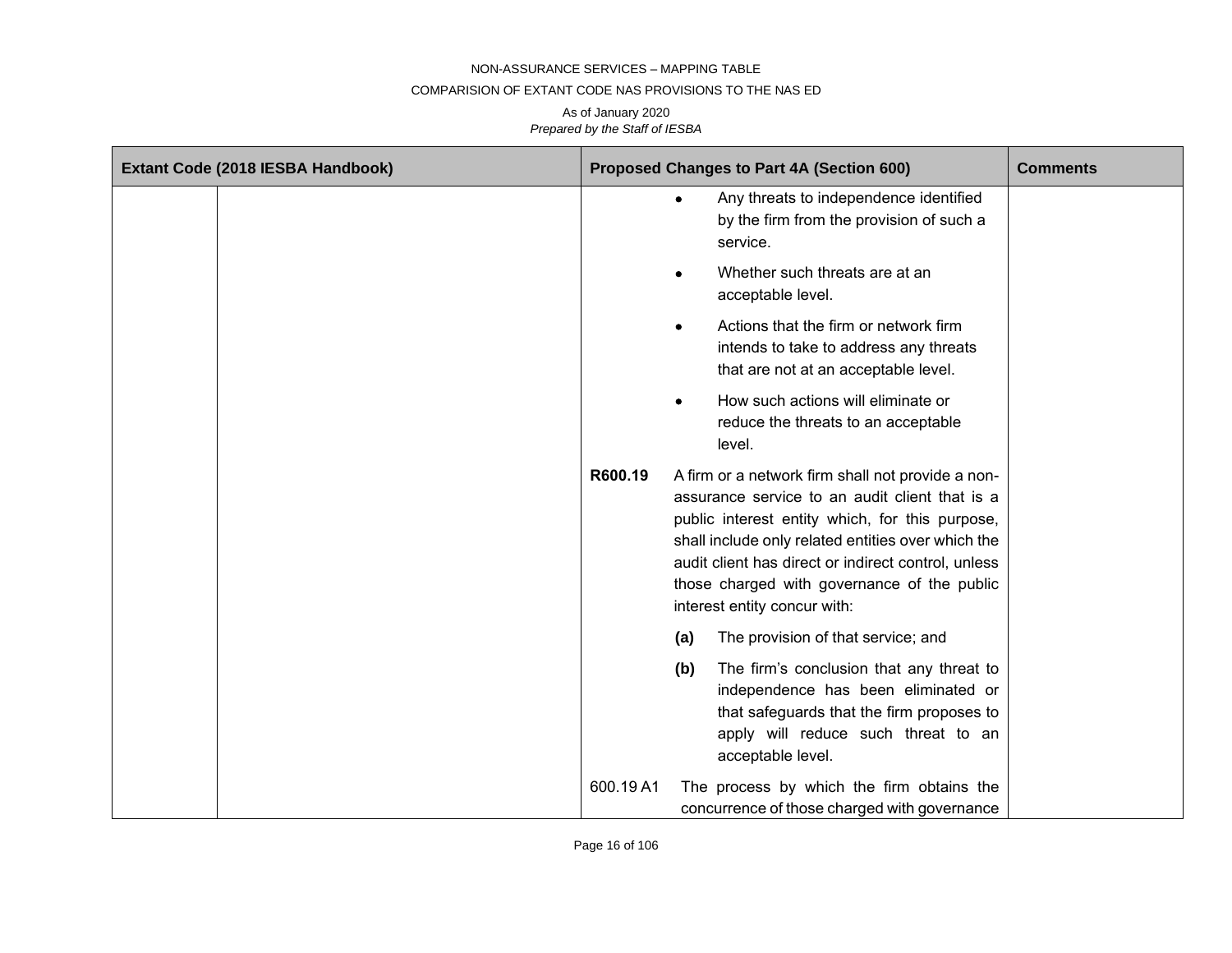#### COMPARISION OF EXTANT CODE NAS PROVISIONS TO THE NAS ED

|        | Extant Code (2018 IESBA Handbook)                                                                                                                                                                                         | <b>Proposed Changes to Part 4A (Section 600)</b>                                                                                                                                                                                                                       | <b>Comments</b> |
|--------|---------------------------------------------------------------------------------------------------------------------------------------------------------------------------------------------------------------------------|------------------------------------------------------------------------------------------------------------------------------------------------------------------------------------------------------------------------------------------------------------------------|-----------------|
|        |                                                                                                                                                                                                                           | for the provision of a non-assurance service to<br>the audit client might be for example, on an<br>individual engagement basis, under a general<br>policy, or via other means provided that the<br>process to be used is approved by those<br>charged with governance. |                 |
|        |                                                                                                                                                                                                                           | 600.19 A2<br>Where an audit client includes one or more<br>public interest entities, it might be appropriate<br>for the process by which the firm or the network<br>firm obtains concurrence to address how and<br>from whom such concurrence is to be obtained.       |                 |
| R600.9 | A non-assurance service provided, either<br>currently or previously, by a firm or a network firm<br>to an audit client compromises the firm's<br>independence when the client becomes a public<br>interest entity unless: | R600.20<br>A non-assurance service provided, either<br>currently or previously, by a firm or a network<br>firm to an audit client compromises the firm's<br>independence when the client becomes a<br>public interest entity unless:                                   | No change       |
|        | previous<br>The<br>(a)<br>non-assurance<br>service<br>complies with the provisions of this section<br>that relate to audit clients that are not public<br>interest entities;                                              | The previous non-assurance service<br>(a)<br>complies with the provisions of this<br>section that relate to audit clients that<br>are not public interest entities;                                                                                                    |                 |
|        | Non-assurance<br>services<br>(b)<br>currently<br>in<br>progress that are not permitted under this<br>section for audit clients that are public<br>interest entities are ended before, or as soon                          | Non-assurance services currently in<br>(b)<br>progress that are not permitted under<br>this section for audit clients that are<br>public interest entities are ended before<br>or, if that is not possible, as soon as                                                 |                 |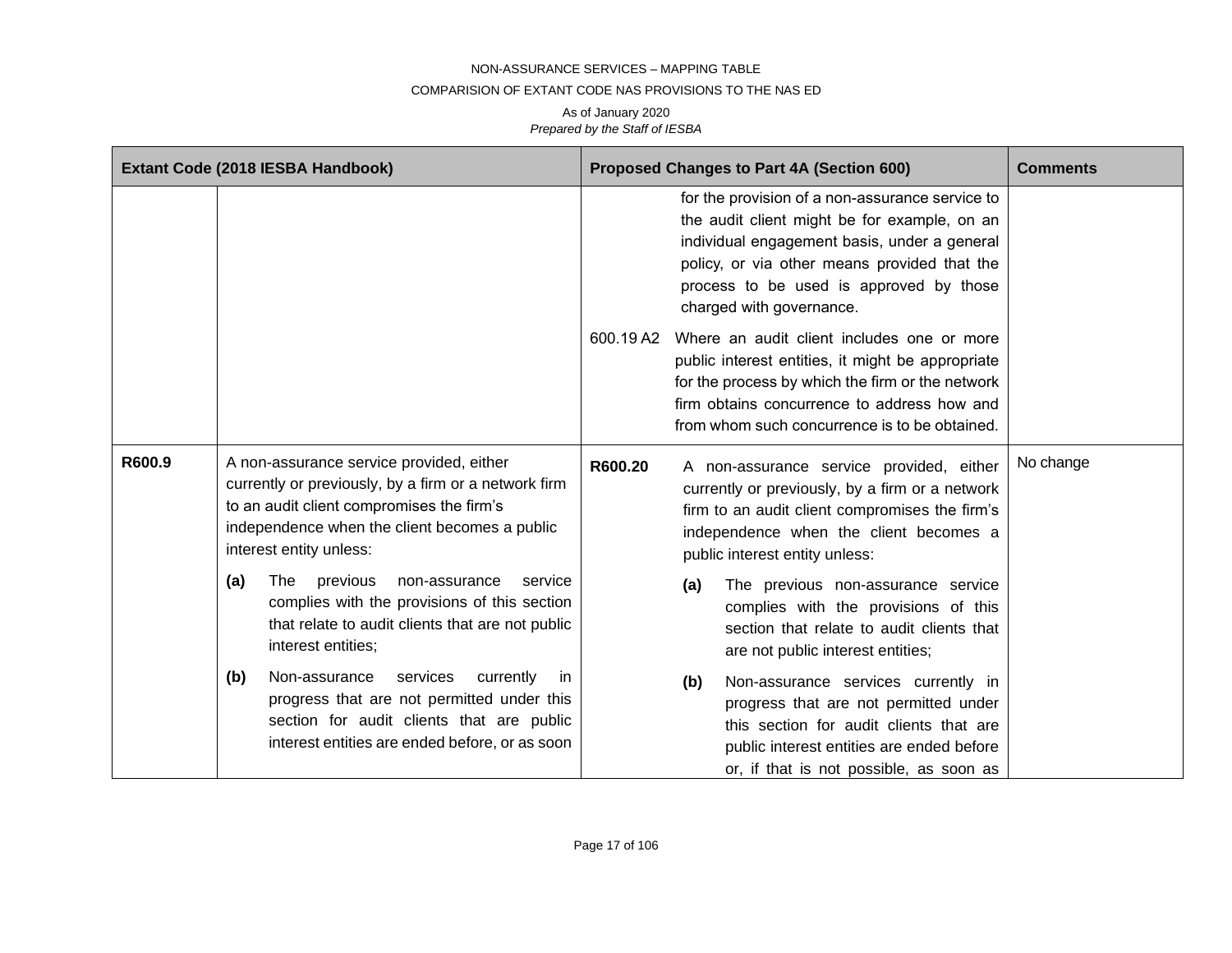### COMPARISION OF EXTANT CODE NAS PROVISIONS TO THE NAS ED

|         |     | Extant Code (2018 IESBA Handbook)                                                                                                                                                                                                                                                   |           |           | Proposed Changes to Part 4A (Section 600)                                                                                                                                                                                                                                              | <b>Comments</b>                                                                                   |
|---------|-----|-------------------------------------------------------------------------------------------------------------------------------------------------------------------------------------------------------------------------------------------------------------------------------------|-----------|-----------|----------------------------------------------------------------------------------------------------------------------------------------------------------------------------------------------------------------------------------------------------------------------------------------|---------------------------------------------------------------------------------------------------|
|         |     | as practicable after, the client becomes a<br>public interest entity; and                                                                                                                                                                                                           |           |           | practicable after, the client becomes a<br>public interest entity; and                                                                                                                                                                                                                 |                                                                                                   |
|         | (c) | The firm addresses threats that are created<br>that are not at an acceptable level.                                                                                                                                                                                                 |           | (c)       | The firm discusses actions with those<br>charged with governance, that might be<br>taken to address any threat to<br>independence,<br>obtains<br>their<br>concurrence to the approach it proposes<br>to take, and implements such actions.                                             |                                                                                                   |
|         |     |                                                                                                                                                                                                                                                                                     | 600.20 A1 | include:  | Examples of actions that the firm might take                                                                                                                                                                                                                                           |                                                                                                   |
|         |     |                                                                                                                                                                                                                                                                                     |           |           | Recommending that the audit client<br>engage another firm to review or re-<br>perform the affected audit work to the<br>extent necessary.                                                                                                                                              |                                                                                                   |
|         |     |                                                                                                                                                                                                                                                                                     |           | $\bullet$ | Engaging another firm to evaluate the<br>results of the non-assurance service or<br>having another firm re-perform the non-<br>assurance service to the extent<br>necessary to enable the other firm to<br>take responsibility for the service.                                        |                                                                                                   |
| R600.10 |     | This section includes requirements that prohibit<br>firms and network firms from assuming<br>management responsibilities or providing certain<br>non-assurance services to audit clients. As an<br>exception to those requirements, a firm or<br>network firm may assume management | R600.21   |           | This section includes requirements that prohibit<br>firms and network firms from providing certain<br>non-assurance services to audit clients. As an<br>exception to those requirements and the<br>requirement in paragraph R400.13, a firm or a<br>network firm may assume management | No substantive change,<br>update to reflect new<br>positioning of<br>management<br>responsibility |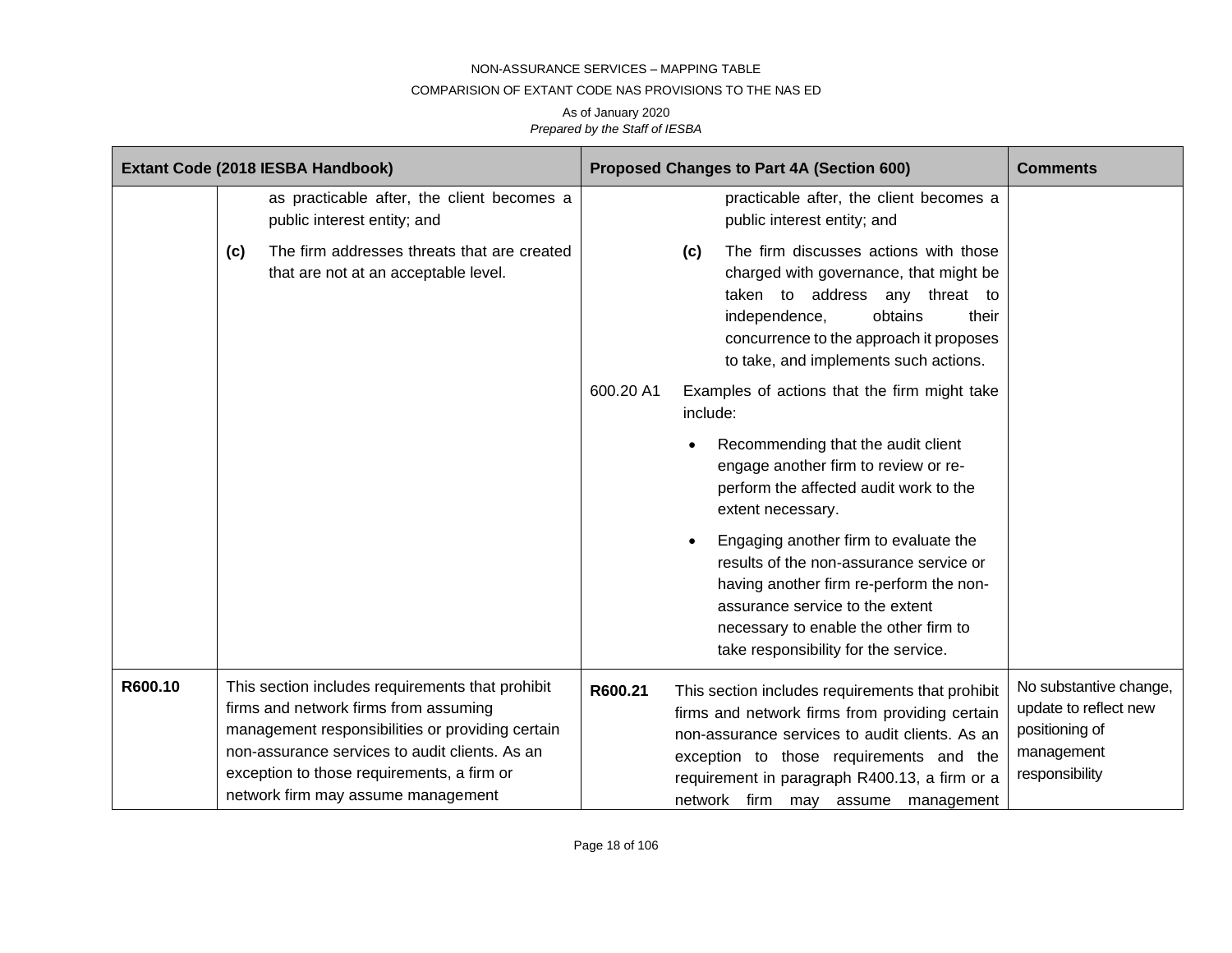#### COMPARISION OF EXTANT CODE NAS PROVISIONS TO THE NAS ED

| Extant Code (2018 IESBA Handbook)                                                                                                                                                                                         |                                                                                                                                                                                          | Proposed Changes to Part 4A (Section 600)                                                                                                                                                                             |                                                                                                                                                                                          | <b>Comments</b> |
|---------------------------------------------------------------------------------------------------------------------------------------------------------------------------------------------------------------------------|------------------------------------------------------------------------------------------------------------------------------------------------------------------------------------------|-----------------------------------------------------------------------------------------------------------------------------------------------------------------------------------------------------------------------|------------------------------------------------------------------------------------------------------------------------------------------------------------------------------------------|-----------------|
| responsibilities or provide certain non-assurance<br>services that would otherwise be prohibited to the<br>following related entities of the client on whose<br>financial statements the firm will express an<br>opinion: |                                                                                                                                                                                          | responsibilities or provide certain<br>assurance services that would otherwise be<br>prohibited to the following related entities of the<br>client on whose financial statements the firm will<br>express an opinion: |                                                                                                                                                                                          |                 |
| (a)<br>over the client;                                                                                                                                                                                                   | An entity that has direct or indirect control                                                                                                                                            | (a)                                                                                                                                                                                                                   | An entity that has direct or indirect control<br>over the client;                                                                                                                        |                 |
| (b)                                                                                                                                                                                                                       | An entity with a direct financial interest in the<br>client if that entity has significant influence<br>over the client and the interest in the client is<br>material to such entity; or | (b)                                                                                                                                                                                                                   | An entity with a direct financial interest in<br>the client if that entity has significant<br>influence over the client and the interest<br>in the client is material to such entity; or |                 |
| (c)<br>with the client,                                                                                                                                                                                                   | An entity which is under common control                                                                                                                                                  | (c)                                                                                                                                                                                                                   | An entity which is under common control<br>with the client,                                                                                                                              |                 |
| provided that all of the following conditions are met:<br>(i)<br>The firm or a network firm does not express                                                                                                              |                                                                                                                                                                                          | provided that all of the following conditions are<br>met:                                                                                                                                                             |                                                                                                                                                                                          |                 |
| related entity;                                                                                                                                                                                                           | an opinion on the financial statements of the                                                                                                                                            | (i)                                                                                                                                                                                                                   | The firm or a network firm does not<br>express an opinion on the financial<br>statements of the related entity;                                                                          |                 |
| (ii)                                                                                                                                                                                                                      | The firm or a network firm does not assume<br>a management responsibility, directly or<br>indirectly, for the entity on whose financial<br>statements the firm will express an opinion;  | (ii)                                                                                                                                                                                                                  | The firm or a network firm does not<br>assume a management responsibility,<br>directly or indirectly, for the entity on                                                                  |                 |
| (iii)                                                                                                                                                                                                                     | The services do not create a self-review<br>threat because the results of the services will<br>not be subject to audit procedures; and                                                   | (iii)                                                                                                                                                                                                                 | whose financial statements the firm will<br>express an opinion;<br>The services do not create a self-review<br>threat; and                                                               |                 |
| (iv)                                                                                                                                                                                                                      | The firm addresses other threats created by                                                                                                                                              |                                                                                                                                                                                                                       |                                                                                                                                                                                          |                 |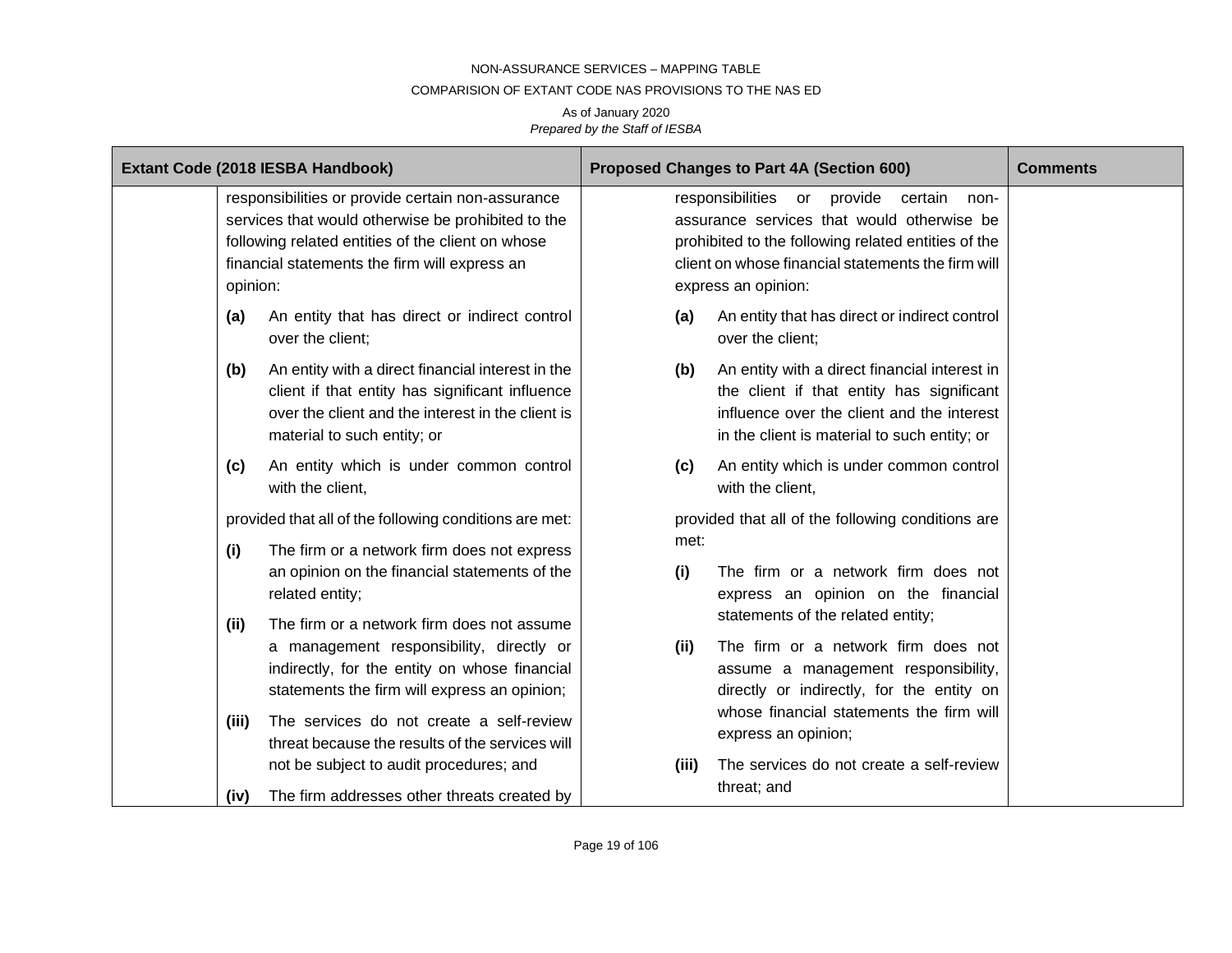### COMPARISION OF EXTANT CODE NAS PROVISIONS TO THE NAS ED

|          | Extant Code (2018 IESBA Handbook)                                                                                                                                                                                                                                                                                                                                                                                                                                                                                                                                                | Proposed Changes to Part 4A (Section 600)                                                                                                                           |                                                                                                                                                                                                     | <b>Comments</b>                                                                                                                                               |
|----------|----------------------------------------------------------------------------------------------------------------------------------------------------------------------------------------------------------------------------------------------------------------------------------------------------------------------------------------------------------------------------------------------------------------------------------------------------------------------------------------------------------------------------------------------------------------------------------|---------------------------------------------------------------------------------------------------------------------------------------------------------------------|-----------------------------------------------------------------------------------------------------------------------------------------------------------------------------------------------------|---------------------------------------------------------------------------------------------------------------------------------------------------------------|
|          | providing such services that are not at an<br>acceptable level.                                                                                                                                                                                                                                                                                                                                                                                                                                                                                                                  | (iv)<br>an acceptable level.                                                                                                                                        | The firm addresses other threats created<br>by providing such services that are not at                                                                                                              |                                                                                                                                                               |
|          | <b>SUBSECTION 601 - ACCOUNTING AND BOOKKEEPING SERVICES</b>                                                                                                                                                                                                                                                                                                                                                                                                                                                                                                                      |                                                                                                                                                                     |                                                                                                                                                                                                     |                                                                                                                                                               |
| 601.1    | Providing accounting and bookkeeping services<br>to an audit client might create a self-review threat.                                                                                                                                                                                                                                                                                                                                                                                                                                                                           | 601.3 A1<br>Providing accounting and bookkeeping<br>opinion.                                                                                                        | services to an audit client creates a self-review<br>threat when the results of the services will<br>affect the accounting records or the financial<br>statements on which the firm will express an | More specificity about<br>likelihood of threat<br>being created; "might<br>create a self-review<br>threat" is changed to<br>"creates a self-review<br>threat" |
| 601.2    | In addition to the specific requirements and<br>application material in this subsection, the<br>requirements and application material in<br>paragraphs 600.1 to R600.10 are relevant to<br>applying the conceptual framework when<br>providing an audit client with accounting and<br>bookkeeping services. This subsection includes<br>requirements that prohibit firms and network firms<br>from providing certain accounting and<br>bookkeeping services to audit clients in some<br>circumstances because the threats created<br>cannot be addressed by applying safeguards. | 601.1<br>requirements and application material in<br>applying the conceptual framework when<br>providing accounting and bookkeeping<br>services to an audit client. | In addition to the specific requirements and<br>application material in this subsection, the<br>paragraphs 600.1 to R600.21 are relevant to                                                         | No change in<br>substance, 2 <sup>nd</sup><br>sentence that repeats<br>material in 600.3 is<br>dropped                                                        |
| 601.3 A1 | Accounting and bookkeeping services comprise a<br>broad range of services including:<br>Preparing accounting records and financial                                                                                                                                                                                                                                                                                                                                                                                                                                               | 601.2 A3<br>Accounting<br>and                                                                                                                                       | bookkeeping<br>services<br>comprise a broad range of services including:                                                                                                                            | <b>Expanded description</b><br>of service; 4 <sup>th</sup> and 5 <sup>th</sup><br>bullets are new                                                             |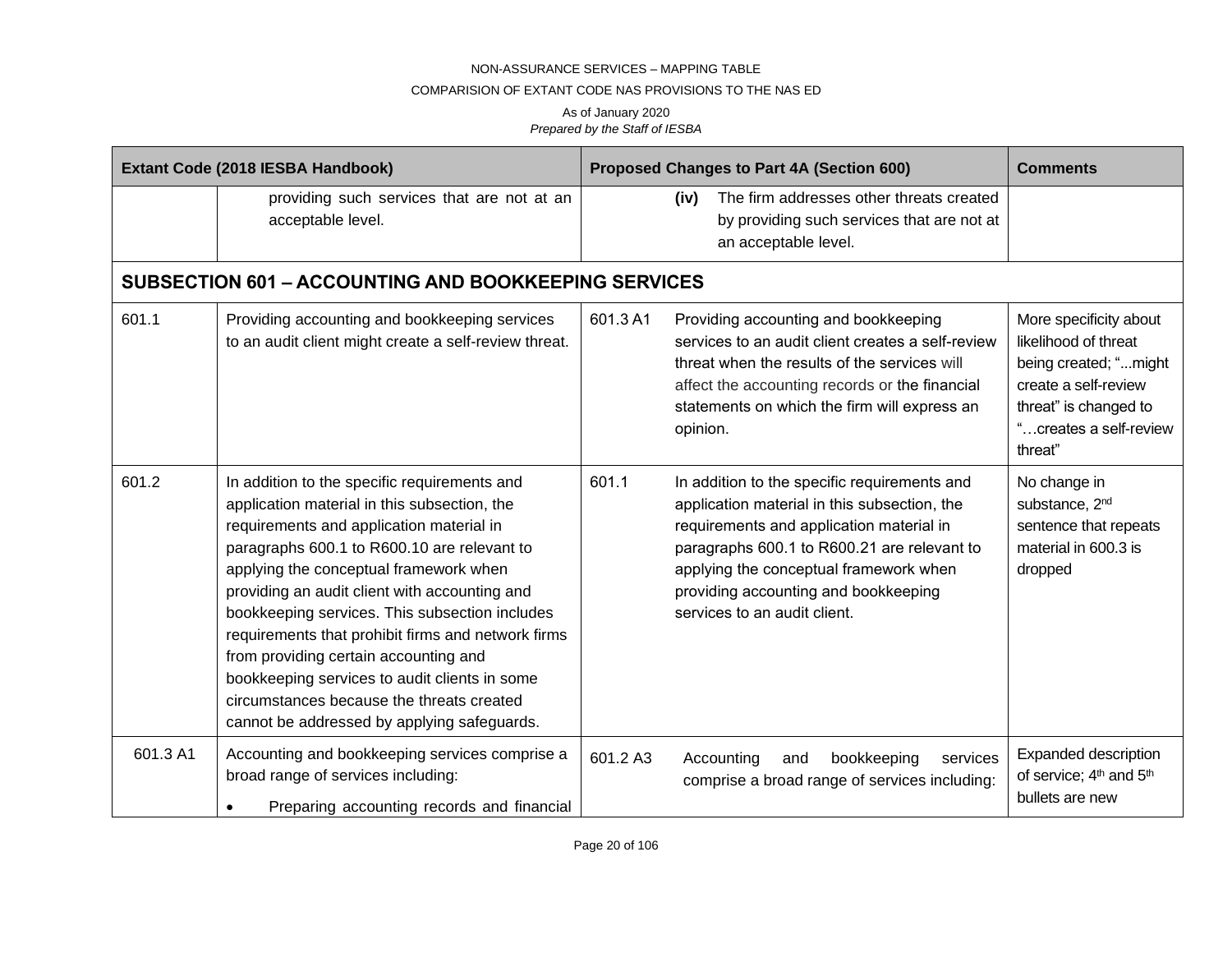#### COMPARISION OF EXTANT CODE NAS PROVISIONS TO THE NAS ED

|          | Extant Code (2018 IESBA Handbook)                                                                                                                                                                                                                                                                                               | Proposed Changes to Part 4A (Section 600)                                                                                                                                                                                                                                                | <b>Comments</b> |
|----------|---------------------------------------------------------------------------------------------------------------------------------------------------------------------------------------------------------------------------------------------------------------------------------------------------------------------------------|------------------------------------------------------------------------------------------------------------------------------------------------------------------------------------------------------------------------------------------------------------------------------------------|-----------------|
|          | statements.<br>Recording transactions.<br>$\bullet$<br>Payroll services.<br>$\bullet$                                                                                                                                                                                                                                           | Preparing<br>accounting<br>records<br>or<br>$\bullet$<br>financial statements.<br>Recording transactions.<br>Payroll services.<br>Providing technical assistance                                                                                                                         |                 |
|          |                                                                                                                                                                                                                                                                                                                                 | on<br>matters on matters such as resolving<br>account reconciliation problems                                                                                                                                                                                                            |                 |
|          |                                                                                                                                                                                                                                                                                                                                 | Providing<br>technical<br>advice<br>on.<br>$\bullet$<br>accounting<br>issues<br>such<br>the<br>as<br>conversation<br>of<br>exiting<br>financial<br>statements from one financial reporting<br>framework to another.                                                                      |                 |
| 601.3 A2 | Management is responsible for the preparation<br>and fair presentation of the financial statements in<br>accordance with the applicable financial reporting<br>framework. These responsibilities include:<br>Determining accounting policies and the<br>$\bullet$<br>accounting treatment in accordance with<br>those policies. | 601.2 A1<br>Management<br>is<br>responsible<br>for<br>the<br>preparation and fair presentation of the<br>financial statements in accordance with the<br>applicable financial reporting framework.<br>These responsibilities include:<br>Determining accounting policies and<br>$\bullet$ | No change       |
|          | Preparing or changing source documents or<br>$\bullet$<br>originating data, in electronic or other form,<br>evidencing the occurrence of a transaction.<br>Examples include:<br>Purchase orders.<br>$\circ$<br>Payroll time records.<br>$\circ$                                                                                 | the accounting treatment in accordance<br>with those policies.<br>Preparing<br>changing<br>or<br>source<br>documents or originating data, in<br>electronic or other form, evidencing the<br>occurrence of a transaction. Examples<br>include:                                            |                 |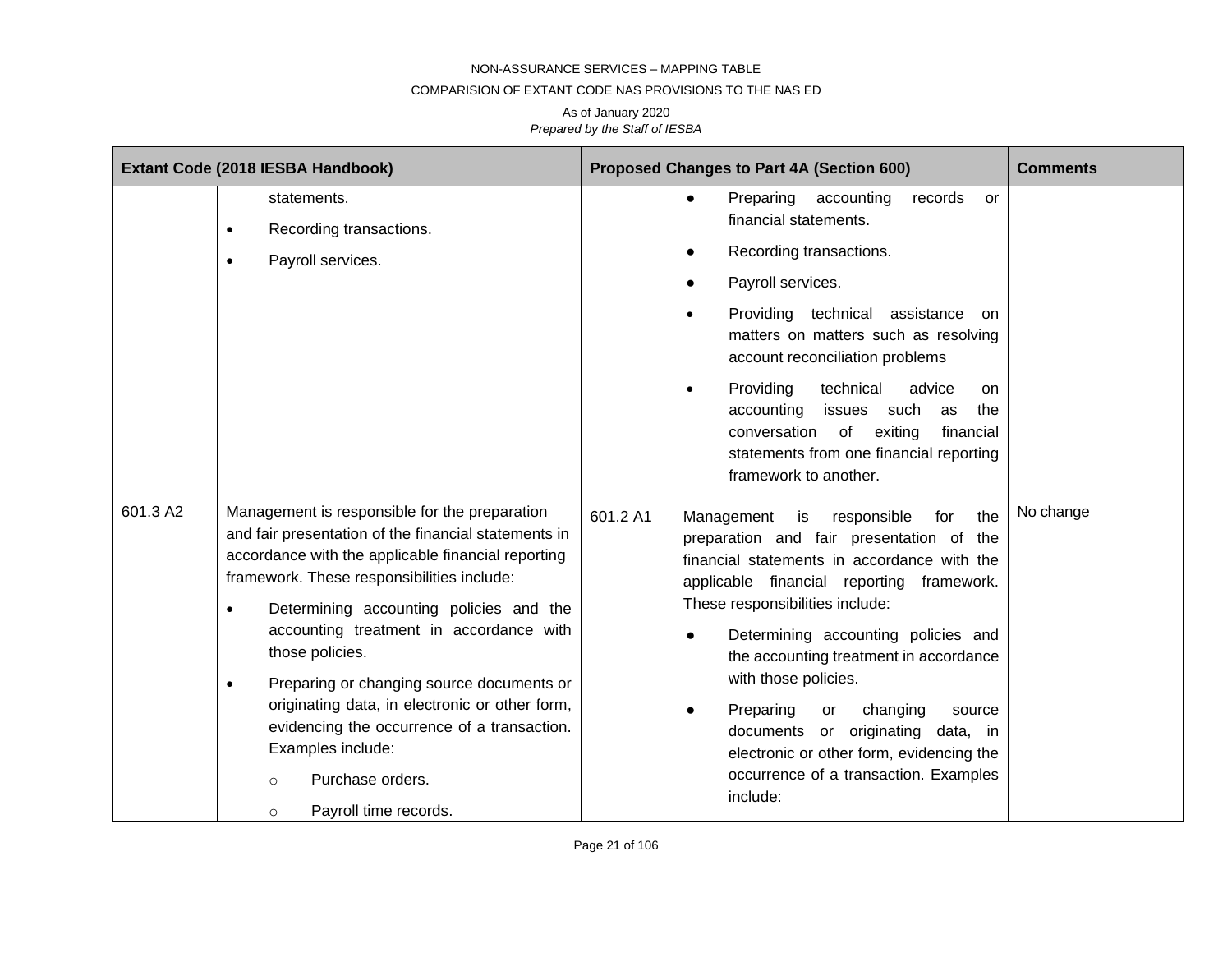### COMPARISION OF EXTANT CODE NAS PROVISIONS TO THE NAS ED

|          | Extant Code (2018 IESBA Handbook)                                                                                                                                                                                                                                                                                                                                                                                                                                                                                                                                                                                                                                                                                                              | Proposed Changes to Part 4A (Section 600)                                                                                                                                                                                                                                                                                                                                                                                                                                                                                                                                                                                              | <b>Comments</b>                                                                                                            |
|----------|------------------------------------------------------------------------------------------------------------------------------------------------------------------------------------------------------------------------------------------------------------------------------------------------------------------------------------------------------------------------------------------------------------------------------------------------------------------------------------------------------------------------------------------------------------------------------------------------------------------------------------------------------------------------------------------------------------------------------------------------|----------------------------------------------------------------------------------------------------------------------------------------------------------------------------------------------------------------------------------------------------------------------------------------------------------------------------------------------------------------------------------------------------------------------------------------------------------------------------------------------------------------------------------------------------------------------------------------------------------------------------------------|----------------------------------------------------------------------------------------------------------------------------|
|          | Customer orders.<br>$\circ$<br>Originating or changing journal entries.<br>$\bullet$<br>Determining or approving the account<br>$\bullet$<br>classifications of transactions.                                                                                                                                                                                                                                                                                                                                                                                                                                                                                                                                                                  | Purchase orders.<br>$\circ$<br>Payroll time records.<br>Customer orders.<br>$\circ$<br>Originating or changing journal entries.<br>Determining or approving the account<br>classifications of transactions.                                                                                                                                                                                                                                                                                                                                                                                                                            |                                                                                                                            |
| 601.3 A3 | The audit process necessitates dialogue between<br>the firm and the management of the audit client,<br>which might involve:<br>Applying accounting standards or policies<br>$\bullet$<br>and<br>financial<br>disclosure<br>statement<br>requirements.<br>Assessing the appropriateness of financial<br>$\bullet$<br>and accounting control and the methods<br>used in determining the stated amounts of<br>assets and liabilities.<br>Proposing adjusting journal entries.<br>$\bullet$<br>These activities are considered to be a normal<br>part of the audit process and do not usually create<br>threats as long as the client is responsible for<br>making decisions in the preparation of accounting<br>records and financial statements. | 601.2 A2<br>The audit process necessitates dialogue<br>between the firm and the management of the<br>audit client, which might involve:<br>Applying<br>accounting standards<br>or<br>financial<br>policies<br>and<br>statement<br>disclosure requirements.<br>Assessing the appropriateness<br>. of<br>financial and accounting control and the<br>methods used in determining the stated<br>amounts of assets and liabilities.<br>Proposing adjusting journal entries<br>arising from audit findings.<br>Responding to questions relating to<br>financial reporting.<br>Discussing how to resolve account<br>reconciliation problems. | Drafting refinement; no<br>change in substance;<br>material in extant<br>paragraphs 601.3 A3<br>and 601.3 A4 are<br>merged |
| 601.3 A4 | Similarly, the client might request technical<br>assistance on matters such as resolving account                                                                                                                                                                                                                                                                                                                                                                                                                                                                                                                                                                                                                                               | Analyzing of information for financial or<br>regulatory reporting purposes.                                                                                                                                                                                                                                                                                                                                                                                                                                                                                                                                                            |                                                                                                                            |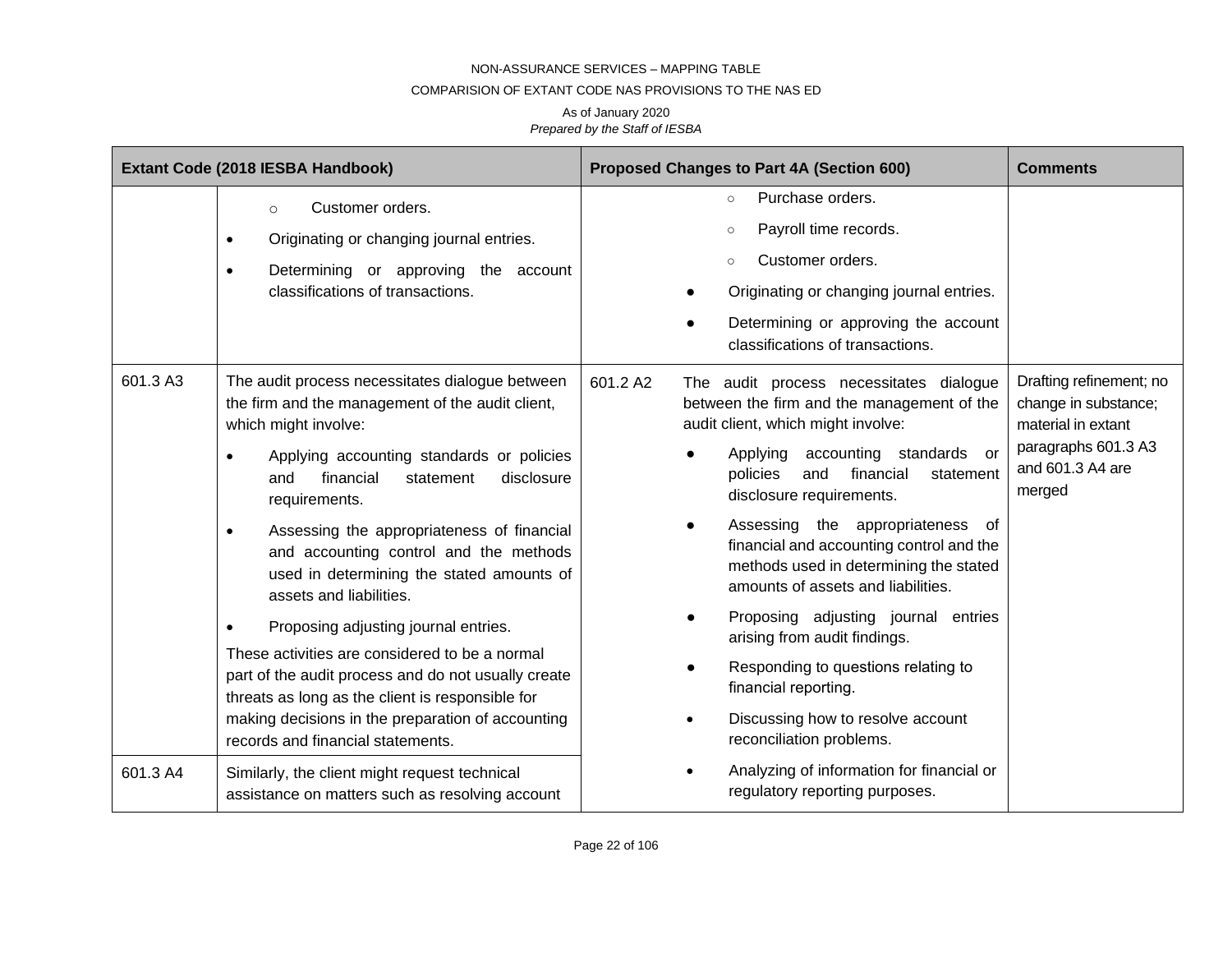#### COMPARISION OF EXTANT CODE NAS PROVISIONS TO THE NAS ED

|          | Extant Code (2018 IESBA Handbook)                                                                                                                                                                                                                                                                                                                                                                                                                                                                                                                                                                                                                                             | Proposed Changes to Part 4A (Section 600)                                                                                                                                                                                                                                                                                                                                                                                                          | <b>Comments</b>                                                                                      |
|----------|-------------------------------------------------------------------------------------------------------------------------------------------------------------------------------------------------------------------------------------------------------------------------------------------------------------------------------------------------------------------------------------------------------------------------------------------------------------------------------------------------------------------------------------------------------------------------------------------------------------------------------------------------------------------------------|----------------------------------------------------------------------------------------------------------------------------------------------------------------------------------------------------------------------------------------------------------------------------------------------------------------------------------------------------------------------------------------------------------------------------------------------------|------------------------------------------------------------------------------------------------------|
|          | reconciliation problems or analyzing and<br>accumulating information for regulatory reporting.<br>In addition, the client might request technical<br>advice on accounting issues such as the<br>conversion of existing financial statements from<br>one financial reporting framework to another.<br>Examples include:<br>Complying with group accounting policies.<br>$\bullet$<br>Transitioning to a different financial reporting<br>$\bullet$<br>framework such as International Financial<br>Reporting Standards.<br>Such services do not usually create threats<br>provided neither the firm nor network firm<br>assumes a management responsibility for the<br>client. | Discussing how to comply with group<br>accounting policies<br>Discussing how to convert an existing<br>financial statements from one reporting<br>framework to another.<br>These activities do not usually create threats<br>as long as the client accepts responsibility for<br>making the decisions involved in the<br>preparation of accounting records or financial<br>statements and the firm does not assume a<br>management responsibility. |                                                                                                      |
| 601.4 A1 | Accounting and bookkeeping services that are<br>routine or mechanical in nature require little or no<br>professional judgment. Some examples of these<br>services are:<br>Preparing payroll calculations or reports<br>based on client-originated data for approval<br>and payment by the client.<br>Recording recurring transactions for which<br>$\bullet$<br>amounts are easily determinable from<br>source documents or originating data, such<br>as a utility bill where the client has                                                                                                                                                                                  | 601.4 A1<br>Routine and mechanical accounting and<br>bookkeeping services require little or no<br>professional judgment and might include:<br>Preparing payroll calculations or reports<br>based on client-originated data for<br>approval and payment by the client.<br>Recording recurring transactions for<br>which amounts are easily determinable<br>from source documents or originating<br>data, such as a utility bill where the client    | Under extant Code,<br>permissible for all audit<br>clients; NAS proposals<br>allow only for non-PIEs |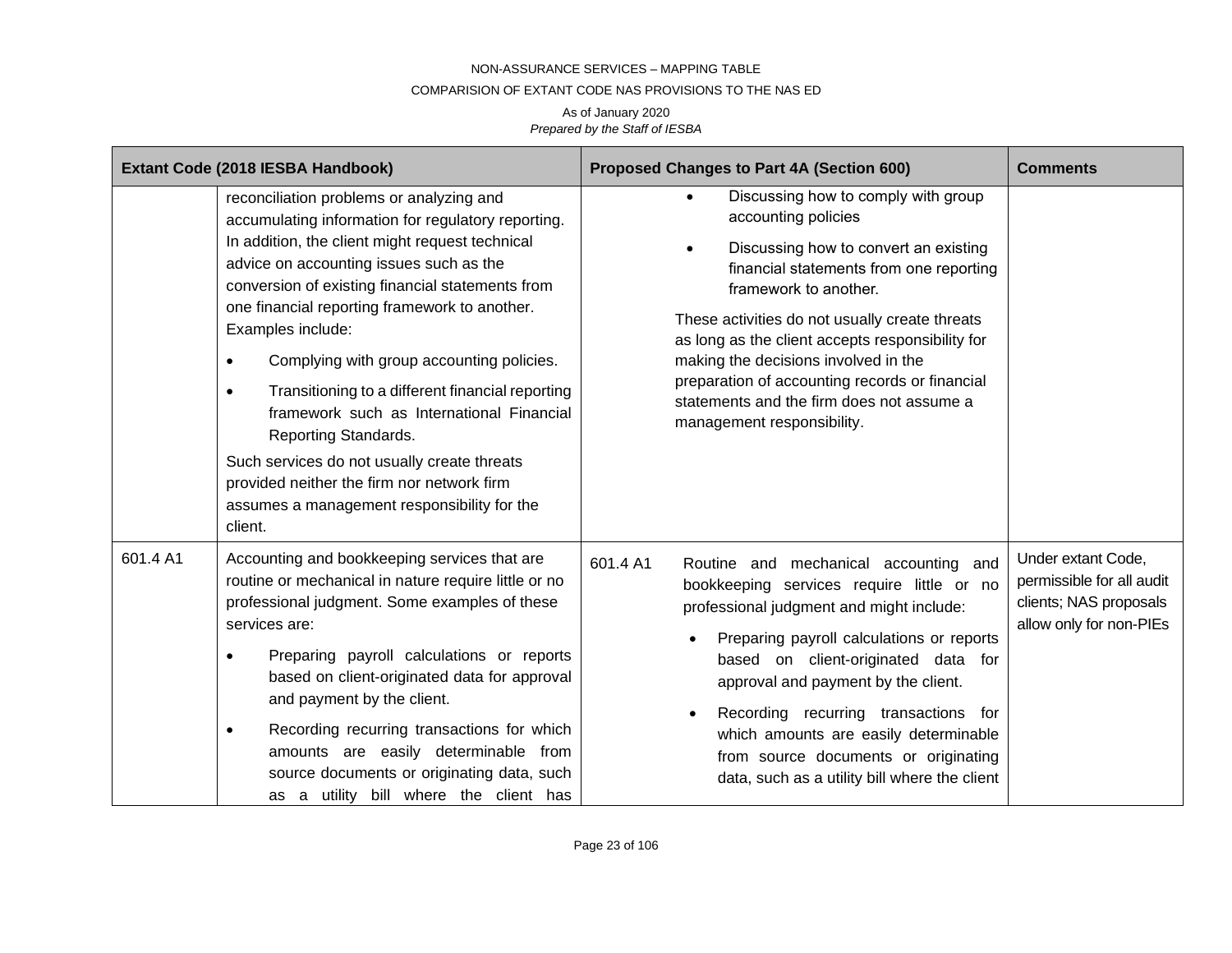#### COMPARISION OF EXTANT CODE NAS PROVISIONS TO THE NAS ED

|        | Extant Code (2018 IESBA Handbook)                                                                                                                                                                                                                              | Proposed Changes to Part 4A (Section 600)                                                                                                                                                                                                                                                                       | <b>Comments</b>                          |
|--------|----------------------------------------------------------------------------------------------------------------------------------------------------------------------------------------------------------------------------------------------------------------|-----------------------------------------------------------------------------------------------------------------------------------------------------------------------------------------------------------------------------------------------------------------------------------------------------------------|------------------------------------------|
|        | determined or approved the appropriate<br>account classification.                                                                                                                                                                                              | determined or approved<br>the<br>has<br>appropriate account classification.                                                                                                                                                                                                                                     |                                          |
|        | Calculating depreciation on fixed assets<br>$\bullet$<br>when the client determines the accounting<br>policy and estimates of useful life and<br>residual values.                                                                                              | Calculating depreciation on fixed assets<br>determines<br>when<br>the<br>client<br>the<br>accounting policy and estimates of useful<br>life and residual values.                                                                                                                                                |                                          |
|        | Posting transactions coded by the client to<br>$\bullet$<br>the general ledger.                                                                                                                                                                                | Posting transactions coded by the client<br>to the general ledger.                                                                                                                                                                                                                                              |                                          |
|        | Posting client-approved entries to the trial<br>$\bullet$<br>balance.                                                                                                                                                                                          | Posting client-approved entries to the trial<br>balance.                                                                                                                                                                                                                                                        |                                          |
|        | Preparing financial statements based on<br>$\bullet$<br>information in the client-approved trial<br>balance and preparing related notes based<br>on client-approved records.                                                                                   | Preparing financial statements based on<br>information in the client-approved trial<br>balance and preparing related notes<br>based on client-approved records.                                                                                                                                                 |                                          |
|        |                                                                                                                                                                                                                                                                | The firm may provide such services to audit<br>clients that are not public interest entities<br>provided that the firm complies with the<br>requirements of R400.14 to ensure that it does<br>not assume management responsibility in<br>connection with the service and with the<br>requirement in R601.4 (b). |                                          |
| R601.5 | A firm or a network firm shall not provide to an<br>audit client that is not a public interest entity<br>accounting and bookkeeping services including<br>preparing financial statements on which the firm<br>will express an opinion or financial information | R601.4<br>A firm or a network firm shall not provide to an<br>audit client that is not a public interest entity<br>bookkeeping<br>accounting<br>and<br>services,<br>including preparing financial statements on<br>which the firm will express an opinion or                                                    | Slight refinement in<br>subparagraph (b) |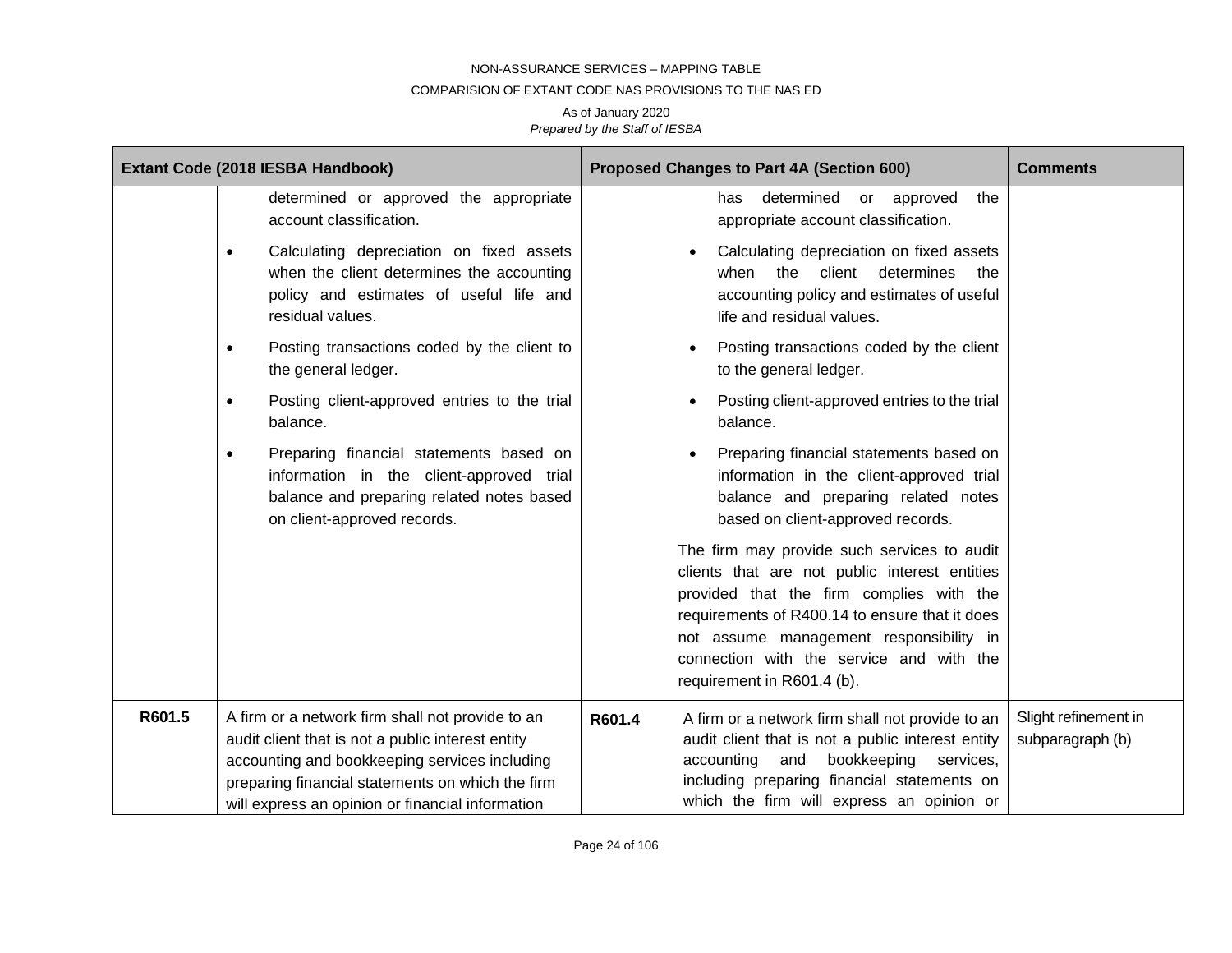### COMPARISION OF EXTANT CODE NAS PROVISIONS TO THE NAS ED

|          | Extant Code (2018 IESBA Handbook)                                                                                                                                                                                                                                                                                                                                                                                                                               | Proposed Changes to Part 4A (Section 600)                                                                                                                                                                                                                                                                                                                                                                                                                                                                                       | <b>Comments</b>                                              |
|----------|-----------------------------------------------------------------------------------------------------------------------------------------------------------------------------------------------------------------------------------------------------------------------------------------------------------------------------------------------------------------------------------------------------------------------------------------------------------------|---------------------------------------------------------------------------------------------------------------------------------------------------------------------------------------------------------------------------------------------------------------------------------------------------------------------------------------------------------------------------------------------------------------------------------------------------------------------------------------------------------------------------------|--------------------------------------------------------------|
|          | which forms the basis of such financial<br>statements, unless:                                                                                                                                                                                                                                                                                                                                                                                                  | financial information which forms the basis of<br>such financial statements, unless:                                                                                                                                                                                                                                                                                                                                                                                                                                            |                                                              |
|          | The services are of a routine or mechanical<br>(a)<br>nature; and                                                                                                                                                                                                                                                                                                                                                                                               | The services are of a routine or<br>(a)<br>mechanical nature; and                                                                                                                                                                                                                                                                                                                                                                                                                                                               |                                                              |
|          | (b)<br>The firm addresses any threats that are<br>created by providing such services that are<br>not at an acceptable level.                                                                                                                                                                                                                                                                                                                                    | The firm addresses any threats that are<br>(b)<br>not at an acceptable level created by<br>providing such services.                                                                                                                                                                                                                                                                                                                                                                                                             |                                                              |
| 601.5 A1 | Examples of actions that might be safeguards to<br>address a self-review threat created when<br>providing accounting and bookkeeping services of<br>a routine and mechanical nature to an audit client<br>include:<br>Using professionals who are not audit team<br>$\bullet$<br>members to perform the service.<br>Having an appropriate reviewer who was not<br>$\bullet$<br>involved in providing the service review the<br>audit work or service performed. | 601.4 A2<br>Examples of actions that might be safeguards<br>to address a self-review threat created when<br>providing<br>accounting<br>and<br>bookkeeping<br>services of a routine and mechanical nature to<br>an audit client that is not a public interest entity<br>include:<br>Using professionals who are not audit<br>$\bullet$<br>team members to perform the service.<br>Having an appropriate reviewer who<br>$\bullet$<br>was not involved in providing the<br>service review the audit work or service<br>performed. | No change                                                    |
| R601.6   | Subject to paragraph R601.7, a firm or a network<br>firm shall not provide to an audit client that is a<br>public interest entity accounting and bookkeeping<br>services including preparing financial statements<br>on which the firm will express an opinion or<br>financial information which forms the basis of<br>such financial statements.                                                                                                               | R601.5<br>A firm or a network firm shall not provide<br>accounting and bookkeeping services to an<br>audit client that is a public interest entity if the<br>provision of such accounting and bookkeeping<br>services will create a self-review threat in                                                                                                                                                                                                                                                                       | Self-review threat<br>prohibition is<br>established for PIEs |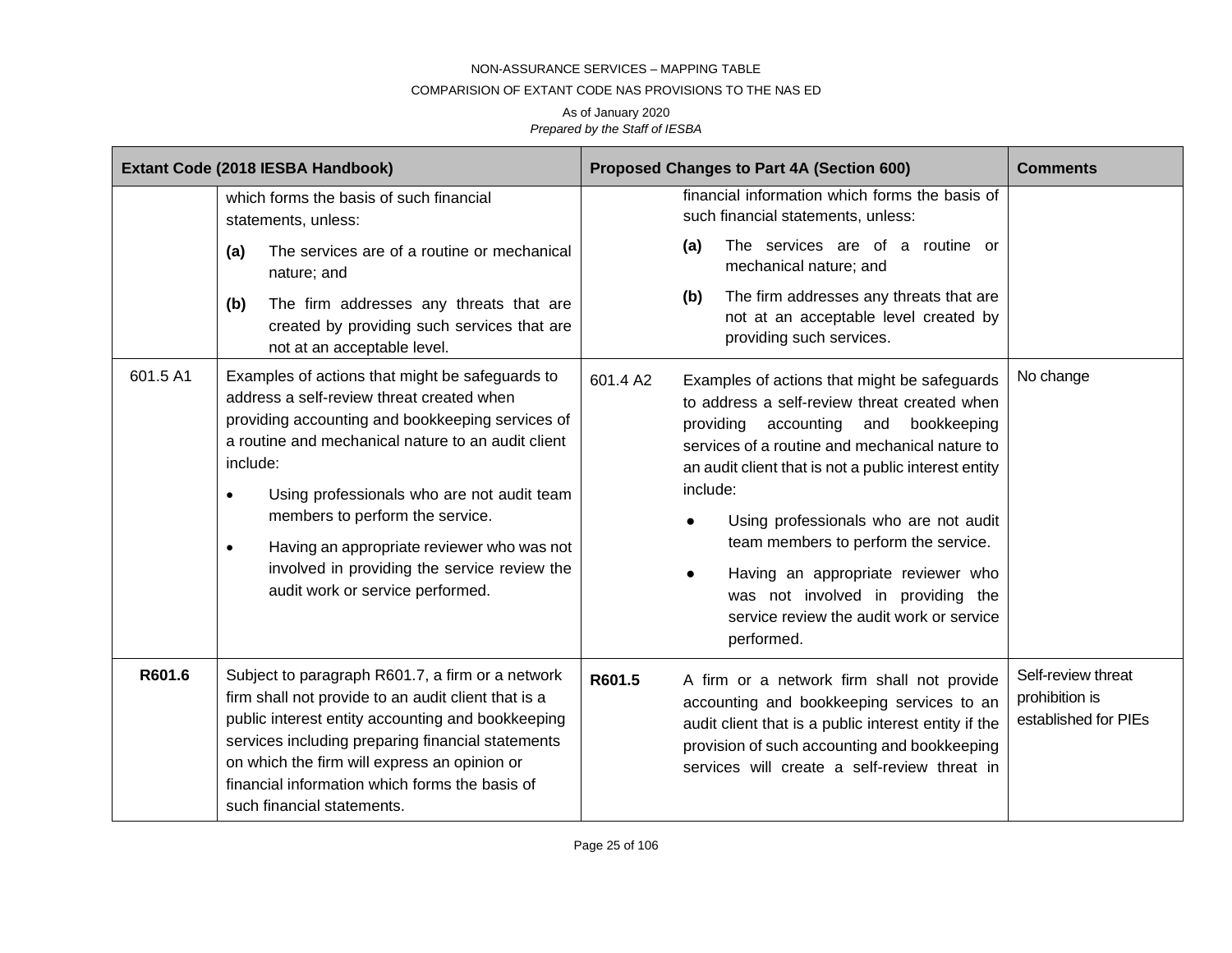#### COMPARISION OF EXTANT CODE NAS PROVISIONS TO THE NAS ED

|        | Extant Code (2018 IESBA Handbook)                                                                                                                                                                                                                                                                                             |          | Proposed Changes to Part 4A (Section 600)                                                                                                                                                | <b>Comments</b>                                                    |
|--------|-------------------------------------------------------------------------------------------------------------------------------------------------------------------------------------------------------------------------------------------------------------------------------------------------------------------------------|----------|------------------------------------------------------------------------------------------------------------------------------------------------------------------------------------------|--------------------------------------------------------------------|
|        |                                                                                                                                                                                                                                                                                                                               |          | relation to the audit of the financial statements<br>on which the firm will express an opinion.                                                                                          |                                                                    |
| R601.7 | As an exception to paragraph R601.6, a firm or<br>network firm may provide accounting and<br>bookkeeping services of a routine or mechanical<br>nature for divisions or related entities of an audit<br>client that is a public interest entity if the<br>personnel providing the services are not audit<br>team members and: | n/a      |                                                                                                                                                                                          | Exception for divisions<br>and related entities<br>withdrawn       |
|        | The divisions or related entities for which the<br>(a)<br>provided are collectively<br>service is<br>immaterial to the financial statements on<br>which the firm will express an opinion; or                                                                                                                                  |          |                                                                                                                                                                                          |                                                                    |
|        | The service relates to matters that are<br>(b)<br>collectively immaterial to the financial<br>statements of the division or related entity.                                                                                                                                                                                   |          |                                                                                                                                                                                          |                                                                    |
|        | <b>SUBSECTION 602 - ADMINISTRATIVE SERVICES</b>                                                                                                                                                                                                                                                                               |          |                                                                                                                                                                                          |                                                                    |
| 602.1  | Providing administrative services to an audit client<br>does not usually create a threat.                                                                                                                                                                                                                                     | 602.3 A1 | Providing administrative services to an audit<br>client does not usually create a threat when<br>such services are clerical in nature and require<br>little to no professional judgment. | More specificity<br>about likelihood of<br>threat being<br>created |
| 602.1  | Providing administrative services to an audit client<br>does not usually create a threat.                                                                                                                                                                                                                                     | 602.3 A1 | Providing administrative services to an audit<br>client does not usually create a threat when<br>such                                                                                    |                                                                    |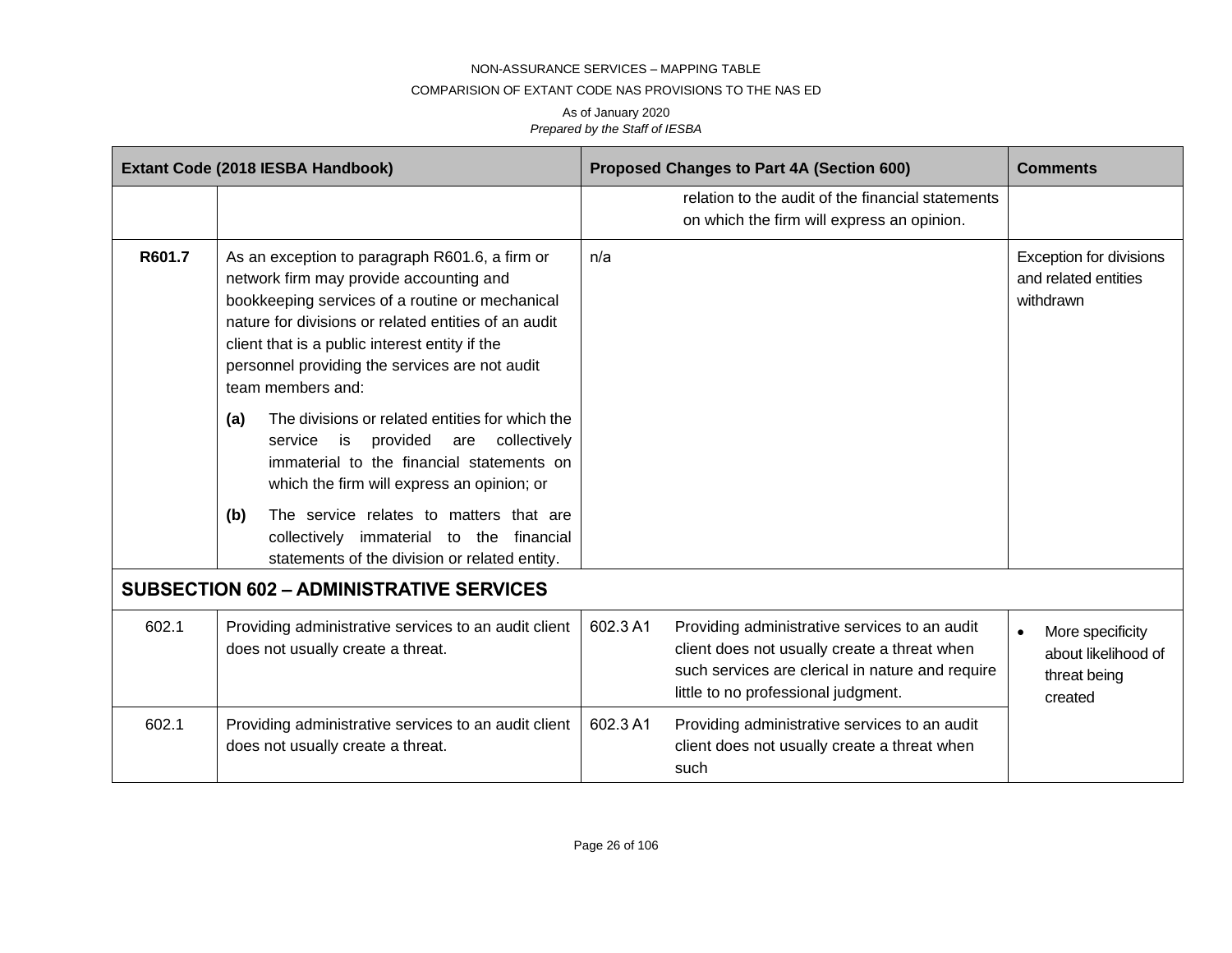#### COMPARISION OF EXTANT CODE NAS PROVISIONS TO THE NAS ED

|          |                                                                                                                                                                                                                                                                                                                                        |          | services are clerical in nature and require little to<br>no professional judgment.                                                                                                                                                                                                                  |                                                             |
|----------|----------------------------------------------------------------------------------------------------------------------------------------------------------------------------------------------------------------------------------------------------------------------------------------------------------------------------------------|----------|-----------------------------------------------------------------------------------------------------------------------------------------------------------------------------------------------------------------------------------------------------------------------------------------------------|-------------------------------------------------------------|
| 602.2    | In addition to the specific application material in<br>this subsection, the requirements and application<br>material in paragraphs 600.1 to R600.10 are<br>relevant to applying the conceptual framework<br>when providing administrative services.                                                                                    | 602.1    | In addition to the specific application material in<br>this subsection, the requirements and application<br>material in paragraphs 600.1 to R600.21 are<br>relevant to applying the conceptual framework<br>when providing administrative services.                                                 | No change                                                   |
| 602.3 A1 | Administrative services involve assisting clients<br>with their routine or mechanical tasks within the<br>normal course of operations. Such services<br>require little to no professional judgment and are<br>clerical in nature.                                                                                                      | 602.2 A1 | Administrative services involve assisting clients<br>with their routine or mechanical tasks within the<br>normal course of operations.                                                                                                                                                              | 2 <sup>nd</sup> sentenced is<br>repositioned to<br>602.3 A1 |
| 602.3 A2 | Examples of administrative services include:<br>Word processing services.<br>$\bullet$<br>Preparing administrative or statutory forms<br>for client approval.<br>Submitting such forms as instructed by the<br>$\bullet$<br>client.<br>Monitoring statutory filing dates, and<br>$\bullet$<br>advising an audit client of those dates. | 602.2 A2 | Examples of administrative services include:<br>Word processing or document formatting.<br>Preparing administrative or statutory forms<br>for client approval.<br>Submitting such forms as instructed by the<br>client.<br>Monitoring filing dates and advising the<br>audit client of those dates. | No change                                                   |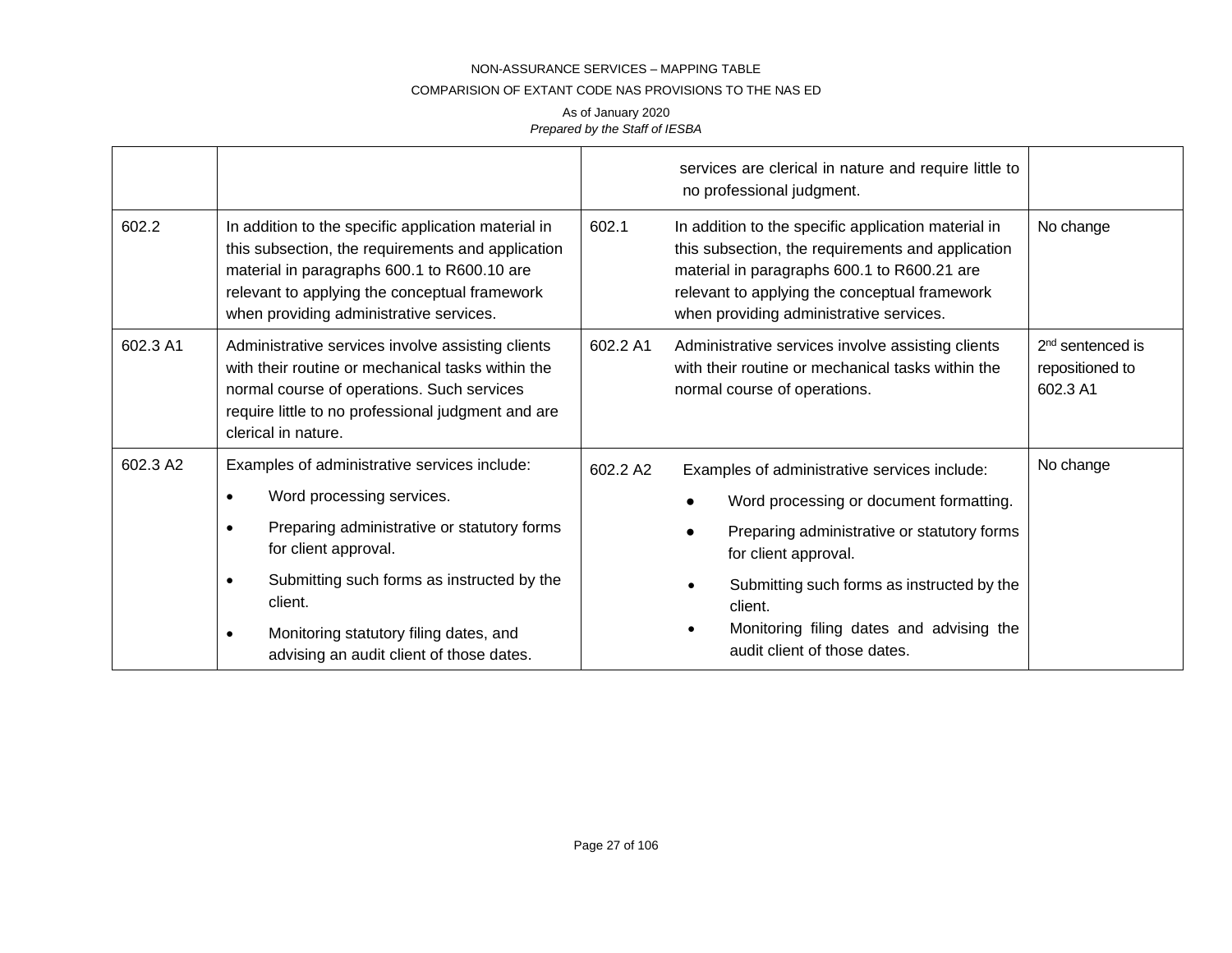### COMPARISION OF EXTANT CODE NAS PROVISIONS TO THE NAS ED

| <b>SUBSECTION 603 - VALUATION SERVICES</b> |                                                                                                                                                                                                                                                                                                                                                                                                                                                                                                                                           |          |                                                                                                                                                                                                                                                                                                                |                                                                                                                                        |  |
|--------------------------------------------|-------------------------------------------------------------------------------------------------------------------------------------------------------------------------------------------------------------------------------------------------------------------------------------------------------------------------------------------------------------------------------------------------------------------------------------------------------------------------------------------------------------------------------------------|----------|----------------------------------------------------------------------------------------------------------------------------------------------------------------------------------------------------------------------------------------------------------------------------------------------------------------|----------------------------------------------------------------------------------------------------------------------------------------|--|
| 603.1                                      | Providing valuation services to an audit client<br>might create a self-review or advocacy threat.                                                                                                                                                                                                                                                                                                                                                                                                                                         | 603.3 A1 | Providing a valuation service to an audit client<br>might create a self-review threat when the results<br>of the service impact the financial statements on<br>which the firm will express an opinion. Such<br>services might also create an advocacy threat.                                                  | More specificity<br>about likelihood of<br>threat being created                                                                        |  |
| 603.2                                      | In addition to the specific requirements and<br>application material in this subsection, the<br>requirements and application material in<br>paragraphs 600.1 to R600.10 are relevant to<br>applying the conceptual framework when<br>providing valuation services to an audit client.<br>This subsection includes requirements that<br>prohibit firms and network firms from providing<br>certain valuation services to audit clients in some<br>circumstances because the threats created<br>cannot be addressed by applying safeguards. | 603.1    | In addition to the specific requirements and<br>application material in this subsection, the<br>requirements and application material in<br>paragraphs 600.1 to R600.21 are relevant to<br>applying the conceptual framework when<br>providing valuation services to an audit client.                          | No change in<br>substance, 2 <sup>nd</sup><br>sentence that<br>repeats material in<br>600.3 is dropped                                 |  |
| 603.3 A1                                   | A valuation comprises the making of assumptions<br>with regard to future developments, the<br>application of appropriate methodologies and<br>techniques, and the combination of both to<br>compute a certain value, or range of values, for<br>an asset, a liability or for a business as a whole.                                                                                                                                                                                                                                       | 603.2 A1 | A valuation comprises the making of assumptions<br>with regard to future developments, the<br>application of appropriate methodologies and<br>techniques and the combination of both to<br>compute a certain value, or range of values, for<br>an asset, a liability or for the whole or part of an<br>entity. | Refinement to<br>change "a liability or<br>for a business as a<br>whole" to "a liability<br>or for the whole or<br>part of an entity." |  |
| 603.3 A2                                   | If a firm or network firm is requested to perform a<br>valuation to assist an audit client with its tax<br>reporting obligations or for tax planning purposes<br>and the results of the valuation will not have a                                                                                                                                                                                                                                                                                                                         | 603.2 A2 | If a firm or a network firm is requested to perform<br>a valuation to assist an audit client with its tax<br>reporting obligations or for tax planning purposes<br>and the results of the valuation affect only the                                                                                            | "direct effect on the<br>financial statements"<br>is changed to "affect<br>only the accounting                                         |  |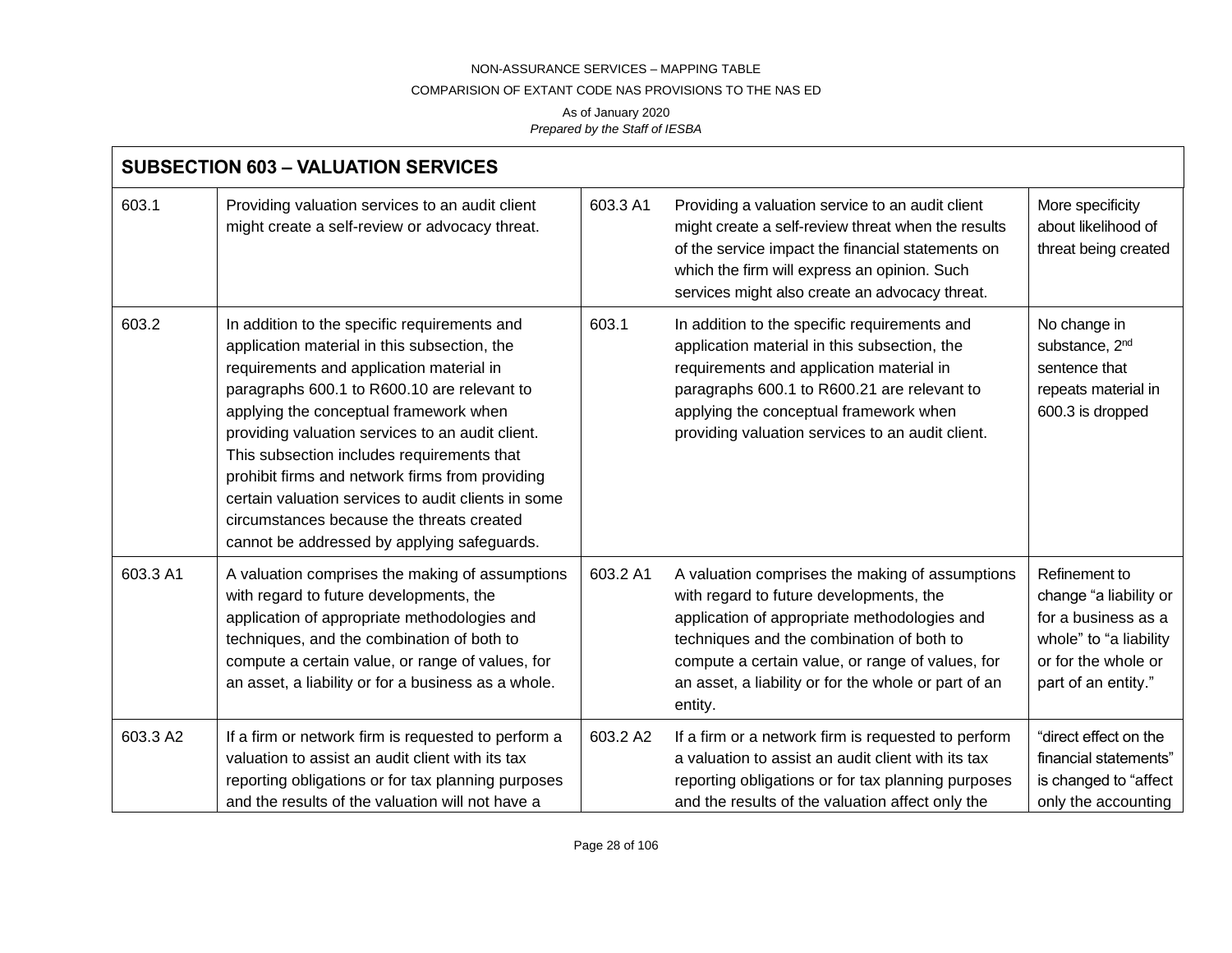### COMPARISION OF EXTANT CODE NAS PROVISIONS TO THE NAS ED

|                                                | direct effect on the financial statements, the<br>application material set out in paragraphs 604.9<br>A1 to 604.9 A5, relating to such services, applies. | accounting records or the financial statements<br>through accounting entries related to tax, the<br>requirement and application material set out in<br>paragraphs 604.16 A1 to R604.19 A1, relating to<br>such services, apply. | records or the<br>financial<br>statements"                                      |
|------------------------------------------------|-----------------------------------------------------------------------------------------------------------------------------------------------------------|---------------------------------------------------------------------------------------------------------------------------------------------------------------------------------------------------------------------------------|---------------------------------------------------------------------------------|
| 603.3 A3<br>include:<br>$\bullet$<br>$\bullet$ | Factors that are relevant in evaluating the level of<br>self-review or advocacy threats created by<br>providing valuation services to an audit client     | 603.3 A2<br>Factors that are relevant in identifying self-review<br>or advocacy threats, and evaluating the level of<br>any such threats, created by providing valuation<br>services to an audit client include:                | Lead in now<br>emphasizes<br>the factors are<br>also relevant in<br>identifying |
|                                                | The use and purpose of the valuation report.<br>Whether the valuation report will be made<br>public.                                                      | The use and purpose of the valuation<br>report.                                                                                                                                                                                 | threats                                                                         |
|                                                | The extent of the client's involvement in<br>$\bullet$                                                                                                    | Whether the valuation report will be made<br>$\bullet$<br>public.<br>The extent to which the valuation<br>$\bullet$<br>methodology is supported by law or<br>regulation, other precedent or established                         |                                                                                 |
|                                                | determining and approving the valuation<br>methodology and other significant matters of<br>judgment.                                                      |                                                                                                                                                                                                                                 |                                                                                 |
|                                                | The degree of subjectivity inherent in the<br>$\bullet$                                                                                                   | practice.                                                                                                                                                                                                                       |                                                                                 |
|                                                | item for valuations involving standard or<br>established methodologies.                                                                                   | The extent of the client's involvement in<br>determining and approving the valuation                                                                                                                                            |                                                                                 |
|                                                | Whether the valuation will have a material<br>$\bullet$<br>effect on the financial statements.                                                            | methodology and other significant matters<br>of judgment.                                                                                                                                                                       |                                                                                 |
|                                                | The extent and clarity of the disclosures<br>$\bullet$<br>related to the valuation in the financial<br>statements.                                        | The degree of subjectivity inherent in the<br>item for valuations involving standard or<br>established methodologies.                                                                                                           |                                                                                 |
|                                                | The degree of dependence on future events<br>$\bullet$<br>of a nature that might create significant<br>volatility inherent in the amounts involved.       | Whether the valuation will have a material<br>effect on the financial statements.                                                                                                                                               |                                                                                 |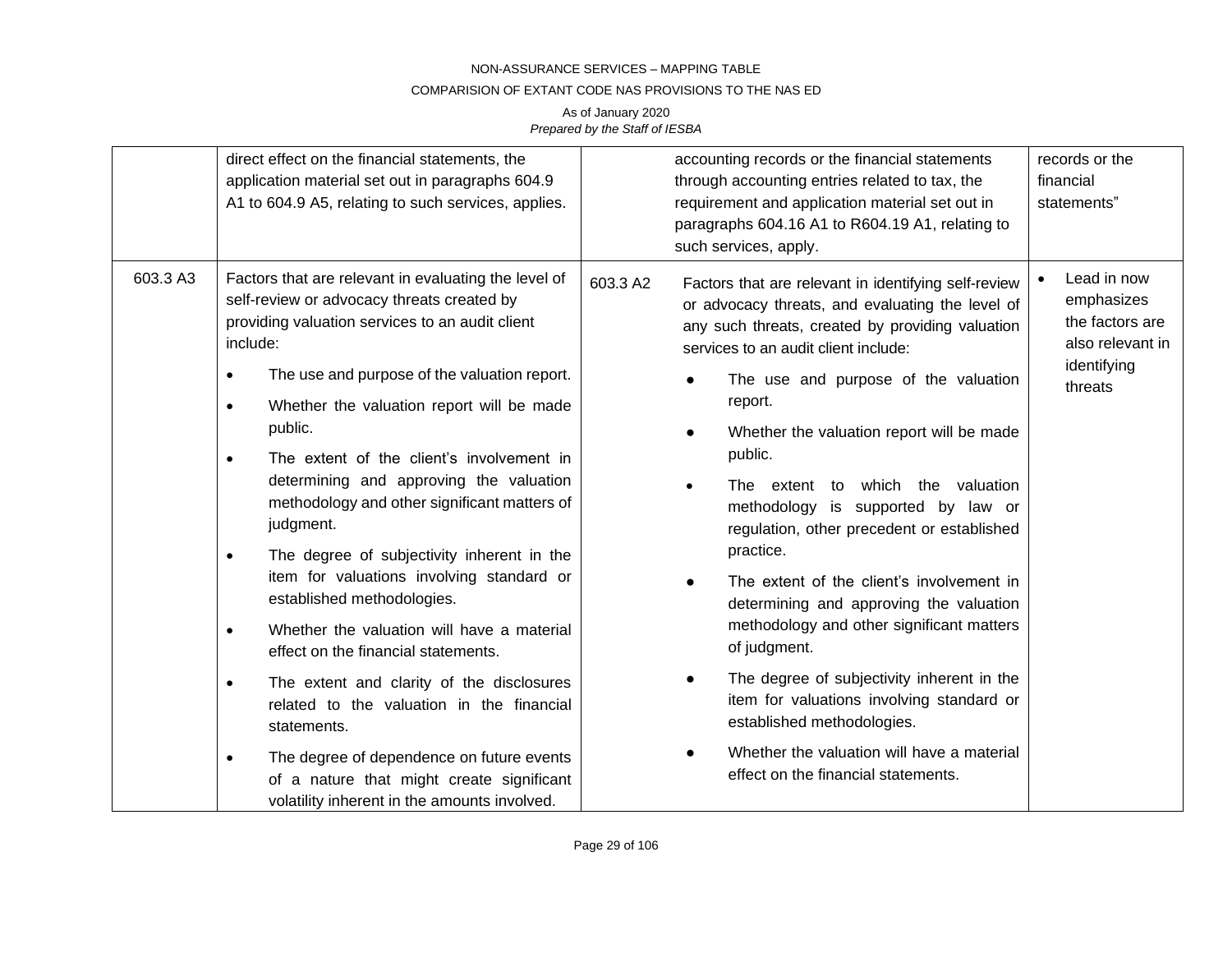#### COMPARISION OF EXTANT CODE NAS PROVISIONS TO THE NAS ED

| 603.3 A4 | Examples of actions that might be safeguards to<br>address threats include:<br>Using professionals who are not audit team<br>$\bullet$<br>members to perform the service might<br>address self-review or advocacy threats.<br>Having an appropriate reviewer who was not<br>$\bullet$<br>involved in providing the service review the<br>audit work or service performed might<br>address a self-review threat. | 603.3 A3 | The extent of the disclosures related to the<br>$\bullet$<br>valuation in the financial statements.<br>The volatility of the amounts involved as a<br>result of dependence on future events.<br>Examples of actions that might be safeguards to<br>address threats created by providing valuation<br>services to an audit client that is not a public<br>interest entity include:<br>Using professionals who are not audit<br>team members to perform the service<br>might address self-review or advocacy<br>threats.<br>Having an appropriate reviewer who was<br>not involved in providing the service review<br>the audit work or service performed might<br>address a self-review threat. | Proposal applies<br>only to non-PIEs |
|----------|-----------------------------------------------------------------------------------------------------------------------------------------------------------------------------------------------------------------------------------------------------------------------------------------------------------------------------------------------------------------------------------------------------------------|----------|------------------------------------------------------------------------------------------------------------------------------------------------------------------------------------------------------------------------------------------------------------------------------------------------------------------------------------------------------------------------------------------------------------------------------------------------------------------------------------------------------------------------------------------------------------------------------------------------------------------------------------------------------------------------------------------------|--------------------------------------|
| R603.4   | A firm or a network firm shall not provide a<br>valuation service to an audit client that is not a<br>public interest entity if:<br>The valuation involves a significant degree<br>(a)<br>of subjectivity; and<br>The valuation will have a material effect on<br>(b)<br>the financial statements on which the firm<br>will express an opinion.                                                                 | R603.4   | A firm or a network firm shall not provide a<br>valuation service to an audit client that is not a<br>public interest entity if:<br>The valuation involves a significant degree<br>(a)<br>of subjectivity; and<br>The valuation will have a material effect on<br>(b)<br>the financial statements on which the firm<br>will express an opinion.                                                                                                                                                                                                                                                                                                                                                | No change                            |
| 603.4 A1 | Certain valuations do not involve a significant<br>degree of subjectivity. This is likely to be the case                                                                                                                                                                                                                                                                                                        | 603.4 A1 | Certain valuations do not involve a significant<br>degree of subjectivity. This is likely to be the case                                                                                                                                                                                                                                                                                                                                                                                                                                                                                                                                                                                       | No change                            |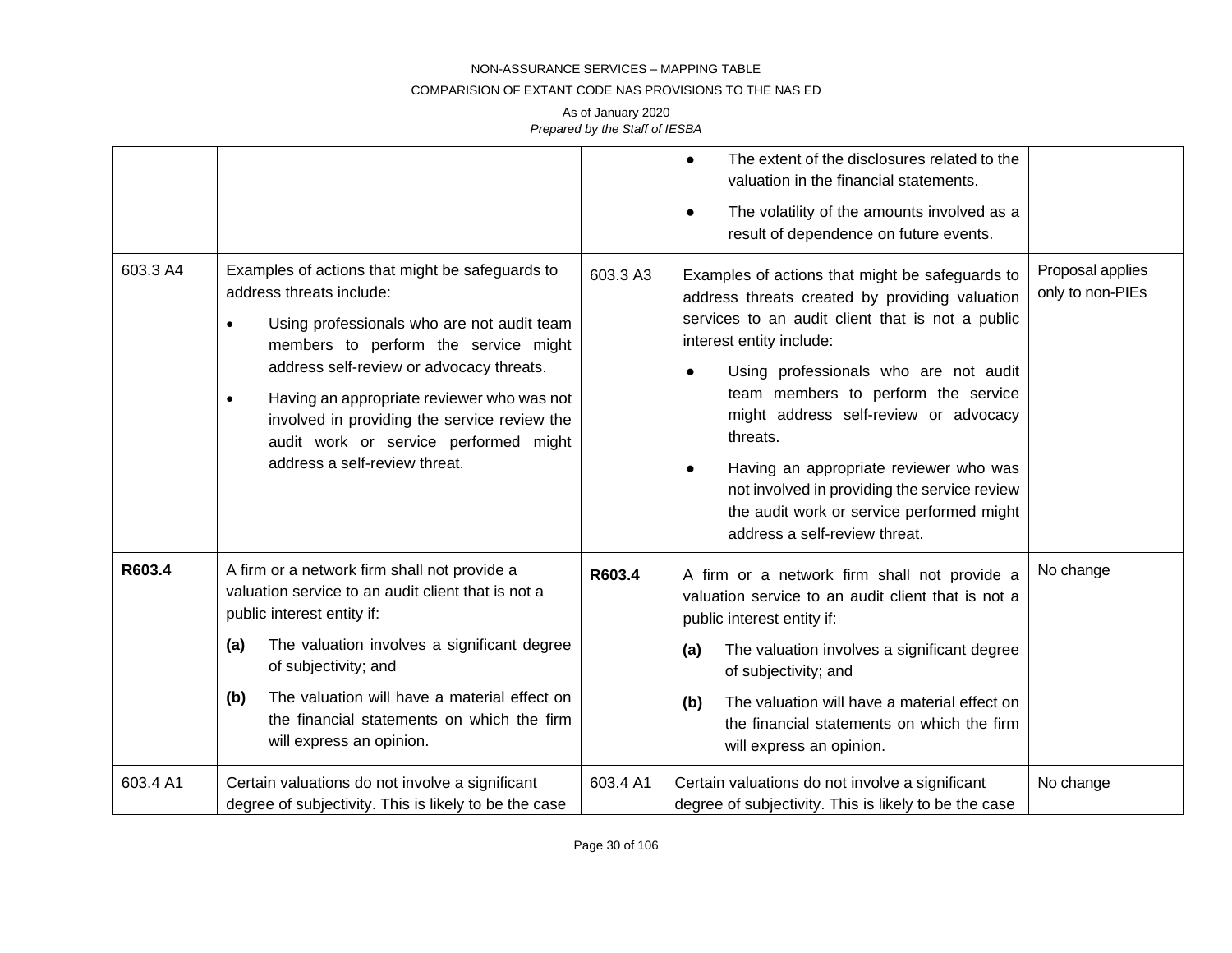#### COMPARISION OF EXTANT CODE NAS PROVISIONS TO THE NAS ED

|          | when the underlying assumptions are either<br>established by law or regulation, or are widely<br>accepted and when the techniques and<br>methodologies to be used are based on generally<br>accepted standards or prescribed by law or<br>regulation. In such circumstances, the results of a<br>valuation performed by two or more parties are<br>not likely to be materially different. |                                                                             | when the underlying assumptions are either<br>established by law or regulation, or are widely<br>accepted and when the techniques and<br>methodologies to be used are based on generally<br>accepted standards or prescribed by law or<br>regulation. In such circumstances, the results of a<br>valuation performed by two or more parties are<br>not likely to be materially different.                                                                                                                                                                                                 |                                                                                                                                                                                                              |
|----------|-------------------------------------------------------------------------------------------------------------------------------------------------------------------------------------------------------------------------------------------------------------------------------------------------------------------------------------------------------------------------------------------|-----------------------------------------------------------------------------|-------------------------------------------------------------------------------------------------------------------------------------------------------------------------------------------------------------------------------------------------------------------------------------------------------------------------------------------------------------------------------------------------------------------------------------------------------------------------------------------------------------------------------------------------------------------------------------------|--------------------------------------------------------------------------------------------------------------------------------------------------------------------------------------------------------------|
| R603.5   | A firm or a network firm shall not provide a<br>valuation service to an audit client that is a public<br>interest entity if the valuation service would have<br>a material effect, individually or in the aggregate,<br>on the financial statements on which the firm will<br>express an opinion.                                                                                         | <b>Self-review Threats</b><br>R603.5<br><b>Advocacy Threats</b><br>603.5 A1 | A firm or a network firm shall not provide a<br>valuation service to an audit client that is a public<br>interest entity if the provision of such valuation<br>service will create a self-review threat in relation<br>to the audit of the financial statements on which<br>the firm will express an opinion.<br>An example of an action that might be a<br>safeguard to address an advocacy threat created<br>by providing valuation services to an audit client<br>that is a public interest entity is using<br>professionals who are not audit team members to<br>perform the service. | For PIEs:<br>The materiality<br>qualifier is<br>dropped<br>Self-review<br>threat<br>prohibition is<br>established<br>For services<br>that create only<br>advocacy<br>threats, new<br>example of<br>safeguard |
|          | <b>SUBSECTION 604 - TAX SERVICES</b>                                                                                                                                                                                                                                                                                                                                                      |                                                                             |                                                                                                                                                                                                                                                                                                                                                                                                                                                                                                                                                                                           |                                                                                                                                                                                                              |
| 604.3 A1 | Providing tax services to an audit client might<br>create a self-review or advocacy threat.                                                                                                                                                                                                                                                                                               | 604.3 A1                                                                    | Providing tax services to an audit client might<br>create a self-review threat when the results of the<br>services will affect the accounting records or the<br>financial statements on which the firm will express                                                                                                                                                                                                                                                                                                                                                                       | More specificity<br>about likelihood of<br>threat being created                                                                                                                                              |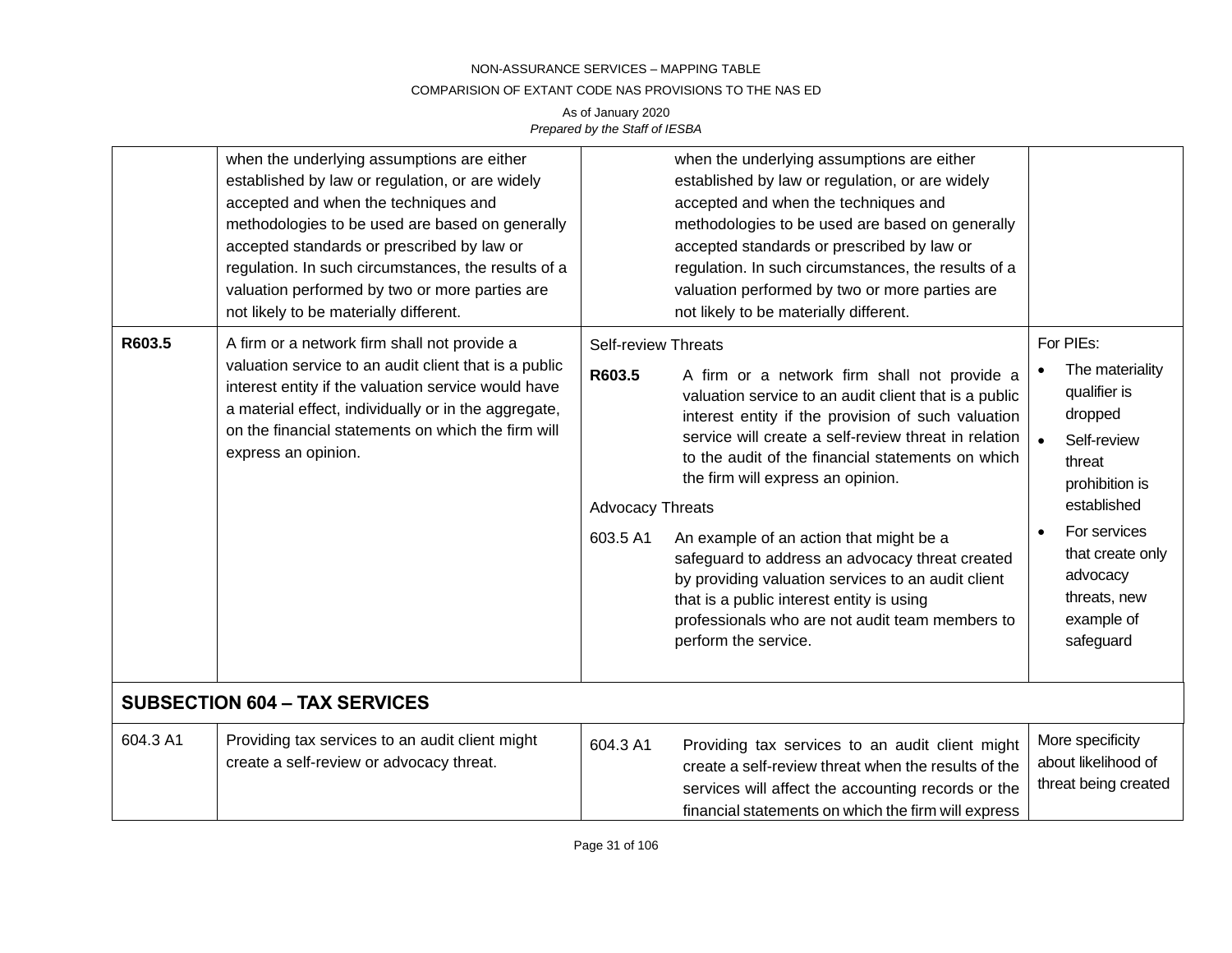#### COMPARISION OF EXTANT CODE NAS PROVISIONS TO THE NAS ED

|          |                                                                                                                                                                                                                                                                                                                                                                                                                                                                                                                                                                                             |                      | an opinion. Such services might also create an<br>advocacy threat.                                                                                                                                                                                                                                                                                                                                                                                                                                                                                          |                                                                                                                                                          |
|----------|---------------------------------------------------------------------------------------------------------------------------------------------------------------------------------------------------------------------------------------------------------------------------------------------------------------------------------------------------------------------------------------------------------------------------------------------------------------------------------------------------------------------------------------------------------------------------------------------|----------------------|-------------------------------------------------------------------------------------------------------------------------------------------------------------------------------------------------------------------------------------------------------------------------------------------------------------------------------------------------------------------------------------------------------------------------------------------------------------------------------------------------------------------------------------------------------------|----------------------------------------------------------------------------------------------------------------------------------------------------------|
| 604.3 A2 | In addition to the specific requirements and<br>application material in this subsection, the<br>requirements and application material in<br>paragraphs 600.1 to R600.10 are relevant to<br>applying the conceptual framework when<br>providing a tax service to an audit client. This<br>subsection includes requirements that prohibit<br>firms and network firms from providing certain tax<br>services to audit clients in some circumstances<br>because the threats created cannot be addressed<br>by applying safeguards.                                                              | 604.1                | In addition to the specific requirements and<br>application material in this subsection, the<br>requirements and application material in<br>paragraphs 600.1 to R600.21 are relevant to<br>applying the conceptual framework when<br>providing a tax service to an audit client.                                                                                                                                                                                                                                                                            | No change in<br>substance, 2 <sup>nd</sup><br>sentence that<br>repeats material in<br>600.3 is dropped                                                   |
| 604.3 A1 | Tax services comprise a broad range of services,<br>including activities such as:<br>Tax return preparation.<br>$\bullet$<br>Tax calculations for the purpose of preparing<br>$\bullet$<br>the accounting entries.<br>Tax planning and other tax advisory<br>$\bullet$<br>services.<br>Tax services involving valuations.<br>$\bullet$<br>Assistance in the resolution of tax disputes.<br>While this subsection deals with each type of tax<br>service listed above under separate headings, in<br>practice, the activities involved in providing tax<br>services are often inter-related. | 604.2 A1<br>604.2 A2 | Tax services comprise a broad range of services.<br>This subsection deals specifically with:<br>Tax return preparation.<br>Tax calculations for the purpose of preparing<br>accounting entries.<br>Tax advisory services<br>Tax planning services.<br>Tax services involving valuations.<br>Assistance in the resolution of tax disputes.<br>It is possible to consider tax services under broad<br>headings, such as tax planning or compliance.<br>However, such services are often interrelated in<br>practice and might be combined with other types of | No substantive<br>change<br>3rd bullet of<br>extant is split<br>Hanging<br>paragraph is<br>now its own<br>paragraph with<br>some drafting<br>refinements |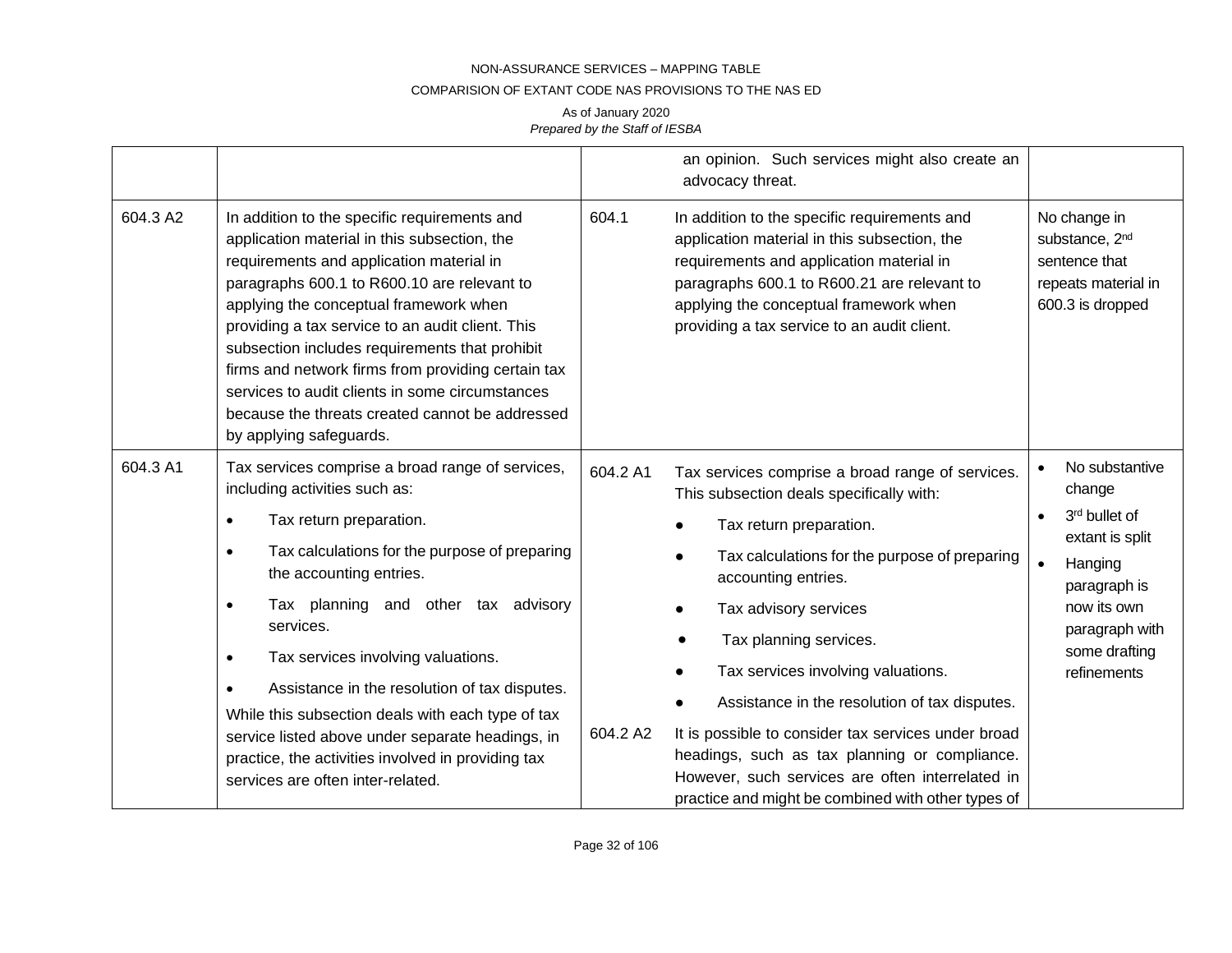#### COMPARISION OF EXTANT CODE NAS PROVISIONS TO THE NAS ED

| 604.3 A2 | Factors that are relevant in evaluating the level of<br>threats created by providing any tax service to an<br>audit client include:<br>The particular characteristics of the<br>$\bullet$<br>engagement.<br>The level of tax expertise of the client's<br>$\bullet$<br>employees.<br>The system by which the tax authorities<br>$\bullet$<br>assess and administer the tax in question<br>and the role of the firm or network firm in<br>that process.<br>The complexity of the relevant tax regime<br>$\bullet$<br>and the degree of judgment necessary in<br>applying it. | 604.3 A2 | non-assurance services provided by the firm such<br>as corporate finance services. It is, therefore,<br>impracticable to categorize generically the threats<br>to which specific tax services give rise.<br>Factors that are relevant in identifying self-review<br>or advocacy threats, and evaluating the level of<br>any such threats, created by providing any tax<br>service to an audit client include:<br>The particular characteristics of the<br>engagement.<br>The level of tax expertise of the client's<br>employees.<br>The system by which the tax authorities<br>assess and administer the tax in question<br>and the role of the firm or network firm in<br>that process.<br>The complexity of the relevant tax regime<br>and the degree of judgment necessary in<br>applying it. | Lead in now<br>emphasizes the<br>factors are also<br>relevant in<br>identifying<br>threats<br>The last bullet<br>of proposal<br>includes a new<br>factor |
|----------|-----------------------------------------------------------------------------------------------------------------------------------------------------------------------------------------------------------------------------------------------------------------------------------------------------------------------------------------------------------------------------------------------------------------------------------------------------------------------------------------------------------------------------------------------------------------------------|----------|---------------------------------------------------------------------------------------------------------------------------------------------------------------------------------------------------------------------------------------------------------------------------------------------------------------------------------------------------------------------------------------------------------------------------------------------------------------------------------------------------------------------------------------------------------------------------------------------------------------------------------------------------------------------------------------------------------------------------------------------------------------------------------------------------|----------------------------------------------------------------------------------------------------------------------------------------------------------|
| n/a      | n/a                                                                                                                                                                                                                                                                                                                                                                                                                                                                                                                                                                         | R604.4   | A firm or a network firm shall not provide a tax<br>service or recommend a transaction to an audit<br>client if the service or transaction relates to<br>marketing, planning, or opining in favor of a tax<br>treatment that was initially recommended, directly<br>or indirectly, by the firm or network firm, and a<br>significant purpose of the tax treatment or<br>transaction is tax avoidance, unless that                                                                                                                                                                                                                                                                                                                                                                                 | New provisions<br>applicable to all<br>audit clients;<br>adapted from US<br>PCAOB Rule 3522                                                              |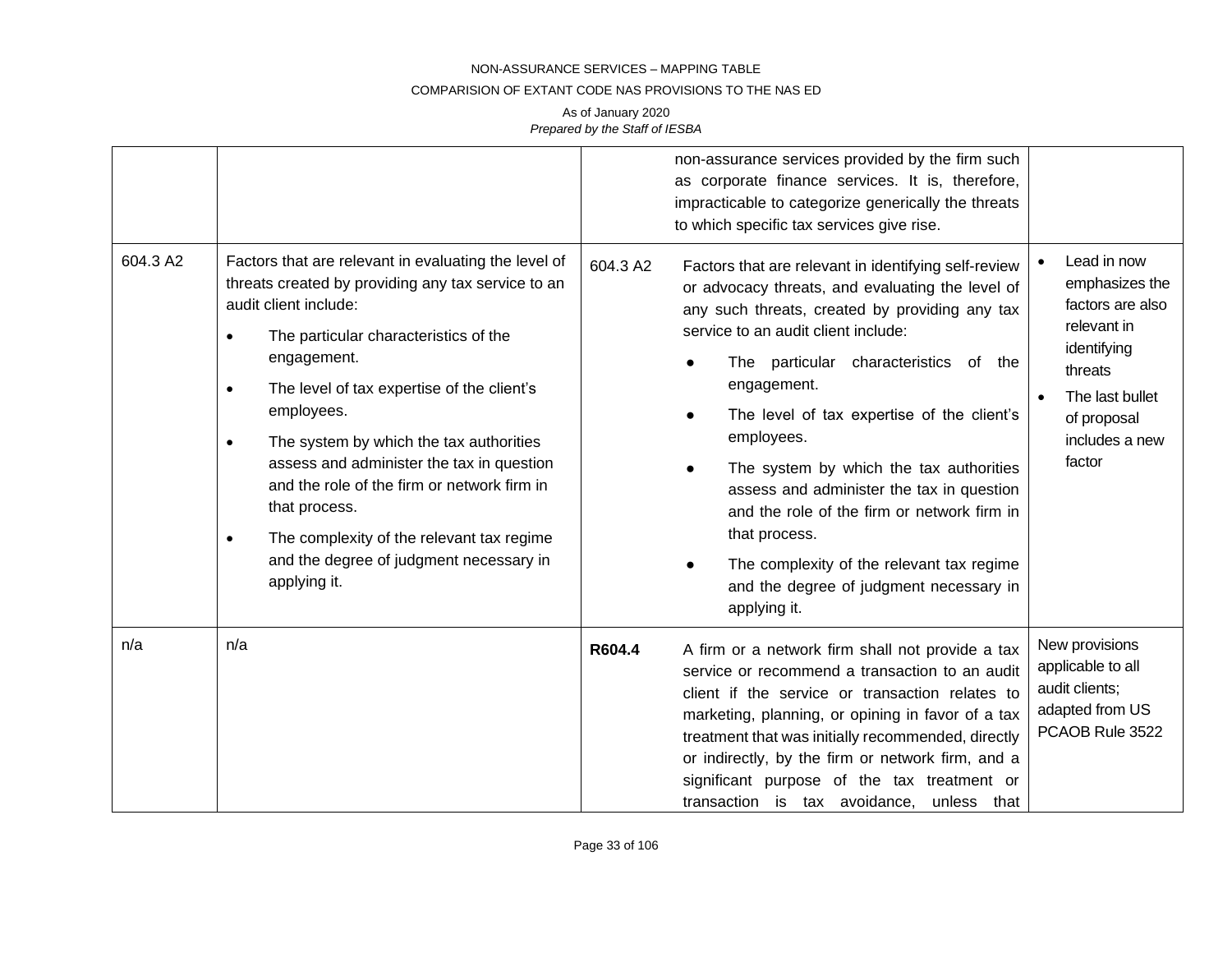### COMPARISION OF EXTANT CODE NAS PROVISIONS TO THE NAS ED

|                               |                                                                                                                                                                                                                                             |          | treatment has a basis in applicable tax law and<br>regulation that is likely to prevail.                                                                                                                                                                                                                                                                                                                                                                                |                                                                        |
|-------------------------------|---------------------------------------------------------------------------------------------------------------------------------------------------------------------------------------------------------------------------------------------|----------|-------------------------------------------------------------------------------------------------------------------------------------------------------------------------------------------------------------------------------------------------------------------------------------------------------------------------------------------------------------------------------------------------------------------------------------------------------------------------|------------------------------------------------------------------------|
|                               |                                                                                                                                                                                                                                             | 604.4 A1 | Unless the tax treatment has a basis in applicable<br>tax law and regulation that is likely to prevail,<br>providing the non-assurance service described in<br>paragraph R604.4 creates self-interest, self-<br>review and advocacy threats that cannot be<br>eliminated and safeguards are not capable of<br>being applied to reduce those threats to an<br>acceptable level.                                                                                          |                                                                        |
| <b>Tax Return Preparation</b> |                                                                                                                                                                                                                                             |          |                                                                                                                                                                                                                                                                                                                                                                                                                                                                         |                                                                        |
| 604.4 A1                      | Providing tax return preparation services does not<br>usually create a threat.                                                                                                                                                              | 604.6 A1 | Providing tax return preparation services does not<br>usually create a threat because:<br>Tax return preparation services are based<br>(a)<br>on historical information and principally<br>involve analysis and presentation of such<br>historical information under existing tax law,<br>including precedents and established<br>practice; and<br>Tax returns are subject to whatever review<br>(b)<br>or approval process the tax authority<br>considers appropriate. | More specificity<br>about likelihood of<br>threat being created        |
| 604.4 A2                      | Tax return preparation services involve:<br>Assisting clients with their tax reporting<br>$\bullet$<br>obligations by drafting and compiling<br>information, including the amount of tax due<br>(usually on standardized forms) required to | 604.5 A1 | Tax return preparation services include:<br>Assisting clients with their tax reporting<br>$\bullet$<br>obligations by drafting and compiling<br>information, including the amount of tax<br>due (usually on standardized forms)                                                                                                                                                                                                                                         | No substantive<br>change; 2 <sup>nd</sup> bullet of<br>extant is split |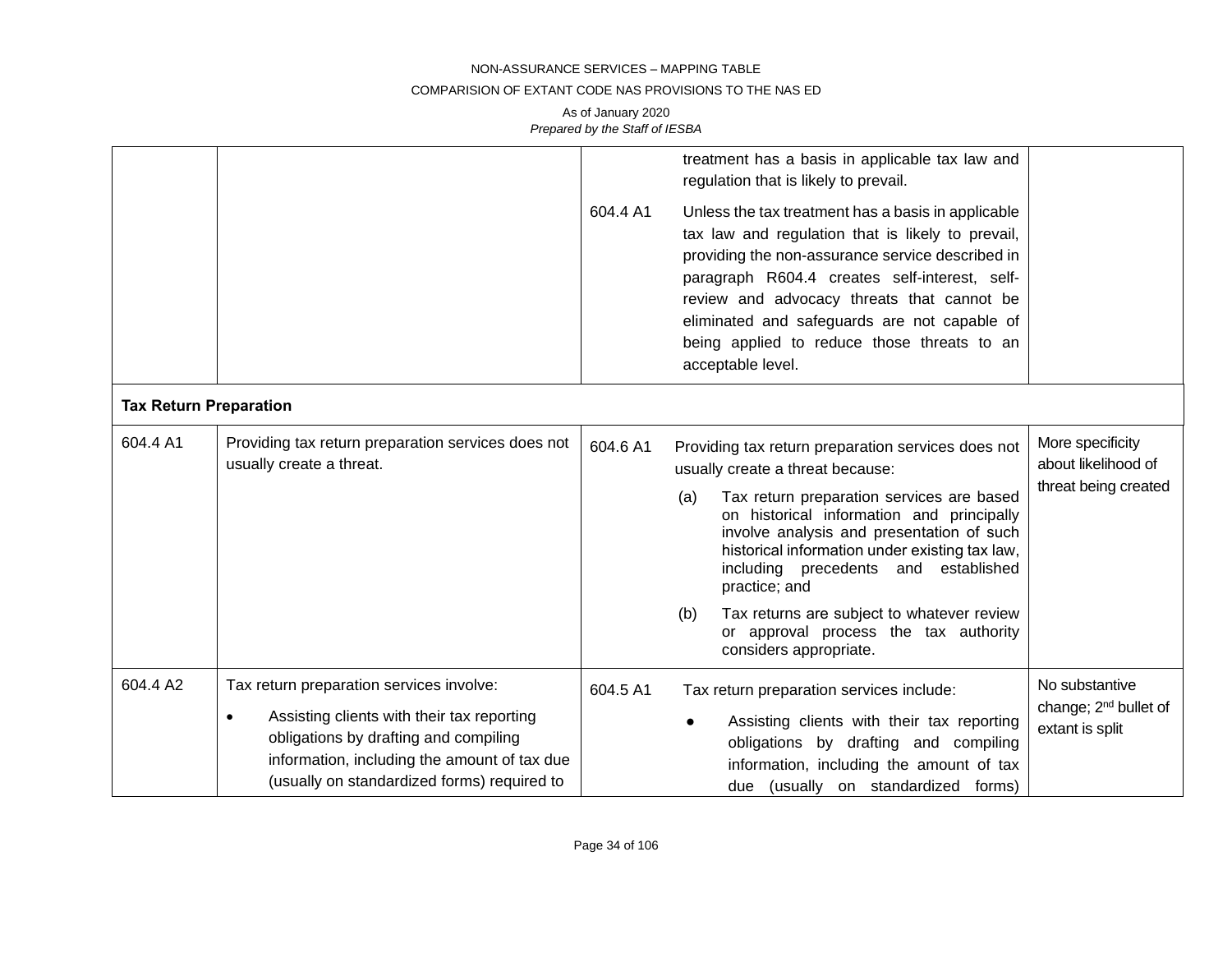### COMPARISION OF EXTANT CODE NAS PROVISIONS TO THE NAS ED

|                                                                                                                                                                                                    | be submitted to the applicable tax<br>authorities.                                                                                                                                                                                                                  |                                                                                                                                                                                                                            | required to be submitted to the applicable<br>tax authorities.                                                                                                                                                                                            |                                                                         |
|----------------------------------------------------------------------------------------------------------------------------------------------------------------------------------------------------|---------------------------------------------------------------------------------------------------------------------------------------------------------------------------------------------------------------------------------------------------------------------|----------------------------------------------------------------------------------------------------------------------------------------------------------------------------------------------------------------------------|-----------------------------------------------------------------------------------------------------------------------------------------------------------------------------------------------------------------------------------------------------------|-------------------------------------------------------------------------|
|                                                                                                                                                                                                    | Advising on the tax return treatment of past<br>$\bullet$<br>transactions and responding on behalf of                                                                                                                                                               |                                                                                                                                                                                                                            | Advising on the tax return treatment of past<br>transactions.                                                                                                                                                                                             |                                                                         |
| the audit client to the tax authorities'<br>requests for additional information and<br>analysis (for example, providing<br>explanations of and technical support for<br>the approach being taken). |                                                                                                                                                                                                                                                                     | Responding on behalf of the audit client to<br>the tax authorities' requests for additional<br>information and analysis (for example,<br>providing explanations of and technical<br>support for the approach being taken). |                                                                                                                                                                                                                                                           |                                                                         |
| 604.4 A3                                                                                                                                                                                           | Tax return preparation services are usually based<br>on historical information and principally involve                                                                                                                                                              | 604.6 A1                                                                                                                                                                                                                   | Providing tax return preparation services does not<br>usually create a threat because:                                                                                                                                                                    | Reframed into a<br>statement about the                                  |
|                                                                                                                                                                                                    | analysis and presentation of such historical<br>information under existing tax law, including<br>precedents and established practice. Further, the<br>tax returns are subject to whatever review or<br>approval process the tax authority considers<br>appropriate. |                                                                                                                                                                                                                            | Tax return preparation services are based<br>(a)<br>on historical information and principally<br>involve analysis and presentation of such<br>historical information under existing tax law,<br>including precedents and established<br>practice; and     | likelihood of a threat                                                  |
|                                                                                                                                                                                                    |                                                                                                                                                                                                                                                                     |                                                                                                                                                                                                                            | Tax returns are subject to whatever review<br>(b)<br>or approval process the tax authority<br>considers appropriate.                                                                                                                                      |                                                                         |
|                                                                                                                                                                                                    | Tax Calculations for the Purpose of Preparing Accounting Entries                                                                                                                                                                                                    |                                                                                                                                                                                                                            |                                                                                                                                                                                                                                                           |                                                                         |
| n/a                                                                                                                                                                                                | n/a                                                                                                                                                                                                                                                                 | 604.7 A1                                                                                                                                                                                                                   | This service involves the preparation of<br>calculations of current and deferred tax liabilities<br>or assets for the purpose of preparing accounting<br>entries supporting tax assets or liabilities in the<br>financial statements of the audit client. | New application<br>material to establish<br>a description of<br>service |
| 604.5 A1                                                                                                                                                                                           | Preparing calculations of current and deferred tax<br>liabilities (or assets) for an audit client for the                                                                                                                                                           | 604.8 A1                                                                                                                                                                                                                   | Preparing tax calculations of current and deferred<br>tax liabilities (or assets) for an audit client for the                                                                                                                                             | The words "that will<br>be subsequently                                 |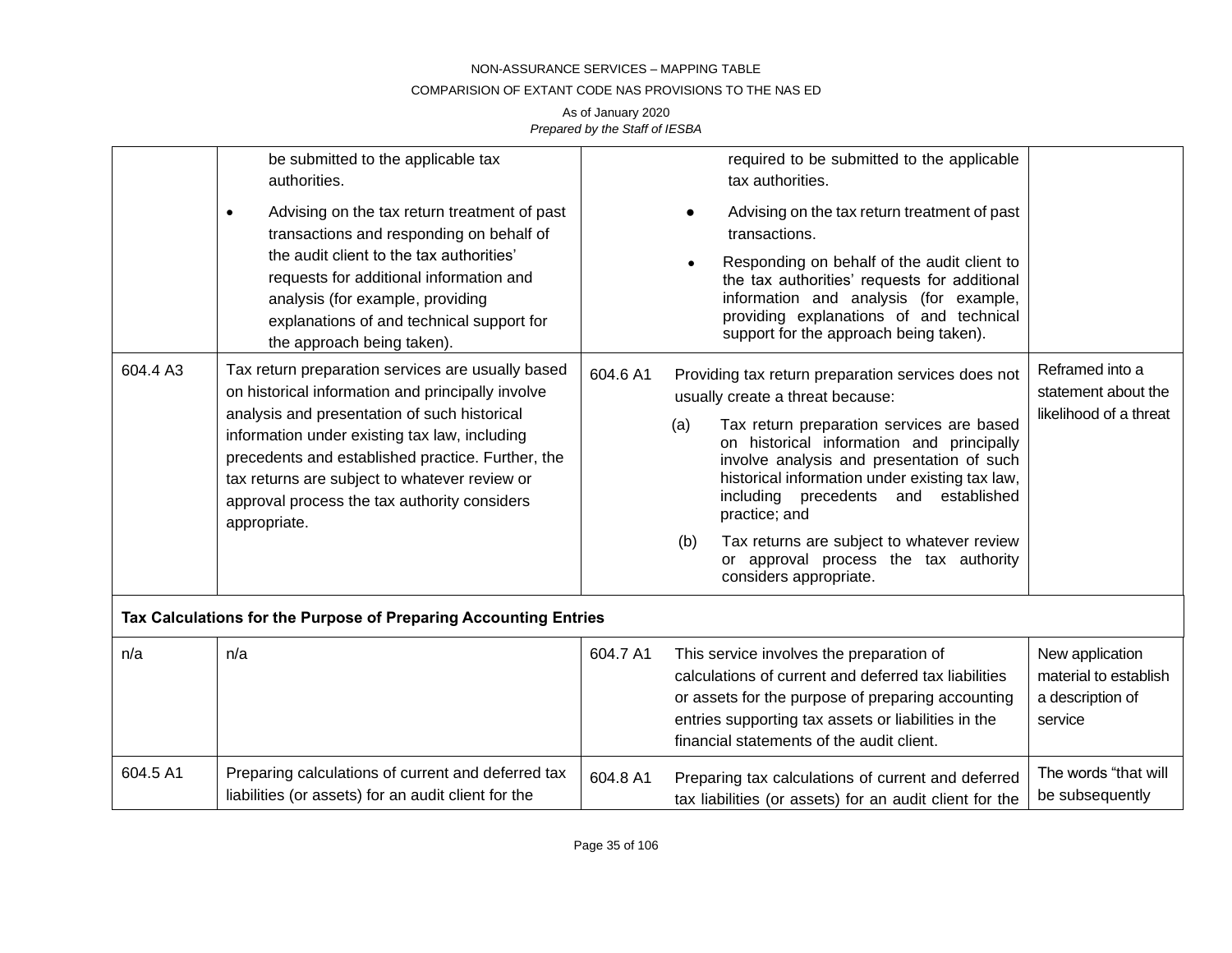#### COMPARISION OF EXTANT CODE NAS PROVISIONS TO THE NAS ED

|          | purpose of preparing accounting entries that will<br>be subsequently audited by the firm creates a<br>self-review threat.                                                                                                                                                                                                    |          | purpose of preparing accounting entries that<br>support such balances create a self-review threat.                                                                                                                                                                                                                                                                                                                                                                                                                  | audited by the firm"<br>used in extant is<br>dropped    |
|----------|------------------------------------------------------------------------------------------------------------------------------------------------------------------------------------------------------------------------------------------------------------------------------------------------------------------------------|----------|---------------------------------------------------------------------------------------------------------------------------------------------------------------------------------------------------------------------------------------------------------------------------------------------------------------------------------------------------------------------------------------------------------------------------------------------------------------------------------------------------------------------|---------------------------------------------------------|
| 604.5 A2 | In addition to the factors in paragraph 604.3 A2, a<br>factor that is relevant in evaluating the level of the<br>threat created when preparing such calculations<br>for an audit client is whether the calculation might<br>have a material effect on the financial statements<br>on which the firm will express an opinion. | 604.9 A1 | A self-review threat is created when preparing tax<br>calculations of current and deferred tax liabilities<br>(or assets) for an audit client that is not a public<br>interest entity for the purpose of preparing<br>accounting entries. A factor that is relevant in<br>evaluating the level of self-review threat created<br>in addition to those in paragraph 604.3 A2, is<br>whether the calculation might have a material<br>effect on the financial statements on which the<br>firm will express an opinion. | Proposal is for<br>non-PIEs only                        |
| 604.5 A3 | Examples of actions that might be safeguards to<br>address such a self-review threat when the audit<br>client is not a public interest entity include:                                                                                                                                                                       | 604.9 A1 | Examples of actions that might be safeguards to<br>address such a self-review threat when the audit<br>client is not a public interest entity include:                                                                                                                                                                                                                                                                                                                                                              | No change                                               |
|          | Using professionals who are not audit team<br>$\bullet$<br>members to perform the service.                                                                                                                                                                                                                                   |          | Using professionals who are not audit<br>team members to perform the service.                                                                                                                                                                                                                                                                                                                                                                                                                                       |                                                         |
|          | Having an appropriate reviewer who was<br>$\bullet$<br>not involved in providing the service review<br>the audit work or service performed.                                                                                                                                                                                  |          | Having an appropriate reviewer who was<br>not involved in providing the service review<br>the audit work or service performed.                                                                                                                                                                                                                                                                                                                                                                                      |                                                         |
| R604.6   | A firm or a network firm shall not prepare tax<br>calculations of current and deferred tax liabilities<br>(or assets) for an audit client that is a public<br>interest entity for the purpose of preparing<br>accounting entries that are material to the                                                                    | R604.10  | A firm or a network firm shall not prepare tax<br>calculations of current and deferred tax liabilities<br>(or assets) for an audit client that is a public<br>interest entity if such calculations will create a                                                                                                                                                                                                                                                                                                    | For PIEs:<br>The materiality<br>qualifier is<br>dropped |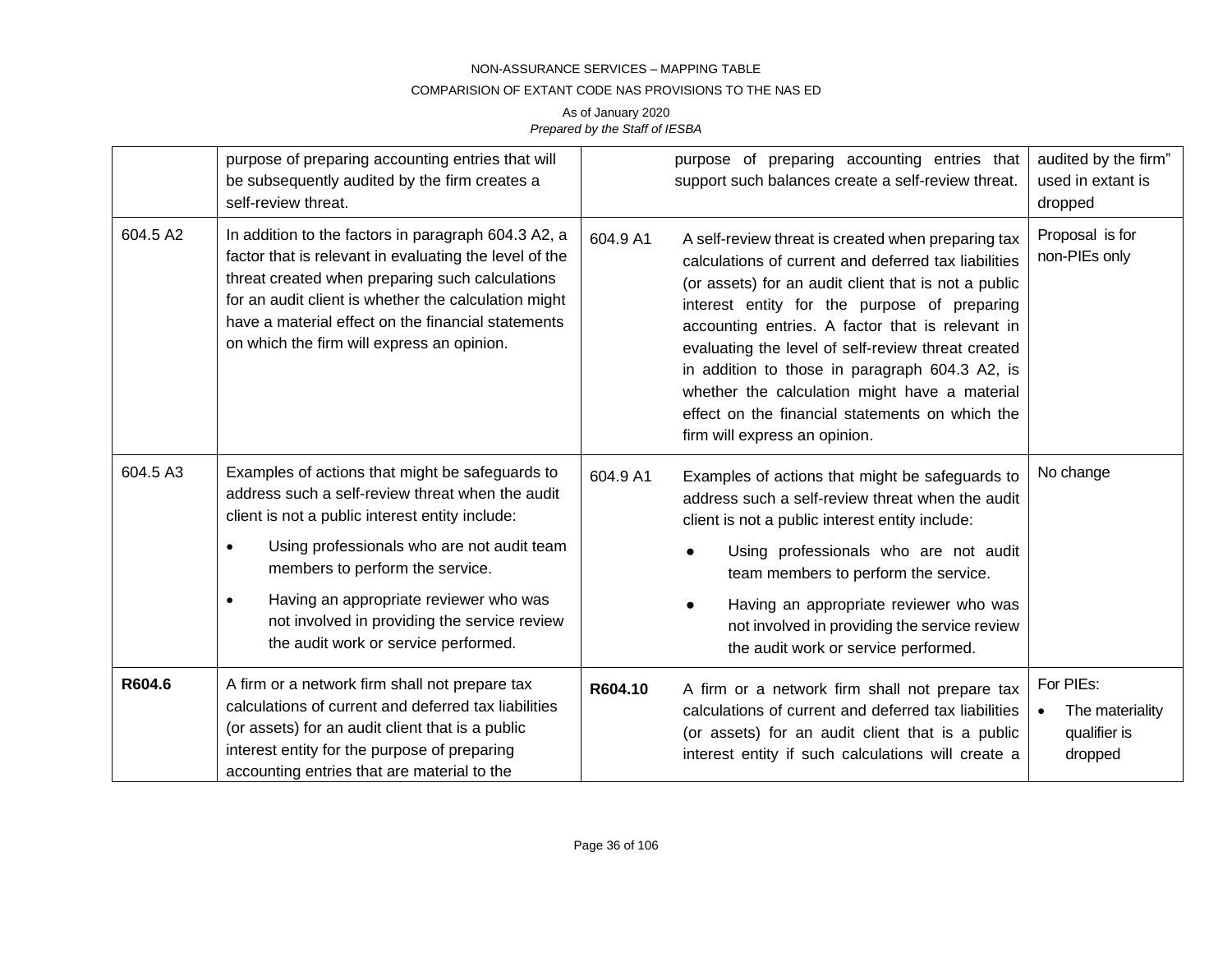### COMPARISION OF EXTANT CODE NAS PROVISIONS TO THE NAS ED

| 604.6 A1 | financial statements on which the firm will express<br>an opinion.<br>The examples of actions that might be safeguards<br>in paragraph 604.5 A3 to address self-review<br>threats are also applicable when preparing tax<br>calculations of current and deferred tax liabilities<br>(or assets) to an audit client that is a public<br>interest entity that are immaterial to the financial<br>statements on which the firm will express an<br>opinion. |           | self-review threat in relation to the audit of the<br>financial statements on which the firm will express<br>an opinion.                                                                                                                                                                                               | Self-review<br>threat<br>prohibition is<br>established                                                                                      |
|----------|---------------------------------------------------------------------------------------------------------------------------------------------------------------------------------------------------------------------------------------------------------------------------------------------------------------------------------------------------------------------------------------------------------------------------------------------------------|-----------|------------------------------------------------------------------------------------------------------------------------------------------------------------------------------------------------------------------------------------------------------------------------------------------------------------------------|---------------------------------------------------------------------------------------------------------------------------------------------|
|          | Tax Planning and Other Tax Advisory Services                                                                                                                                                                                                                                                                                                                                                                                                            |           |                                                                                                                                                                                                                                                                                                                        |                                                                                                                                             |
| 604.7 A1 | Providing tax planning and other tax advisory<br>services might create a self-review or advocacy<br>threat.                                                                                                                                                                                                                                                                                                                                             | 604.12 A1 | Providing tax advisory and tax planning services<br>might create a self-review threat when the<br>results of the services will affect the accounting<br>records or the financial statements on which the<br>firm will express an opinion. Such services might<br>also create an advocacy threat.                       | More specificity<br>about likelihood of<br>threat being created                                                                             |
| n/a      | n/a                                                                                                                                                                                                                                                                                                                                                                                                                                                     | 604.12 A2 | Providing tax advisory and tax planning services<br>will not create a self-review threat if such<br>services:<br>Are supported by a tax authority or other<br>(a)<br>precedent;<br>Are based on an established practice<br>(b)<br>(being a practice that has been commonly<br>used over a long period and has not been | New application<br>material to indicate<br>the conditions in<br>which providing of<br>tax advice will not<br>create a self-review<br>threat |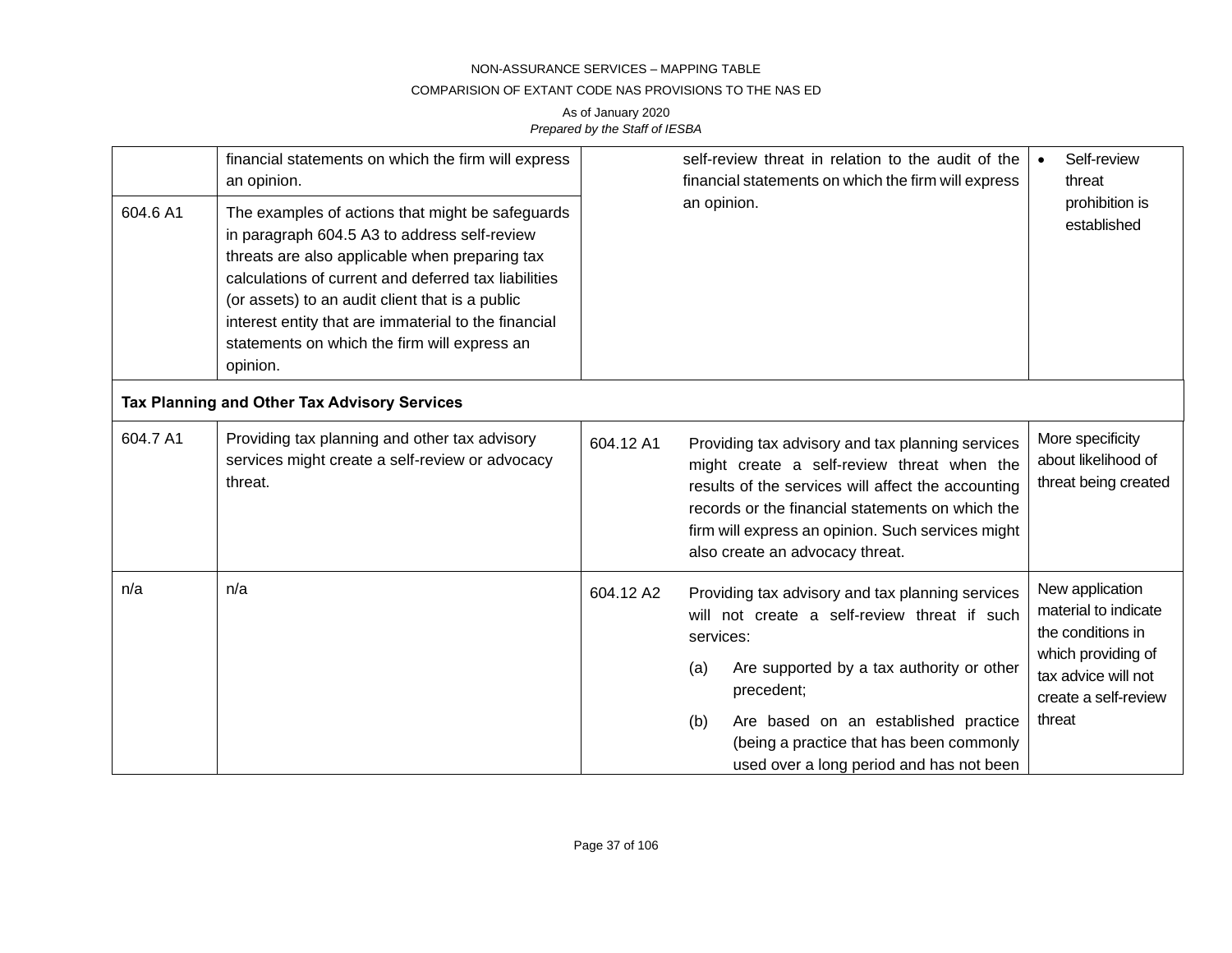### COMPARISION OF EXTANT CODE NAS PROVISIONS TO THE NAS ED

| 604.7 A2 | Tax planning or other tax advisory services<br>comprise a broad range of services, such as<br>advising the client how to structure its affairs in a<br>tax efficient manner or advising on the application<br>of a new tax law or regulation.                                                                                                                                                                                                                                                                                                                                                                                                                                                                                                                                 | 604.11 A1 | challenged by the relevant tax authority);<br>or<br>Have a basis in tax law that is likely to<br>(c)<br>prevail.<br>Tax advisory and tax planning services comprise<br>a broad range of services, such as advising the<br>client how to structure its affairs in a tax efficient<br>manner or advising on the application of a new<br>tax law or regulation.                                                                                                                                                                                                                                                                                                                                                         | No change                                                                                                                                                                                                                                                                                                                                      |
|----------|-------------------------------------------------------------------------------------------------------------------------------------------------------------------------------------------------------------------------------------------------------------------------------------------------------------------------------------------------------------------------------------------------------------------------------------------------------------------------------------------------------------------------------------------------------------------------------------------------------------------------------------------------------------------------------------------------------------------------------------------------------------------------------|-----------|----------------------------------------------------------------------------------------------------------------------------------------------------------------------------------------------------------------------------------------------------------------------------------------------------------------------------------------------------------------------------------------------------------------------------------------------------------------------------------------------------------------------------------------------------------------------------------------------------------------------------------------------------------------------------------------------------------------------|------------------------------------------------------------------------------------------------------------------------------------------------------------------------------------------------------------------------------------------------------------------------------------------------------------------------------------------------|
| 604.7 A3 | In addition to paragraph 604.3 A2, factors that are<br>relevant in evaluating the level of self-review or<br>advocacy threats created by providing tax<br>planning and other tax advisory services to audit<br>clients include:<br>The degree of subjectivity involved in<br>$\bullet$<br>determining the appropriate treatment for<br>the tax advice in the financial statements.<br>Whether the tax treatment is supported by a<br>$\bullet$<br>private ruling or has otherwise been cleared<br>by the tax authority before the preparation<br>of the financial statements.<br>For example, whether the advice provided<br>as a result of the tax planning and other tax<br>advisory services:<br>Is clearly supported by a tax authority<br>$\circ$<br>or other precedent. | 604.12 A3 | In addition to those identified in paragraph 604.3<br>A2, factors that are relevant in identifying self-<br>review or advocacy threats, and evaluating the<br>level of any such threats created by providing tax<br>advisory and tax planning services to audit clients<br>include:<br>The degree of subjectivity involved in<br>determining the appropriate treatment for<br>the tax advice in the financial statements.<br>Whether the tax treatment is supported by<br>a ruling or has otherwise been cleared by<br>the tax authority before the preparation of<br>the financial statements.<br>The extent to which the outcome of the tax<br>advice might have a material effect on the<br>financial statements. | Lead in now<br>emphasizes<br>the factors are<br>also relevant in<br>identifying<br>threats<br>2 <sup>nd</sup> part of 2 <sup>nd</sup><br>bullet moved to<br>new paragraph<br>to establish new<br>application<br>material to<br>indicate the<br>conditions in<br>which providing<br>of tax advice will<br>not create a<br>self-review<br>threat |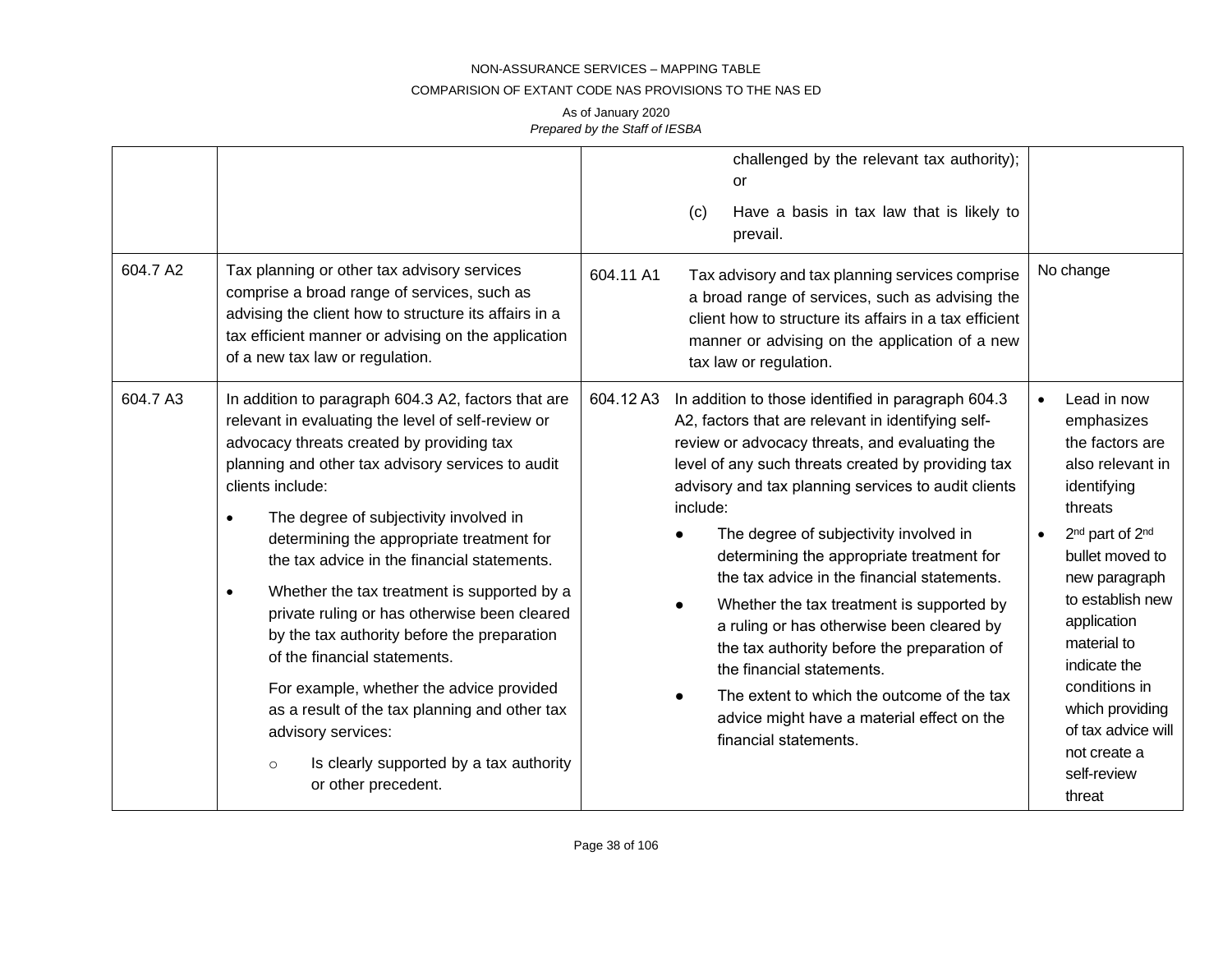### COMPARISION OF EXTANT CODE NAS PROVISIONS TO THE NAS ED

|          | Is an established practice.<br>$\circ$<br>Has a basis in tax law that is likely to<br>$\circ$<br>prevail.<br>The extent to which the outcome of the tax<br>advice will have a material effect on the<br>financial statements.<br>Whether the effectiveness of the tax advice<br>$\bullet$<br>depends on the accounting treatment or<br>presentation in the financial statements and<br>there is doubt as to the appropriateness of<br>the accounting treatment or presentation<br>under the relevant financial reporting<br>framework. | 604.12 A2<br>Providing tax advisory and tax planning services<br>that include advice and recommendations, will<br>not create a self-review threat if such services:<br>Are supported by a tax authority or other<br>(a)<br>precedent;<br>Are based on an established practice<br>(b)<br>(being a practice that has been commonly<br>used over a long period and has not been<br>challenged by the relevant tax authority);<br><b>or</b><br>Have a basis in tax law that is likely to<br>(c)<br>prevail.                                    | 4 <sup>th</sup> bullet is<br>dropped |
|----------|----------------------------------------------------------------------------------------------------------------------------------------------------------------------------------------------------------------------------------------------------------------------------------------------------------------------------------------------------------------------------------------------------------------------------------------------------------------------------------------------------------------------------------------|--------------------------------------------------------------------------------------------------------------------------------------------------------------------------------------------------------------------------------------------------------------------------------------------------------------------------------------------------------------------------------------------------------------------------------------------------------------------------------------------------------------------------------------------|--------------------------------------|
| 604.7 A4 | Examples of actions that might be safeguards to<br>address such threats include:<br>Using professionals who are not audit team<br>$\bullet$<br>members to perform the service might<br>address self-review or advocacy threats.<br>Having an appropriate reviewer, who was<br>$\bullet$<br>not involved in providing the service review<br>the audit work or service performed might<br>address a self-review threat.<br>Obtaining pre-clearance from the tax<br>٠<br>authorities might address self-review or<br>advocacy threats.    | 604.14 A1<br>Examples of actions that might be safeguards to<br>address threats arising from the provision of tax<br>advisory and tax planning services to an audit<br>client that is not a public interest entity include:<br>Using professionals who are not audit<br>team members to perform the service<br>might address self-review or advocacy<br>threats.<br>Having an appropriate reviewer, who was<br>not involved in providing the service,<br>review the audit work or service performed<br>might address a self-review threat. | Proposal applies<br>only to non-PIEs |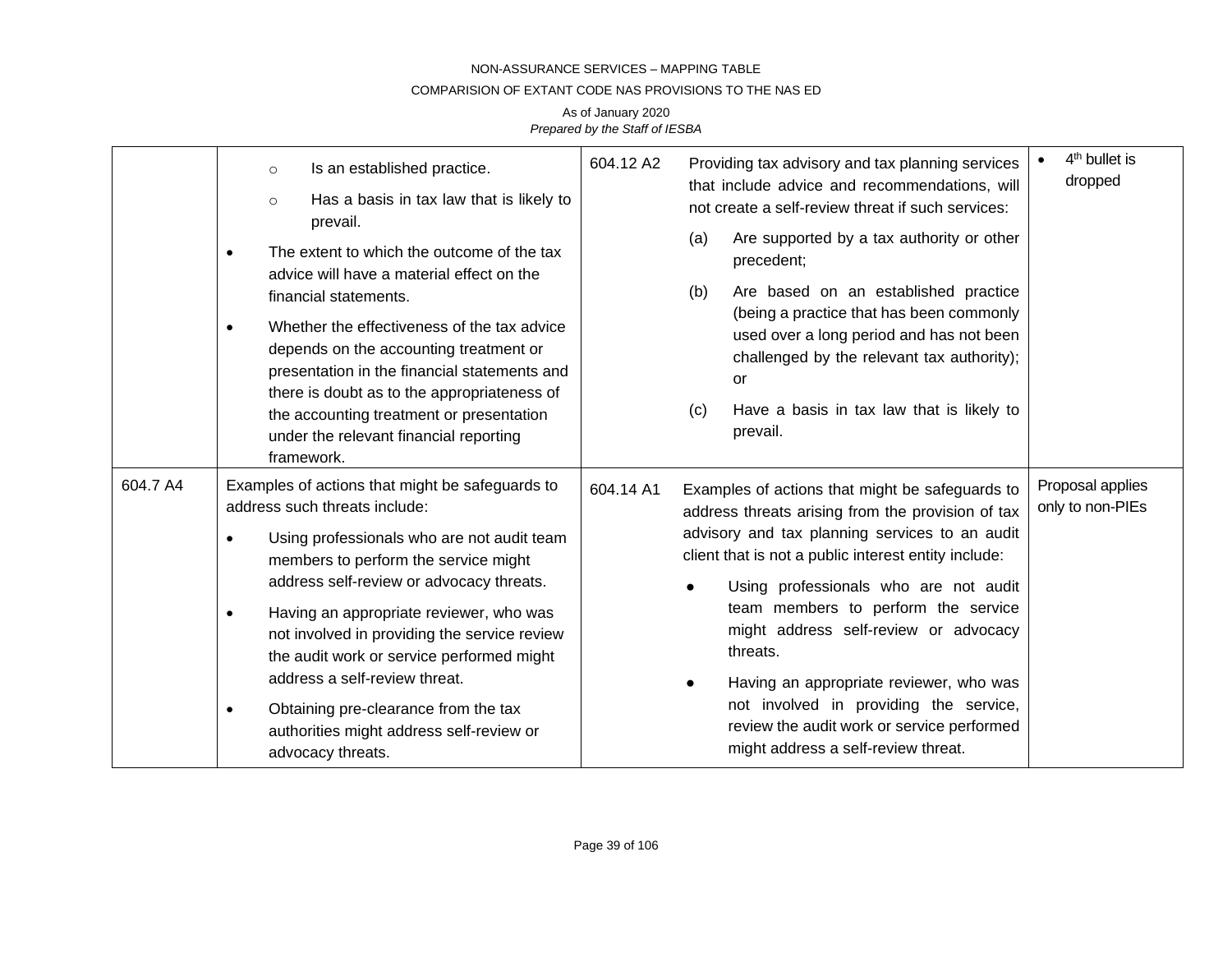#### COMPARISION OF EXTANT CODE NAS PROVISIONS TO THE NAS ED

|        |                                                                                                                                                                                                                                                                                                                                                                                                                                                                                                                                                                                                                                    | Obtaining pre-clearance from the tax<br>$\bullet$<br>authorities might address self-review or<br>advocacy threats.                                                                                                                                                                                                                                                                                                                                        |                                                                                                                                         |
|--------|------------------------------------------------------------------------------------------------------------------------------------------------------------------------------------------------------------------------------------------------------------------------------------------------------------------------------------------------------------------------------------------------------------------------------------------------------------------------------------------------------------------------------------------------------------------------------------------------------------------------------------|-----------------------------------------------------------------------------------------------------------------------------------------------------------------------------------------------------------------------------------------------------------------------------------------------------------------------------------------------------------------------------------------------------------------------------------------------------------|-----------------------------------------------------------------------------------------------------------------------------------------|
| R604.8 | A firm or a network firm shall not provide tax<br>planning and other tax advisory services to an<br>audit client when the effectiveness of the tax<br>advice depends on a particular accounting<br>treatment or presentation in the financial<br>statements and:<br>The audit team has reasonable doubt as to<br>(a)<br>the appropriateness of the related<br>accounting treatment or presentation under<br>the relevant financial reporting framework;<br>and<br>The outcome or consequences of the tax<br>(b)<br>advice will have a material effect on the<br>financial statements on which the firm will<br>express an opinion. | R604.13<br>A firm or a network firm shall not provide tax<br>advisory and tax planning services to an audit<br>client when:<br>The effectiveness of the tax advice depends<br>(a)<br>on a particular accounting treatment or<br>presentation in the financial statements; and<br>The audit team has doubt as to the<br>(b)<br>appropriateness of the related accounting<br>treatment or presentation under the relevant<br>financial reporting framework. | For PIEs, the<br>materiality<br>qualifier is<br>dropped<br>Paragraph is<br>also redrafted to<br>enhance clarity                         |
| n/a    | n/a                                                                                                                                                                                                                                                                                                                                                                                                                                                                                                                                                                                                                                | <b>Self-review Threats</b><br>A firm or a network firm shall not provide tax<br>R604.15<br>advisory and tax planning services to an audit<br>client that is a public interest entity if the provision<br>of such services will create a self-review threat in<br>relation to the audit of the financial statements on<br>which the firm will express an opinion.<br>Advocacy threats<br>604.15 A1<br>Examples of actions that might be safeguards to      | For PIEs:<br>Strengthened<br>provisions for<br>tax advisory and<br>tax planning<br>service with<br>self-review<br>threat<br>prohibition |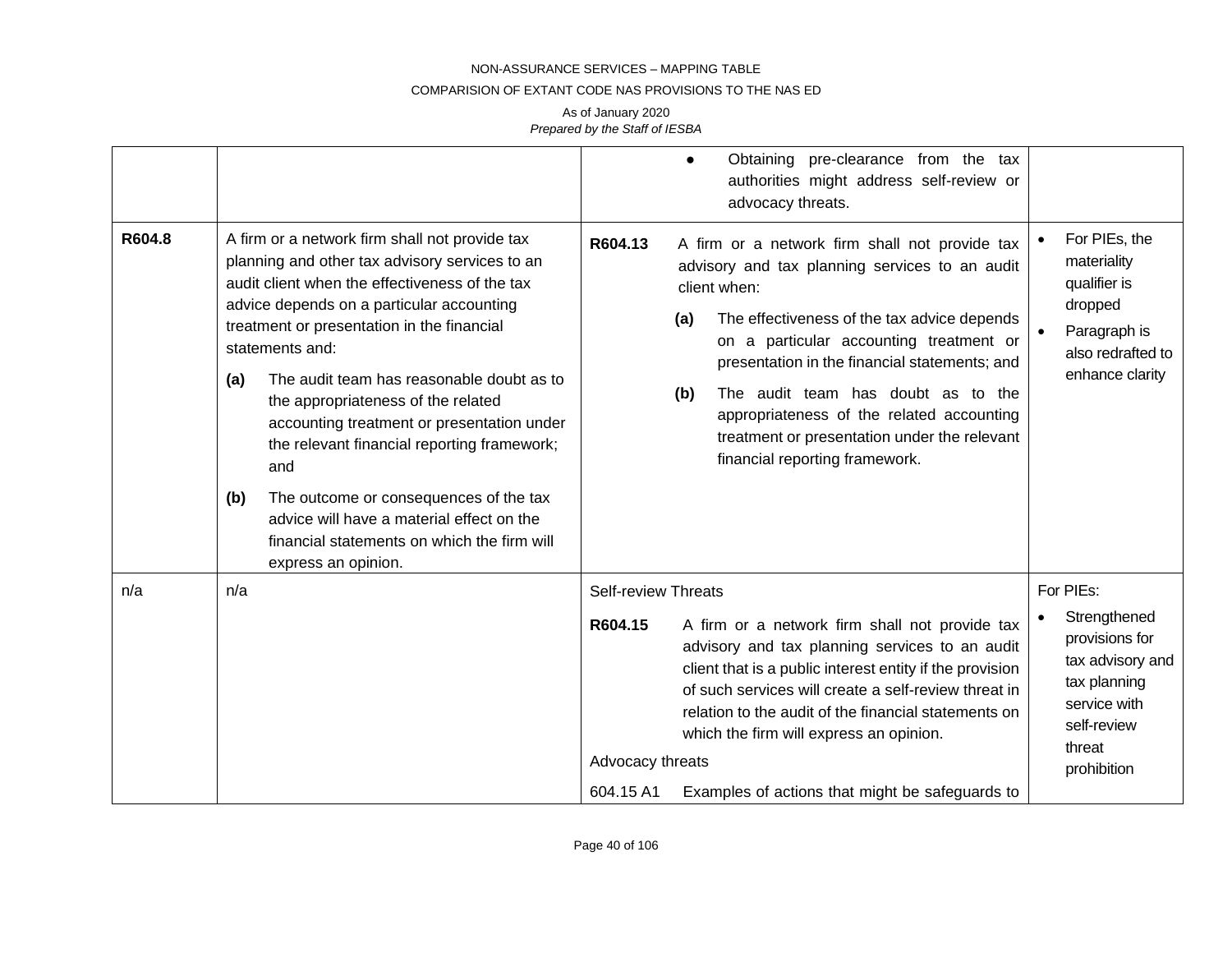### COMPARISION OF EXTANT CODE NAS PROVISIONS TO THE NAS ED

|          |                                                                                                                                                                                                        |           | address an advocacy threat created by tax<br>advisory and tax planning services for an audit<br>client that is a public interest entity include:<br>Using professionals who are not audit<br>team members to perform the service.<br>Obtaining pre-clearance from the tax                               | For services<br>that create only<br>advocacy<br>threats, new<br>examples of<br>safeguard       |
|----------|--------------------------------------------------------------------------------------------------------------------------------------------------------------------------------------------------------|-----------|---------------------------------------------------------------------------------------------------------------------------------------------------------------------------------------------------------------------------------------------------------------------------------------------------------|------------------------------------------------------------------------------------------------|
|          |                                                                                                                                                                                                        |           | authorities.                                                                                                                                                                                                                                                                                            |                                                                                                |
|          | <b>Tax Services Involving Valuations</b>                                                                                                                                                               |           |                                                                                                                                                                                                                                                                                                         |                                                                                                |
| n/a      | n/a                                                                                                                                                                                                    | 604.16 A1 | The provision of tax services involving valuations<br>can arise in a range of circumstances and include:                                                                                                                                                                                                | New application<br>material with a                                                             |
|          |                                                                                                                                                                                                        |           | Merger and acquisition transactions.                                                                                                                                                                                                                                                                    | description of<br>service                                                                      |
|          |                                                                                                                                                                                                        |           | Group restructurings and corporate<br>reorganizations.                                                                                                                                                                                                                                                  |                                                                                                |
|          |                                                                                                                                                                                                        |           | Transfer pricing studies.                                                                                                                                                                                                                                                                               |                                                                                                |
|          |                                                                                                                                                                                                        |           | Stock-based compensation arrangements.                                                                                                                                                                                                                                                                  |                                                                                                |
| 604.9 A1 | Providing tax valuation services to an audit client<br>might create a self-review or advocacy threat.                                                                                                  | 604.17 A1 | Providing valuation for tax purposes to an audit<br>client might create a self-review threat when the<br>results of the services will affect the accounting<br>records or the financial statements on which the<br>firm will express an opinion. Such services might<br>also create an advocacy threat. | More specificity<br>about likelihood of<br>threat being created                                |
| 604.9 A2 | A firm or a network firm might perform a valuation<br>for tax purposes only, where the result of the<br>valuation will not have a direct effect on the<br>financial statements (that is, the financial | 604.18 A1 | A firm or a network firm might perform a valuation<br>for tax purposes only for an audit client that is not<br>a public interest entity where the result of the<br>valuation only affects the accounting records or                                                                                     | "direct effect on the<br>financial statements"<br>is changed to "affect<br>only the accounting |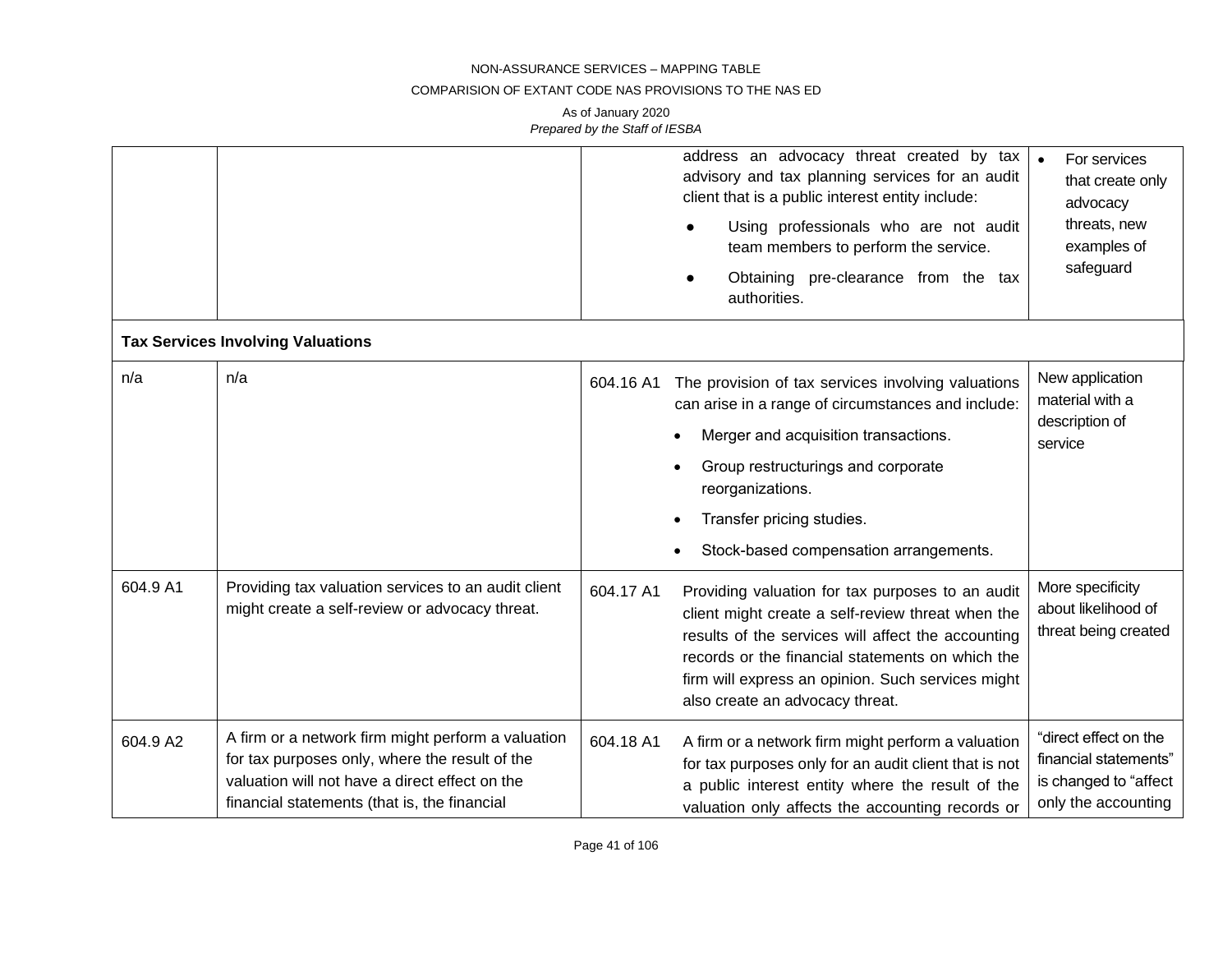### COMPARISION OF EXTANT CODE NAS PROVISIONS TO THE NAS ED

|          | statements are only affected through accounting<br>entries related to tax). This would not usually<br>create threats if the effect on the financial<br>statements is immaterial or the valuation is<br>subject to external review by a tax authority or<br>similar regulatory authority.                                                                                                                                                                                                                                                                                                                                                                                      |           | the financial statements through accounting<br>entries related to tax. This would not usually<br>create threats if the effect on the financial<br>statements is immaterial or the valuation is<br>subject to external review by a tax authority or<br>similar regulatory authority.                                                                                                                                                                                                                                                                                                                                                                                                                                       | records or the<br>financial<br>statements"                                     |
|----------|-------------------------------------------------------------------------------------------------------------------------------------------------------------------------------------------------------------------------------------------------------------------------------------------------------------------------------------------------------------------------------------------------------------------------------------------------------------------------------------------------------------------------------------------------------------------------------------------------------------------------------------------------------------------------------|-----------|---------------------------------------------------------------------------------------------------------------------------------------------------------------------------------------------------------------------------------------------------------------------------------------------------------------------------------------------------------------------------------------------------------------------------------------------------------------------------------------------------------------------------------------------------------------------------------------------------------------------------------------------------------------------------------------------------------------------------|--------------------------------------------------------------------------------|
| 604.9 A3 | If the valuation that is performed for tax purposes<br>is not subject to an external review and the effect<br>is material to the financial statements, in addition<br>to paragraph 604.3 A2, the following factors are<br>relevant in evaluating the level of self-review or<br>advocacy threats created by providing those<br>services to an audit client:<br>which<br>the<br>valuation<br>The<br>extent to<br>$\bullet$<br>methodology is supported by tax law or<br>regulation, other precedent or established<br>practice.<br>The degree of subjectivity inherent in the<br>$\bullet$<br>valuation.<br>The reliability and extent of the underlying<br>$\bullet$<br>data. | 604.18 A2 | If the valuation that is performed for tax purposes<br>is not subject to an external review and the effect<br>is material to the financial statements, in addition<br>to those identified in paragraph 604.3 A2, the<br>following factors are relevant in identifying self-<br>review or advocacy threats, and evaluating the<br>level of such threats, created by providing those<br>services to an audit client that is not a public<br>interest entity:<br>The extent to which the valuation<br>methodology is supported by tax law or<br>regulation, other precedent or established<br>practice.<br>The degree of subjectivity inherent in the<br>valuation.<br>The reliability and extent of the underlying<br>data. | Emphasis that<br>the factors are<br>also relevant in<br>identifying<br>threats |
| 604.9 A4 | Examples of actions that might be safeguards to<br>address threats include:<br>Using professionals who are not audit team<br>members to perform the service might                                                                                                                                                                                                                                                                                                                                                                                                                                                                                                             | 604.18 A3 | Examples of actions that might be safeguards to<br>address threats for an audit client that is not a<br>public interest entity include:                                                                                                                                                                                                                                                                                                                                                                                                                                                                                                                                                                                   | Proposal applies<br>only to non-PIEs                                           |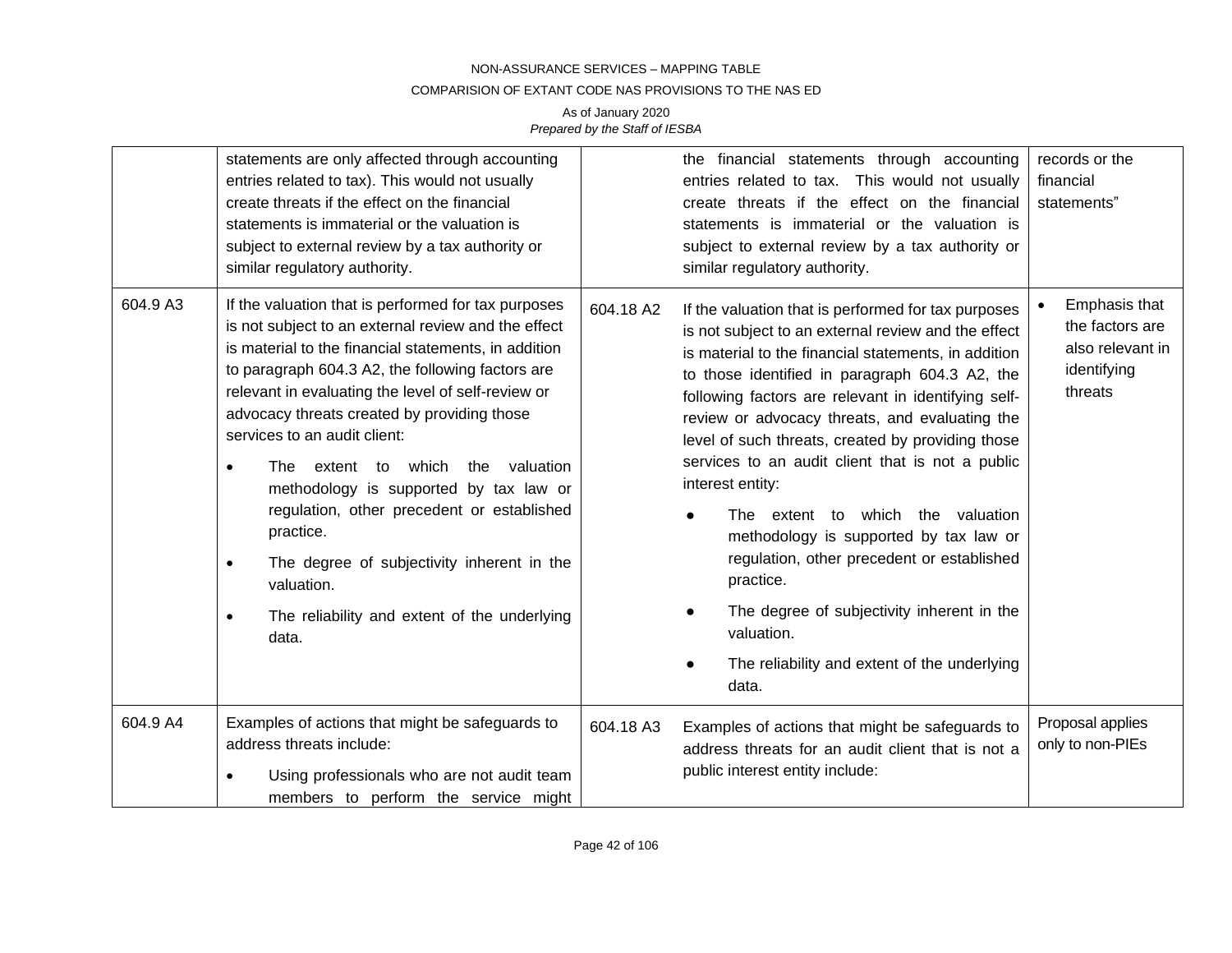### COMPARISION OF EXTANT CODE NAS PROVISIONS TO THE NAS ED

|     | address self-review or advocacy threats.<br>Having an appropriate reviewer who was not<br>$\bullet$<br>involved in providing the service review the<br>audit work or service performed might<br>address a self-review threat.<br>Obtaining pre-clearance from the tax<br>$\bullet$<br>authorities might address self-review or<br>advocacy threats. | Using professionals who are not audit<br>$\bullet$<br>team members to perform the service<br>might address self-review or advocacy<br>threats.<br>Having an appropriate reviewer who was<br>not involved in providing the service review<br>the audit work or service performed might<br>address a self-review threat.<br>Obtaining pre-clearance from the tax<br>authorities might address self-review or<br>advocacy threats.                                                                                                                                                                                                                                                                               |                                                                                                                                                                                   |
|-----|-----------------------------------------------------------------------------------------------------------------------------------------------------------------------------------------------------------------------------------------------------------------------------------------------------------------------------------------------------|---------------------------------------------------------------------------------------------------------------------------------------------------------------------------------------------------------------------------------------------------------------------------------------------------------------------------------------------------------------------------------------------------------------------------------------------------------------------------------------------------------------------------------------------------------------------------------------------------------------------------------------------------------------------------------------------------------------|-----------------------------------------------------------------------------------------------------------------------------------------------------------------------------------|
| n/a | n/a                                                                                                                                                                                                                                                                                                                                                 | <b>Self-review Threats</b><br>R604.19<br>A firm or a network firm shall not perform a<br>valuation for tax purposes for a public interest<br>entity if the provision of that service will create a<br>self-review threat in relation to the audit of the<br>financial statements on which the firm will express<br>an opinion, unless:<br>The underlying assumptions are either<br>(a)<br>established by law or regulation, or are<br>widely accepted; or<br>The techniques and methodologies to be<br>(b)<br>used are based on generally accepted<br>standards or prescribed by law or regulation,<br>and the valuation is subject to external review by a<br>tax authority or similar regulatory authority. | For PIEs:<br>Strengthened<br>provisions with<br>self-review<br>threat<br>prohibition<br>For services<br>that create only<br>advocacy<br>threats, new<br>examples of<br>safeguards |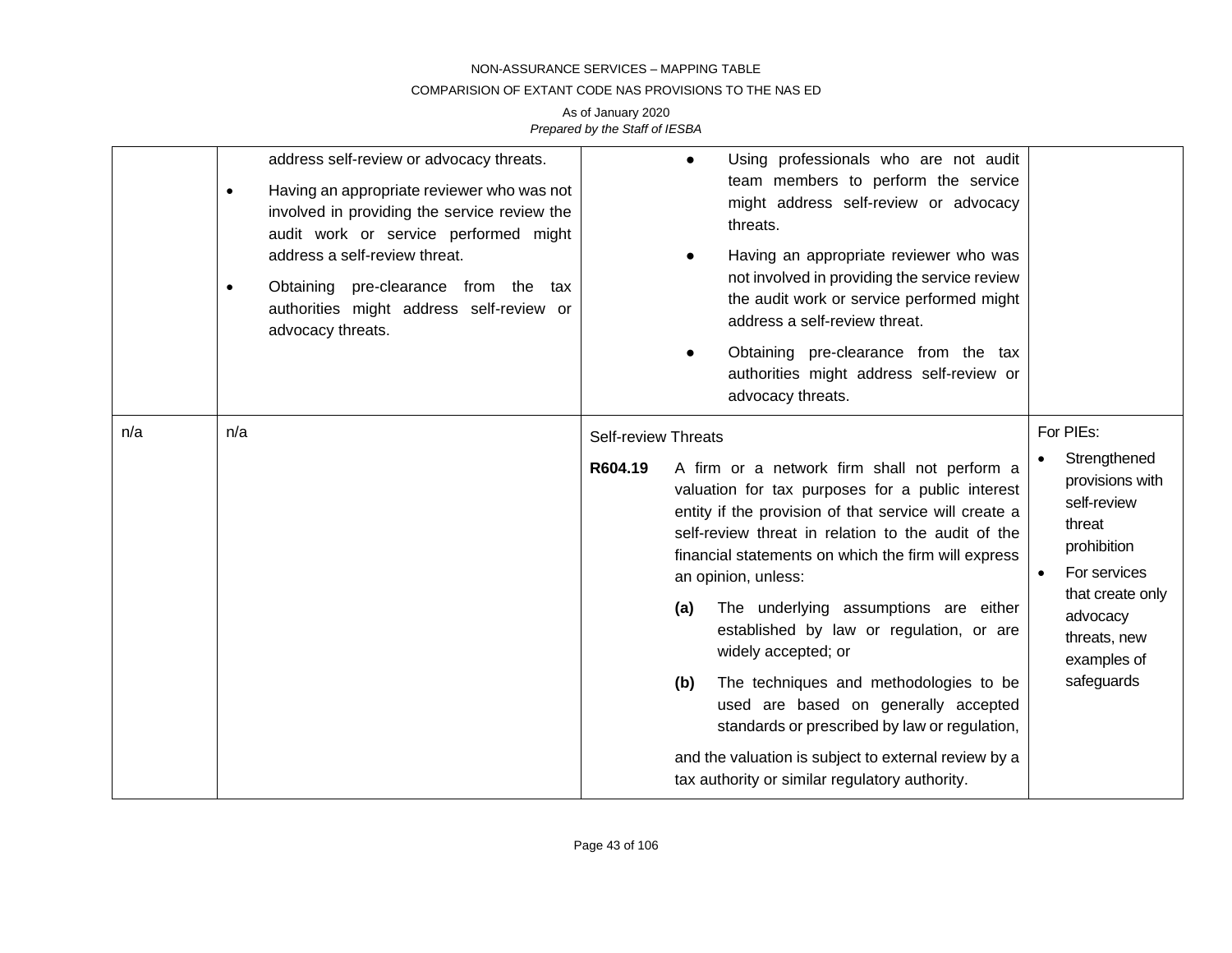### COMPARISION OF EXTANT CODE NAS PROVISIONS TO THE NAS ED

|          |                                                                                                                                                                                                                                                                                                                                                                                                 | <b>Advocacy Threats</b><br>604.19 A1 | Examples of actions that might be safeguards to<br>address an advocacy threat for an audit client that<br>is a public interest entity include:<br>Using professionals who are not audit<br>team members to perform the service.<br>Obtaining pre-clearance from the tax<br>authorities.                                                                                                                                                                                                                                                                                                                                                                                                                                                                                                                            |                                                 |
|----------|-------------------------------------------------------------------------------------------------------------------------------------------------------------------------------------------------------------------------------------------------------------------------------------------------------------------------------------------------------------------------------------------------|--------------------------------------|--------------------------------------------------------------------------------------------------------------------------------------------------------------------------------------------------------------------------------------------------------------------------------------------------------------------------------------------------------------------------------------------------------------------------------------------------------------------------------------------------------------------------------------------------------------------------------------------------------------------------------------------------------------------------------------------------------------------------------------------------------------------------------------------------------------------|-------------------------------------------------|
| 604.9 A5 | A firm or network firm might also perform a tax<br>valuation to assist an audit client with its tax<br>reporting obligations or for tax planning purposes<br>where the result of the valuation will have a direct<br>effect on the financial statements. In such<br>situations, the requirements and application<br>material set out in Subsection 603 relating to<br>valuation services apply. | 604.17 A2                            | When a firm or a network firm performs a<br>valuation for tax purposes to assist an audit client<br>with its tax reporting obligations or for tax<br>planning purposes, the result of the valuation<br>might:<br>Have no effect on the accounting records<br>(a)<br>or the financial statements other than<br>through accounting entries related to tax.<br>In such situations, the requirements and<br>application material set out in this<br>subsection apply.<br>Affect the accounting records or the<br>(b)<br>financial statements in ways not limited to<br>accounting entries related to tax, for<br>example, if the valuation leads to a<br>revaluation of assets. In such situations,<br>the requirements and application material<br>set out in subsection 603 relating to<br>valuation services apply. | Paragraph is<br>redrafted to<br>enhance clarity |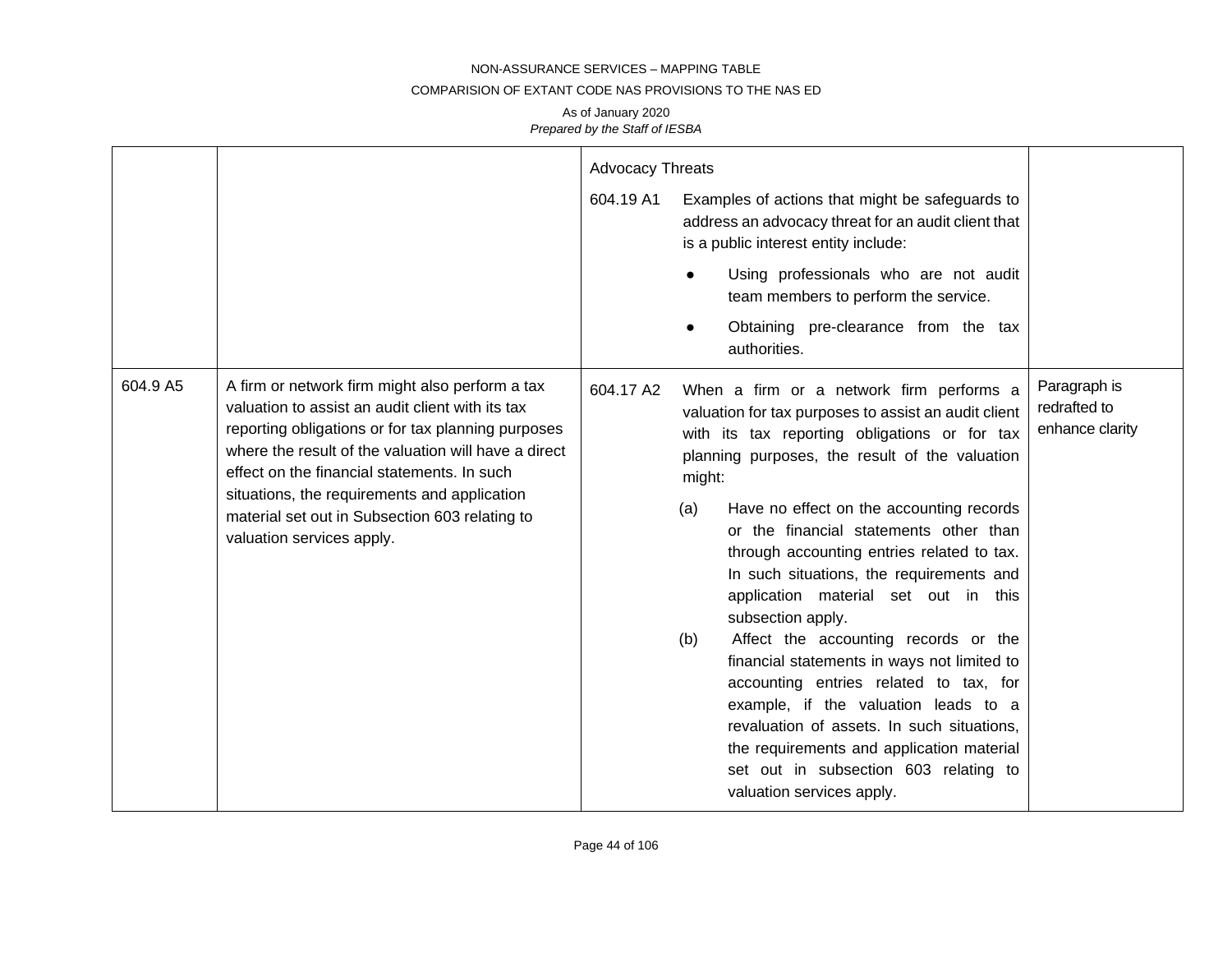### COMPARISION OF EXTANT CODE NAS PROVISIONS TO THE NAS ED

|           | Assistance in the Resolution of Tax Disputes                                                                                                                                                                                                                                                                                                                                                                                                                                                                                                             |           |                                                                                                                                                                                                                                                                                                                                                                                                                                                                                                                                |                                                                                            |  |
|-----------|----------------------------------------------------------------------------------------------------------------------------------------------------------------------------------------------------------------------------------------------------------------------------------------------------------------------------------------------------------------------------------------------------------------------------------------------------------------------------------------------------------------------------------------------------------|-----------|--------------------------------------------------------------------------------------------------------------------------------------------------------------------------------------------------------------------------------------------------------------------------------------------------------------------------------------------------------------------------------------------------------------------------------------------------------------------------------------------------------------------------------|--------------------------------------------------------------------------------------------|--|
| 604.10 A1 | Providing assistance in the resolution of tax<br>disputes to an audit client might create a self-<br>review or advocacy threat.                                                                                                                                                                                                                                                                                                                                                                                                                          | 604.21 A1 | Providing assistance in the resolution of a tax<br>dispute to an audit client might create a self-<br>review or advocacy threat.                                                                                                                                                                                                                                                                                                                                                                                               | No change                                                                                  |  |
| 604.10 A2 | A tax dispute might reach a point when the tax<br>authorities have notified an audit client that<br>arguments on a particular issue have been<br>rejected and either the tax authority or the client<br>refers the matter for determination in a formal<br>proceeding, for example, before a public tribunal<br>or court.                                                                                                                                                                                                                                | 604.20 A1 | A non-assurance service to provide assistance to<br>an audit client in the resolution of tax disputes<br>might arise from a tax authority's consideration of<br>tax calculations and treatments. Such a service<br>might include, for example, providing assistance<br>when the tax authorities have notified the client<br>that arguments on a particular issue have been<br>rejected and either the tax authority or the client<br>refers the matter for determination in a formal<br>proceeding before a tribunal or court. | Reframed into a<br>description of<br>service                                               |  |
| 604.10 A3 | In addition to paragraph 604.3 A2, factors that are<br>relevant in evaluating the level of self-review or<br>advocacy threats created by assisting an audit<br>client in the resolution of tax disputes include:<br>The role management plays in the<br>$\bullet$<br>resolution of the dispute.<br>The extent to which the outcome of the<br>$\bullet$<br>dispute will have a material effect on the<br>financial statements on which the firm will<br>express an opinion.<br>Whether the advice that was provided is the<br>subject of the tax dispute. | 604.22 A1 | In addition to those identified in paragraph 604.3<br>A2, factors that are relevant in identifying self-<br>review or advocacy threats, and evaluating the<br>level of any such threats, created by assisting an<br>audit client in the resolution of tax disputes<br>include:<br>The role management plays in the<br>resolution of the dispute.<br>The extent to which the outcome of the<br>$\bullet$<br>dispute will have a material effect on the<br>financial statements on which the firm will<br>express an opinion.    | Lead in now<br>emphasizes<br>the factors are<br>also relevant in<br>identifying<br>threats |  |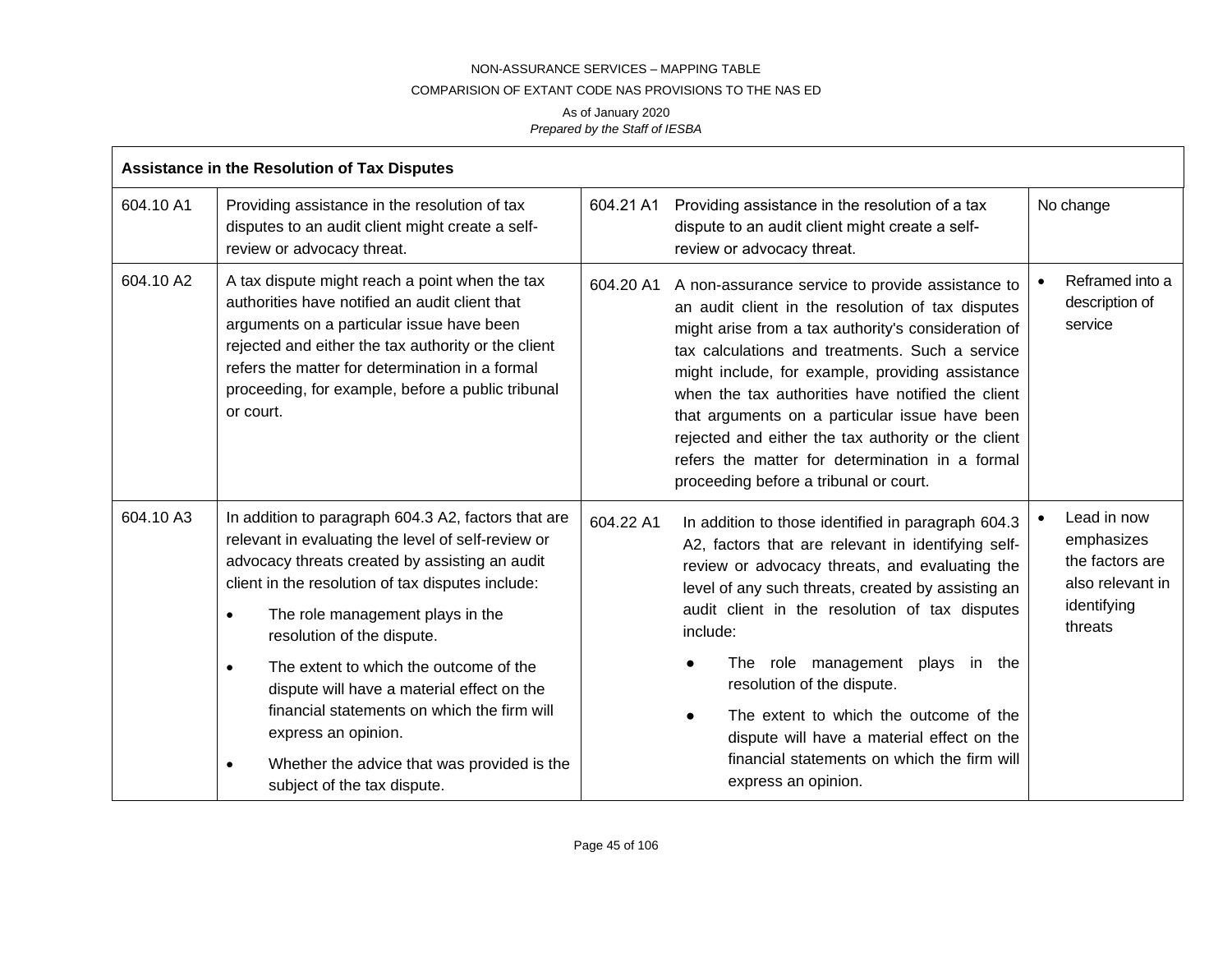## COMPARISION OF EXTANT CODE NAS PROVISIONS TO THE NAS ED

|           | The extent to which the matter is supported<br>$\bullet$<br>by tax law or regulation, other precedent, or<br>established practice.<br>Whether the proceedings are conducted in<br>$\bullet$<br>public.                                                                                                                                                                                                 | Whether the firm or network firm provided<br>$\bullet$<br>the advice that is the subject of the tax<br>dispute.<br>The extent to which the matter is supported<br>by tax law or regulation, other precedent,<br>or established practice.                                                                                                                                                                                                                              |                                                                                                                          |
|-----------|--------------------------------------------------------------------------------------------------------------------------------------------------------------------------------------------------------------------------------------------------------------------------------------------------------------------------------------------------------------------------------------------------------|-----------------------------------------------------------------------------------------------------------------------------------------------------------------------------------------------------------------------------------------------------------------------------------------------------------------------------------------------------------------------------------------------------------------------------------------------------------------------|--------------------------------------------------------------------------------------------------------------------------|
|           |                                                                                                                                                                                                                                                                                                                                                                                                        | Whether the proceedings are conducted in<br>public.                                                                                                                                                                                                                                                                                                                                                                                                                   |                                                                                                                          |
| 604.10 A4 | Examples of actions that might be safeguards to<br>address threats include:<br>Using professionals who are not audit team<br>members to perform the service might<br>address self-review or advocacy threats.<br>Having an appropriate reviewer who was<br>$\bullet$<br>not involved in providing the service review<br>the audit work or the service performed<br>might address a self-review threat. | 604.23 A1<br>Examples of actions that might be safeguards to<br>address threats for an audit client that is not a<br>public interest entity include:<br>Using professionals who are not audit<br>team members to perform the service<br>might address self-review or advocacy<br>threats.<br>Having an appropriate reviewer who was<br>not involved in providing the service review<br>the audit work or the service performed<br>might address a self-review threat. | Proposal applies<br>only to non-PIEs                                                                                     |
| n/a       | n/a                                                                                                                                                                                                                                                                                                                                                                                                    | <b>Self-review Threats</b><br>A firm or a network firm shall not provide<br>R604.24<br>assistance in the resolution of tax disputes to an<br>audit client that is a public interest entity if the<br>provision of that assistance will create a self-<br>review threat in relation to the audit of the financial<br>statements on which the firm will express an                                                                                                      | For PIEs:<br>Strengthened<br>provisions with<br>self-review<br>threat<br>prohibition<br>For services<br>that create only |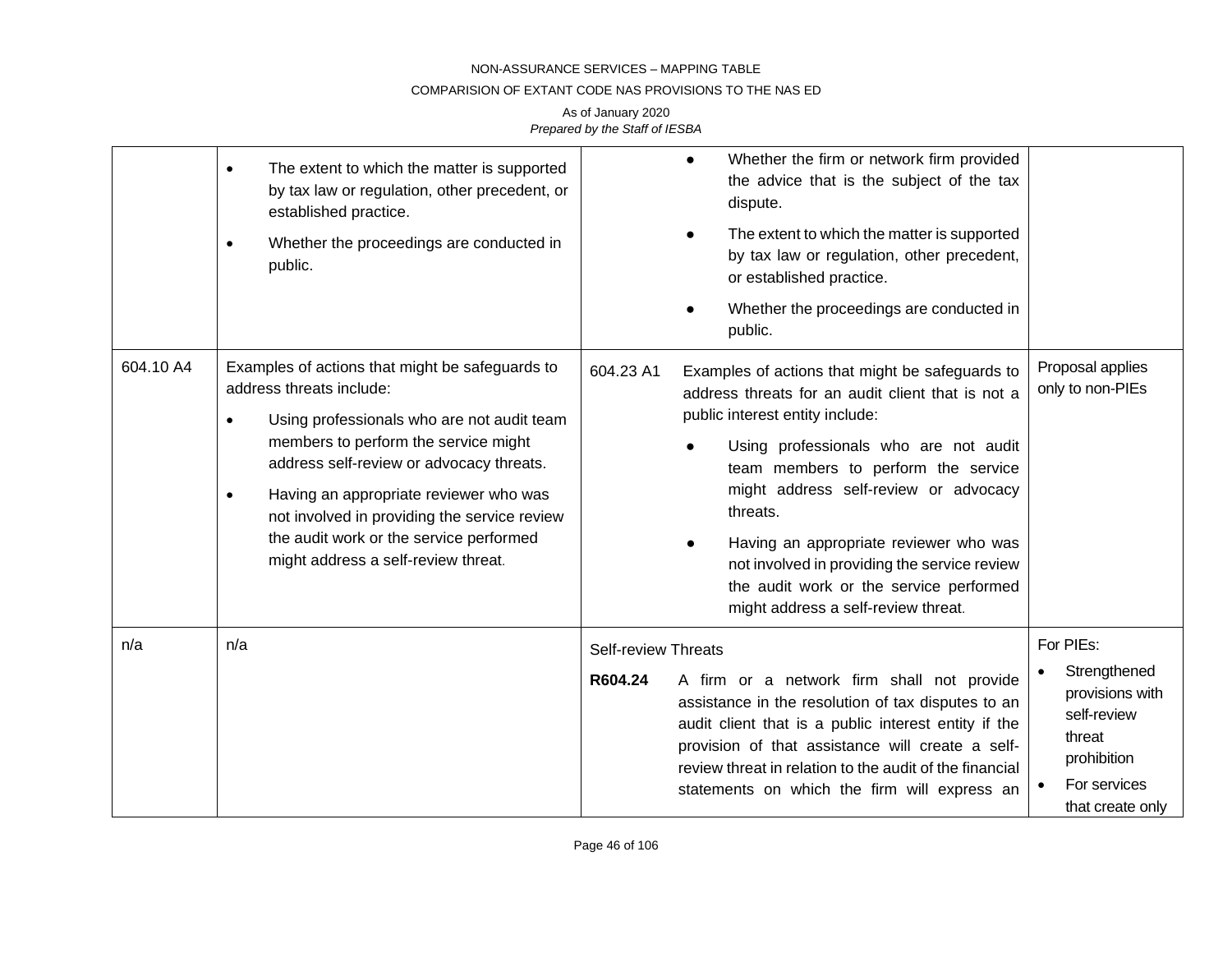### COMPARISION OF EXTANT CODE NAS PROVISIONS TO THE NAS ED

|           |                                                                                                                                                                                                                                                                                                                                                                                                                                 | <b>Advocacy Threats</b><br>604.24 A1 | opinion.<br>An example of an action that might be a<br>safeguard to address an advocacy threat for an<br>audit client that is a public interest entity is using<br>professionals who are not audit team members to<br>perform the service.                                                                                                                                                                                                                                                                                                                                                                                                                                                                                                             | advocacy<br>threats, new<br>example of<br>safeguard                                                                               |
|-----------|---------------------------------------------------------------------------------------------------------------------------------------------------------------------------------------------------------------------------------------------------------------------------------------------------------------------------------------------------------------------------------------------------------------------------------|--------------------------------------|--------------------------------------------------------------------------------------------------------------------------------------------------------------------------------------------------------------------------------------------------------------------------------------------------------------------------------------------------------------------------------------------------------------------------------------------------------------------------------------------------------------------------------------------------------------------------------------------------------------------------------------------------------------------------------------------------------------------------------------------------------|-----------------------------------------------------------------------------------------------------------------------------------|
|           | Resolution of Tax Matters Including Acting as an Advocate before a Tribunal or Court                                                                                                                                                                                                                                                                                                                                            |                                      |                                                                                                                                                                                                                                                                                                                                                                                                                                                                                                                                                                                                                                                                                                                                                        |                                                                                                                                   |
| R604.11   | A firm or a network firm shall not provide tax<br>services that involve assisting in the resolution of<br>tax disputes to an audit client if:<br>The services involve acting as an advocate<br>(a)<br>for the audit client before a public tribunal or<br>court in the resolution of a tax matter; and<br>The amounts involved are material to the<br>(b)<br>financial statements on which the firm will<br>express an opinion. | R604.25<br>R604.26                   | A firm or a network firm shall not provide tax<br>services that involve assisting in the resolution of<br>tax disputes to an audit client that is not a public<br>interest entity if:<br>The services involve acting as an advocate<br>(a)<br>for the audit client before a tribunal or court<br>in the resolution of a tax matter; and<br>The amounts involved are material to the<br>(b)<br>financial statements on which the firm will<br>express an opinion.<br>A firm or a network firm shall not provide tax<br>services that involve assisting in the resolution of<br>tax disputes to an audit client that is a public<br>interest entity if the services involve acting as an<br>advocate for the audit client before a tribunal or<br>court. | For PIEs, the<br>materiality<br>qualifier is<br>dropped and<br>service is<br>prohibited<br>No change for<br>$\bullet$<br>non-PIEs |
| 604.11 A1 | Paragraph R604.11 does not preclude a firm or<br>network firm from having a continuing advisory                                                                                                                                                                                                                                                                                                                                 | 604.27 A1                            | Paragraphs R604.25 and R604.26<br>do not<br>preclude a firm or a network firm from having a                                                                                                                                                                                                                                                                                                                                                                                                                                                                                                                                                                                                                                                            | No change                                                                                                                         |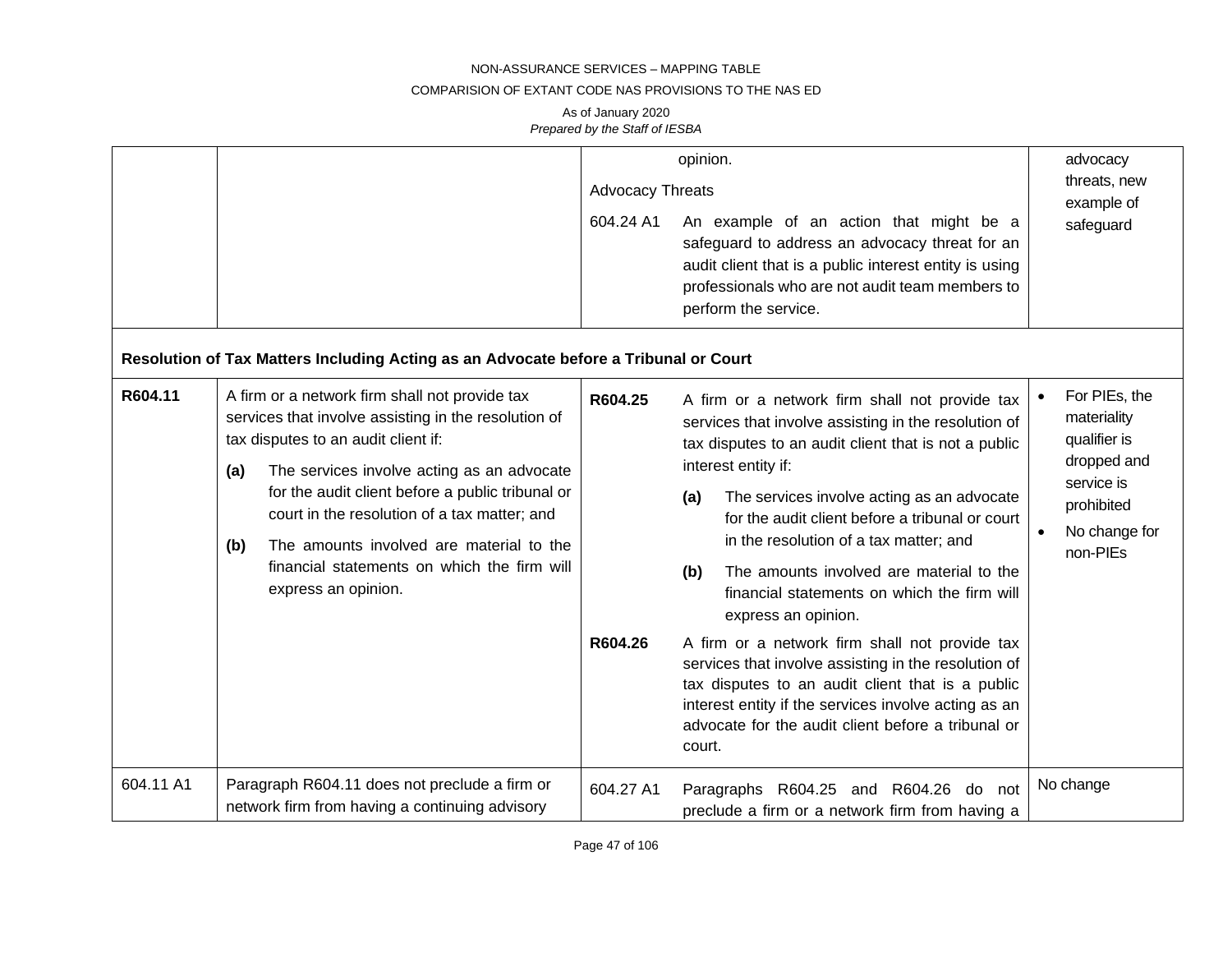### COMPARISION OF EXTANT CODE NAS PROVISIONS TO THE NAS ED

|           | role in relation to the matter that is being heard<br>before a public tribunal or court, for example:<br>Responding to specific requests for<br>$\bullet$<br>information.<br>Providing factual accounts or testimony<br>$\bullet$<br>about the work performed.<br>Assisting the client in analyzing the tax<br>$\bullet$<br>issues related to the matter.                                                                                            |           | continuing advisory role in relation to the matter<br>that is being heard before a tribunal or court, for<br>example:<br>Responding<br>specific<br>requests<br>to<br>for<br>information.<br>Providing factual accounts or testimony<br>about the work performed.<br>Assisting the client in analyzing the tax<br>issues related to the matter. |                                                                                                        |
|-----------|------------------------------------------------------------------------------------------------------------------------------------------------------------------------------------------------------------------------------------------------------------------------------------------------------------------------------------------------------------------------------------------------------------------------------------------------------|-----------|------------------------------------------------------------------------------------------------------------------------------------------------------------------------------------------------------------------------------------------------------------------------------------------------------------------------------------------------|--------------------------------------------------------------------------------------------------------|
| 604.11 A2 | What constitutes a "public tribunal or court"<br>depends on how tax proceedings are heard in the<br>particular jurisdiction.                                                                                                                                                                                                                                                                                                                         | 604.27 A2 | What constitutes a "tribunal or court" depends on<br>how tax proceedings are heard in the particular<br>jurisdiction.                                                                                                                                                                                                                          | The word "public" is<br>deleted                                                                        |
|           | <b>SUBSECTION 605 - INTERNAL AUDIT SERVICES</b>                                                                                                                                                                                                                                                                                                                                                                                                      |           |                                                                                                                                                                                                                                                                                                                                                |                                                                                                        |
| 605.1     | Providing internal audit services to an audit client<br>might create a self-review threat.                                                                                                                                                                                                                                                                                                                                                           | 605.4 A1  | Providing internal audit services to an audit client<br>might create a self-review threat when the results<br>of the services impact the financial statements on<br>which the firm will express an opinion.                                                                                                                                    | More specificity<br>about likelihood of<br>threat being created                                        |
| 605.2     | In addition to the specific requirements and<br>application material in this subsection, the<br>requirements and application material in<br>paragraphs 600.1 to R600.10 are relevant to<br>applying the conceptual framework when<br>providing an internal audit service to an audit<br>client. This subsection includes requirements that<br>prohibit firms and network firms from providing<br>certain internal audit services to audit clients in | 605.1     | In addition to the specific requirements and<br>application material in this subsection, the<br>requirements and application material in<br>paragraphs 600.1 to R600.21 are relevant to<br>applying the conceptual framework when<br>providing an internal audit service to an audit<br>client.                                                | No change in<br>substance, 2 <sup>nd</sup><br>sentence that<br>repeats material in<br>600.3 is dropped |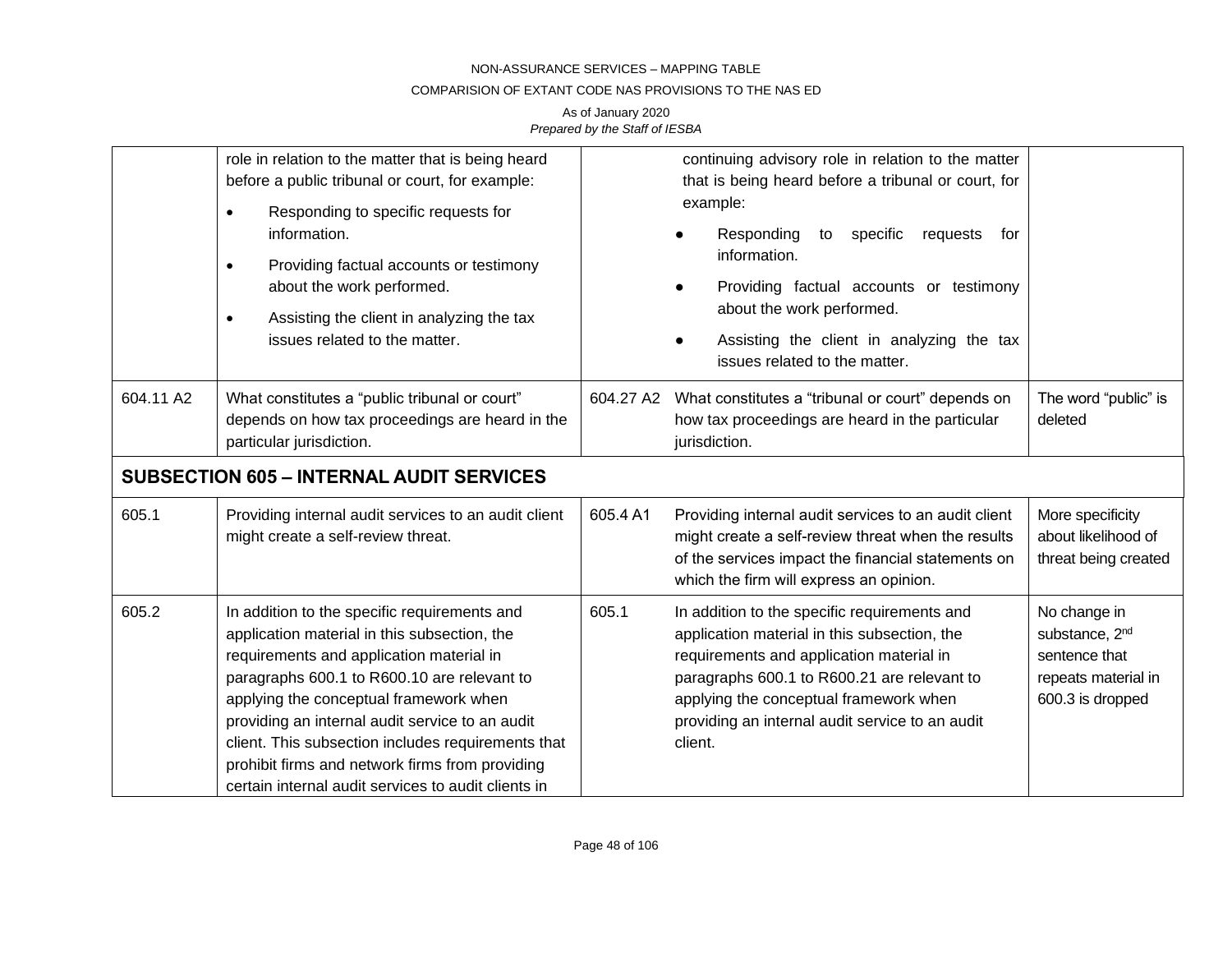### COMPARISION OF EXTANT CODE NAS PROVISIONS TO THE NAS ED

|          | some circumstances because the threats created<br>cannot be addressed by applying safeguards.                                                                                                                                                                                                                                                                                                                                                                                                                                                                                                                                                                                                                                                                                                                                                                                                                                                                                                                            |                                                                                                                                                                                                                                                                                                                                                                                                                                                                                                                                                                                                                                                                                                                                                                                                                                                                                                                                                                                        |           |
|----------|--------------------------------------------------------------------------------------------------------------------------------------------------------------------------------------------------------------------------------------------------------------------------------------------------------------------------------------------------------------------------------------------------------------------------------------------------------------------------------------------------------------------------------------------------------------------------------------------------------------------------------------------------------------------------------------------------------------------------------------------------------------------------------------------------------------------------------------------------------------------------------------------------------------------------------------------------------------------------------------------------------------------------|----------------------------------------------------------------------------------------------------------------------------------------------------------------------------------------------------------------------------------------------------------------------------------------------------------------------------------------------------------------------------------------------------------------------------------------------------------------------------------------------------------------------------------------------------------------------------------------------------------------------------------------------------------------------------------------------------------------------------------------------------------------------------------------------------------------------------------------------------------------------------------------------------------------------------------------------------------------------------------------|-----------|
| 605.3 A1 | Internal audit services involve assisting the audit<br>client in the performance of its internal audit<br>activities. Internal audit activities might include:<br>Monitoring of internal control - reviewing<br>$\bullet$<br>controls, monitoring their operation and<br>recommending improvements to them.<br>Examining<br>financial<br>operating<br>and<br>$\bullet$<br>information by:<br>Reviewing the means used to identify,<br>$\circ$<br>measure, classify and report financial<br>and operating information.<br>Inquiring specifically into individual<br>$\circ$<br>items including detailed testing of<br>transactions,<br>balances<br>and<br>procedures.<br>Reviewing the economy, efficiency and<br>$\bullet$<br>effectiveness of operating activities including<br>non-financial activities of an entity.<br>Reviewing compliance with:<br>$\bullet$<br>Laws, regulations and other external<br>$\circ$<br>requirements.<br>Management policies, directives and<br>$\circ$<br>other internal requirements. | Internal audit services comprise a broad range of<br>605.2 A1<br>activities and might involve assisting the audit<br>client in the performance of one or more aspects<br>of its internal auditing activities. Internal audit<br>activities might include:<br>Monitoring of internal control - reviewing<br>controls, monitoring their operation and<br>recommending improvements to them.<br>Examining<br>financial<br>and<br>operating<br>information by:<br>Reviewing the means used to identify,<br>$\circ$<br>measure, classify and report financial<br>and operating information.<br>Inquiring specifically into individual<br>$\circ$<br>items including detailed testing of<br>transactions,<br>balances<br>and<br>procedures.<br>Reviewing the economy, efficiency and<br>effectiveness of<br>operating<br>activities<br>including non-financial activities of an<br>entity.<br>Reviewing compliance with:<br>Laws, regulations and other external<br>$\circ$<br>requirements. | No change |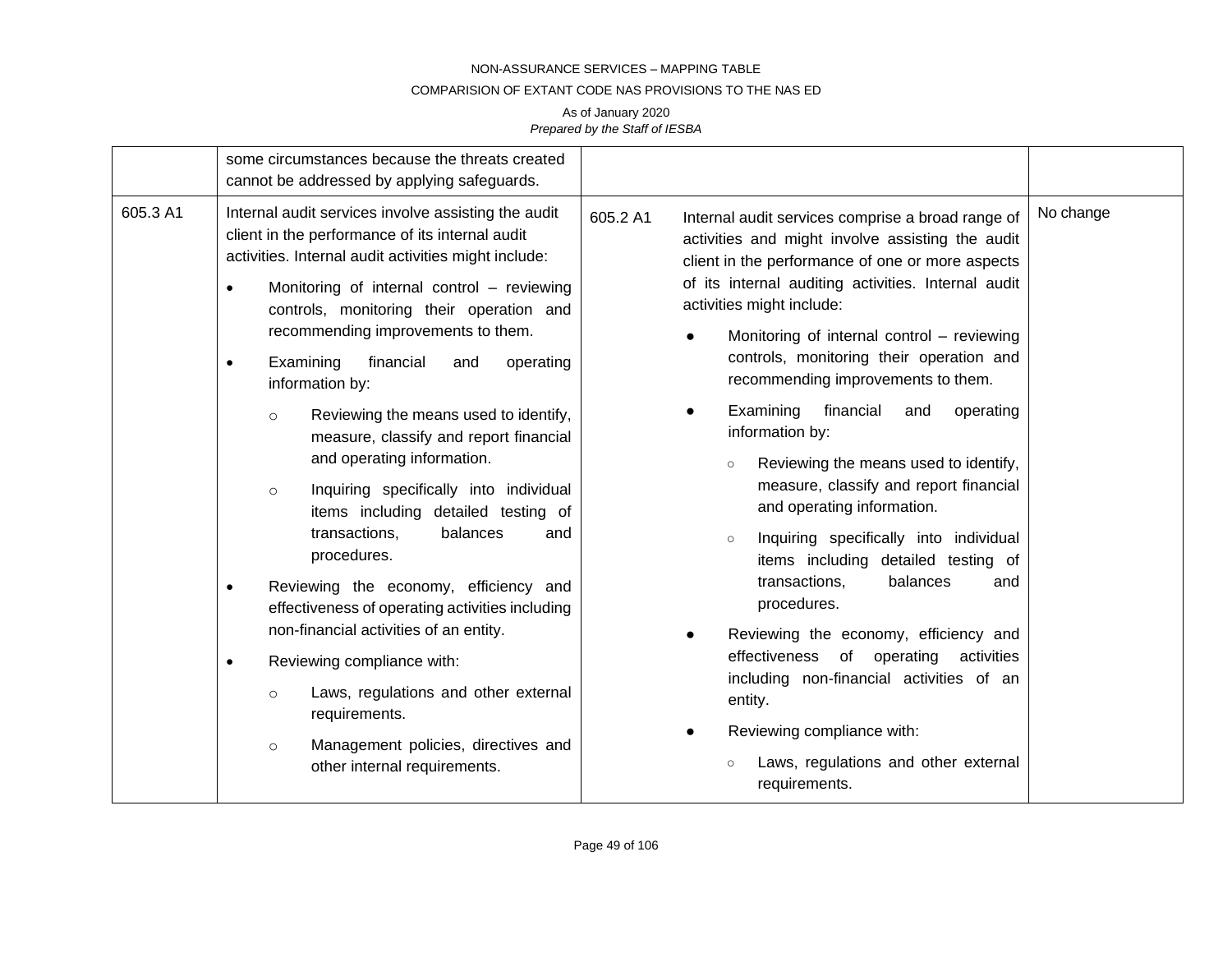#### COMPARISION OF EXTANT CODE NAS PROVISIONS TO THE NAS ED

|          |                                                                                                                                                                                                        | Management policies, directives and<br>$\circ$<br>other internal requirements.                                                                                                                                                                                                                                                                                                                                                                                          |                                                                                                                                                         |
|----------|--------------------------------------------------------------------------------------------------------------------------------------------------------------------------------------------------------|-------------------------------------------------------------------------------------------------------------------------------------------------------------------------------------------------------------------------------------------------------------------------------------------------------------------------------------------------------------------------------------------------------------------------------------------------------------------------|---------------------------------------------------------------------------------------------------------------------------------------------------------|
| 605.3 A2 | The scope and objectives of internal audit<br>activities vary widely and depend on the size and<br>structure of the entity and the requirements of<br>management and those charged with<br>governance. | 605.2 A2<br>The scope and objectives of internal audit<br>activities vary widely and depend on the size and<br>structure of the entity and the requirements of<br>those charged with governance as well as the<br>needs and expectations of management. As they<br>might involve matters that are operational in<br>nature, they do not necessarily relate to matters<br>that will be subject to consideration in relation to<br>the audit of the financial statements. | 2 <sup>nd</sup> sentence is new                                                                                                                         |
| R605.4   | When providing an internal audit service to an<br>audit client, the firm shall be satisfied that:                                                                                                      | R605.3<br>When providing an internal audit service to an<br>audit client, the firm shall be satisfied that:                                                                                                                                                                                                                                                                                                                                                             | "competent<br>resource,                                                                                                                                 |
|          | The client designates an appropriate and<br>(a)<br>competent resource, preferably within senior<br>management, to:                                                                                     | The client designates an appropriate and<br>(a)<br>competent resource, who reports those<br>charged with governance to:                                                                                                                                                                                                                                                                                                                                                 | preferably within<br>senior<br>management" is<br>changed to<br>"competent<br>resource, who<br>reports to a person<br>who is charged<br>with governance" |
|          | Be responsible at all times for internal<br>(i)<br>audit activities; and                                                                                                                               | Be responsible at all times for<br>(i)<br>internal audit activities; and                                                                                                                                                                                                                                                                                                                                                                                                |                                                                                                                                                         |
|          | Acknowledge<br>responsibility<br>(ii)<br>for<br>designing, implementing, monitoring<br>and maintaining internal control.                                                                               | Acknowledge responsibility for<br>(ii)<br>designing, implementing,<br>monitoring and maintaining internal                                                                                                                                                                                                                                                                                                                                                               |                                                                                                                                                         |
|          | The client's management or those charged<br>(b)<br>with governance reviews, assesses and<br>approves the scope, risk and frequency of<br>the internal audit services;                                  | control;<br>The client reviews, assesses and approves<br>(b)<br>the scope, risk and frequency of the internal<br>audit services;                                                                                                                                                                                                                                                                                                                                        |                                                                                                                                                         |
|          | The client's management evaluates the<br>(c)<br>adequacy of the internal audit services and                                                                                                            | The client evaluates the adequacy of the<br>(c)<br>internal audit services and the findings                                                                                                                                                                                                                                                                                                                                                                             |                                                                                                                                                         |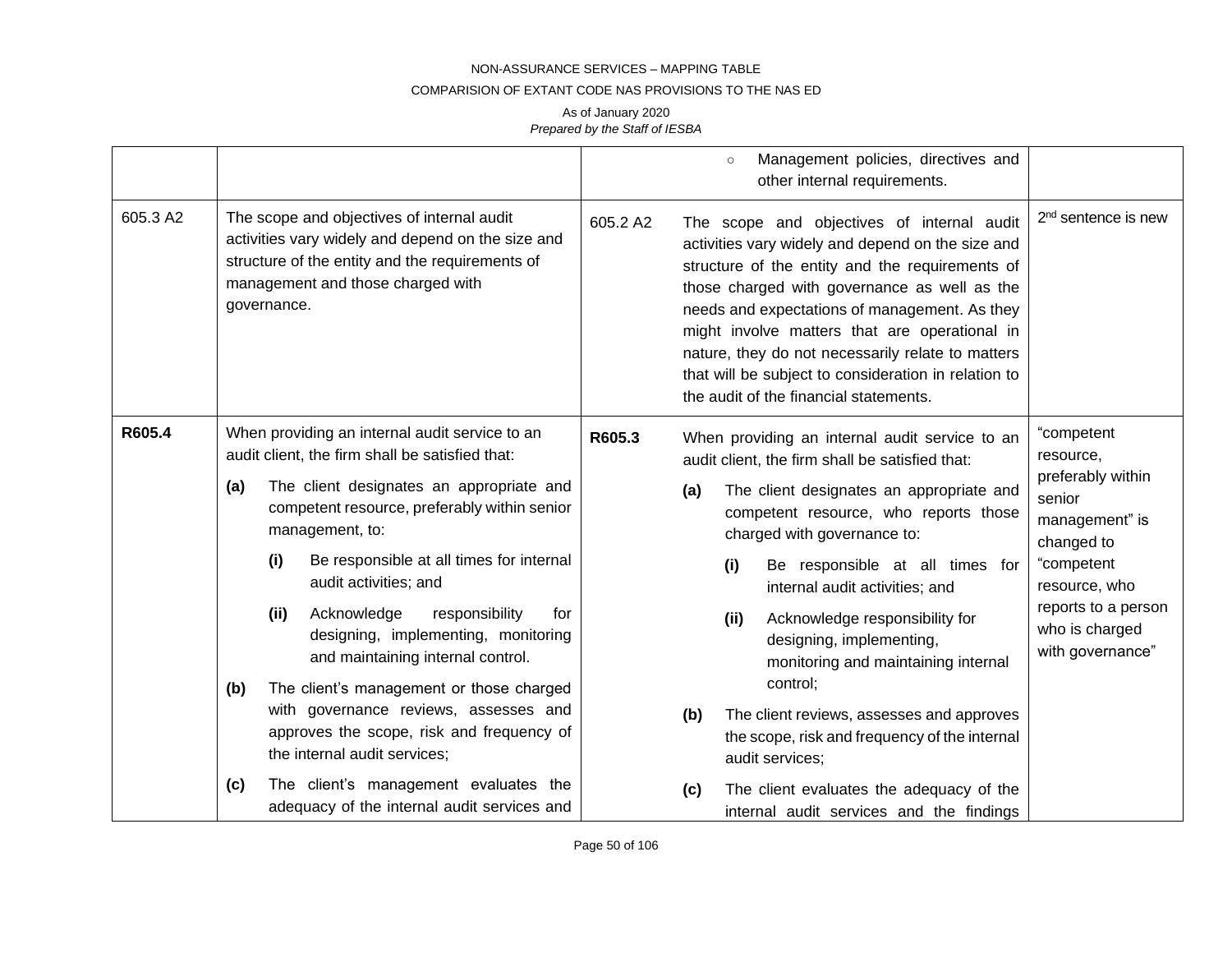### COMPARISION OF EXTANT CODE NAS PROVISIONS TO THE NAS ED

|          | findings<br>their<br>resulting<br>from<br>the<br>performance;<br>The client's management evaluates and<br>(d)<br>which<br>determines<br>recommendations<br>resulting from internal audit services to<br>implement and manages the implementation<br>process; and<br>The client's management reports to those<br>(e)<br>charged with governance the significant<br>findings and recommendations resulting<br>from the internal audit services. | resulting from their performance;<br>The client evaluates and determines which<br>(d)<br>recommendations resulting from internal<br>audit services to implement and manages<br>the implementation process; and<br>The client reports to those charged with<br>(e)<br>governance the significant findings and<br>recommendations resulting<br>from<br>the<br>internal audit services. |                                                                                                                     |
|----------|-----------------------------------------------------------------------------------------------------------------------------------------------------------------------------------------------------------------------------------------------------------------------------------------------------------------------------------------------------------------------------------------------------------------------------------------------|--------------------------------------------------------------------------------------------------------------------------------------------------------------------------------------------------------------------------------------------------------------------------------------------------------------------------------------------------------------------------------------|---------------------------------------------------------------------------------------------------------------------|
| 605.4 A1 | Paragraph R600.7 precludes a firm or a network<br>firm from assuming a management responsibility.<br>Performing a significant part of the client's internal<br>audit activities increases the possibility that firm or<br>network firm personnel providing internal audit<br>services will assume a management<br>responsibility.                                                                                                             | 605.3 A1<br>Performing part of the client's internal audit<br>activities increases the possibility that individuals<br>within the firm or the network firm providing<br>internal audit services will assume a management<br>responsibility.                                                                                                                                          | First sentence<br>of extant is<br>moved to<br>proposed 605.3<br>A2<br>The words<br>"significant part"<br>is dropped |
| 605.4 A2 | Examples of internal audit services that involve<br>assuming management responsibilities include:<br>Setting internal audit policies or the strategic<br>$\bullet$<br>direction of internal audit activities.<br>Directing and taking responsibility for the<br>actions of the entity's internal audit<br>employees.<br>Deciding which recommendations resulting<br>from internal audit activities to implement.                              | 605.3 A2<br>Paragraph R400.13 precludes a firm or a network<br>firm from assuming a management responsibility.<br>Examples of internal audit services that involve<br>assuming management responsibilities include:<br>Setting internal audit policies or the<br>$\bullet$<br>direction<br>of internal<br>strategic<br>audit<br>activities.                                          | First sentence is<br>from extant<br>605.4 A1<br>Examples are<br>unchanged                                           |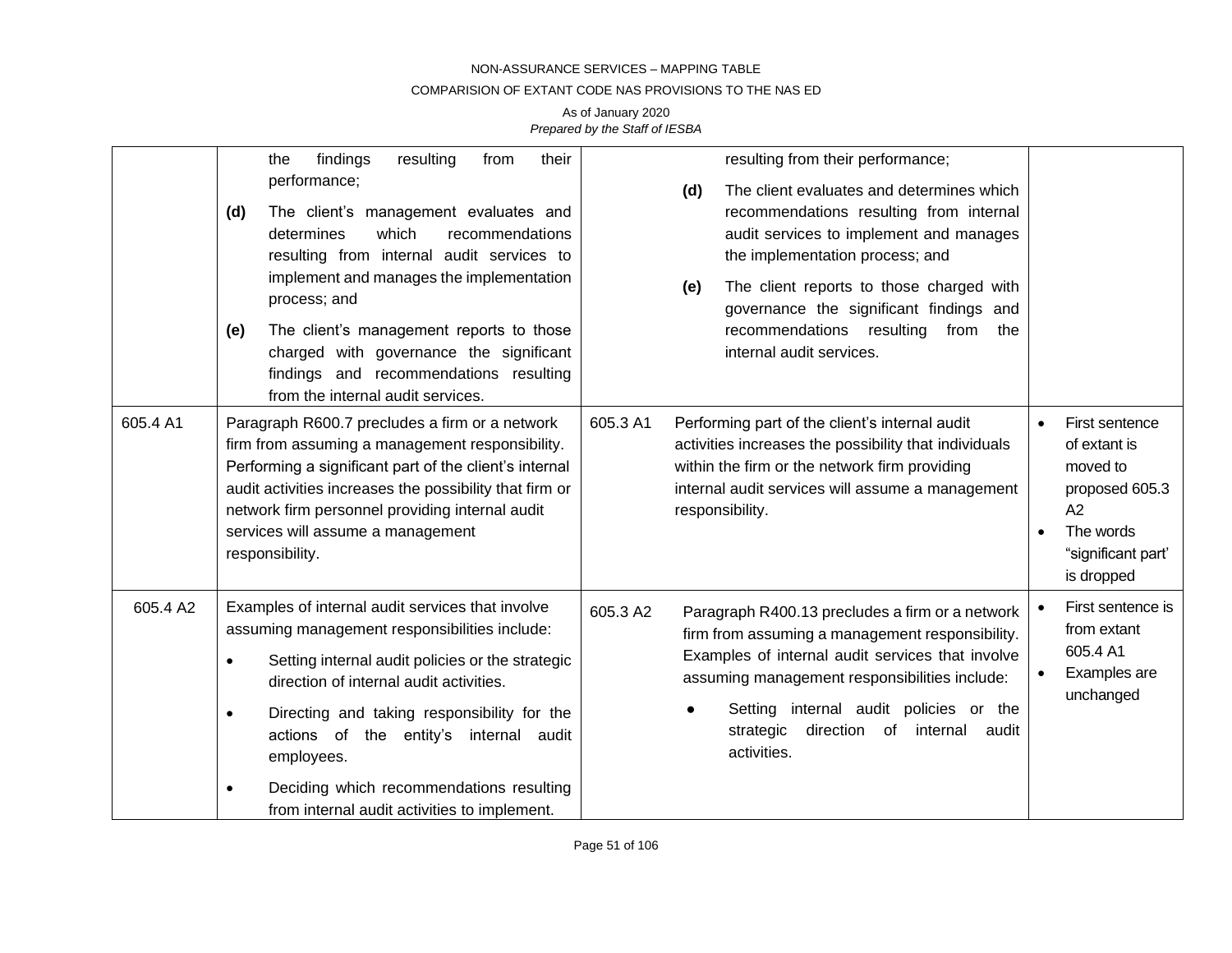### COMPARISION OF EXTANT CODE NAS PROVISIONS TO THE NAS ED

|          | Reporting the results of the internal audit<br>$\bullet$<br>activities to those charged with governance<br>on behalf of management.<br>Performing procedures that form part of the<br>$\bullet$<br>internal control, such as reviewing and<br>approving changes to employee data access<br>privileges.<br>responsibility<br>Taking<br>designing,<br>for<br>$\bullet$<br>implementing, monitoring and maintaining<br>internal control.<br>outsourced<br>Performing<br>internal<br>audit<br>$\bullet$<br>services, comprising all or a substantial | Directing and taking responsibility for the<br>$\bullet$<br>actions of the entity's internal audit<br>employees.<br>Deciding<br>recommendations<br>which<br>resulting from internal audit activities to<br>implement.<br>Reporting the results of the internal audit<br>activities<br>those<br>to<br>charged<br>with<br>governance on behalf of management.<br>Performing procedures that form part of<br>the internal control, such as reviewing and<br>approving changes to employee data<br>access privileges. |           |
|----------|--------------------------------------------------------------------------------------------------------------------------------------------------------------------------------------------------------------------------------------------------------------------------------------------------------------------------------------------------------------------------------------------------------------------------------------------------------------------------------------------------------------------------------------------------|-------------------------------------------------------------------------------------------------------------------------------------------------------------------------------------------------------------------------------------------------------------------------------------------------------------------------------------------------------------------------------------------------------------------------------------------------------------------------------------------------------------------|-----------|
|          | portion of the internal audit function, where<br>the firm or network firm is responsible for<br>determining the scope of the internal audit<br>work; and might have responsibility for one<br>or more of the matters noted above.                                                                                                                                                                                                                                                                                                                | responsibility<br>Taking<br>for<br>designing,<br>implementing, monitoring and maintaining<br>internal control.<br>Performing outsourced<br>internal audit<br>services, comprising all or a substantial<br>portion of the internal audit function, where<br>the firm or network firm is responsible for<br>determining the scope of the internal audit<br>work; and might have responsibility for one<br>or more of the matters noted above.                                                                       |           |
| 605.4 A3 | When a firm uses the work of an internal audit<br>function in an audit engagement, ISAs require the<br>performance of procedures to evaluate the<br>adequacy of that work. Similarly, when a firm or<br>network firm accepts an engagement to provide                                                                                                                                                                                                                                                                                            | 605.4 A2<br>When a firm uses the work of an internal audit<br>function in an audit engagement, ISAs require the<br>performance of procedures to evaluate the<br>adequacy of that work. Similarly, when a firm or a                                                                                                                                                                                                                                                                                                | No change |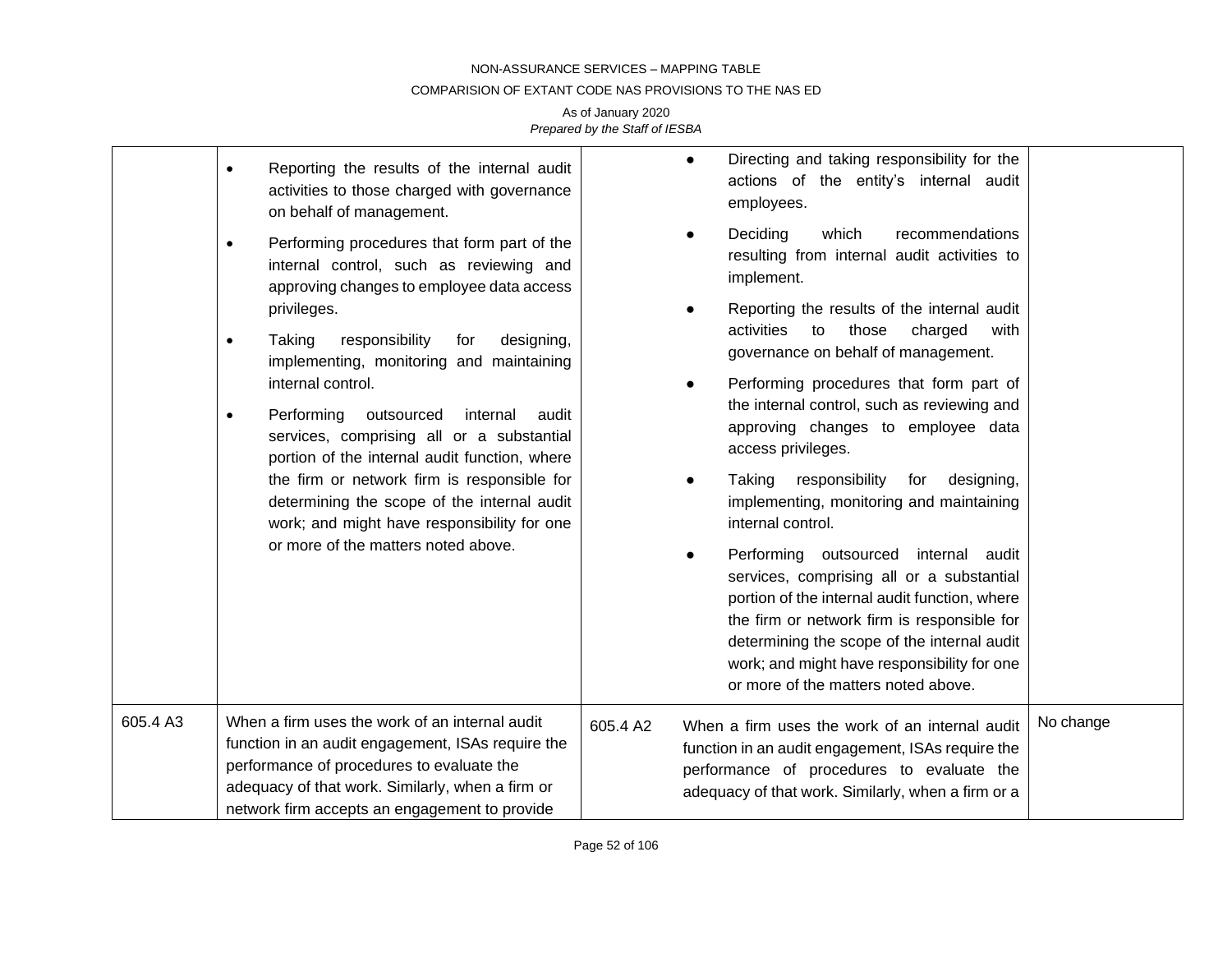### COMPARISION OF EXTANT CODE NAS PROVISIONS TO THE NAS ED

|          | internal audit services to an audit client, the<br>results of those services might be used in<br>conducting the external audit. This creates a self-<br>review threat because it is possible that the audit<br>team will use the results of the internal audit<br>service for purposes of the audit engagement<br>without:<br>Appropriately evaluating those results; or<br>(a)<br>Exercising the same level of professional<br>(b)<br>skepticism as would be exercised when the<br>internal audit work is performed by<br>individuals who are not members of the firm. | network firm accepts an engagement to provide<br>internal audit services to an audit client, the<br>results of those services might be used in<br>conducting the external audit. This creates a self-<br>review threat because it is possible that the audit<br>team will use the results of the internal audit<br>service for purposes of the audit engagement<br>without:<br>Appropriately evaluating those results; or<br>(a)<br>Exercising the same level of professional<br>(b)<br>skepticism as would be exercised when the<br>internal audit work is performed by<br>individuals who are not members of the<br>firm. |                                                                                            |
|----------|-------------------------------------------------------------------------------------------------------------------------------------------------------------------------------------------------------------------------------------------------------------------------------------------------------------------------------------------------------------------------------------------------------------------------------------------------------------------------------------------------------------------------------------------------------------------------|-----------------------------------------------------------------------------------------------------------------------------------------------------------------------------------------------------------------------------------------------------------------------------------------------------------------------------------------------------------------------------------------------------------------------------------------------------------------------------------------------------------------------------------------------------------------------------------------------------------------------------|--------------------------------------------------------------------------------------------|
| 605.4 A4 | Factors that are relevant in evaluating the level of<br>such a self-review threat include:<br>The materiality of the related financial<br>$\bullet$<br>statement amounts.<br>The risk of misstatement of the assertions<br>$\bullet$<br>related to those financial<br>statement<br>amounts.<br>The degree of reliance that the audit team<br>$\bullet$<br>will place on the work of the internal audit<br>service, including in the course of an<br>external audit.                                                                                                     | 605.5 A1<br>Factors that are relevant in identifying and<br>evaluating the level of self-review threat created<br>by providing internal audit services to an audit<br>client that is not a public interest entity include:<br>The materiality of the related financial<br>statements amounts.<br>The risk of misstatement of the assertions<br>$\bullet$<br>related to those financial statement<br>amounts.<br>The degree of reliance that the audit team<br>$\bullet$<br>will place on the work of the internal audit<br>service, including in the course of an<br>external audit.                                        | Lead in now<br>emphasizes<br>the factors are<br>also relevant in<br>identifying<br>threats |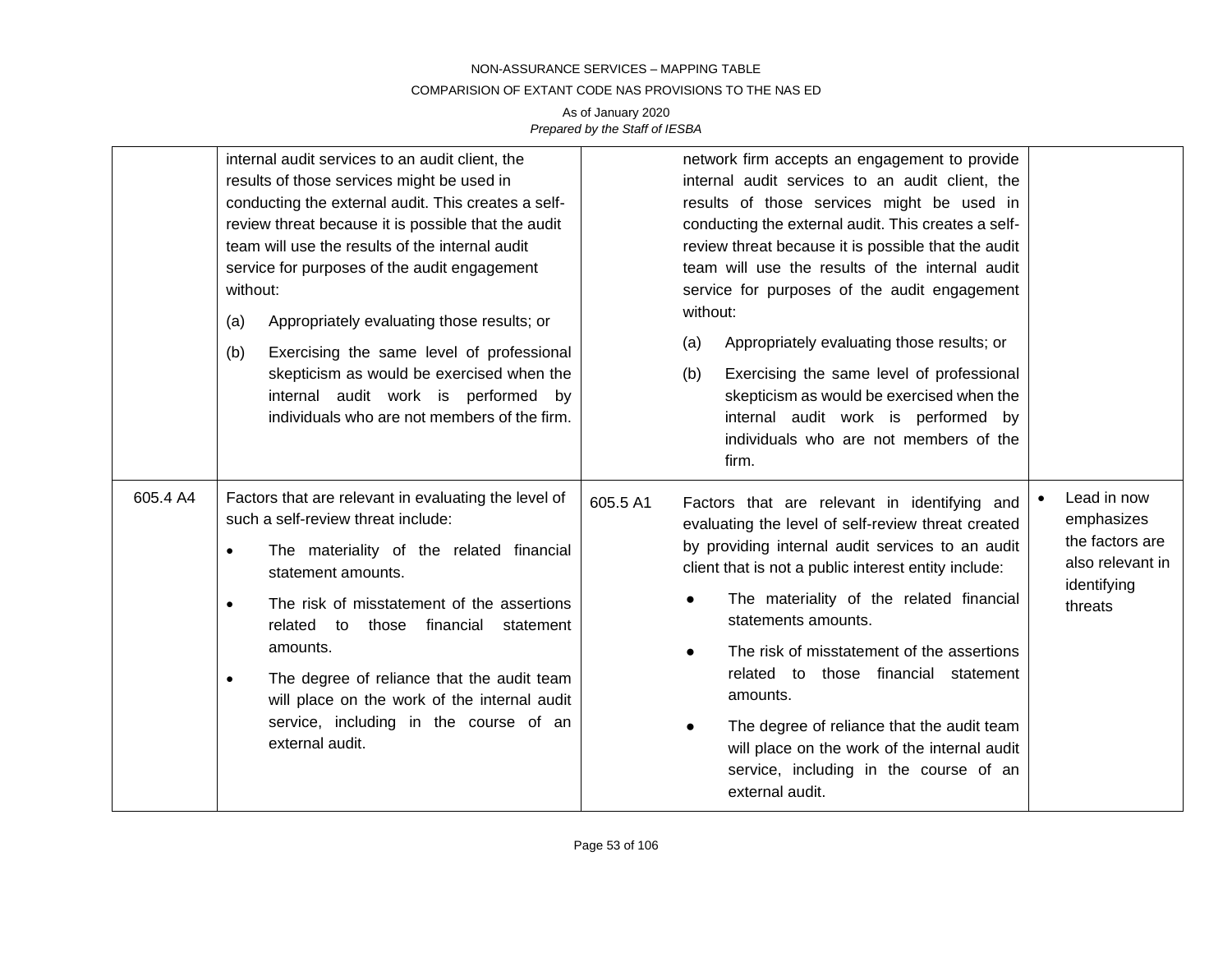## COMPARISION OF EXTANT CODE NAS PROVISIONS TO THE NAS ED

| 605.4 A5                                                        | 605.5A2<br>An example of an action that might be a<br>safeguard to address such a self-review threat is<br>using professionals who are not audit team<br>members to perform the service.                                                                                                                                                                                                                                                                                                                                                                                                                                                                                |                    | An example of an action that might be a<br>safeguard to address such a self-review threat is<br>using professionals who are not audit team<br>members to perform the service.                                                                                                                                                                                                                                                                                                                                                                                                                                                                                                                                                                                                                                    | Proposal applies<br>only to non-PIEs                                                                                                                                                          |
|-----------------------------------------------------------------|-------------------------------------------------------------------------------------------------------------------------------------------------------------------------------------------------------------------------------------------------------------------------------------------------------------------------------------------------------------------------------------------------------------------------------------------------------------------------------------------------------------------------------------------------------------------------------------------------------------------------------------------------------------------------|--------------------|------------------------------------------------------------------------------------------------------------------------------------------------------------------------------------------------------------------------------------------------------------------------------------------------------------------------------------------------------------------------------------------------------------------------------------------------------------------------------------------------------------------------------------------------------------------------------------------------------------------------------------------------------------------------------------------------------------------------------------------------------------------------------------------------------------------|-----------------------------------------------------------------------------------------------------------------------------------------------------------------------------------------------|
| R605.5                                                          | A firm or a network firm shall not provide internal<br>audit services to an audit client that is a public<br>interest entity, if the services relate to:<br>A significant part of the internal controls over<br>(a)<br>financial reporting;<br>Financial accounting systems that generate<br>(b)<br>information that is, individually or in the<br>material<br>to<br>the<br>client's<br>aggregate,<br>accounting records or financial statements<br>on which the firm will express an opinion; or<br>Amounts or disclosures that are, individually<br>(c)<br>or in the aggregate, material to the financial<br>statements on which the firm will express an<br>opinion. | R605.6<br>605.6 A1 | A firm or a network firm shall not provide internal<br>audit services to an audit client that is a public<br>interest entity if the provision of such services will<br>create a self-review threat in relation to the audit<br>of the financial statements on which the firm will<br>express an opinion.<br>Examples of the services that are prohibited<br>under paragraph R605.6 include internal audit<br>services that relate to:<br>internal<br>controls<br>financial<br>The<br>over<br>reporting.<br>Financial<br>accounting<br>systems<br>that<br>information for the client's<br>generate<br>accounting records or financial statements<br>on which the firm will express an opinion.<br>Amounts or disclosures that relate to the<br>financial statements on which the firm will<br>express an opinion. | For PIEs<br>The materiality<br>qualifier is<br>dropped<br>$\bullet$<br>The term<br>"significant<br>part" is<br>dropped<br>Self-review<br>$\bullet$<br>threat<br>prohibition is<br>established |
| <b>SUBSECTION 606 - INFORMATION TECHNOLOGY SYSTEMS SERVICES</b> |                                                                                                                                                                                                                                                                                                                                                                                                                                                                                                                                                                                                                                                                         |                    |                                                                                                                                                                                                                                                                                                                                                                                                                                                                                                                                                                                                                                                                                                                                                                                                                  |                                                                                                                                                                                               |
| 606.1                                                           | Providing information technology (IT) systems<br>services to an audit client might create a self-<br>review threat.                                                                                                                                                                                                                                                                                                                                                                                                                                                                                                                                                     | 606.4 A1           | Providing IT systems services to an audit client<br>might create a self-review threat when the results<br>of the services impact the audit of the financial<br>statements on which the firm will express an                                                                                                                                                                                                                                                                                                                                                                                                                                                                                                                                                                                                      | More specificity<br>about likelihood of<br>threat being created                                                                                                                               |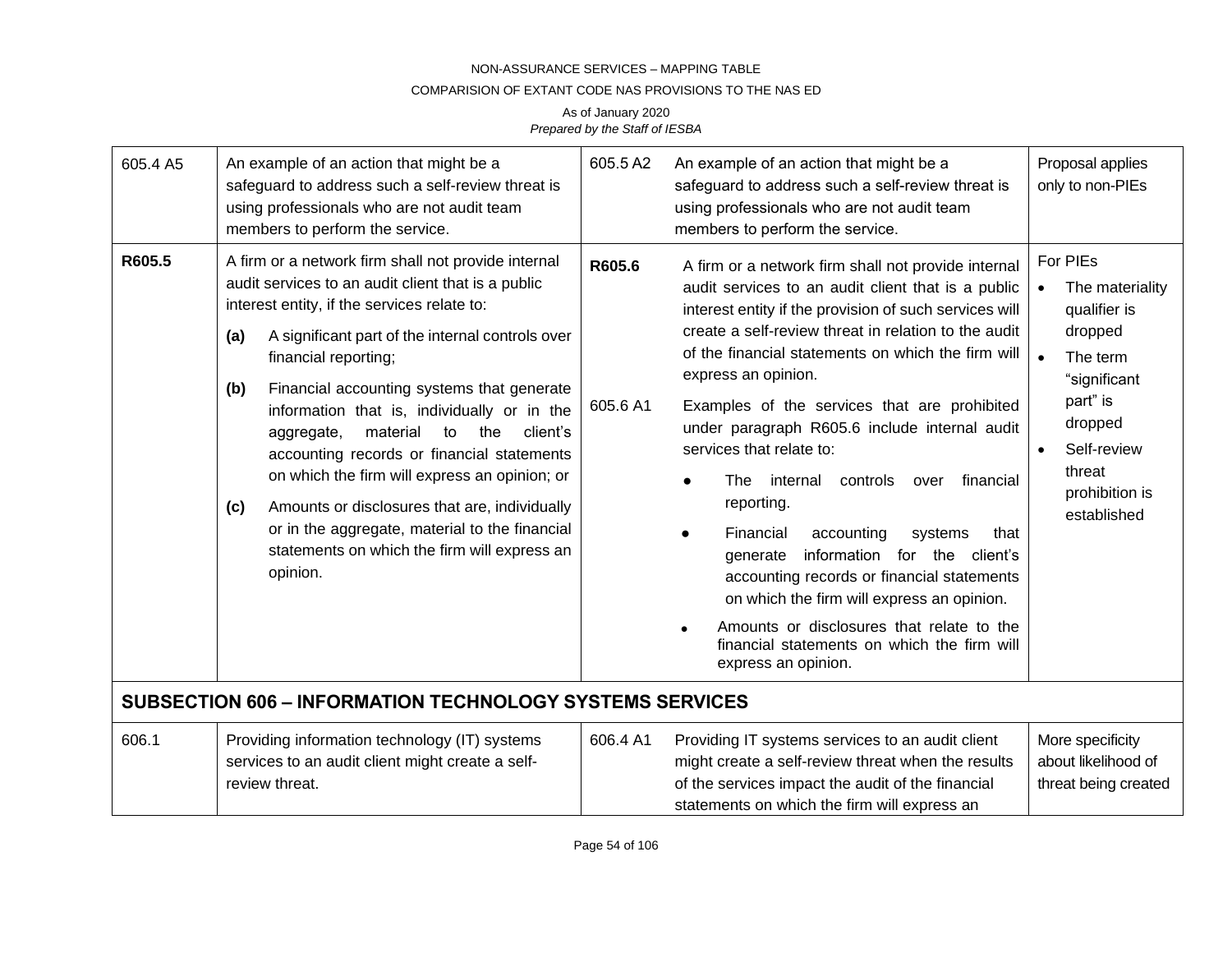### COMPARISION OF EXTANT CODE NAS PROVISIONS TO THE NAS ED

|          |                                                                                                                                                                                                                                                                                                                                                                                                                                                                                                                                               |          | opinion.                                                                                                                                                                                                                                                                                                             |                                                                                                        |
|----------|-----------------------------------------------------------------------------------------------------------------------------------------------------------------------------------------------------------------------------------------------------------------------------------------------------------------------------------------------------------------------------------------------------------------------------------------------------------------------------------------------------------------------------------------------|----------|----------------------------------------------------------------------------------------------------------------------------------------------------------------------------------------------------------------------------------------------------------------------------------------------------------------------|--------------------------------------------------------------------------------------------------------|
| 606.2    | In addition to the specific requirements and<br>application material in this subsection, the<br>requirements and application material in<br>paragraphs 600.1 to R600.10 are relevant to<br>applying the conceptual framework when<br>providing an IT systems service to an audit client.<br>This subsection includes requirements that<br>prohibit firms and network firms from providing<br>certain IT systems services to audit clients in<br>some circumstances because the threats created<br>cannot be addressed by applying safeguards. | 606.1    | In addition to the specific requirements and<br>application material in this subsection, the<br>requirements and application material in<br>paragraphs 600.1 to R600.21 are relevant to<br>applying the conceptual framework when<br>providing an information technology (IT) systems<br>service to an audit client. | No change in<br>substance, 2 <sup>nd</sup><br>sentence that<br>repeats material in<br>600.3 is dropped |
| 606.3 A1 | Services related to IT systems include the design<br>or implementation of hardware or software<br>systems. The IT systems might:                                                                                                                                                                                                                                                                                                                                                                                                              | 606.2 A1 | Services related to IT systems include the design<br>or implementation of hardware or software<br>systems. The IT systems might:                                                                                                                                                                                     | No substantive<br>change                                                                               |
|          | Aggregate source data;<br>(a)                                                                                                                                                                                                                                                                                                                                                                                                                                                                                                                 |          | Aggregate source data;<br>(a)                                                                                                                                                                                                                                                                                        |                                                                                                        |
|          | (b)<br>Form part of the internal control over<br>financial reporting; or                                                                                                                                                                                                                                                                                                                                                                                                                                                                      |          | Form part of the internal control over<br>(b)<br>financial reporting; or                                                                                                                                                                                                                                             |                                                                                                        |
|          | Generate information that affects<br>the<br>(c)<br>accounting records or financial statements,<br>including related disclosures.                                                                                                                                                                                                                                                                                                                                                                                                              |          | Generate information that affects the<br>(c)<br>accounting records or financial<br>statements, including related disclosures.                                                                                                                                                                                        |                                                                                                        |
|          | However, the IT systems might also involve<br>matters that are unrelated to the audit client's<br>accounting records or the internal control over<br>financial reporting or financial statements.                                                                                                                                                                                                                                                                                                                                             |          | However, the IT systems might also involve<br>matters that are unrelated to the audit client's<br>accounting records or the internal control over<br>financial reporting or financial statements.                                                                                                                    |                                                                                                        |
| 606.3 A2 | Paragraph R600.7 precludes a firm or a network<br>firm from assuming a management responsibility.<br>Providing the following IT systems services to an                                                                                                                                                                                                                                                                                                                                                                                        | R606.3   | Paragraph R400.13 precludes a firm or a network<br>firm from assuming a management responsibility.                                                                                                                                                                                                                   | No substantive<br>change                                                                               |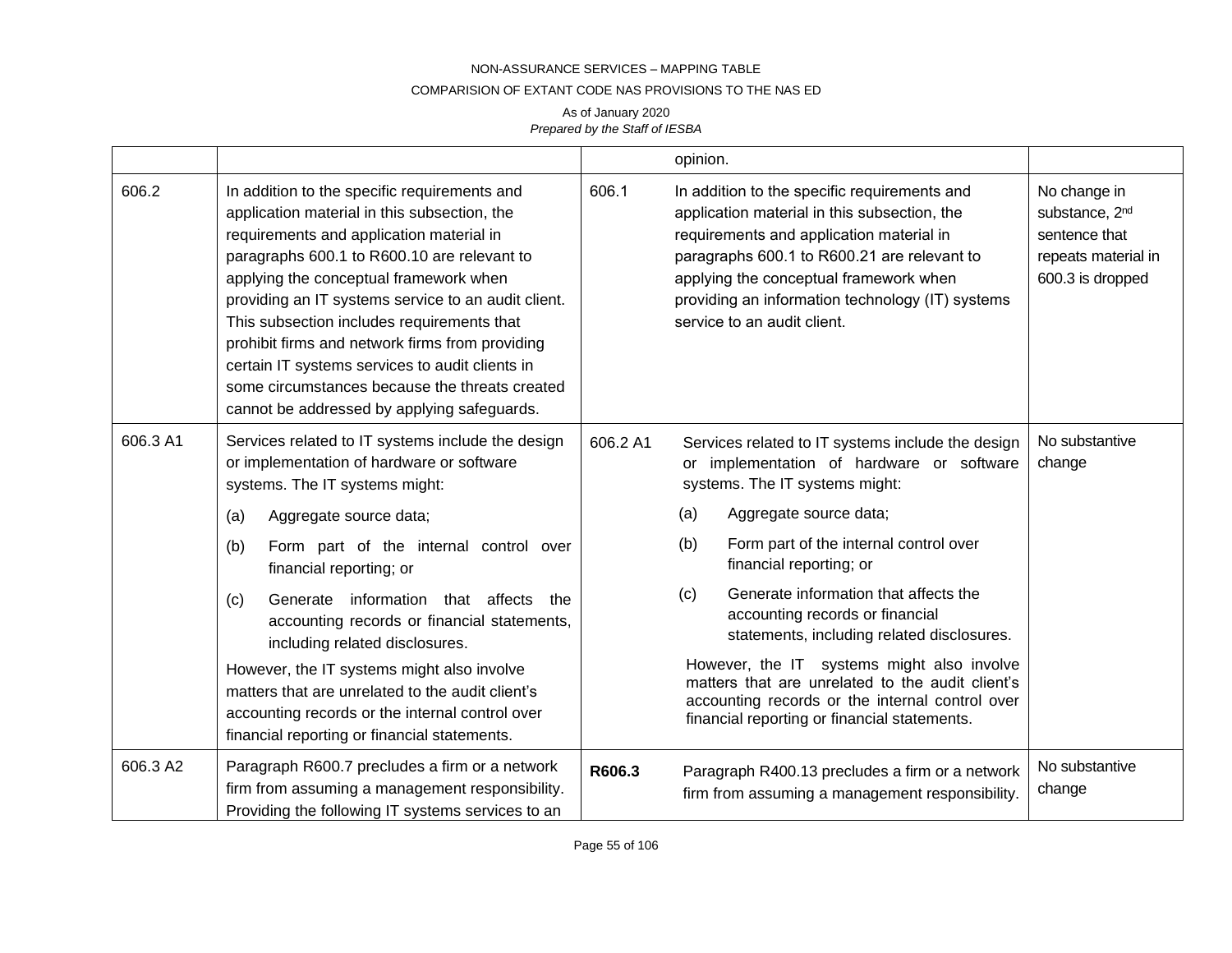### COMPARISION OF EXTANT CODE NAS PROVISIONS TO THE NAS ED

|            | audit client does not usually create a threat as<br>long as personnel of the firm or network firm do<br>not assume a management responsibility:                                                            |          | that: | When providing IT systems services to an audit<br>client, the firm or network firm shall be satisfied                                                                                                                                |  |
|------------|------------------------------------------------------------------------------------------------------------------------------------------------------------------------------------------------------------|----------|-------|--------------------------------------------------------------------------------------------------------------------------------------------------------------------------------------------------------------------------------------|--|
| (a)        | Designing or implementing IT systems that<br>are unrelated to internal control over<br>financial reporting;                                                                                                |          | (a)   | The client acknowledges its responsibility<br>for establishing and monitoring a system<br>of internal controls;                                                                                                                      |  |
| (b)<br>(c) | Designing or implementing IT systems that<br>do not generate information forming a<br>significant part of the accounting records or<br>financial statements;<br>Implementing "off-the-shelf" accounting or |          | (b)   | The client assigns the responsibility to<br>make all management decisions with<br>respect to the design and implementation<br>of the hardware or software system to a<br>competent employee, preferably within<br>senior management; |  |
|            | financial information reporting software that<br>was not developed by the firm or network<br>firm, if the customization required to meet<br>the client's needs is not significant; and                     |          | (c)   | The client makes all management<br>decisions with respect to the design and<br>implementation process;                                                                                                                               |  |
| (d)        | Evaluating and making recommendations<br>with respect to an IT system designed,<br>implemented or operated by another service                                                                              |          | (d)   | The client evaluates the adequacy and<br>results of the design and implementation<br>of the system; and                                                                                                                              |  |
|            | provider or the client.                                                                                                                                                                                    |          | (e)   | The client is responsible for operating the<br>system (hardware or software) and for the<br>data it uses or generates.                                                                                                               |  |
|            |                                                                                                                                                                                                            | 606.3 A1 |       | Providing the following IT systems services to an<br>audit client does not usually create a threat as<br>long as individuals within the firm or network firm<br>do not assume a management responsibility:                           |  |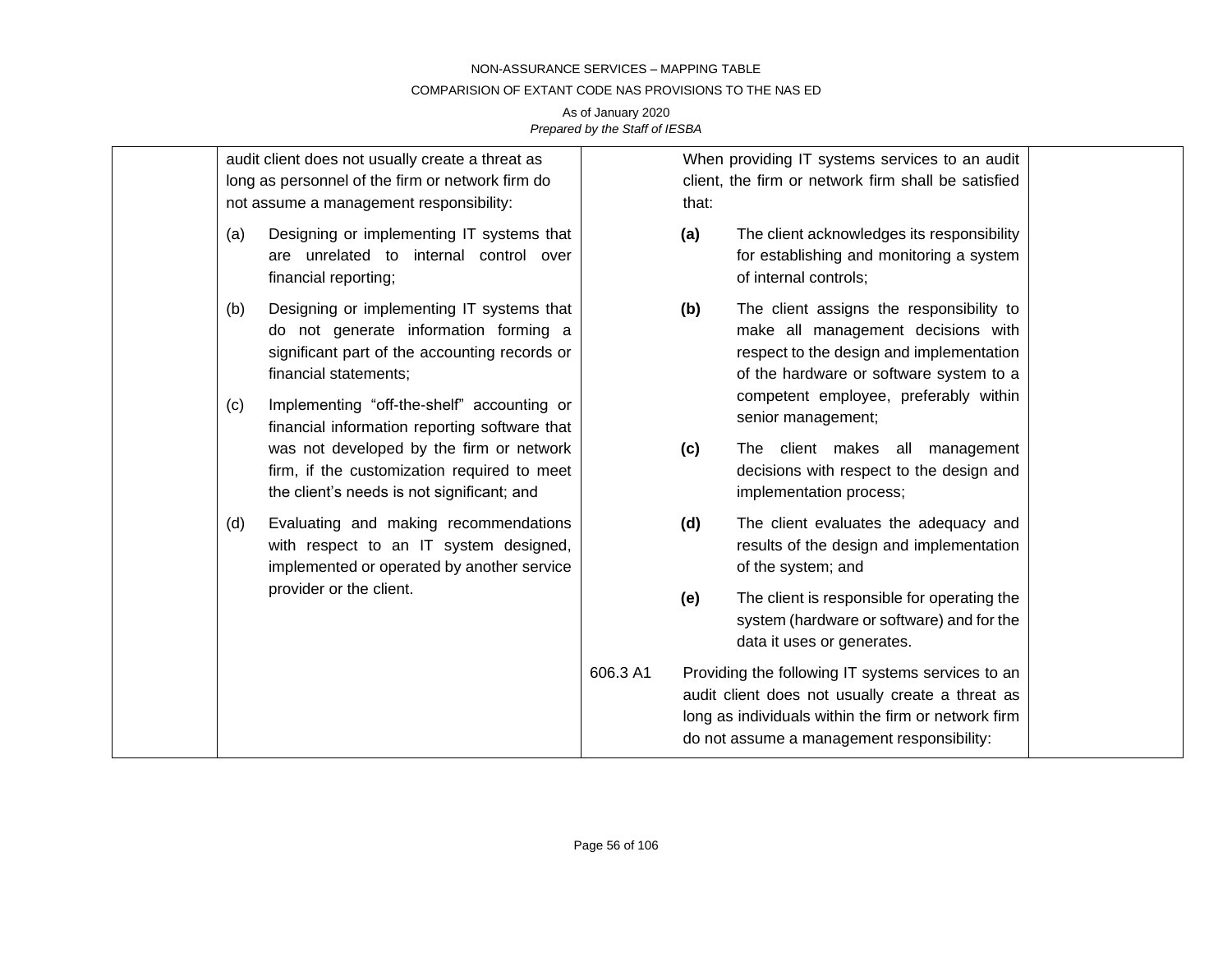### COMPARISION OF EXTANT CODE NAS PROVISIONS TO THE NAS ED

|        |                                                                                                                                                                                                                                          | (a)<br>Designing or implementing IT systems that<br>are unrelated to internal control over<br>financial reporting;<br>(b)<br>Designing or implementing IT systems that<br>do not generate information forming part of<br>records or financial<br>the accounting<br>statements; and  |                          |
|--------|------------------------------------------------------------------------------------------------------------------------------------------------------------------------------------------------------------------------------------------|-------------------------------------------------------------------------------------------------------------------------------------------------------------------------------------------------------------------------------------------------------------------------------------|--------------------------|
|        |                                                                                                                                                                                                                                          | Implementing "off-the-shelf" accounting or<br>(c)<br>financial information reporting software that<br>was not developed by the firm or network<br>firm, if the customization required to meet<br>the client's needs is not significant.                                             |                          |
|        |                                                                                                                                                                                                                                          | Evaluating and making recommendations<br>(d)<br>with respect to an IT system designed,<br>implemented or operated by another service<br>provider or the client.                                                                                                                     |                          |
| R606.4 | When providing IT systems services to an audit<br>client, the firm or network firm shall be satisfied<br>that:<br>The client acknowledges its responsibility for<br>(a)<br>establishing and monitoring a system of<br>internal controls; | R606.3<br>Paragraph R400.13 precludes a firm or a network<br>firm from assuming a management responsibility.<br>When providing IT systems services to an audit<br>client, the firm or network firm shall be satisfied<br>that:<br>The client acknowledges its responsibility<br>(a) | No substantive<br>change |
|        | The client assigns the responsibility to make<br>(b)<br>all management decisions with respect to the<br>design and implementation of the hardware or<br>software system to a competent employee,<br>preferably within senior management; | for establishing and monitoring a system of<br>internal controls;<br>(b)<br>The client assigns the responsibility to<br>make all management decisions with<br>respect to the design and implementation                                                                              |                          |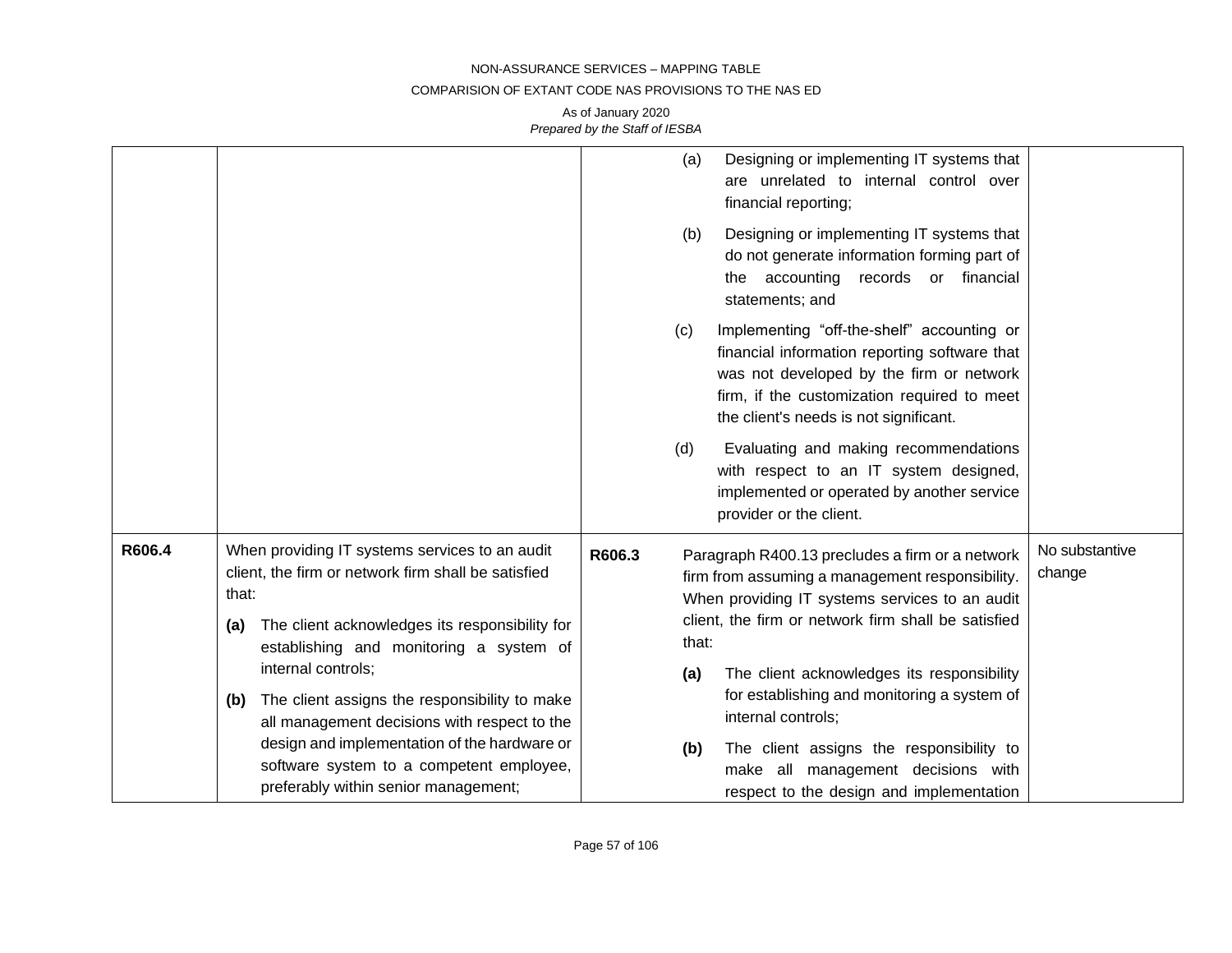### COMPARISION OF EXTANT CODE NAS PROVISIONS TO THE NAS ED

|          | The client makes all management decisions<br>(c)<br>with respect to the design and implementation<br>process;<br>The client evaluates the adequacy and results<br>(d)<br>of the design and implementation of the<br>system; and<br>The client is responsible for operating the<br>(e)<br>system (hardware or software) and for the<br>data it uses or generates.                                                                                                              | of the hardware or software system to a<br>competent employee, preferably within<br>senior management;<br>The client makes all<br>(c)<br>management<br>decisions with respect to the design and<br>implementation process;<br>The client evaluates the adequacy and<br>(d)<br>results of the design and implementation of<br>the system; and<br>The client is responsible for operating the<br>(e)<br>system (hardware or software) and for the<br>data it uses or generates.                                                                                                                                   |                                                                                            |
|----------|-------------------------------------------------------------------------------------------------------------------------------------------------------------------------------------------------------------------------------------------------------------------------------------------------------------------------------------------------------------------------------------------------------------------------------------------------------------------------------|-----------------------------------------------------------------------------------------------------------------------------------------------------------------------------------------------------------------------------------------------------------------------------------------------------------------------------------------------------------------------------------------------------------------------------------------------------------------------------------------------------------------------------------------------------------------------------------------------------------------|--------------------------------------------------------------------------------------------|
| 606.4 A1 | Factors that are relevant in evaluating the level of<br>a self-review threat created by providing IT<br>systems services to an audit client include:<br>The nature of the service.<br>$\bullet$<br>The nature of IT systems and the extent to<br>$\bullet$<br>which they impact or interact with the client's<br>accounting records or financial statements.<br>The degree of reliance that will be placed on<br>$\bullet$<br>the particular IT systems as part of the audit. | 606.5 A1<br>Factors that are relevant in identifying and<br>evaluating the level of a self-review threat created<br>by providing an IT systems service to an audit<br>client that is not a public interest entity include:<br>The nature of the service.<br>The nature of the client's IT systems and<br>$\bullet$<br>the extent to which the IT systems service<br>impacts or interacts with the client's<br>accounting records, internal controls over<br>financial reporting or financial statements.<br>The degree of reliance that will be placed<br>on the particular IT systems as part of the<br>audit. | Lead in now<br>emphasizes<br>the factors are<br>also relevant in<br>identifying<br>threats |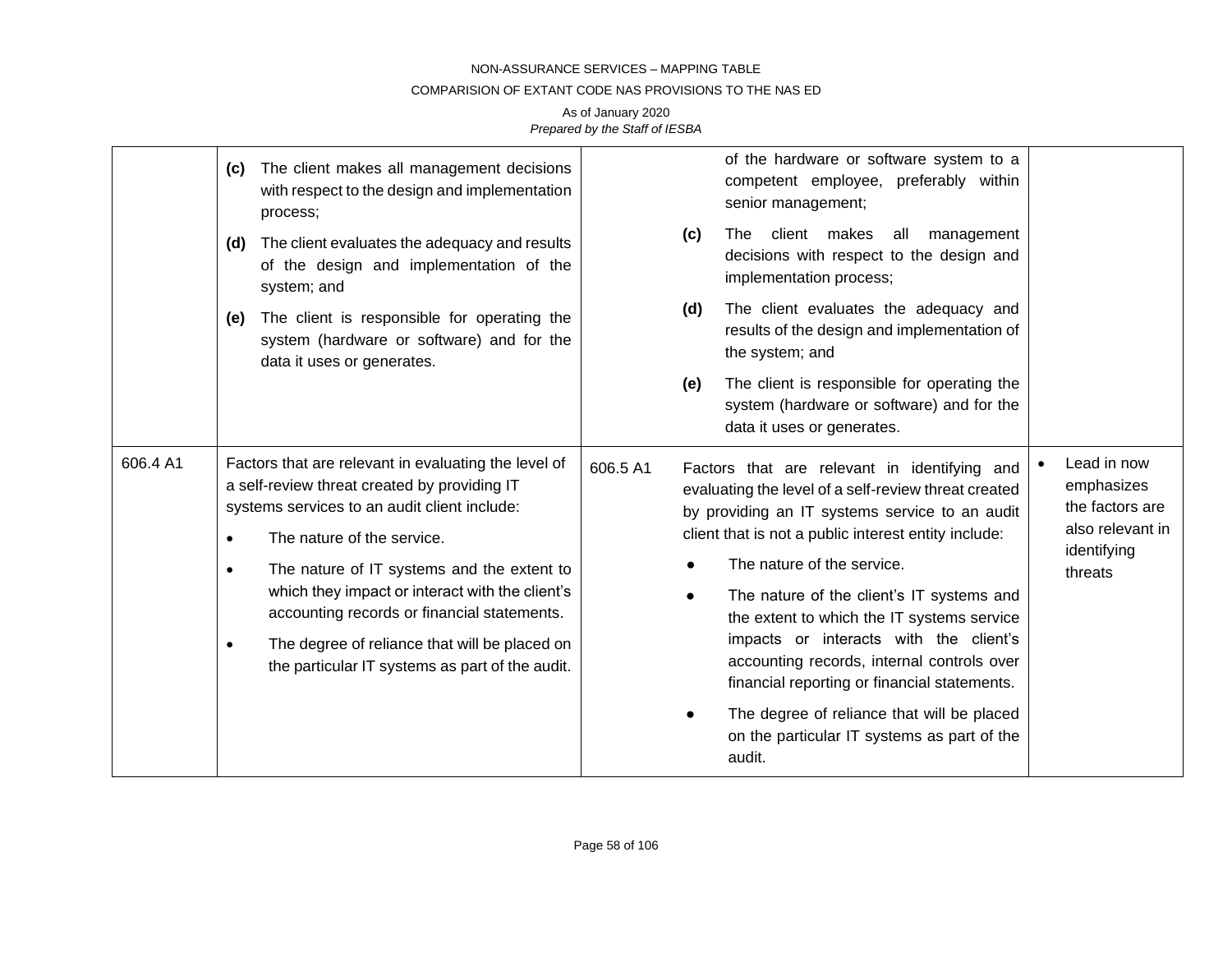### COMPARISION OF EXTANT CODE NAS PROVISIONS TO THE NAS ED

| 606.4 A2 | An example of an action that might be a<br>safeguard to address such a self-review threat is<br>using professionals who are not audit team<br>members to perform the service.                                                                                                                                                                                                                                                                             | 606.5 A2          | An example of an action that might be a<br>safeguard to address such a self-review threat is<br>using professionals who are not audit team<br>members to perform the service.                                                                                                                                                                                                                                                                                                                                                                                                                                                                                                         | Proposal applies<br>only to non-PIEs                                                                                                                                |
|----------|-----------------------------------------------------------------------------------------------------------------------------------------------------------------------------------------------------------------------------------------------------------------------------------------------------------------------------------------------------------------------------------------------------------------------------------------------------------|-------------------|---------------------------------------------------------------------------------------------------------------------------------------------------------------------------------------------------------------------------------------------------------------------------------------------------------------------------------------------------------------------------------------------------------------------------------------------------------------------------------------------------------------------------------------------------------------------------------------------------------------------------------------------------------------------------------------|---------------------------------------------------------------------------------------------------------------------------------------------------------------------|
| R606.5   | A firm or a network firm shall not provide IT<br>systems services to an audit client that is a public<br>interest entity if the services involve designing or<br>implementing IT systems that:<br>Form a significant part of the internal control<br>(a)<br>over financial reporting; or<br>(b)<br>Generate information that is significant to the<br>client's accounting records or financial<br>statements on which the firm will express an<br>opinion | R606.6<br>606.6A1 | A firm or a network firm shall not provide IT<br>systems services to an audit client that is a public<br>interest entity if the provision of such services will<br>create a self-review threat in relation to the audit<br>of the financial statements on which the firm will<br>express an opinion.<br>Examples of services that are prohibited because<br>they give rise to a self-review threat include those<br>involving designing or implementing IT systems<br>that:<br>Form part of the internal control over financial<br>reporting; or<br>Generate information for the client's accounting<br>records or financial statements on which the firm<br>will express an opinion. | For PIEs:<br>The materiality<br>qualifier is<br>dropped (i.e.<br>the word<br>"significant" is<br>dropped)<br>Self-review<br>threat<br>prohibition is<br>established |
|          | <b>SUBSECTION 607 - LITIGATION SUPPORT SERVICES</b>                                                                                                                                                                                                                                                                                                                                                                                                       |                   |                                                                                                                                                                                                                                                                                                                                                                                                                                                                                                                                                                                                                                                                                       |                                                                                                                                                                     |
| 607.1    | Providing certain litigation support services to an<br>audit client might create a self-review or advocacy<br>threat.                                                                                                                                                                                                                                                                                                                                     | 607.3 A1          | Providing litigation support services to an audit<br>client might create a self-review threat when the<br>results of the services affect the accounting<br>records or the financial statements on which the<br>firm will express an opinion. Such services might<br>also create an advocacy threat.                                                                                                                                                                                                                                                                                                                                                                                   | More specificity<br>about likelihood of<br>threat being created                                                                                                     |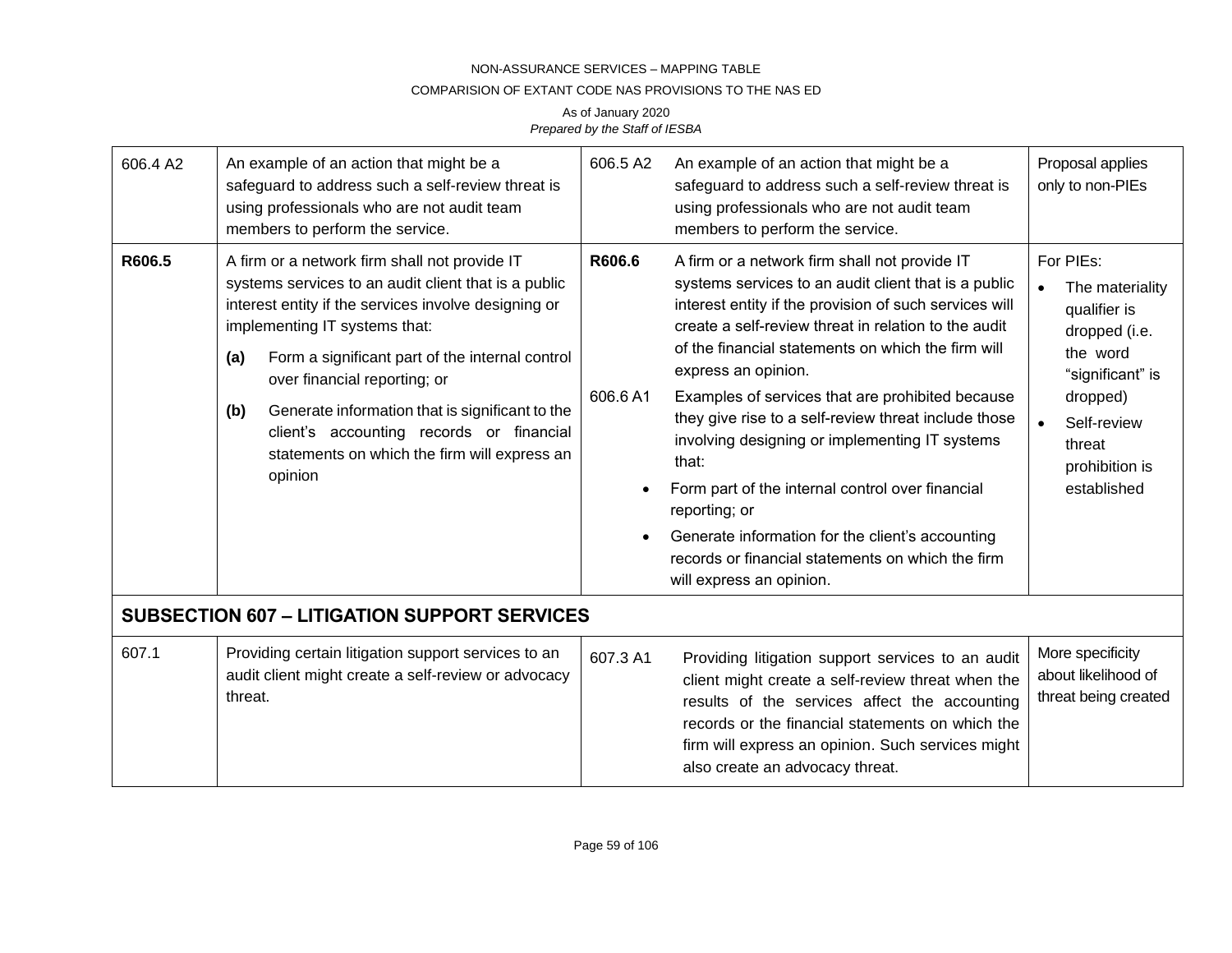### COMPARISION OF EXTANT CODE NAS PROVISIONS TO THE NAS ED

| 607.2    | In addition to the specific application material in<br>this subsection, the requirements and application<br>material in paragraphs 600.1 to R600.10 are<br>relevant to applying the conceptual framework<br>when providing a litigation support service to an<br>audit client.                                                                                                                                          | 607.1<br>In addition to the specific application material in<br>this subsection, the requirements and application<br>material in paragraphs 600.1 to R600.21 are<br>relevant to applying the conceptual framework<br>when providing a litigation support service to an<br>audit client.                                                                                                                 | No substantive<br>change                                                                   |
|----------|-------------------------------------------------------------------------------------------------------------------------------------------------------------------------------------------------------------------------------------------------------------------------------------------------------------------------------------------------------------------------------------------------------------------------|---------------------------------------------------------------------------------------------------------------------------------------------------------------------------------------------------------------------------------------------------------------------------------------------------------------------------------------------------------------------------------------------------------|--------------------------------------------------------------------------------------------|
| 607.3 A1 | Litigation support services might include activities<br>such as:<br>Assisting with document management and<br>$\bullet$<br>retrieval.<br>Acting as a witness, including an expert<br>$\bullet$<br>witness.<br>Calculating estimated damages or other<br>$\bullet$<br>amounts that might become receivable or<br>payable as the result of litigation or other<br>legal dispute.                                          | 607.2 A1<br>Litigation support services might include activities<br>such as:<br>Assisting with document management and<br>$\bullet$<br>retrieval.<br>Acting as a witness, including an expert<br>witness.<br>Calculating estimated damages or other<br>amounts that might become receivable or<br>payable as the result of litigation or other<br>legal dispute.<br>Forensic or investigative services. | The last bullet<br>"Forensic or<br>investigative<br>services" is new                       |
| 607.3 A2 | Factors that are relevant in evaluating the level of<br>self-review or advocacy threats created by<br>providing litigation support services to an audit<br>client include:<br>The legal and regulatory environment in<br>$\bullet$<br>which the service is provided, for example,<br>whether an expert witness is chosen and<br>appointed by a court.<br>The nature and characteristics of the<br>$\bullet$<br>service. | 607.4 A1<br>Factors that are relevant in identifying self-review<br>or advocacy threats, and evaluating the level of<br>any such threats, created by providing litigation<br>support services to an audit client include:<br>The legal and regulatory environment in<br>which the service is provided.<br>The nature and characteristics of the<br>service.                                             | Lead in now<br>emphasizes<br>the factors are<br>also relevant in<br>identifying<br>threats |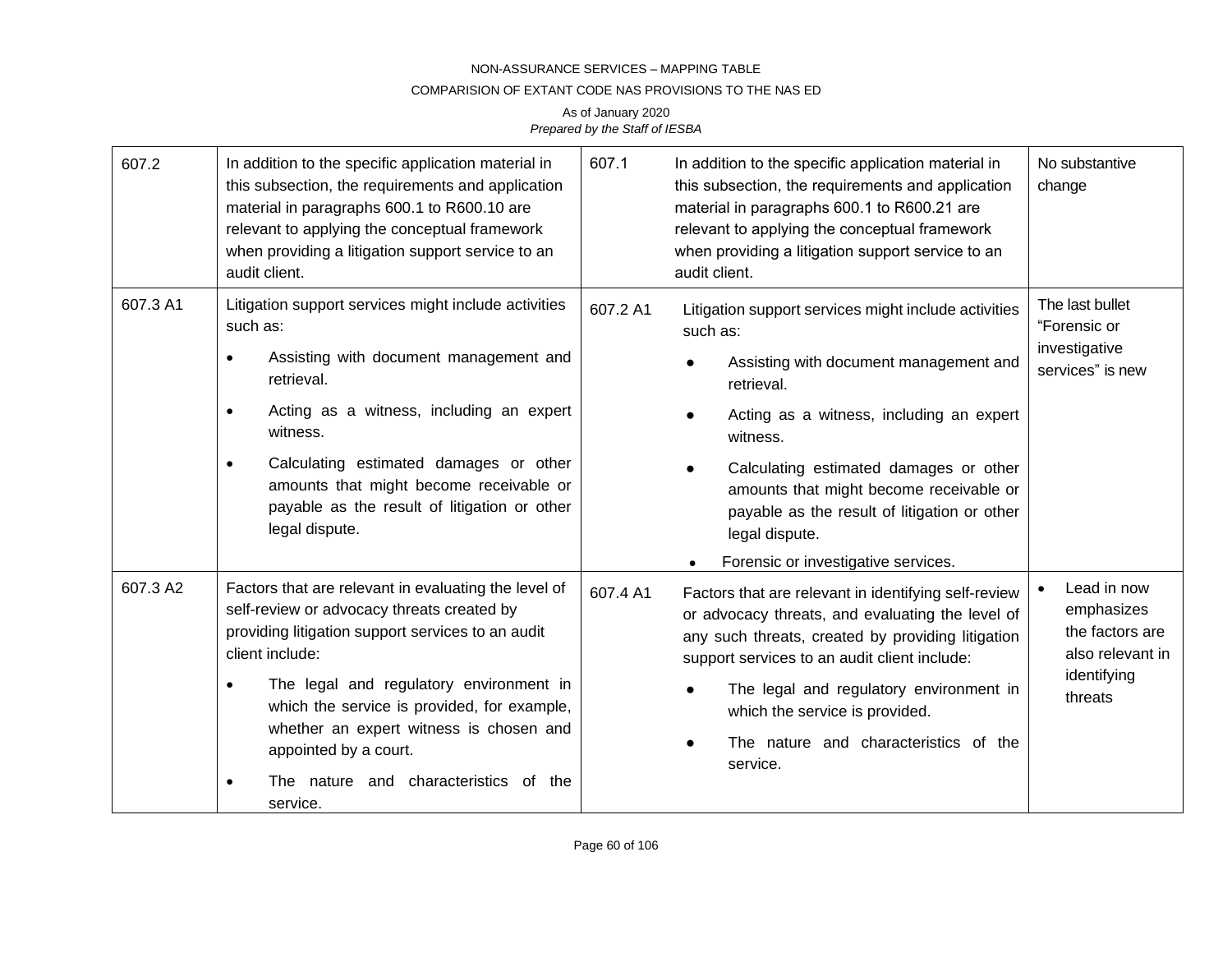### COMPARISION OF EXTANT CODE NAS PROVISIONS TO THE NAS ED

|          | The extent to which the outcome of the<br>litigation support service will have a material<br>effect on the financial statements on which<br>the firm will express an opinion.                                                                                                                                                                                |                                                  | The extent to which the outcome of the<br>litigation support service will involve<br>estimating-damages and other amounts<br>that might have a material effect on the<br>financial statements on which the firm will<br>express an opinion.                                                                                                                                                                              |                                                                                                                                                         |
|----------|--------------------------------------------------------------------------------------------------------------------------------------------------------------------------------------------------------------------------------------------------------------------------------------------------------------------------------------------------------------|--------------------------------------------------|--------------------------------------------------------------------------------------------------------------------------------------------------------------------------------------------------------------------------------------------------------------------------------------------------------------------------------------------------------------------------------------------------------------------------|---------------------------------------------------------------------------------------------------------------------------------------------------------|
| 607.3 A3 | An example of an action that might be a<br>safeguard to address such a self-review or<br>advocacy threat is using a professional who was<br>not an audit team member to perform the service.                                                                                                                                                                 | 607.5 A1                                         | An example of an action that might be a<br>safeguard to address such a self-review or<br>advocacy threat for an audit client that is not a<br>public interest entity is using a professional who<br>was not an audit team member to perform the<br>service.                                                                                                                                                              | Proposal applies<br>only to non-PIEs                                                                                                                    |
| 607.3 A4 | If a firm or a network firm provides a litigation<br>support service to an audit client and the service<br>involves estimating damages or other amounts<br>that affect the financial statements on which the<br>firm will express an opinion, the requirements and<br>application material set out in Subsection 603<br>related to valuation services apply. | 607.4 A2                                         | If a firm or a network firm provides a litigation<br>support service to an audit client and the service<br>involves estimating damages or other amounts<br>that affect the financial statements on which the<br>firm will express an opinion, the requirements and<br>application material set out in Subsection 603<br>related to valuation services apply.                                                             | No change                                                                                                                                               |
| n/a      | n/a                                                                                                                                                                                                                                                                                                                                                          | <b>Self-review Threats</b><br>R607.6<br>607.6 A1 | A firm or a network firm shall not provide litigation<br>support services to an audit client that is a public<br>interest entity if the provision of such services will<br>create a self-review threat in relation to the audit of<br>the financial statements on which the firm will<br>express an opinion.<br>An example of a service that is prohibited because<br>it gives rise to a self-review threat is providing | Self-review threat<br>prohibition is<br>established with<br>supporting<br>application material<br>For services that<br>create only<br>advocacy threats, |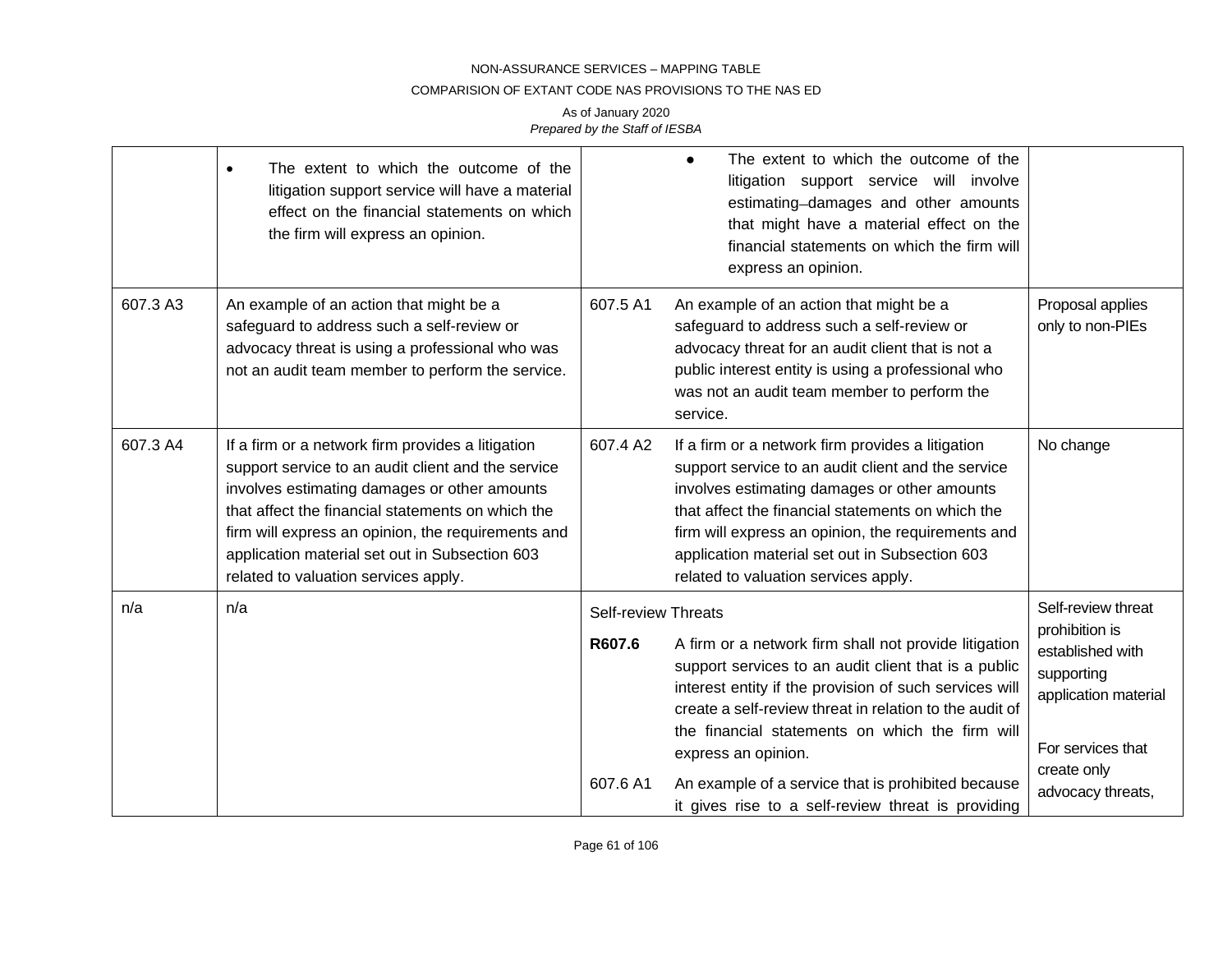### COMPARISION OF EXTANT CODE NAS PROVISIONS TO THE NAS ED

|  |                         | advice in connection with a legal proceeding which<br>affects the quantification of any provision in the<br>financial statements on which the firm will express<br>an opinion.                                                                                                       | example of<br>safeguard                              |
|--|-------------------------|--------------------------------------------------------------------------------------------------------------------------------------------------------------------------------------------------------------------------------------------------------------------------------------|------------------------------------------------------|
|  | <b>Advocacy Threats</b> |                                                                                                                                                                                                                                                                                      |                                                      |
|  | 607.6 A2                | An example of an action that might be a<br>safeguard to address an advocacy threat created<br>by providing litigation support services to an audit<br>client that is a public interest entity is using a<br>professional who was not an audit team member<br>to perform the service. |                                                      |
|  | 607.7 A1                | A professional within the firm or the network firm<br>might give evidence to a tribunal or court as a<br>witness of fact or as an expert witness.                                                                                                                                    | New provisions<br>relating to acting as<br>a witness |
|  |                         | A witness of fact is an individual who gives<br>(a)<br>evidence to a tribunal or court based on his<br>or her direct knowledge of facts or events in<br>dispute.                                                                                                                     |                                                      |
|  |                         | An expert witness is an individual who gives<br>(b)<br>evidence, including opinions on matters<br>relevant to the dispute, to a tribunal or court<br>based on that individual's expertise.                                                                                           |                                                      |
|  | 607.7 A2                | A threat to independence is not created when an<br>individual, in relation to a dispute that involves an<br>audit client, acts as a witness of fact and in the<br>course of doing so provides an opinion within the<br>individual's area of expertise in response to a               |                                                      |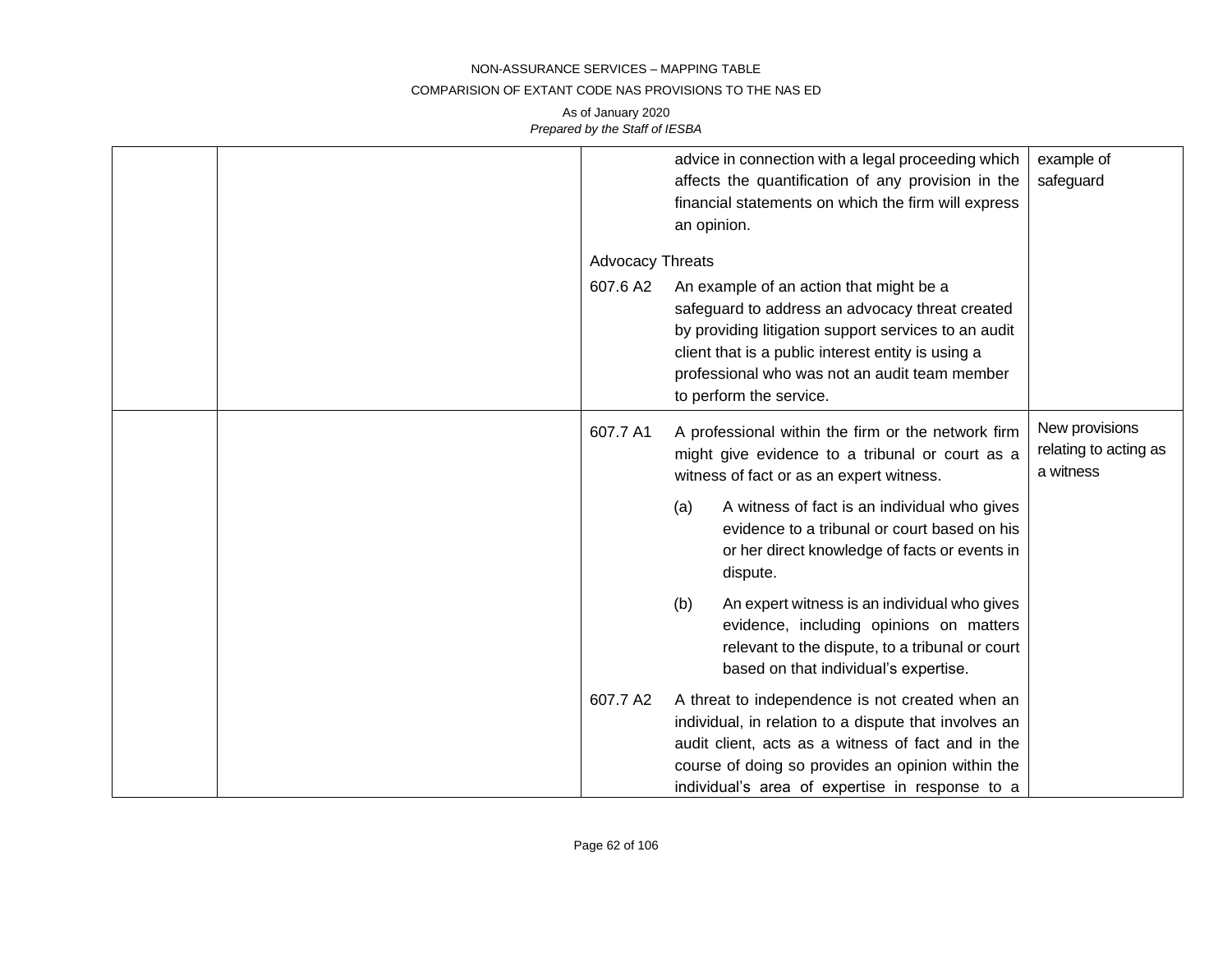### COMPARISION OF EXTANT CODE NAS PROVISIONS TO THE NAS ED

|       |                                                                                               |          | question asked in the course of giving factual<br>evidence.                                                                                                                                                                                                                                                                                                                                                                                                               |                                                       |
|-------|-----------------------------------------------------------------------------------------------|----------|---------------------------------------------------------------------------------------------------------------------------------------------------------------------------------------------------------------------------------------------------------------------------------------------------------------------------------------------------------------------------------------------------------------------------------------------------------------------------|-------------------------------------------------------|
|       |                                                                                               | 607.7 A3 | An advocacy threat is created when a firm or a<br>network firm or an individual within a firm or a<br>network firm, is engaged to act as an expert<br>witness to give evidence before a tribunal or court<br>on behalf of an audit client. No such advocacy<br>threat is created if a firm or a network firm, or an<br>individual within a firm or a network firm, is<br>appointed by a tribunal or court to act as an expert<br>witness in a dispute involving a client. |                                                       |
|       |                                                                                               | 607.8 A1 | An example of an action that might be a safeguard<br>to address an advocacy threat for an audit client<br>that is not a public interest entity is using a<br>professional to perform the service who is not, and<br>has not been an audit team member.                                                                                                                                                                                                                    |                                                       |
|       |                                                                                               | R607.9   | A firm or a network firm or a network firm or an<br>individual within a firm or a network firm, shall not<br>act as an expert witness in a dispute involving an<br>audit client that is a public interest entity unless<br>appointed by a tribunal or court.                                                                                                                                                                                                              |                                                       |
|       | <b>SUBSECTION 608 - LEGAL SERVICES</b>                                                        |          |                                                                                                                                                                                                                                                                                                                                                                                                                                                                           |                                                       |
| 608.1 | Providing legal services to an audit client might<br>create a self-review or advocacy threat. | 608.3 A1 | Providing legal services to an audit client might<br>create a self-review threat when the results of the<br>services affect the accounting records or the<br>financial statements on which the firm will express                                                                                                                                                                                                                                                          | More specificity<br>about the likelihood<br>of threat |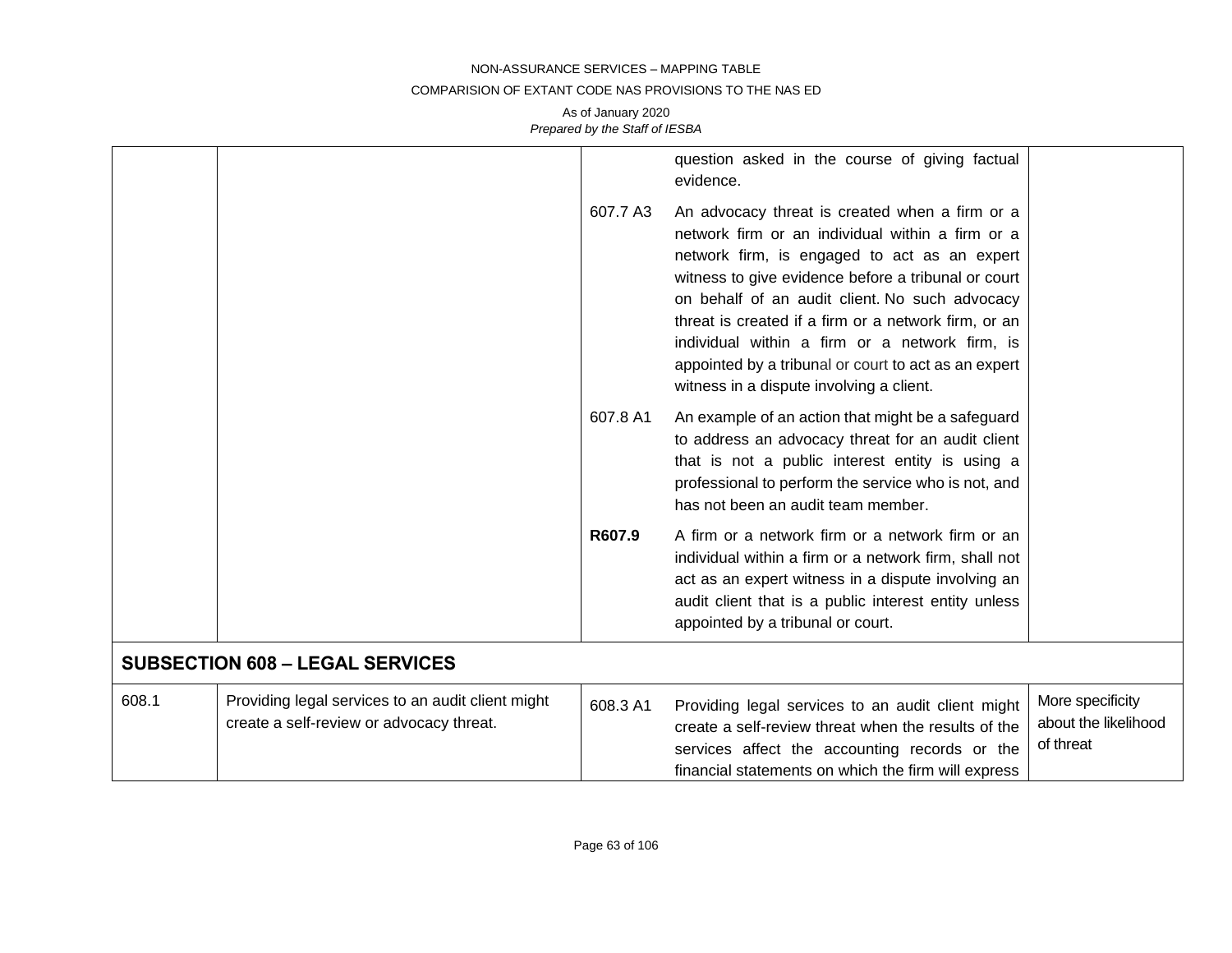#### COMPARISION OF EXTANT CODE NAS PROVISIONS TO THE NAS ED

|          |                                                                                                                                                                                                                                                                                                                                                                                                                                                                                                                            |          | an opinion. Such services might also create an<br>advocacy threat.                                                                                                                                                                                                                 |                                                                                                                    |
|----------|----------------------------------------------------------------------------------------------------------------------------------------------------------------------------------------------------------------------------------------------------------------------------------------------------------------------------------------------------------------------------------------------------------------------------------------------------------------------------------------------------------------------------|----------|------------------------------------------------------------------------------------------------------------------------------------------------------------------------------------------------------------------------------------------------------------------------------------|--------------------------------------------------------------------------------------------------------------------|
| 608.2    | In addition to the specific requirements and<br>application material in this subsection, the<br>requirements and application material in<br>paragraphs 600.1 to R600.10 are relevant to<br>applying the conceptual framework when<br>providing a legal service to an audit client. This<br>subsection includes requirements that prohibit<br>firms and network firms from providing certain<br>legal services to audit clients in some<br>circumstances because the threats cannot be<br>addressed by applying safeguards. | 608.1    | In addition to the specific requirements and<br>application material in this subsection, the<br>requirements and application material in<br>paragraphs 600.1 to R600.21 are relevant to<br>applying the conceptual framework when<br>providing a legal service to an audit client. | No change in<br>substance, 2 <sup>nd</sup><br>sentence that<br>repeats material in<br>600.3 is dropped             |
| 608.3 A1 | Legal services are defined as any services for<br>which the individual providing the services must<br>either:                                                                                                                                                                                                                                                                                                                                                                                                              | 608.2 A1 | Legal services are defined as any services for<br>which the individual providing the services must<br>either:                                                                                                                                                                      | No change                                                                                                          |
|          | Have the required legal training to practice<br>(a)<br>law; or                                                                                                                                                                                                                                                                                                                                                                                                                                                             |          | Have the required legal training to practice<br>(a)<br>law; or                                                                                                                                                                                                                     |                                                                                                                    |
|          | Be admitted to practice law before the courts<br>(b)<br>of the jurisdiction in which such services are<br>to be provided.                                                                                                                                                                                                                                                                                                                                                                                                  |          | Be admitted to practice law before the<br>(b)<br>courts of the jurisdiction in which such<br>services are to be provided.                                                                                                                                                          |                                                                                                                    |
| n/a      | n/a                                                                                                                                                                                                                                                                                                                                                                                                                                                                                                                        | 608.2 A2 | This subsection deals specifically with:<br>Providing legal advice.<br>Acting as general counsel.<br>Acting in an advocacy role.                                                                                                                                                   | New paragraph to<br>provide an overview<br>of the different types<br>of legal services<br>covered in<br>subsection |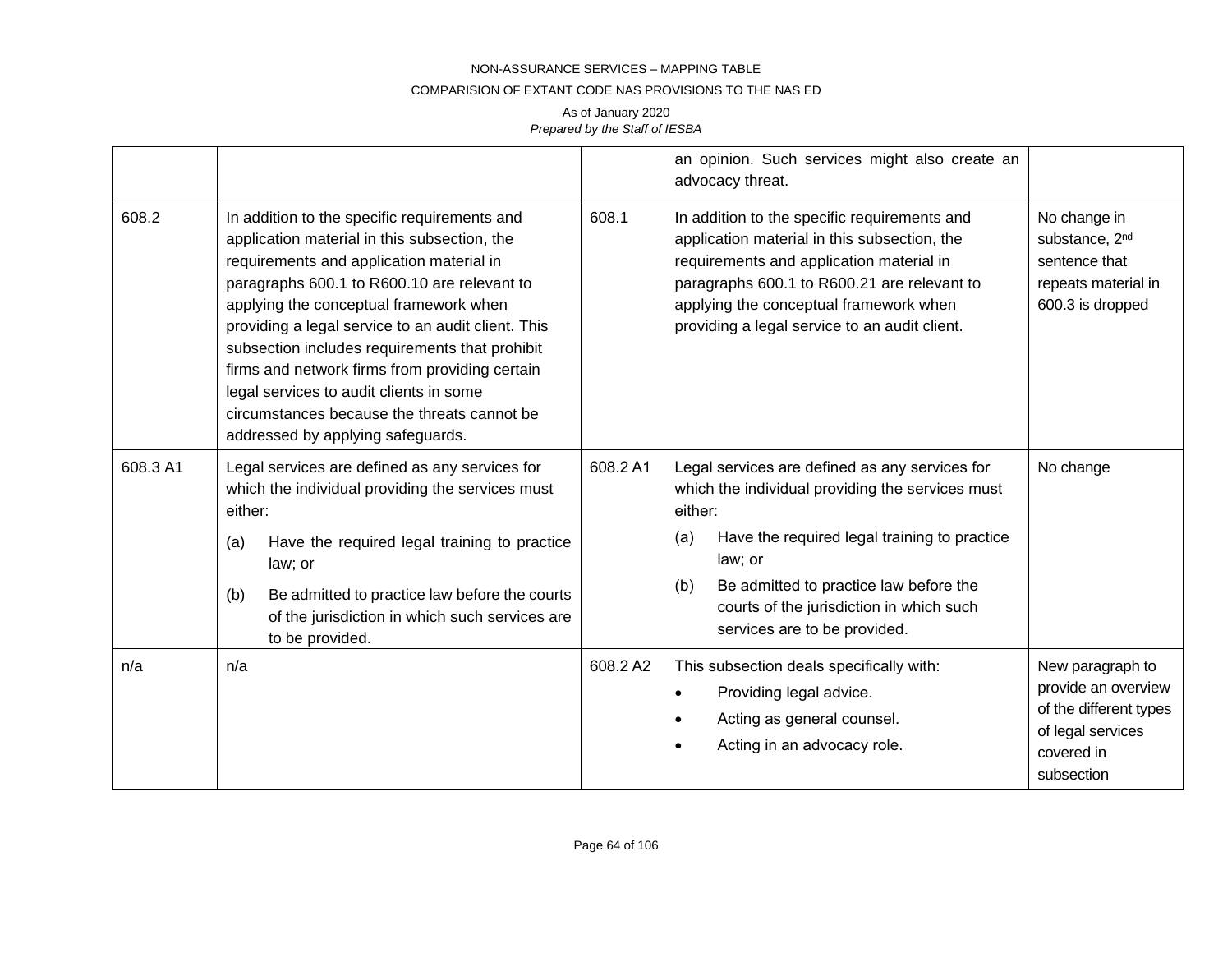### COMPARISION OF EXTANT CODE NAS PROVISIONS TO THE NAS ED

| 608.4 A1 | Depending on the jurisdiction, legal advisory<br>services might include a wide and diversified<br>range of service areas including both corporate<br>and commercial services to audit clients, such as:                                                                                                                                                                                                  | 608.4 A1 | Depending on the jurisdiction, providing legal<br>advice might include a wide and diversified range<br>of service areas including both corporate and<br>commercial services to audit clients, such as:                                                                                                                                                                                                                                                      | No change                                                                                  |
|----------|----------------------------------------------------------------------------------------------------------------------------------------------------------------------------------------------------------------------------------------------------------------------------------------------------------------------------------------------------------------------------------------------------------|----------|-------------------------------------------------------------------------------------------------------------------------------------------------------------------------------------------------------------------------------------------------------------------------------------------------------------------------------------------------------------------------------------------------------------------------------------------------------------|--------------------------------------------------------------------------------------------|
|          | Contract support.<br>$\bullet$                                                                                                                                                                                                                                                                                                                                                                           |          | Contract support.                                                                                                                                                                                                                                                                                                                                                                                                                                           |                                                                                            |
|          | Supporting an audit client in executing a<br>$\bullet$<br>transaction.                                                                                                                                                                                                                                                                                                                                   |          | Supporting an audit client in executing a<br>transaction.                                                                                                                                                                                                                                                                                                                                                                                                   |                                                                                            |
|          | Mergers and acquisitions.<br>$\bullet$                                                                                                                                                                                                                                                                                                                                                                   |          | Mergers and acquisitions.                                                                                                                                                                                                                                                                                                                                                                                                                                   |                                                                                            |
|          | Supporting and assisting an audit client's<br>$\bullet$<br>internal legal department.                                                                                                                                                                                                                                                                                                                    |          | Supporting and assisting an audit client's<br>internal legal department.                                                                                                                                                                                                                                                                                                                                                                                    |                                                                                            |
|          | Legal due diligence and restructuring.<br>$\bullet$                                                                                                                                                                                                                                                                                                                                                      |          | Legal due diligence and restructuring.                                                                                                                                                                                                                                                                                                                                                                                                                      |                                                                                            |
| 608.4 A2 | Factors that are relevant in evaluating the level of<br>self-review or advocacy threats created by<br>providing legal advisory services to an audit client<br>include:<br>The materiality of the specific matter in<br>$\bullet$<br>relation to the client's financial statements.<br>The complexity of the legal matter and the<br>$\bullet$<br>degree of judgment necessary to provide the<br>service. | 608.5 A1 | Factors that are relevant in identifying self-review<br>or advocacy threats, and evaluating the level of<br>any such threats, created by providing legal<br>advice to an audit client that is not a public<br>interest entity include:<br>The materiality of the specific matter in<br>relation to the client's financial statements.<br>The complexity of the legal matter and the<br>$\bullet$<br>degree of judgment necessary to provide<br>the service. | Lead in now<br>emphasizes<br>the factors are<br>also relevant in<br>identifying<br>threats |
| 608.4 A3 | Examples of actions that might be safeguards to<br>address threats include:                                                                                                                                                                                                                                                                                                                              | 608.5 A2 | Examples of actions that might be safeguards to<br>address such threats include:<br>Using professionals who are not audit<br>team members to perform the service                                                                                                                                                                                                                                                                                            | Proposals applies to<br>non-PIEs only                                                      |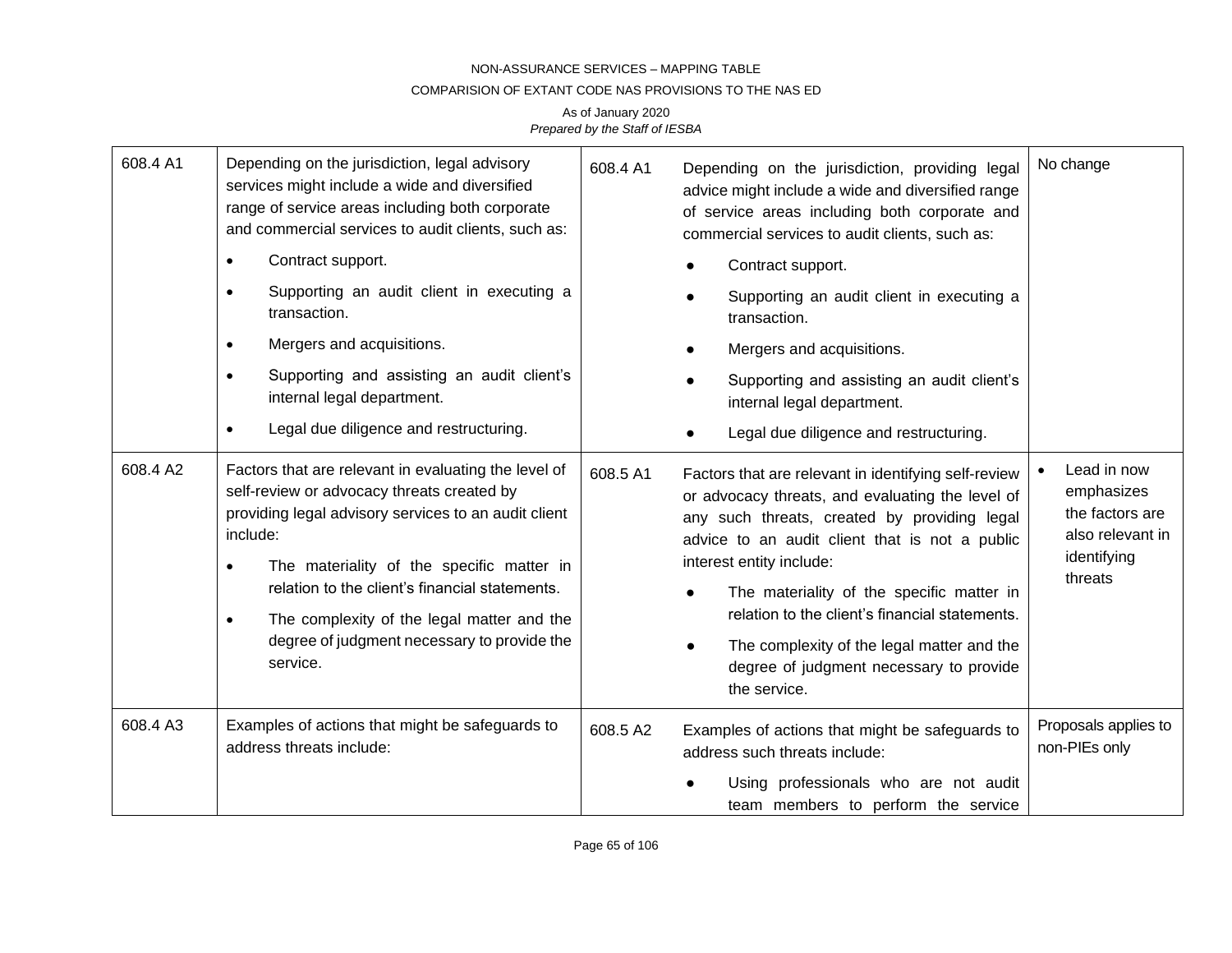### COMPARISION OF EXTANT CODE NAS PROVISIONS TO THE NAS ED

|     | $\bullet$<br>$\bullet$ | Using professionals who are not audit team<br>members to perform the service might<br>address a self-review or advocacy threat.<br>Having an appropriate reviewer who was not<br>involved in providing the service review the<br>audit work or the service performed might<br>address a self-review threat. |                                                  | might address a self-review or advocacy<br>threat.<br>Having an appropriate reviewer who was<br>not involved in providing the service review<br>the audit work or the service performed<br>might address a self-review threat.                                                                                                                                                                                                                                                                                                                                                                                                                                                   |                                                                                                                                                                                                    |
|-----|------------------------|-------------------------------------------------------------------------------------------------------------------------------------------------------------------------------------------------------------------------------------------------------------------------------------------------------------|--------------------------------------------------|----------------------------------------------------------------------------------------------------------------------------------------------------------------------------------------------------------------------------------------------------------------------------------------------------------------------------------------------------------------------------------------------------------------------------------------------------------------------------------------------------------------------------------------------------------------------------------------------------------------------------------------------------------------------------------|----------------------------------------------------------------------------------------------------------------------------------------------------------------------------------------------------|
| n/a | n/a                    |                                                                                                                                                                                                                                                                                                             | <b>Self-review Threats</b><br>R608.6<br>608.6 A1 | A firm or a network shall not provide legal advice<br>to an audit client that is a public interest entity if<br>the provision of such services will create a self-<br>review threat in relation to the audit of the<br>financial statements on which the firm will express<br>an opinion.<br>Examples of legal advice that might create such a<br>self-review threat are:<br>Estimating a potential loss arising from a<br>$\bullet$<br>lawsuit for the purpose of recording a<br>provision in the client's financial statements.<br>Interpreting provisions in contracts that might<br>$\bullet$<br>give rise to liabilities reflected in the client's<br>financial statements. | Self-review threat<br>prohibition is<br>established with<br>supporting<br>application material<br>For services that<br>create only<br>advocacy threats,<br>new application<br>material is provided |
|     |                        |                                                                                                                                                                                                                                                                                                             | <b>Advocacy Threats</b>                          |                                                                                                                                                                                                                                                                                                                                                                                                                                                                                                                                                                                                                                                                                  |                                                                                                                                                                                                    |
|     |                        |                                                                                                                                                                                                                                                                                                             | 608.6 A2                                         | The provisions in paragraphs 608.5 A1 and 608.5<br>A2 are also relevant to evaluating and addressing<br>advocacy threats that might be created by                                                                                                                                                                                                                                                                                                                                                                                                                                                                                                                                |                                                                                                                                                                                                    |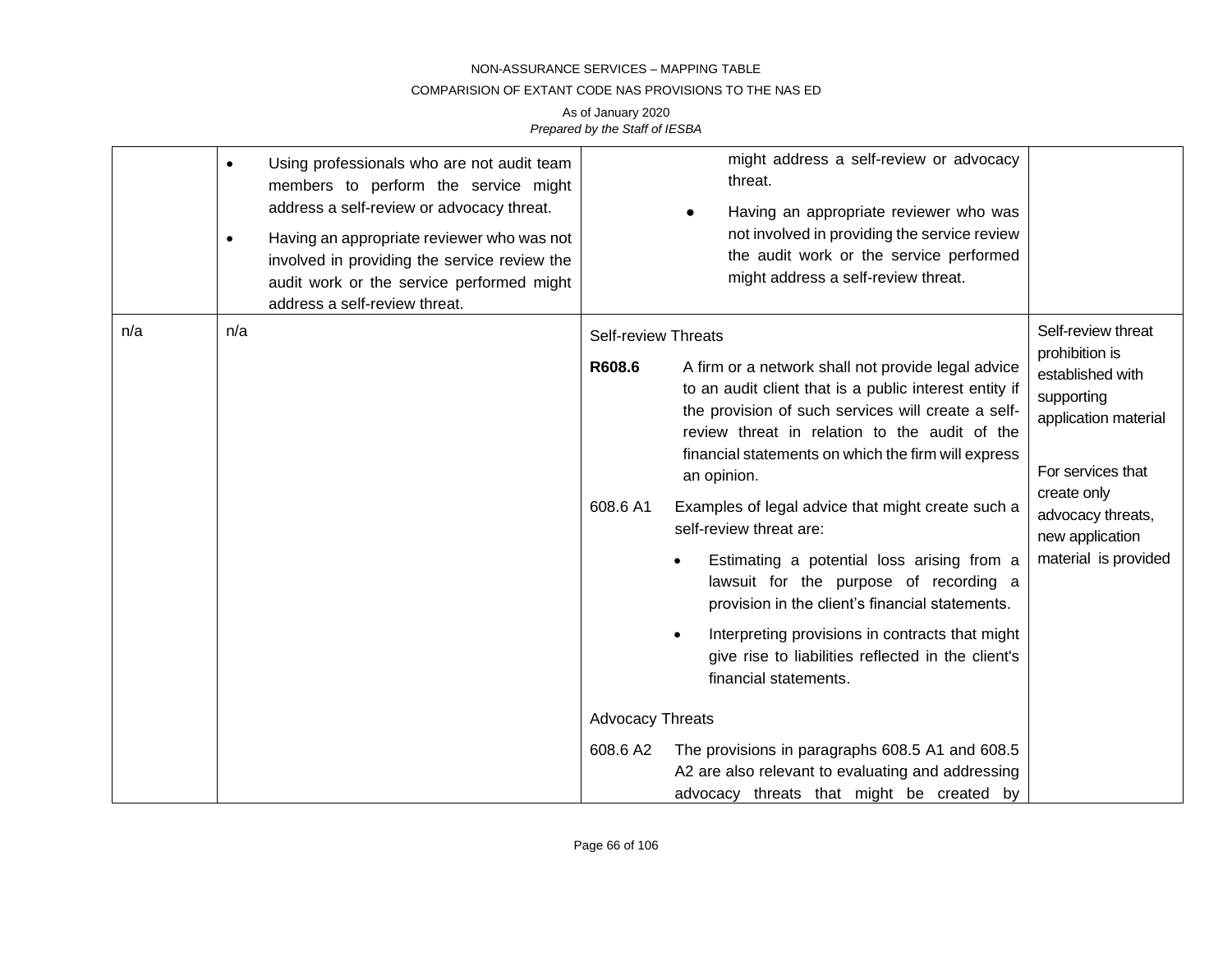### COMPARISION OF EXTANT CODE NAS PROVISIONS TO THE NAS ED

|          |                                                                                                                                                                                                                                                                                                                                                                                 |                  | providing legal advisory services to an audit client<br>that is a public interest entity.                                                                                                                                                                                                                                                                                                                                                                                                                        |                                                                                                                                                                            |
|----------|---------------------------------------------------------------------------------------------------------------------------------------------------------------------------------------------------------------------------------------------------------------------------------------------------------------------------------------------------------------------------------|------------------|------------------------------------------------------------------------------------------------------------------------------------------------------------------------------------------------------------------------------------------------------------------------------------------------------------------------------------------------------------------------------------------------------------------------------------------------------------------------------------------------------------------|----------------------------------------------------------------------------------------------------------------------------------------------------------------------------|
| R608.5   | A partner or employee of the firm or the network<br>firm shall not serve as General Counsel for legal<br>affairs of an audit client.                                                                                                                                                                                                                                            | R608.7           | A partner or employee of the firm or the network<br>firm shall not serve as General Counsel for an<br>audit client.                                                                                                                                                                                                                                                                                                                                                                                              | No change                                                                                                                                                                  |
| 608.5 A1 | The position of General Counsel is usually a<br>senior management position with broad<br>responsibility for the legal affairs of a company.                                                                                                                                                                                                                                     | 608.7 A1         | The position of General Counsel is usually a<br>senior management position with broad<br>responsibility for the legal affairs of a company.                                                                                                                                                                                                                                                                                                                                                                      | No change                                                                                                                                                                  |
| R608.6   | A firm or a network firm shall not act in an<br>advocacy role for an audit client in resolving a<br>dispute or litigation when the amounts involved<br>are material to the financial statements on which<br>the firm will express an opinion.                                                                                                                                   | R608.8<br>R608.9 | A firm or a network firm shall not act in an<br>advocacy role for an audit client that is a not<br>public interest entity in resolving a dispute or<br>litigation before a tribunal or court when the<br>amounts involved are material to the financial<br>statements on which the firm will express an<br>opinion.<br>A firm or a network firm shall not act in an<br>advocacy role for an audit client that is a public<br>interest entity in resolving a dispute or litigation<br>before a tribunal or court. | For non-PIEs,<br>$\bullet$<br>the materiality<br>qualifier is<br>retained<br>For PIE, the<br>materiality<br>qualifier is<br>dropped,<br>service is<br>always<br>prohibited |
| 608.6 A1 | Examples of actions that might be safeguards to<br>address a self-review threat created when acting<br>in an advocacy role for an audit client when the<br>amounts involved are not material to the financial<br>statements on which the firm will express an<br>opinion include:<br>Using professionals who are not audit team<br>$\bullet$<br>members to perform the service. | 608.8 A1         | Examples of actions that might be safeguards to<br>address a self-review or advocacy threat created<br>when acting in an advocacy role for an audit client<br>that is not a public interest entity include:<br>Using professionals who are not audit<br>team members to perform the service.                                                                                                                                                                                                                     | Proposal applies to<br>non-PIEs only                                                                                                                                       |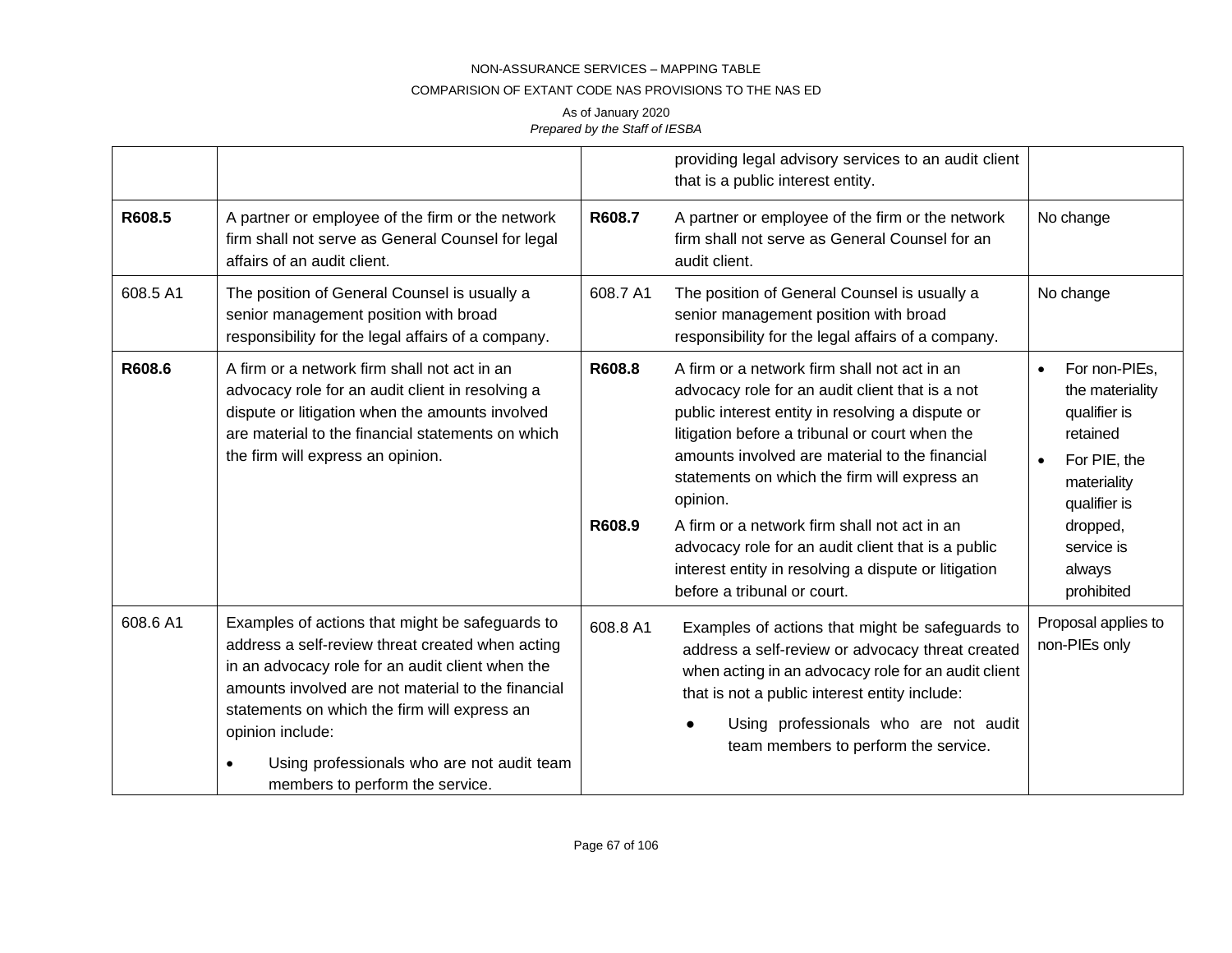## COMPARISION OF EXTANT CODE NAS PROVISIONS TO THE NAS ED

|          | Having an appropriate reviewer who was not<br>$\bullet$<br>involved in providing the service review the<br>audit work or the service performed.                                                                                                                                                                                                                                                                                                                                                                                                          | Having an appropriate reviewer who was<br>not involved in providing the service review<br>the audit work or the service performed.                                                                                                                                                               |                                                                                                        |
|----------|----------------------------------------------------------------------------------------------------------------------------------------------------------------------------------------------------------------------------------------------------------------------------------------------------------------------------------------------------------------------------------------------------------------------------------------------------------------------------------------------------------------------------------------------------------|--------------------------------------------------------------------------------------------------------------------------------------------------------------------------------------------------------------------------------------------------------------------------------------------------|--------------------------------------------------------------------------------------------------------|
|          | <b>SUBSECTION 609 - RECRUITING SERVICES</b>                                                                                                                                                                                                                                                                                                                                                                                                                                                                                                              |                                                                                                                                                                                                                                                                                                  |                                                                                                        |
| 609.1    | Providing recruiting services to an audit client<br>might create a self-interest, familiarity or<br>intimidation threat.                                                                                                                                                                                                                                                                                                                                                                                                                                 | 609.3 A1<br>Providing recruiting services to an audit client<br>might create a self-interest, familiarity or<br>intimidation threat.                                                                                                                                                             | No change                                                                                              |
| 609.2    | In addition to the specific requirements and<br>application material in this subsection, the<br>requirements and application material in<br>paragraphs 600.1 to R600.10 are relevant to<br>applying the conceptual framework when<br>providing a recruiting service to an audit client.<br>This subsection includes requirements that<br>prohibit firms and network firms from providing<br>certain types of recruiting services to audit clients<br>in some circumstances because the threats<br>created cannot be addressed by applying<br>safeguards. | 609.1<br>In addition to the specific requirements and<br>application material in this subsection, the<br>requirements and application material in<br>paragraphs 600.1 to R600.21 are relevant to<br>applying the conceptual framework when<br>providing a recruiting service to an audit client. | No change in<br>substance, 2 <sup>nd</sup><br>sentence that<br>repeats material in<br>600.3 is dropped |
| 609.3 A1 | Recruiting services might include activities such<br>as:                                                                                                                                                                                                                                                                                                                                                                                                                                                                                                 | 609.2 A1<br>Recruiting services might include activities such<br>as:                                                                                                                                                                                                                             | No change                                                                                              |
|          | Developing a job description.<br>$\bullet$                                                                                                                                                                                                                                                                                                                                                                                                                                                                                                               | Developing a job description.                                                                                                                                                                                                                                                                    |                                                                                                        |
|          | Developing a process for identifying and<br>$\bullet$<br>selecting potential candidates.                                                                                                                                                                                                                                                                                                                                                                                                                                                                 | Developing a process for identifying and<br>selecting potential candidates.                                                                                                                                                                                                                      |                                                                                                        |
|          | Searching for or seeking out candidates.<br>$\bullet$                                                                                                                                                                                                                                                                                                                                                                                                                                                                                                    | Searching for or seeking out candidates.                                                                                                                                                                                                                                                         |                                                                                                        |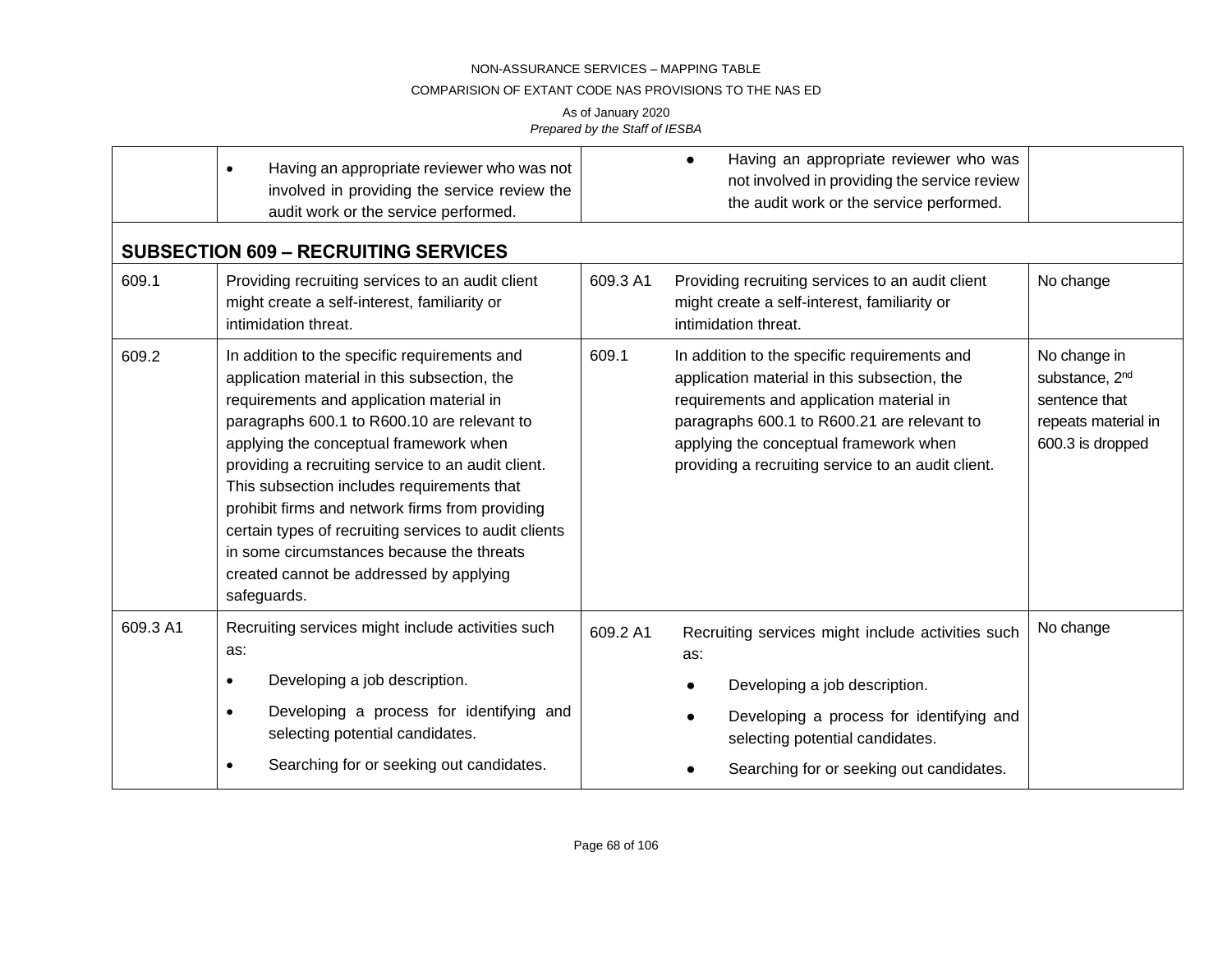### COMPARISION OF EXTANT CODE NAS PROVISIONS TO THE NAS ED

|          | Screening potential candidates for the role<br>$\bullet$<br>by:<br>Reviewing<br>the<br>professional<br>$\circ$<br>qualifications<br>or competence<br>0f<br>applicants and determining<br>their<br>suitability for the position.                                                                                                                                                                                                                                                                                                                                                                                              | Screening potential candidates for the role<br>$\bullet$<br>by:<br>professional<br>Reviewing<br>the<br>$\circ$<br>qualifications<br>competence<br>of<br>or<br>applicants and<br>determining their<br>suitability for the position.                                                                                                                                                                                                                                                                           |                          |
|----------|------------------------------------------------------------------------------------------------------------------------------------------------------------------------------------------------------------------------------------------------------------------------------------------------------------------------------------------------------------------------------------------------------------------------------------------------------------------------------------------------------------------------------------------------------------------------------------------------------------------------------|--------------------------------------------------------------------------------------------------------------------------------------------------------------------------------------------------------------------------------------------------------------------------------------------------------------------------------------------------------------------------------------------------------------------------------------------------------------------------------------------------------------|--------------------------|
|          | Undertaking reference checks of<br>$\circ$<br>prospective candidates.<br>Interviewing and selecting suitable<br>$\circ$<br>candidates<br>and<br>advising<br>on<br>candidates' competence.<br>Determining<br>employment<br>terms<br>and<br>negotiating details, such as salary, hours                                                                                                                                                                                                                                                                                                                                         | Undertaking reference<br>checks of<br>$\circ$<br>prospective candidates.<br>Interviewing and selecting suitable<br>$\circ$<br>candidates<br>advising<br>and<br>on<br>candidates' competence.<br>Determining employment terms<br>and<br>negotiating details, such as salary, hours<br>and other compensation.                                                                                                                                                                                                 |                          |
| 609.3 A2 | and other compensation.<br>Paragraph R600.7 precludes a firm or a network<br>firm from assuming a management responsibility.<br>Providing the following services does not usually<br>create a threat as long as personnel of the firm or<br>network firm does not assume a management<br>responsibility:<br>Reviewing the professional qualifications of<br>a number of applicants and providing advice<br>on their suitability for the position.<br>Interviewing candidates and advising on a<br>$\bullet$<br>candidate's<br>competence<br>for<br>financial<br>administrative<br>accounting,<br>control<br>or<br>positions. | Providing the following services does not usually<br>609.5 A1<br>create a threat as long as personnel of the firm or<br>network firm does not assume a management<br>responsibility:<br>Reviewing the professional qualifications<br>$\bullet$<br>of a number of applicants and providing<br>advice on their suitability for the position.<br>Interviewing candidates and advising on a<br>$\bullet$<br>candidate's<br>for financial<br>competence<br>accounting,<br>administrative or control<br>positions. | No substantive<br>change |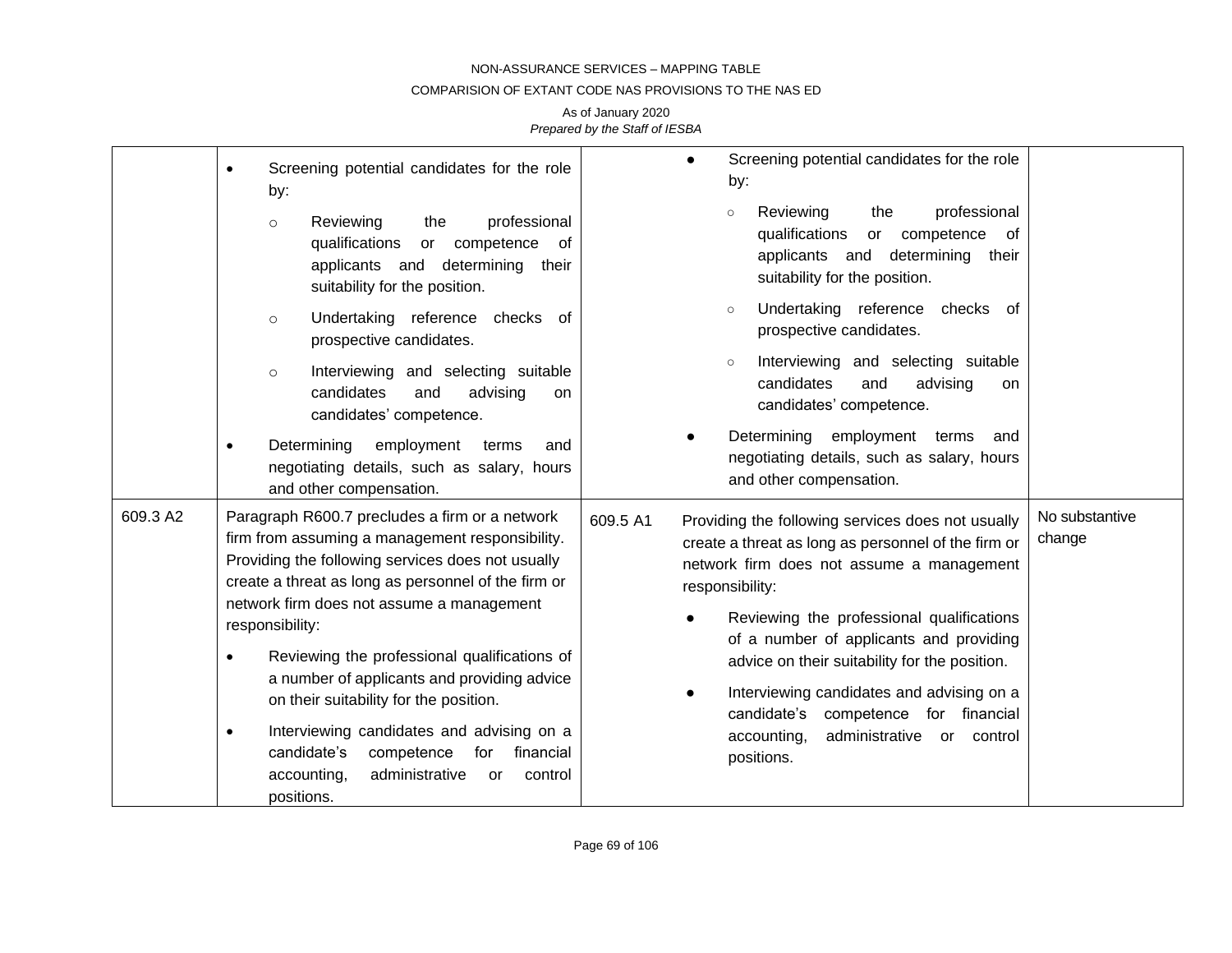### COMPARISION OF EXTANT CODE NAS PROVISIONS TO THE NAS ED

| R609.4 | When a firm or network firm provides recruiting<br>services to an audit client, the firm shall be<br>satisfied that:                                                                                                                                                                                                                                                  |                                                                                                                                                                                                            | R609.4                                                                                                                                                                                                                                                                                 | No change<br>When a firm or a network firm provides recruiting<br>services to an audit client, the firm shall be<br>satisfied that:                                                                               |
|--------|-----------------------------------------------------------------------------------------------------------------------------------------------------------------------------------------------------------------------------------------------------------------------------------------------------------------------------------------------------------------------|------------------------------------------------------------------------------------------------------------------------------------------------------------------------------------------------------------|----------------------------------------------------------------------------------------------------------------------------------------------------------------------------------------------------------------------------------------------------------------------------------------|-------------------------------------------------------------------------------------------------------------------------------------------------------------------------------------------------------------------|
|        | (a)                                                                                                                                                                                                                                                                                                                                                                   | The client assigns the responsibility to make<br>all management decisions with respect to<br>hiring the candidate for the position to a<br>competent employee, preferably within<br>senior management; and |                                                                                                                                                                                                                                                                                        | The client assigns the responsibility to<br>(a)<br>make all management decisions with<br>respect to hiring the candidate for the<br>position to a competent employee,<br>preferably within senior management; and |
|        | The client makes all management decisions<br>(b)<br>with respect to the hiring process, including:<br>Determining<br>the<br>suitability<br>of<br>$\bullet$<br>prospective candidates and selecting<br>suitable candidates for the position.<br>Determining employment terms and<br>$\bullet$<br>negotiating details, such as salary,<br>hours and other compensation. |                                                                                                                                                                                                            |                                                                                                                                                                                                                                                                                        | client makes all management<br><b>The</b><br>(b)<br>decisions with respect to the hiring process,<br>including:                                                                                                   |
|        |                                                                                                                                                                                                                                                                                                                                                                       |                                                                                                                                                                                                            |                                                                                                                                                                                                                                                                                        | Determining<br>suitability<br>the<br>οf<br>prospective candidates and selecting<br>suitable candidates for the position.                                                                                          |
|        |                                                                                                                                                                                                                                                                                                                                                                       |                                                                                                                                                                                                            |                                                                                                                                                                                                                                                                                        | Determining employment terms and<br>$\bullet$<br>negotiating details, such as salary,<br>hours and other compensation.                                                                                            |
|        |                                                                                                                                                                                                                                                                                                                                                                       | 609.4 A1                                                                                                                                                                                                   | Paragraph R400.13 precludes a firm or a<br>network firm from assuming a management<br>responsibility. Providing the following services<br>does not usually create a threat as long as<br>individuals within the firm or the network firm do<br>not assume a management responsibility: |                                                                                                                                                                                                                   |
|        |                                                                                                                                                                                                                                                                                                                                                                       |                                                                                                                                                                                                            |                                                                                                                                                                                                                                                                                        | Reviewing the professional qualifications of<br>a number of applicants and providing<br>advice on their suitability for the position.                                                                             |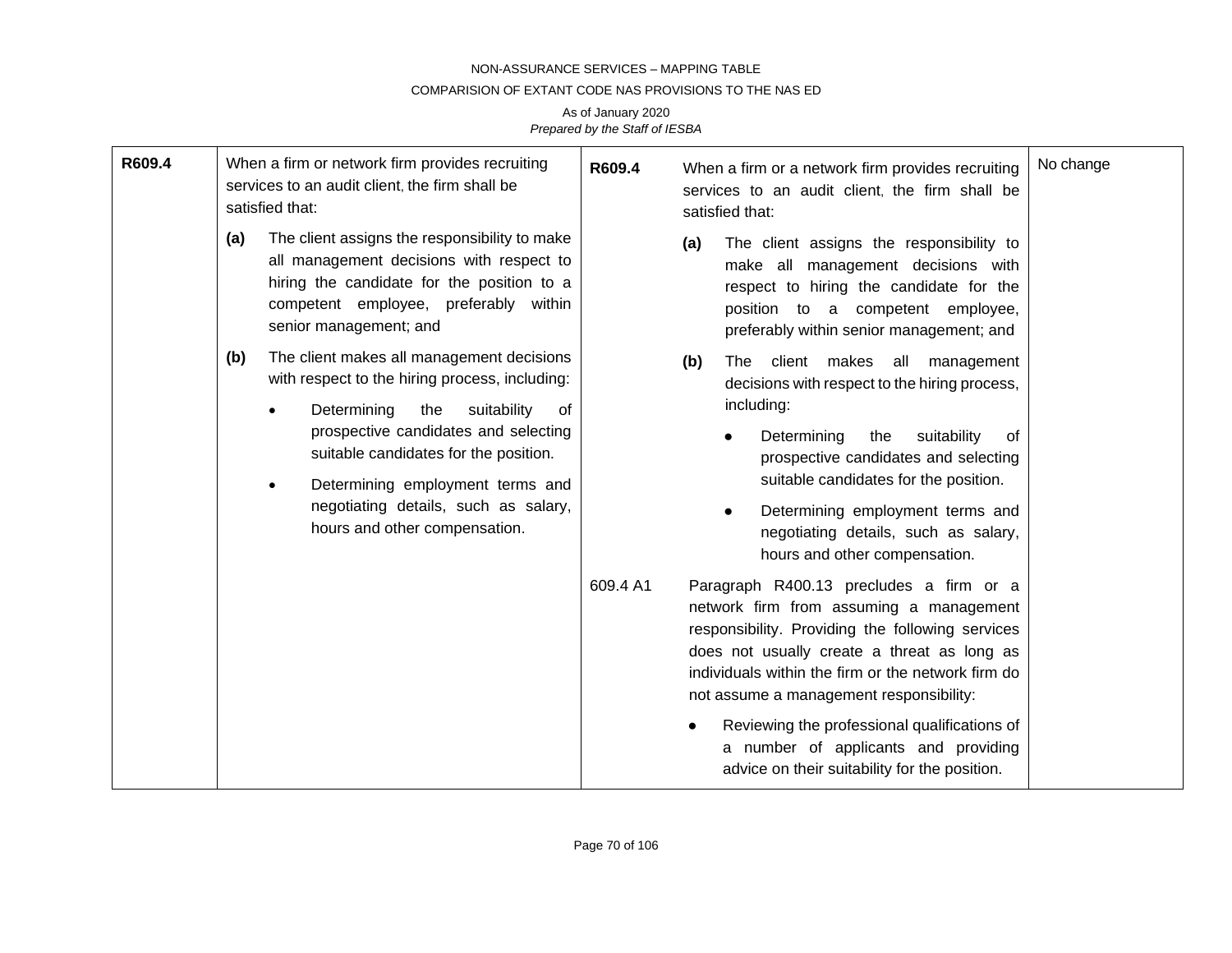#### COMPARISION OF EXTANT CODE NAS PROVISIONS TO THE NAS ED

|          |                                                                                                                                                                                                                                                                                                                                                                                                                                                                  |          | Interviewing candidates and advising on a<br>$\bullet$<br>candidate's<br>financial<br>competence<br>for<br>accounting,<br>administrative<br>control<br>or<br>positions.                                                                                                                                                                                                                                                                                                      |                                                                                         |
|----------|------------------------------------------------------------------------------------------------------------------------------------------------------------------------------------------------------------------------------------------------------------------------------------------------------------------------------------------------------------------------------------------------------------------------------------------------------------------|----------|------------------------------------------------------------------------------------------------------------------------------------------------------------------------------------------------------------------------------------------------------------------------------------------------------------------------------------------------------------------------------------------------------------------------------------------------------------------------------|-----------------------------------------------------------------------------------------|
| 609.5 A1 | Factors that are relevant in evaluating the level of<br>self-interest, familiarity or intimidation threats<br>created by providing recruiting services to an<br>audit client include:<br>The nature of the requested assistance.<br>$\bullet$<br>The role of the individual to be recruited.<br>$\bullet$<br>Any conflicts of interest or relationships that<br>$\bullet$<br>might exist between the candidates and the<br>firm providing the advice or service. | 609.4 A2 | Factors that are relevant in identifying self-<br>interest, familiarity or intimidation threats, and<br>evaluating the level of any such threats created<br>by providing recruiting services to an audit client<br>include:<br>The nature of the requested assistance.<br>The role of the individual to be recruited.<br>Any conflicts of interest or relationships that<br>$\bullet$<br>might exist between the candidates and the<br>firm providing the advice or service. | Lead in now<br>emphasizes the<br>factors are also<br>relevant in<br>identifying threats |
| 609.5 A2 | An example of an action that might be a<br>safeguard to address such a self-interest,<br>familiarity or intimidation threat is using<br>professionals who are not audit team members to<br>perform the service.                                                                                                                                                                                                                                                  | 609.4 A3 | An example of an action that might be a<br>safeguard to address such a self-interest,<br>familiarity or intimidation threat is using<br>professionals who are not audit team members to<br>perform the service.                                                                                                                                                                                                                                                              | No change                                                                               |
| R609.6   | When providing recruiting services to an audit<br>client, the firm or the network firm shall not act as<br>a negotiator on the client's behalf.                                                                                                                                                                                                                                                                                                                  | R609.5   | When providing recruiting services to an audit<br>client, the firm or the network firm shall not act as<br>a negotiator on the client's behalf.                                                                                                                                                                                                                                                                                                                              | No change                                                                               |
| R609.7   | A firm or a network firm shall not provide a<br>recruiting service to an audit client if the service<br>relates to:                                                                                                                                                                                                                                                                                                                                              | R609.6   | A firm or a network firm shall not provide a<br>recruiting service to an audit client if the service<br>relates to:<br>Searching for or seeking out candidates; or<br>(a)                                                                                                                                                                                                                                                                                                    | No change                                                                               |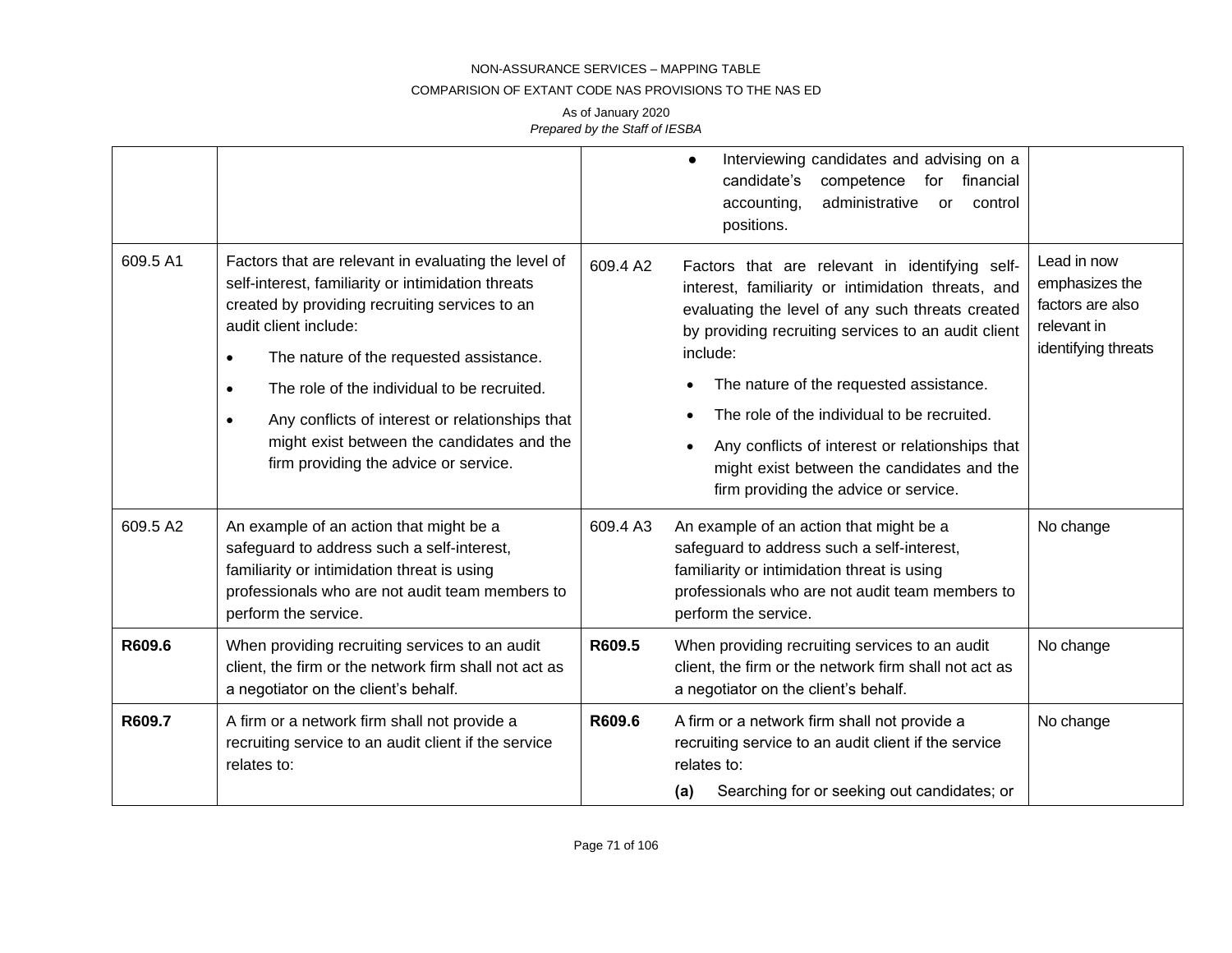### COMPARISION OF EXTANT CODE NAS PROVISIONS TO THE NAS ED

|       | Searching for or seeking out candidates;<br>(a)<br><b>or</b><br>(b)<br>reference<br>Undertaking<br>checks<br>of<br>prospective candidates,<br>with respect to the following positions:<br>(i)<br>A director or officer of the entity; or<br>(ii)<br>A member of senior management in a<br>position to exert significant influence over<br>the preparation of the client's accounting<br>records or the financial statements on which<br>the firm will express an opinion.<br><b>SUBSECTION 610 - CORPORATE FINANCE SERVICES</b> | Undertaking reference checks of<br>(b)<br>prospective candidates,<br>with respect to the following positions:<br>A director or officer of the entity; or<br>(i)<br>A member of senior management in a<br>(ii)<br>position to exert significant influence over<br>the preparation of the client's accounting<br>records or the financial statements on<br>which the firm will express an opinion. |                                                                                                        |
|-------|---------------------------------------------------------------------------------------------------------------------------------------------------------------------------------------------------------------------------------------------------------------------------------------------------------------------------------------------------------------------------------------------------------------------------------------------------------------------------------------------------------------------------------|--------------------------------------------------------------------------------------------------------------------------------------------------------------------------------------------------------------------------------------------------------------------------------------------------------------------------------------------------------------------------------------------------|--------------------------------------------------------------------------------------------------------|
|       |                                                                                                                                                                                                                                                                                                                                                                                                                                                                                                                                 |                                                                                                                                                                                                                                                                                                                                                                                                  |                                                                                                        |
| 610.1 | Providing corporate finance services to an audit<br>client might create a self-review or advocacy<br>threat.                                                                                                                                                                                                                                                                                                                                                                                                                    | 610.3 A1<br>Providing corporate finance services to an audit<br>client might create a self-review threat when the<br>results of the services will affect the accounting<br>records or the financial statements on which the<br>firm will express an opinion. Such services might<br>also create an advocacy threat.                                                                              | More specificity<br>about likelihood of<br>threat being created                                        |
| 610.2 | In addition to the specific requirements and<br>application material in this subsection, the<br>requirements and application material in<br>paragraphs 600.1 to R600.10 are relevant to<br>applying the conceptual framework when<br>providing a corporate finance service to an audit<br>client. This subsection includes requirements that<br>prohibit firms and network firms from providing                                                                                                                                 | 610.1<br>In addition to the specific requirements and<br>application material in this subsection, the<br>requirements and<br>application<br>material in<br>paragraphs 600.1 to R600.21 are relevant to<br>applying the conceptual framework when<br>providing a corporate finance service to an audit<br>client.                                                                                 | No change in<br>substance, 2 <sup>nd</sup><br>sentence that<br>repeats material in<br>600.3 is dropped |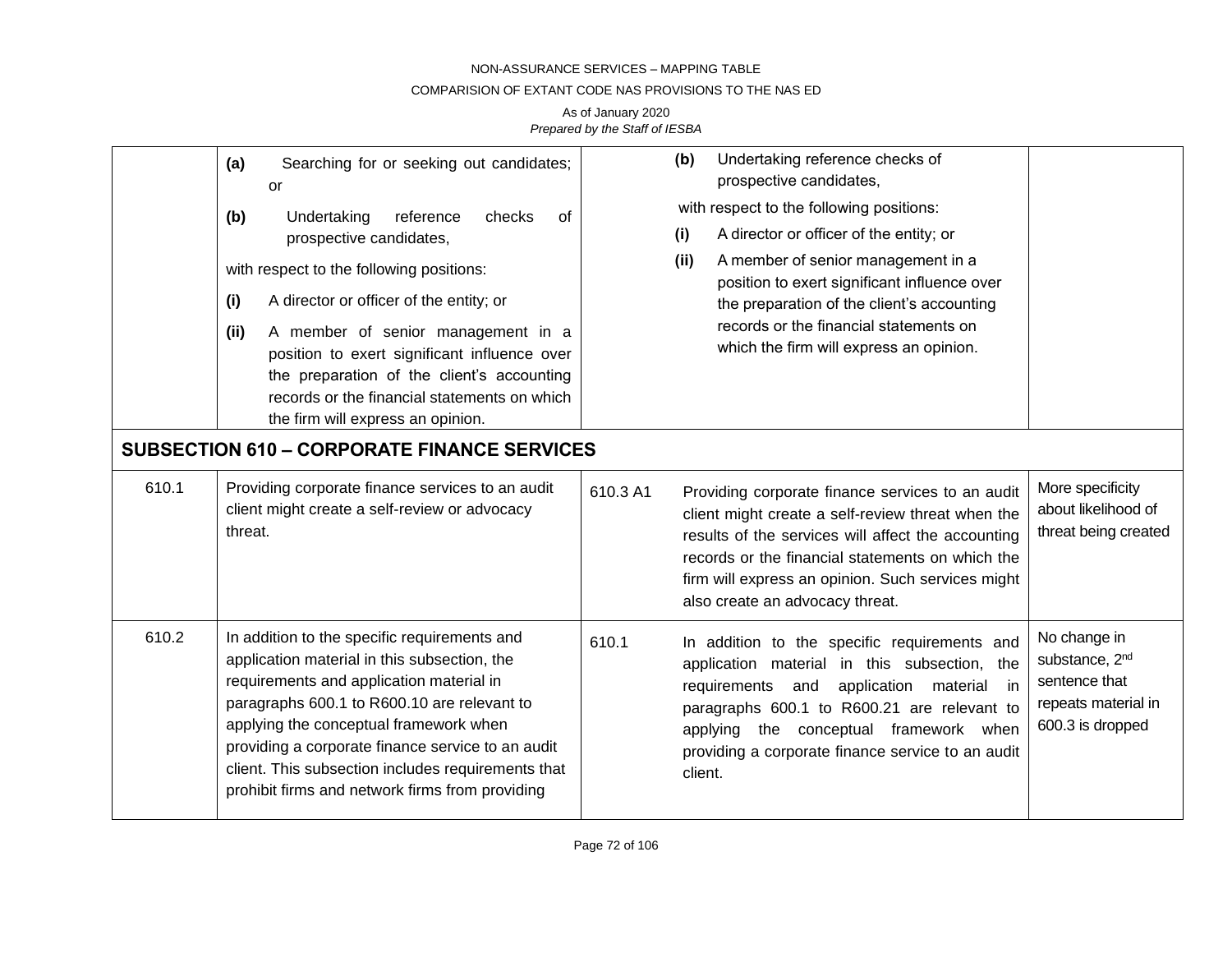## COMPARISION OF EXTANT CODE NAS PROVISIONS TO THE NAS ED

|          | certain corporate finance services in some<br>circumstances to audit clients because the threats<br>created cannot be addressed by applying<br>safeguards.                                                                                                                                                                                                                                                                                                                                                                                                                                                                                                                                            |                                                                                                                                                                                                                                                                                                                                                                                                                                                                                                                                                              |                                                                                                                                                                                                                       |
|----------|-------------------------------------------------------------------------------------------------------------------------------------------------------------------------------------------------------------------------------------------------------------------------------------------------------------------------------------------------------------------------------------------------------------------------------------------------------------------------------------------------------------------------------------------------------------------------------------------------------------------------------------------------------------------------------------------------------|--------------------------------------------------------------------------------------------------------------------------------------------------------------------------------------------------------------------------------------------------------------------------------------------------------------------------------------------------------------------------------------------------------------------------------------------------------------------------------------------------------------------------------------------------------------|-----------------------------------------------------------------------------------------------------------------------------------------------------------------------------------------------------------------------|
| 610.3 A1 | Examples of corporate finance services that might<br>create a self-review or advocacy threat include:<br>Assisting an audit client in developing<br>$\bullet$<br>corporate strategies.<br>Identifying possible targets for the audit<br>$\bullet$<br>client to acquire.<br>Advising on disposal transactions.<br>$\bullet$<br>Assisting in finance raising transactions.<br>$\bullet$<br>Providing structuring advice.<br>$\bullet$<br>Providing advice on the structuring of a<br>$\bullet$<br>corporate finance transaction or on financing<br>arrangements that will directly affect<br>amounts that will be reported in the financial<br>statements on which the firm will express an<br>opinion. | 610.2 A1<br>Examples of corporate finance services include:<br>Assisting an audit client in developing<br>corporate strategies.<br>Identifying possible targets for the audit<br>client to acquire.<br>Advising on the potential purchase or<br>disposal price of an asset.<br>Performing due diligence in relation to<br>potential acquisitions and disposals.<br>Assisting in finance raising transactions.<br>Providing structuring advice.<br>Providing advice on the structuring of a<br>corporate finance transaction or on<br>financing arrangements. | List of<br>$\bullet$<br>examples no<br>longer refer to<br>a likelihood of a<br>threat being<br>created;<br>intended to be<br>definitional in<br>nature<br>Reflects new<br>examples of<br>corporate<br>finance service |
| 610.3 A2 | Factors that are relevant in evaluating the level of<br>such threats created by providing corporate<br>finance services to an audit client include:<br>The degree of subjectivity involved in<br>$\bullet$<br>determining the appropriate treatment for<br>the outcome or consequences of the<br>corporate finance advice in the financial<br>statements.                                                                                                                                                                                                                                                                                                                                             | 610.4 A1<br>Factors that are relevant in identifying self-review<br>or advocacy threats, and evaluating the level of<br>any such threats, created by providing corporate<br>finance to an audit client include:<br>The degree of subjectivity involved in<br>determining the appropriate treatment for<br>the outcome or consequences of the                                                                                                                                                                                                                 | Lead in now<br>emphasizes<br>the factors are<br>also relevant in<br>identifying<br>threats                                                                                                                            |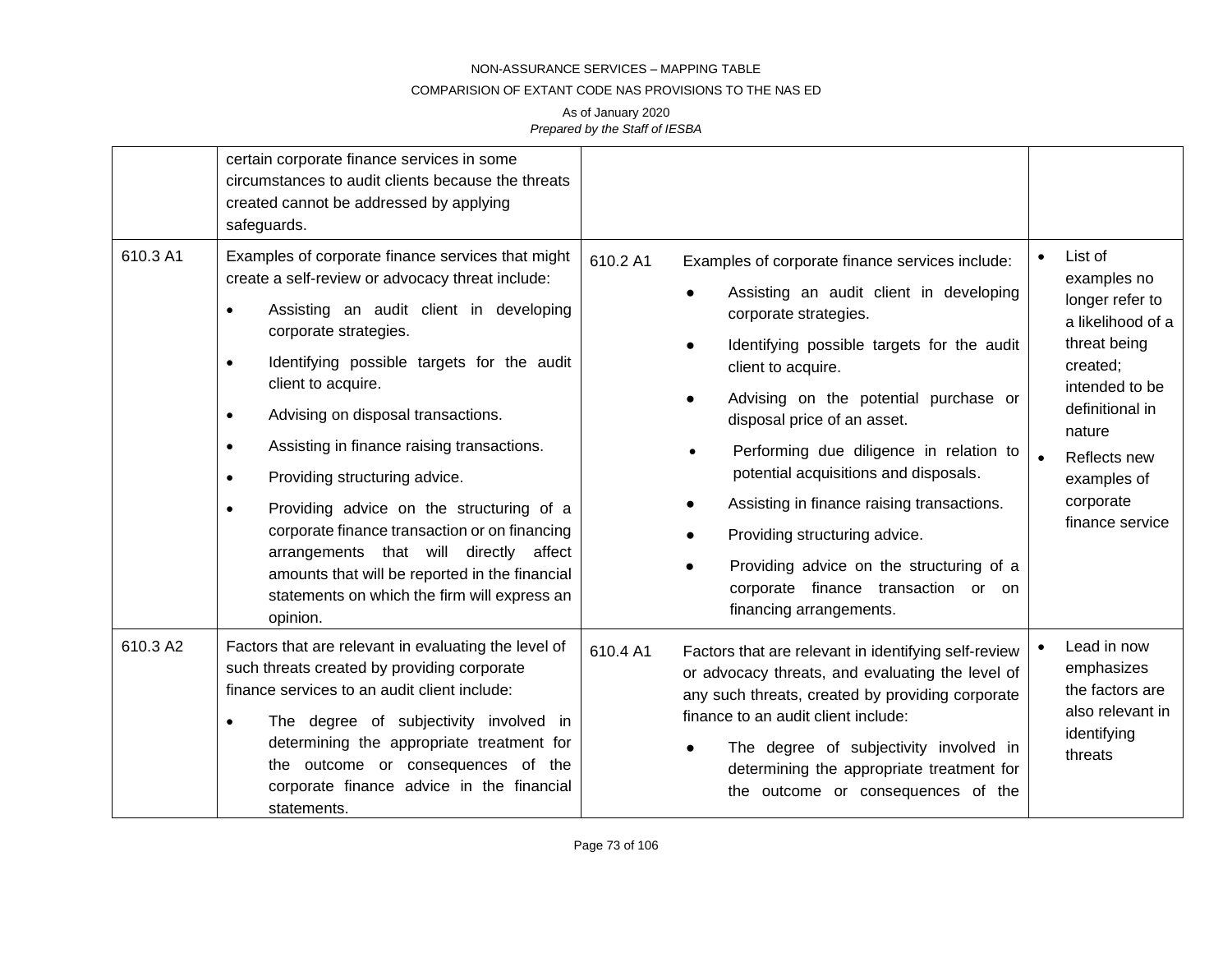## COMPARISION OF EXTANT CODE NAS PROVISIONS TO THE NAS ED

|          | The extent to which:<br>$\bullet$<br>The outcome of the corporate finance<br>$\circ$<br>advice will directly affect amounts<br>recorded in the financial statements.<br>The amounts are material to the<br>$\circ$<br>financial statements.<br>Whether the effectiveness of the corporate<br>$\bullet$<br>finance advice depends on a particular<br>accounting treatment or presentation in the<br>financial statements and there is doubt as to<br>appropriateness of the related<br>the<br>accounting treatment or presentation under<br>the relevant financial reporting framework. | corporate finance advice in the financial<br>statements.<br>The extent to which:<br>The outcome of the corporate finance<br>$\circ$<br>advice will directly affect amounts<br>recorded in the financial statements.<br>The outcome of the corporate finance<br>$\circ$<br>service might have a material effect on<br>the financial statements.<br>Whether the effectiveness of the corporate<br>finance advice depends on a particular<br>accounting treatment or presentation in the<br>financial statements and there is doubt as<br>to the appropriateness of the related<br>accounting treatment or presentation<br>under the relevant financial reporting<br>framework. |                                      |
|----------|----------------------------------------------------------------------------------------------------------------------------------------------------------------------------------------------------------------------------------------------------------------------------------------------------------------------------------------------------------------------------------------------------------------------------------------------------------------------------------------------------------------------------------------------------------------------------------------|------------------------------------------------------------------------------------------------------------------------------------------------------------------------------------------------------------------------------------------------------------------------------------------------------------------------------------------------------------------------------------------------------------------------------------------------------------------------------------------------------------------------------------------------------------------------------------------------------------------------------------------------------------------------------|--------------------------------------|
| 610.3 A3 | Examples of actions that might be safeguards to<br>address threats include:<br>Using professionals who are not audit team<br>$\bullet$<br>members to perform the service might<br>address self-review or advocacy threats.<br>Having an appropriate reviewer who was not<br>$\bullet$<br>involved in providing the service review the<br>audit work or service performed might<br>address a self-review threat.                                                                                                                                                                        | Examples of actions that might be safeguards to<br>610.7 A1<br>address threats arising from providing corporate<br>finance services to an audit client that is not a<br>public interest entity include:<br>Using professionals who are not audit<br>team members to perform the service<br>might address self-review or advocacy<br>threats.                                                                                                                                                                                                                                                                                                                                 | Proposal applies<br>only to non-PIEs |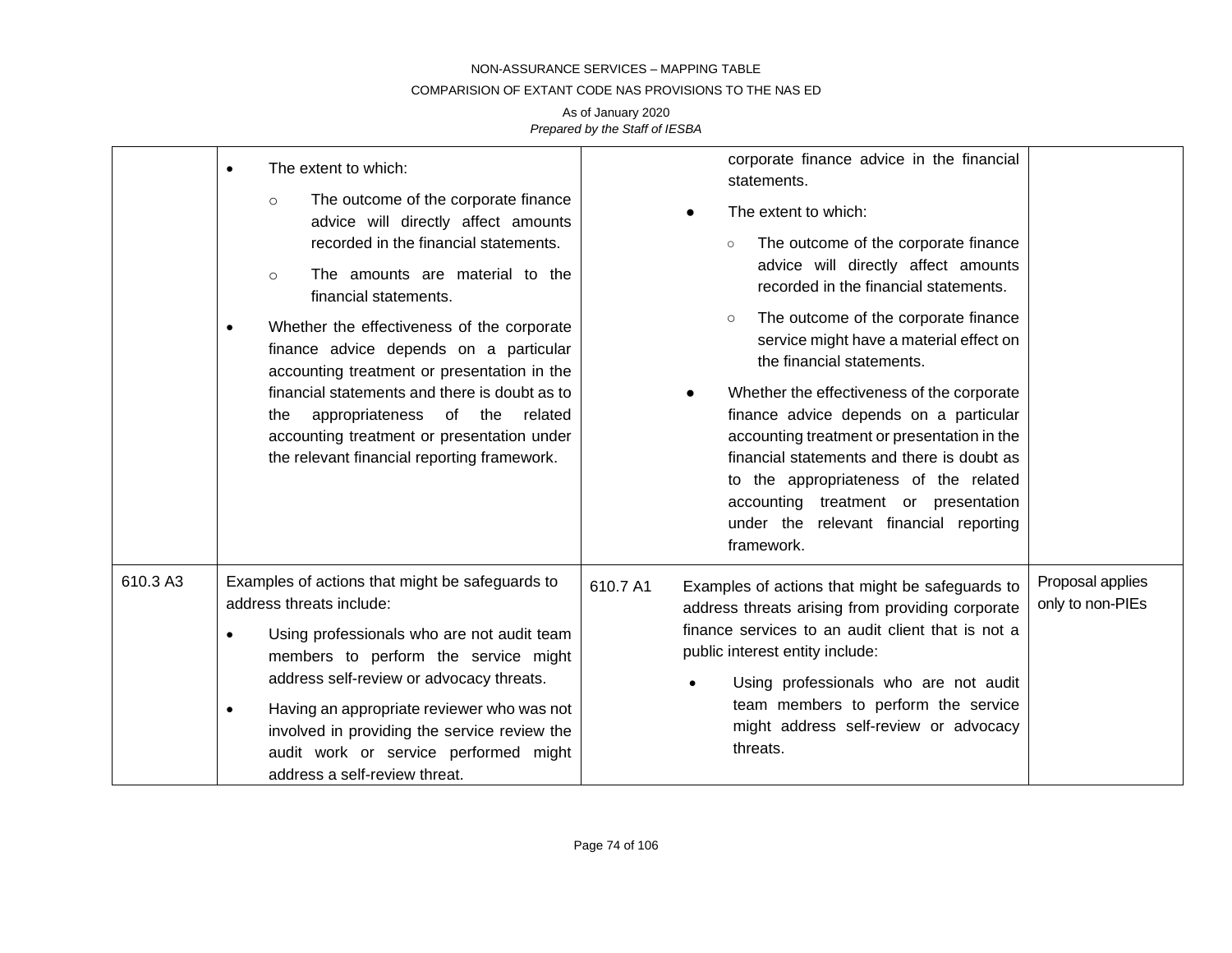#### COMPARISION OF EXTANT CODE NAS PROVISIONS TO THE NAS ED

| R610.4 | A firm or a network firm shall not provide<br>corporate finance services to an audit client that<br>involve promoting, dealing in, or underwriting the<br>audit client's shares.                                                                                                                                                                                                                                                                                                                                                                                                                                                                                              | Having an appropriate reviewer who was<br>not involved in providing the service<br>review the audit work or service performed<br>might address a self-review threat.<br>R610.5<br>A firm or a network firm shall not provide<br>corporate finance services to an audit client that<br>involve promoting, dealing in, or underwriting the<br>shares, debt or other financial instruments issued<br>by the audit client.                                                                                       |                                                                                                                 |
|--------|-------------------------------------------------------------------------------------------------------------------------------------------------------------------------------------------------------------------------------------------------------------------------------------------------------------------------------------------------------------------------------------------------------------------------------------------------------------------------------------------------------------------------------------------------------------------------------------------------------------------------------------------------------------------------------|--------------------------------------------------------------------------------------------------------------------------------------------------------------------------------------------------------------------------------------------------------------------------------------------------------------------------------------------------------------------------------------------------------------------------------------------------------------------------------------------------------------|-----------------------------------------------------------------------------------------------------------------|
| R610.5 | A firm or a network firm shall not provide<br>corporate finance advice to an audit client where<br>the effectiveness of such advice depends on a<br>particular accounting treatment or presentation in<br>the financial statements on which the firm will<br>express an opinion and:<br>The audit team has reasonable doubt as to<br>(a)<br>of the<br>appropriateness<br>related<br>the<br>accounting treatment or presentation under<br>the relevant financial reporting framework;<br>and<br>The outcome or consequences of the<br>(b)<br>corporate finance advice will have a material<br>effect on the financial statements on which<br>the firm will express an opinion. | R610.6<br>A firm or a network firm shall not provide advice in<br>relation to corporate finance service to an audit<br>client where:<br>The effectiveness of such advice depends<br>(a)<br>on a particular accounting treatment or<br>presentation in the financial statements on<br>which the firm will express an opinion; and<br>The audit team has doubt as to the<br>(b)<br>appropriateness of the related accounting<br>treatment or presentation under the<br>relevant financial reporting framework. | For PIEs, the<br>materiality<br>qualifier is<br>dropped<br>Paragraph is<br>also redrafted to<br>enhance clarity |
| n/a    | n/a                                                                                                                                                                                                                                                                                                                                                                                                                                                                                                                                                                                                                                                                           | <b>Self-review Threats</b><br>R610.8<br>A firm or a network firm shall not provide corporate<br>finance and related transaction services to an                                                                                                                                                                                                                                                                                                                                                               | For PIEs:<br>Self-review<br>threat                                                                              |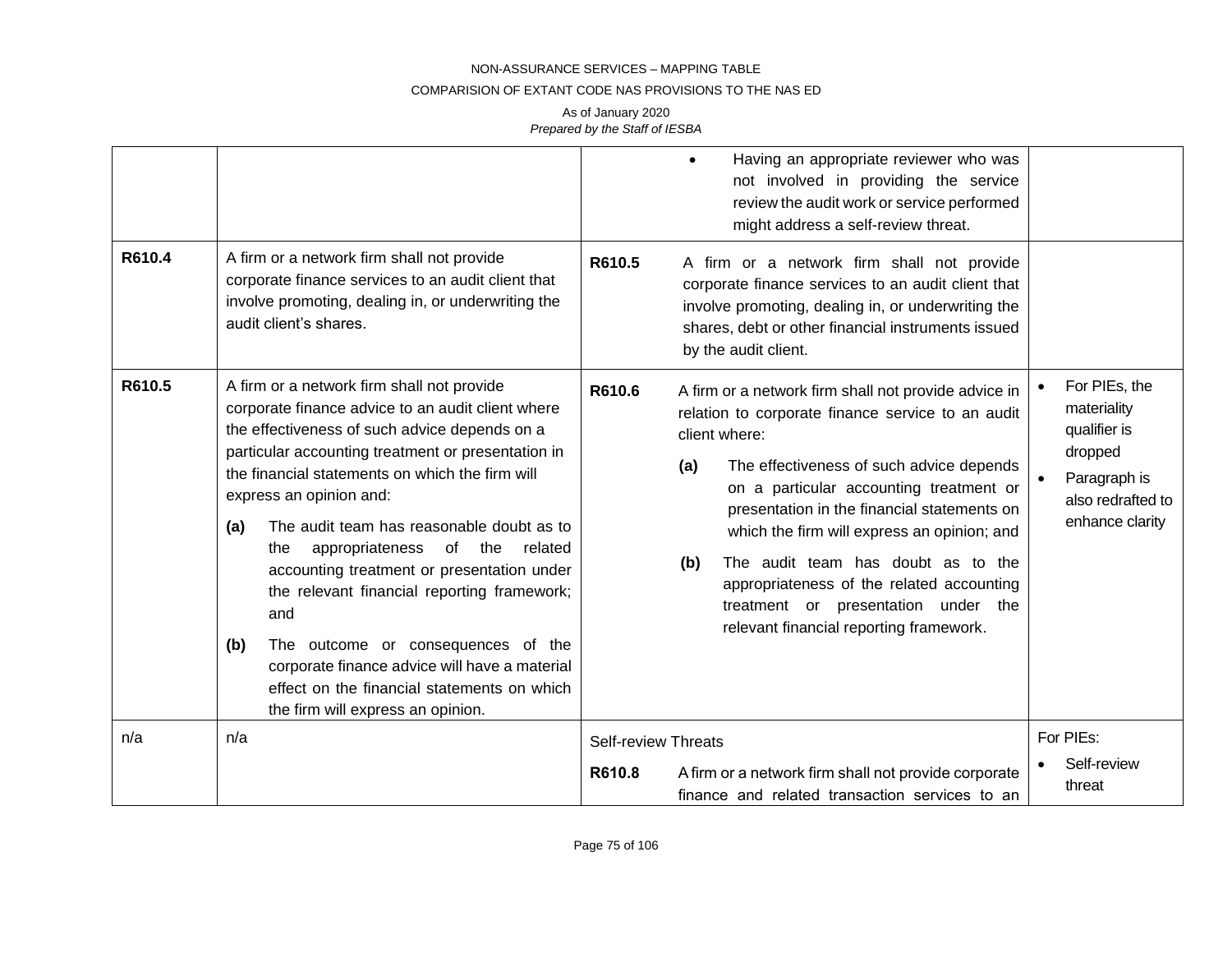#### COMPARISION OF EXTANT CODE NAS PROVISIONS TO THE NAS ED

## As of January 2020 *Prepared by the Staff of IESBA*

|                                     | audit client that is a public interest entity if the<br>provision of such services will create a self-review<br>threat in relation to the audit of the financial<br>statements on which the firm will express an<br>opinion.                                                                           | prohibition is<br>established<br>For services<br>that create only<br>advocacy |
|-------------------------------------|--------------------------------------------------------------------------------------------------------------------------------------------------------------------------------------------------------------------------------------------------------------------------------------------------------|-------------------------------------------------------------------------------|
| <b>Advocacy Threats</b><br>610.8 A1 | An example of an action that might be a safeguard<br>to address advocacy threats created by providing<br>corporate finance and related transaction services<br>to an audit client that is a public interest entity is<br>using professionals who are not audit team<br>members to perform the service. | threats, new<br>example of<br>safeguard                                       |

## **2. Proposed Conforming Amendments to Section 400**

| Extant Code (2018 IESBA Handbook) |                                                                                                                                                                        | Proposed Changes to Part 4A (Sections 600 and 400) |                                                                                                                                                                           | <b>Comments</b> |  |
|-----------------------------------|------------------------------------------------------------------------------------------------------------------------------------------------------------------------|----------------------------------------------------|---------------------------------------------------------------------------------------------------------------------------------------------------------------------------|-----------------|--|
|                                   | <b>Extracts of Section 400, Applying the Conceptual Framework to Independence for Audit and Review Engagements</b>                                                     |                                                    |                                                                                                                                                                           |                 |  |
| General                           |                                                                                                                                                                        |                                                    |                                                                                                                                                                           |                 |  |
| R400.11                           | A firm performing an audit engagement shall be<br>independent.                                                                                                         | R400.11                                            | A firm performing an audit engagement shall<br>be independent.                                                                                                            | No change       |  |
| R400.12                           | A firm shall apply the conceptual framework set out in<br>Section 120 to identify, evaluate and address threats<br>to independence in relation to an audit engagement. | R400.12                                            | A firm shall apply the conceptual framework<br>set out in Section 120 to identify, evaluate and<br>address threats to independence in relation to<br>an audit engagement. | No change       |  |

Certain paragraphs in Section 400 are intentionally omitted.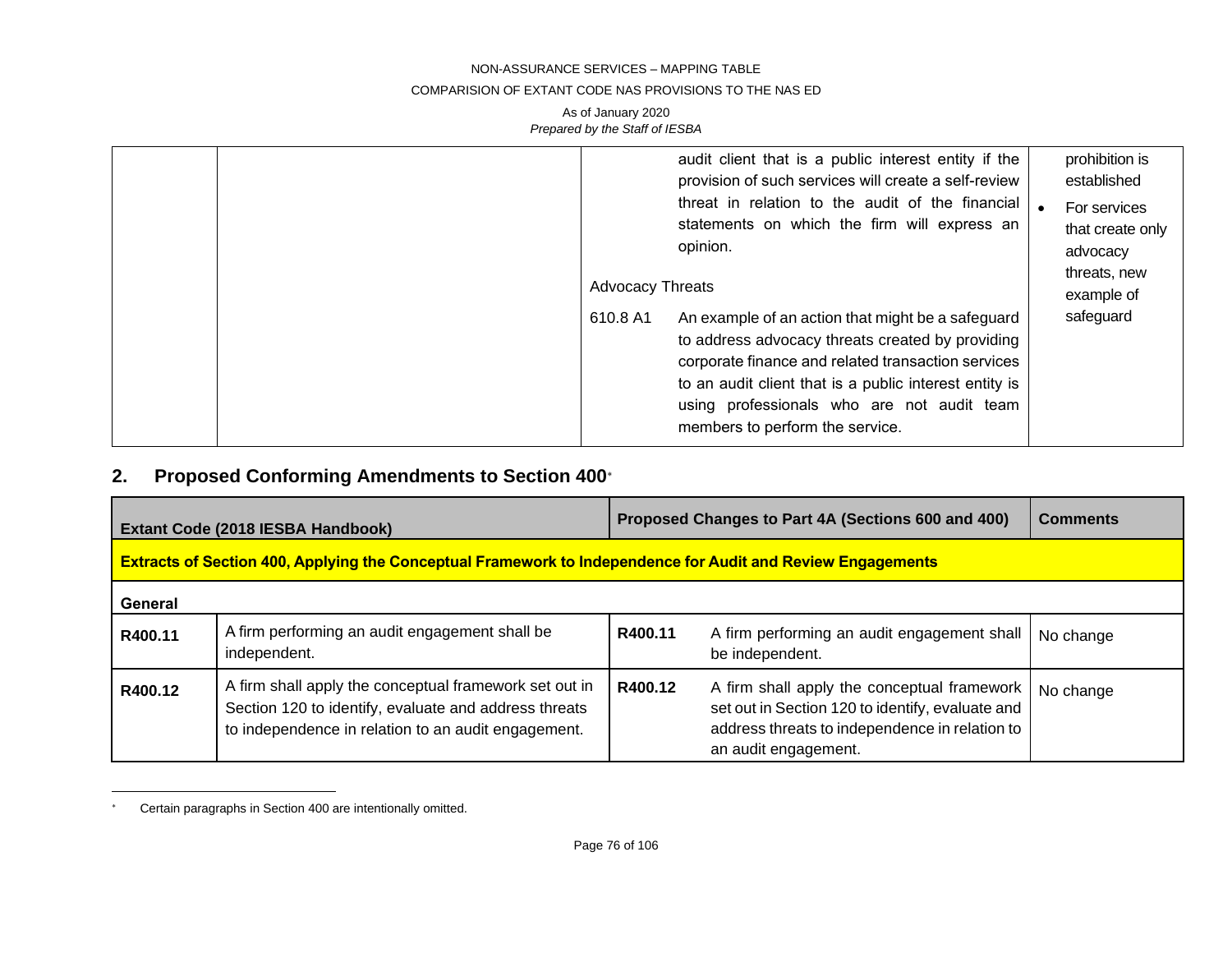### COMPARISION OF EXTANT CODE NAS PROVISIONS TO THE NAS ED

| n/a | n/a | R400.13   | A firm or a network firm shall not assume a<br>management responsibility for an audit client.                                                                                                                                                                                                                                                                    | Repositioned from<br>Section 600,<br>no<br>substantive change |
|-----|-----|-----------|------------------------------------------------------------------------------------------------------------------------------------------------------------------------------------------------------------------------------------------------------------------------------------------------------------------------------------------------------------------|---------------------------------------------------------------|
| n/a | n/a | 400.13 A1 | Management<br>responsibilities<br>involve<br>controlling, leading and directing an entity,<br>including making decisions regarding the<br>acquisition, deployment and control of human,<br>financial,<br>technological,<br>physical<br>and<br>intangible resources.                                                                                              | Repositioned from<br>Section 600, no<br>substantive change    |
| n/a | n/a | 400.13 A2 | When a firm or a network firm assumes a<br>management responsibility for an audit client,<br>self-review, self-interest and familiarity threats<br>created. Assuming a management<br>are<br>responsibility might also create an advocacy<br>threat because the firm or network firm<br>becomes too closely aligned with the views<br>and interest of management. | Repositioned from<br>Section 600, no<br>substantive change    |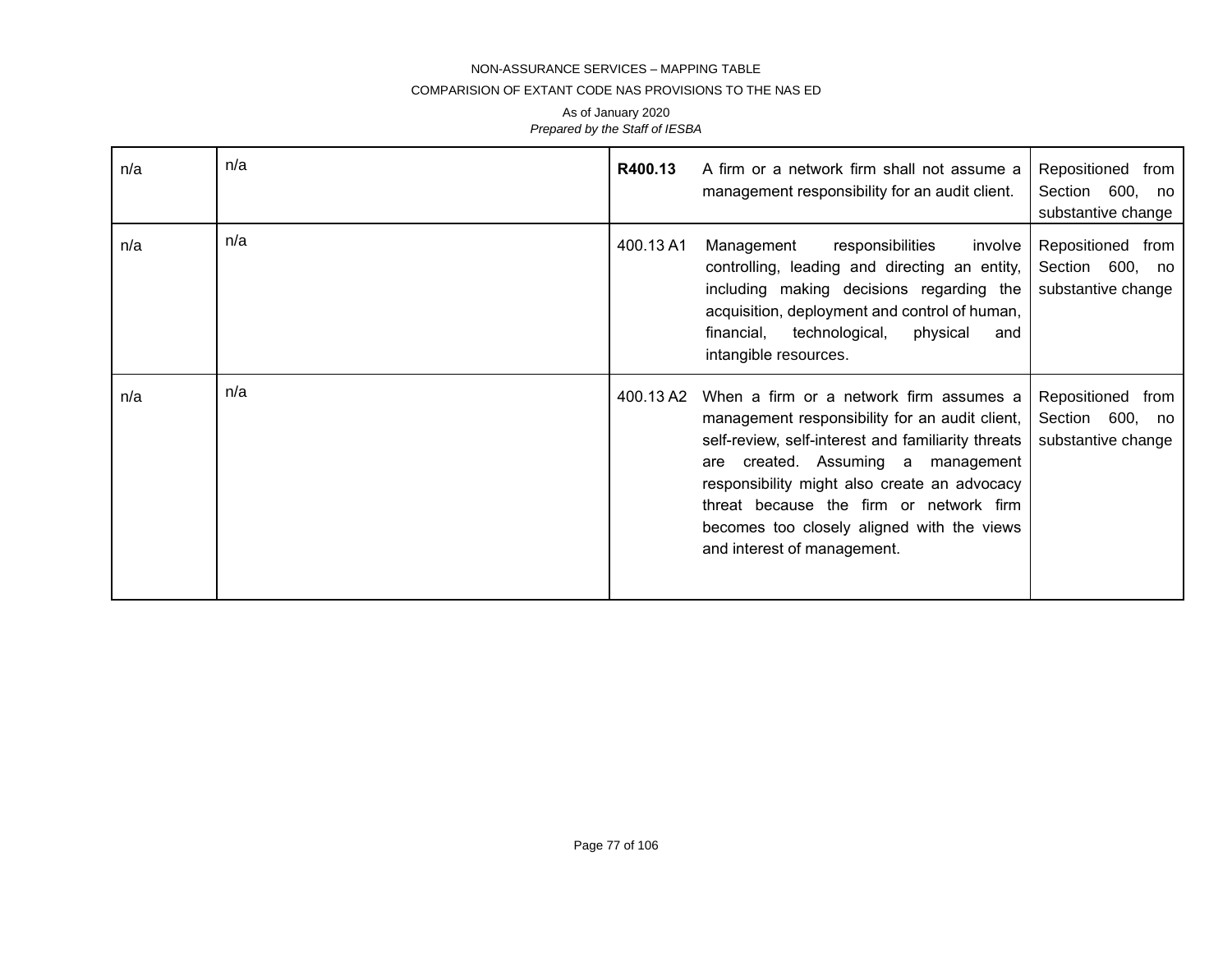#### COMPARISION OF EXTANT CODE NAS PROVISIONS TO THE NAS ED

| n/a | n/a | 400.13 A3 | Determining<br>whether an activity is a<br>Repositioned from<br>management responsibility depends on the<br>Section 600, no<br>circumstances and requires the exercise of<br>substantive change<br>professional judgment. Examples of activities<br>that would be considered a management<br>responsibility, and include:<br>Setting policies and strategic direction. |
|-----|-----|-----------|------------------------------------------------------------------------------------------------------------------------------------------------------------------------------------------------------------------------------------------------------------------------------------------------------------------------------------------------------------------------|
|     |     |           | Hiring or dismissing employees.<br>$\bullet$                                                                                                                                                                                                                                                                                                                           |
|     |     |           | Directing and taking responsibility for<br>$\bullet$<br>the actions of employees in relation to<br>the employees' work for the entity.                                                                                                                                                                                                                                 |
|     |     |           | Authorizing transactions.                                                                                                                                                                                                                                                                                                                                              |
|     |     |           | Controlling or managing bank accounts<br>$\bullet$<br>or investments.                                                                                                                                                                                                                                                                                                  |
|     |     |           | Deciding which recommendations of the<br>$\bullet$<br>firm or network firm or other third parties<br>to implement.                                                                                                                                                                                                                                                     |
|     |     |           | Reporting to those charged with<br>$\bullet$<br>governance on behalf of management.                                                                                                                                                                                                                                                                                    |
|     |     |           | Taking responsibility for:<br>$\bullet$                                                                                                                                                                                                                                                                                                                                |
|     |     |           | The preparation and fair<br>$\circ$<br>presentation of the financial<br>statements in accordance with<br>the applicable financial reporting<br>framework.                                                                                                                                                                                                              |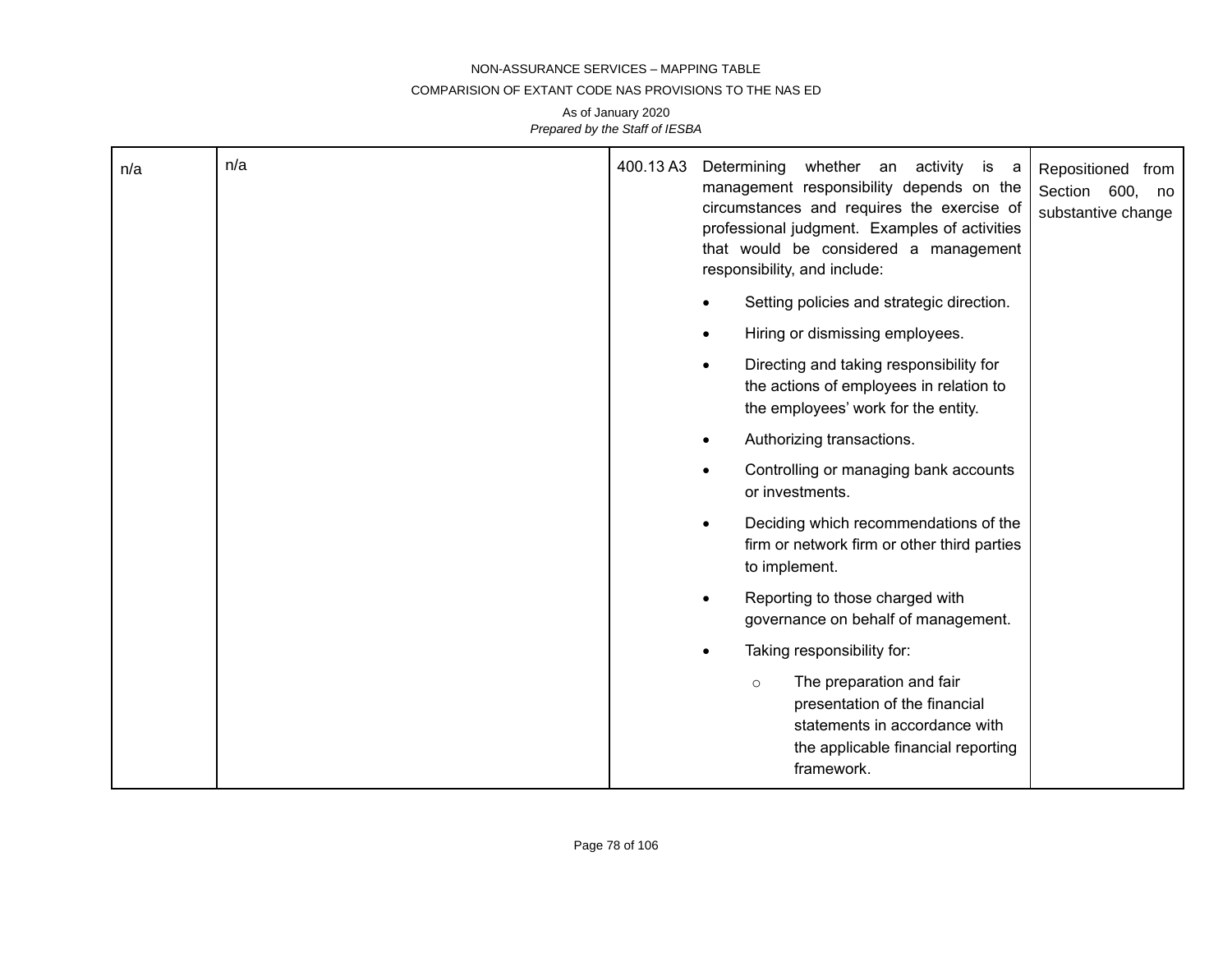## COMPARISION OF EXTANT CODE NAS PROVISIONS TO THE NAS ED

|     |     |           | Designing, implementing, monitoring or<br>maintaining internal control.                                                                                                                                                                                                                                                                                                                                                                                                                                                                                                                                                                                                                                         |                                                            |
|-----|-----|-----------|-----------------------------------------------------------------------------------------------------------------------------------------------------------------------------------------------------------------------------------------------------------------------------------------------------------------------------------------------------------------------------------------------------------------------------------------------------------------------------------------------------------------------------------------------------------------------------------------------------------------------------------------------------------------------------------------------------------------|------------------------------------------------------------|
| n/a | n/a | 400.13 A4 | Subject to compliance with paragraph<br>R400.14, providing advice and<br>recommendations to assist the management<br>of an audit client in discharging its<br>responsibilities is not assuming a<br>management responsibility.                                                                                                                                                                                                                                                                                                                                                                                                                                                                                  | Repositioned from<br>Section 600, no<br>substantive change |
| n/a | n/a | R400.14   | When performing a professional activity for an<br>audit client, the firm shall be satisfied that client<br>management makes all judgments and<br>decisions that are the proper responsibility of<br>management. This includes ensuring that the<br>client's management:<br>Designates an individual who possesses<br>(a)<br>suitable skill, knowledge and experience<br>to be responsible at all times for the<br>client's decisions and to oversee the<br>activities. Such an individual, preferably<br>within senior management,<br>would<br>understand:<br>The objectives, nature and results<br>(i)<br>of the activities; and<br>(ii)<br>The respective client and firm or<br>network firm responsibilities | Repositioned from<br>Section 600, no<br>substantive change |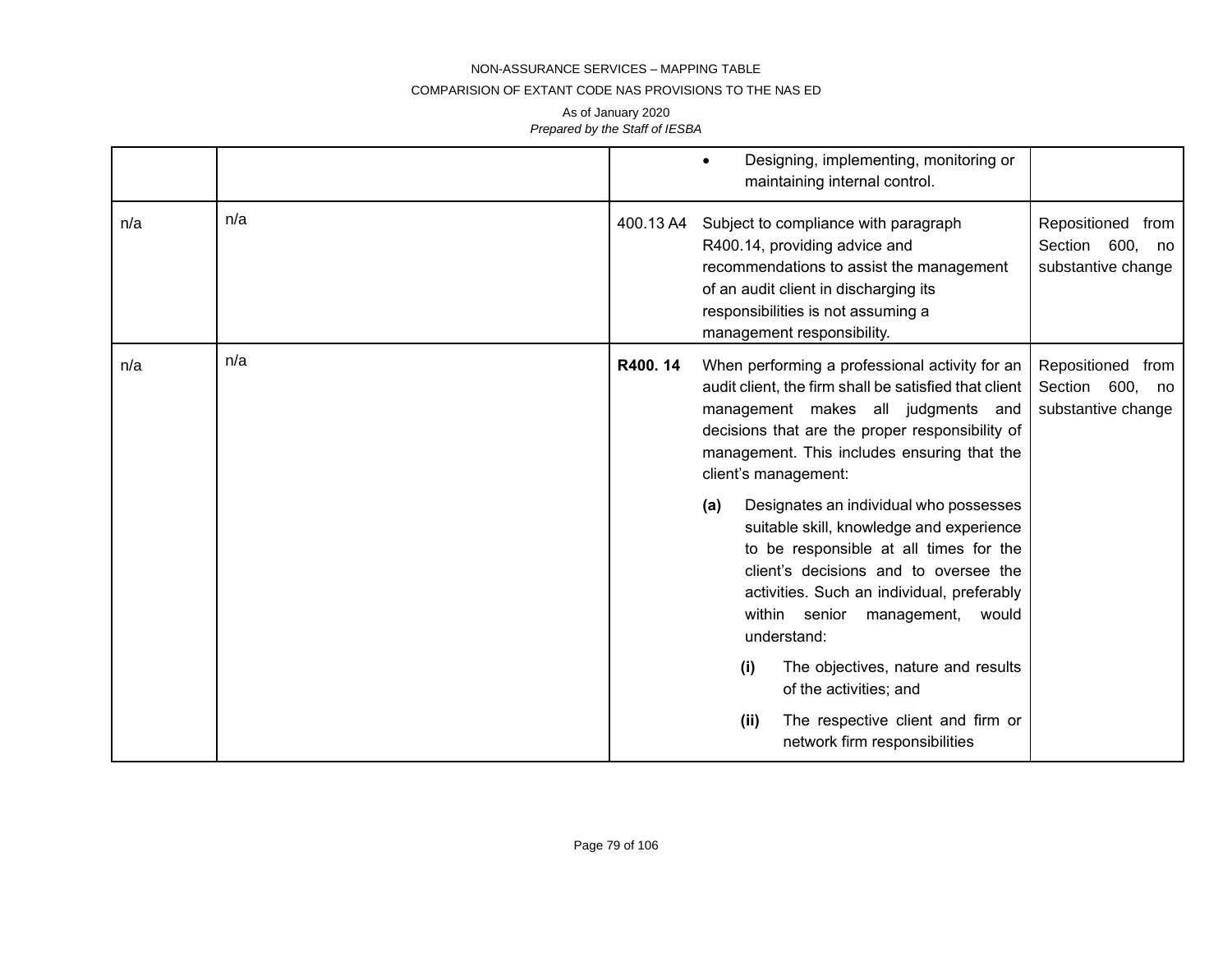## COMPARISION OF EXTANT CODE NAS PROVISIONS TO THE NAS ED

|         |                                                                                                                                                                                                                                                                                                                                                                                                                                                                                                                                                                                                                    | However, the individual is not required to<br>possess the expertise to perform or re-perform<br>the activities.<br>Provides oversight of the activities and<br>(b)<br>evaluates the adequacy of the results of<br>the activities performed for the client's<br>purpose.<br>Accepts responsibility for the actions, if<br>(c)<br>any, to be taken arising from the results<br>of the activities.                                                                                                                                                                                                                                   |           |
|---------|--------------------------------------------------------------------------------------------------------------------------------------------------------------------------------------------------------------------------------------------------------------------------------------------------------------------------------------------------------------------------------------------------------------------------------------------------------------------------------------------------------------------------------------------------------------------------------------------------------------------|-----------------------------------------------------------------------------------------------------------------------------------------------------------------------------------------------------------------------------------------------------------------------------------------------------------------------------------------------------------------------------------------------------------------------------------------------------------------------------------------------------------------------------------------------------------------------------------------------------------------------------------|-----------|
|         | [Paragraphs 400.13 to 400.19 are intentionally left<br>blank]                                                                                                                                                                                                                                                                                                                                                                                                                                                                                                                                                      | [Paragraphs 400.15 to 400.19 are intentionally left<br>blank]                                                                                                                                                                                                                                                                                                                                                                                                                                                                                                                                                                     |           |
|         | <b>Related Entities</b>                                                                                                                                                                                                                                                                                                                                                                                                                                                                                                                                                                                            |                                                                                                                                                                                                                                                                                                                                                                                                                                                                                                                                                                                                                                   |           |
| R400.20 | As defined, an audit client that is a listed entity<br>includes all of its related entities. For all other entities,<br>references to an audit client in this Part include related<br>entities over which the client has direct or indirect<br>control. When the audit team knows, or has reason to<br>believe, that a relationship or circumstance involving<br>any other related entity of the client is relevant to the<br>evaluation of the firm's independence from the client,<br>the audit team shall include that related entity when<br>identifying, evaluating and addressing threats to<br>independence | R400.20<br>As defined, an audit client that is a listed entity<br>includes all of its related entities. For all other<br>entities, references to an audit client in this<br>Part include related entities over which the<br>client has direct or indirect control. When the<br>audit team knows, or has reason to believe,<br>that a relationship or circumstance involving<br>any other related entity of the client is relevant<br>to the evaluation of the firm's independence<br>from the client, the audit team shall include<br>that related entity when identifying, evaluating<br>and addressing threats to independence. | No change |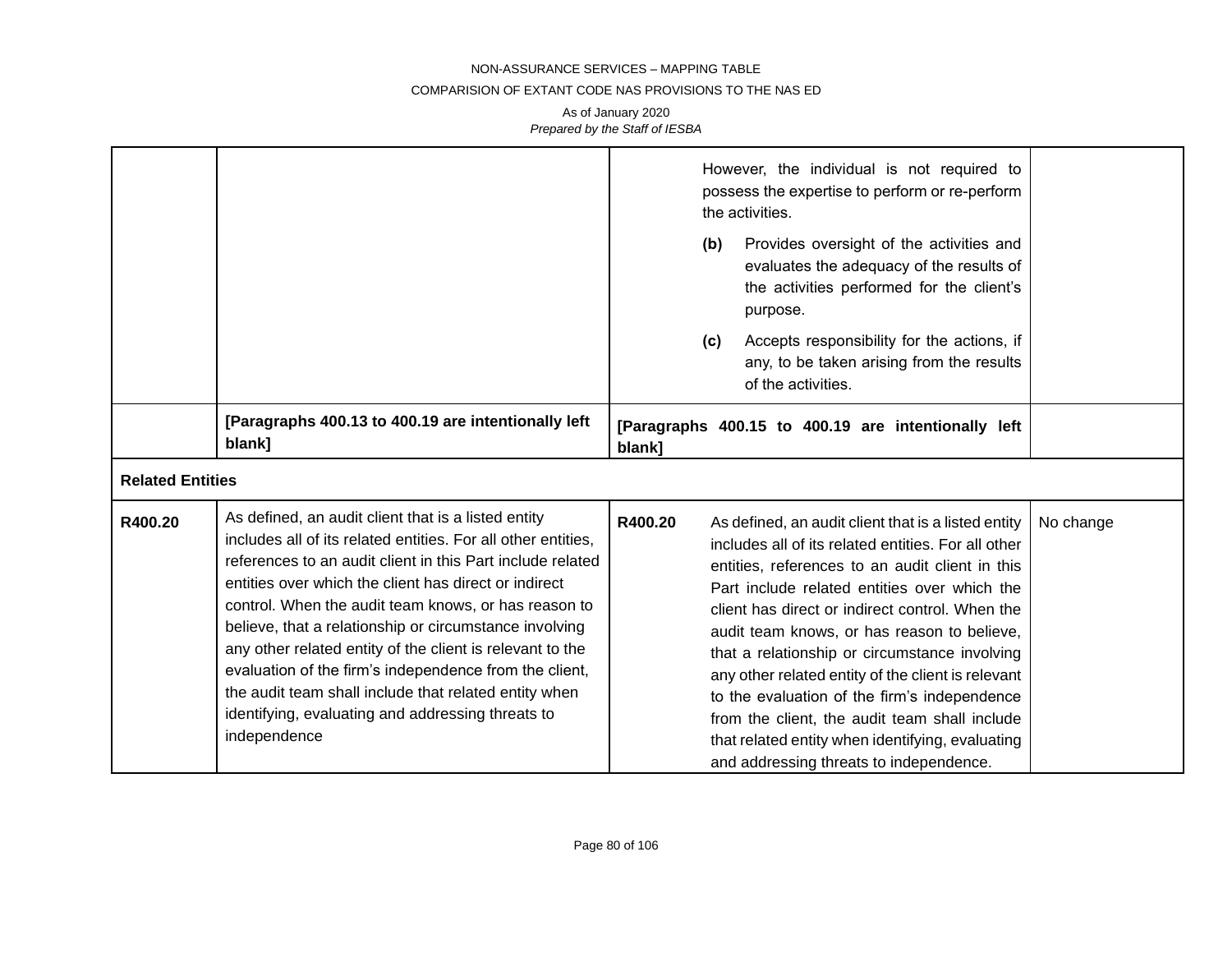## COMPARISION OF EXTANT CODE NAS PROVISIONS TO THE NAS ED

|           | [Paragraphs 400.21 to 400.29 are intentionally left<br>blank]                                                                                                                                                                                                                                                                                              | [Paragraphs 400.21 to 400.29 are intentionally left<br>blank]                                                                                                                                                                                                                                                                                                              |           |
|-----------|------------------------------------------------------------------------------------------------------------------------------------------------------------------------------------------------------------------------------------------------------------------------------------------------------------------------------------------------------------|----------------------------------------------------------------------------------------------------------------------------------------------------------------------------------------------------------------------------------------------------------------------------------------------------------------------------------------------------------------------------|-----------|
|           | Period During which Independence is Required                                                                                                                                                                                                                                                                                                               |                                                                                                                                                                                                                                                                                                                                                                            |           |
| R400.30   | Independence, as required by this Part, shall be<br>maintained during both:<br>The engagement period; and<br>(a)<br>The period covered by the financial statements.<br>(b)                                                                                                                                                                                 | R400.30<br>Independence, as required by this Part, shall<br>be maintained during both:<br>The engagement period; and<br>(a)<br>(b)<br>The period covered by the financial<br>statements.                                                                                                                                                                                   | No change |
| 400.30 A1 | The engagement period starts when the audit team<br>begins to perform the audit. The engagement period<br>ends when the audit report is issued. When the<br>engagement is of a recurring nature, it ends at the later<br>of the notification by either party that the professional<br>relationship has ended or the issuance of the final audit<br>report. | 400.30 A1<br>The engagement period starts when the audit<br>team begins to perform the audit. The<br>engagement period ends when the audit report<br>is issued. When the engagement is of a<br>recurring nature, it ends at the later of the<br>notification by either party that the professional<br>relationship has ended or the issuance of the<br>final audit report. | No change |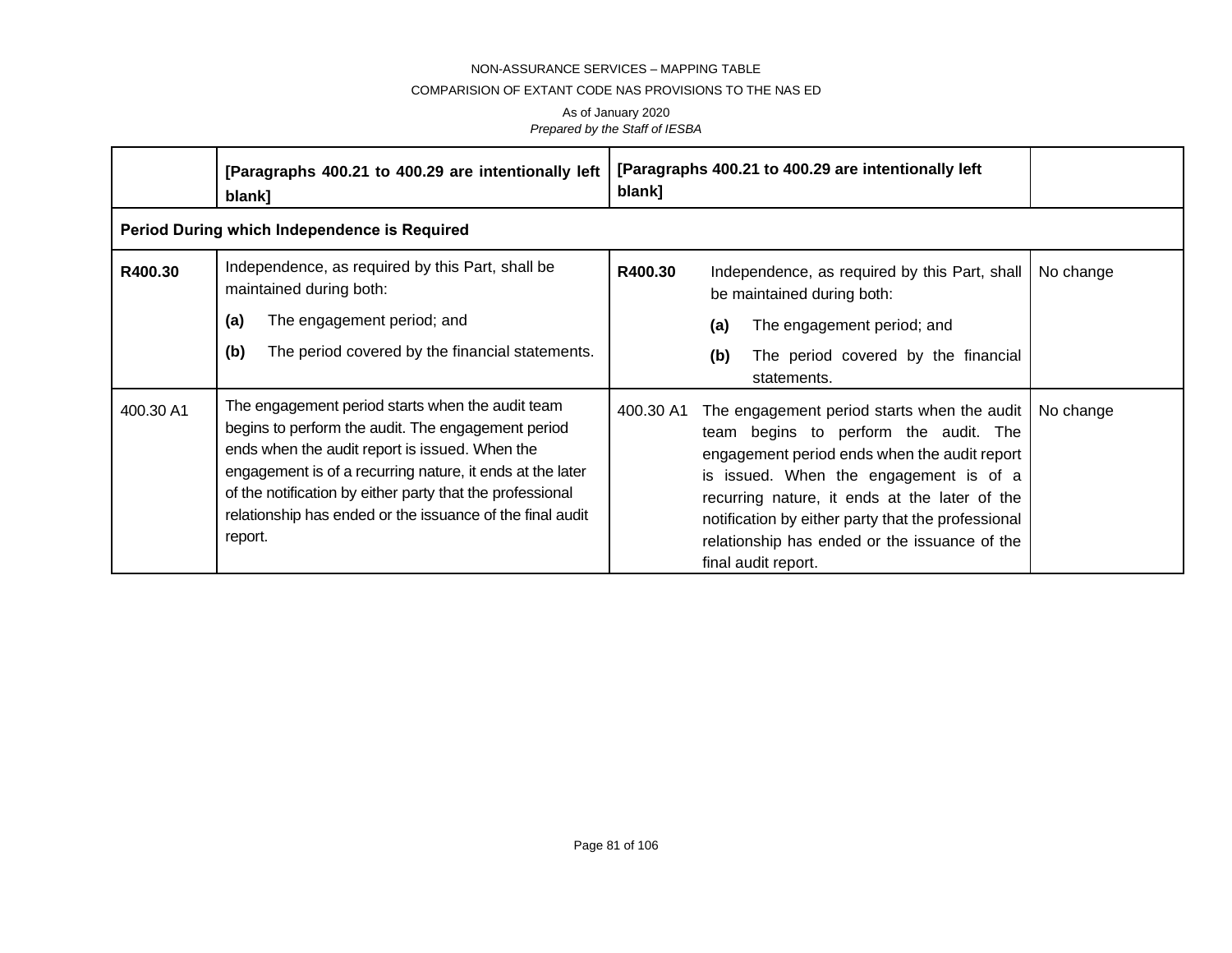## COMPARISION OF EXTANT CODE NAS PROVISIONS TO THE NAS ED

| R400.31   | If an entity becomes an audit client during or after the<br>period covered by the financial statements on which<br>the firm will express an opinion, the firm shall<br>determine whether any threats to independence are<br>created by:                                                                     | R400.31<br>If an entity becomes an audit client during or<br>after the period covered by the financial<br>statements on which the firm will express an<br>opinion, the firm shall determine whether any<br>threats to independence are created by:                                                                          | No change |
|-----------|-------------------------------------------------------------------------------------------------------------------------------------------------------------------------------------------------------------------------------------------------------------------------------------------------------------|-----------------------------------------------------------------------------------------------------------------------------------------------------------------------------------------------------------------------------------------------------------------------------------------------------------------------------|-----------|
|           | Financial or business relationships with the audit<br>(a)<br>client during or after the period covered by the<br>financial statements but before accepting the<br>audit engagement; or<br>Previous services provided to the audit client by<br>(b)<br>the firm or a network firm.                           | Financial or business relationships with<br>(a)<br>the audit client during or after the period<br>covered by the financial statements but<br>before<br>accepting<br>the<br>audit<br>engagement; or<br>Previous services provided to the audit<br>(b)<br>client by the firm or a network firm.                               |           |
| 400.31 A1 | Threats to independence are created if a non-<br>assurance service was provided to an audit client<br>during, or after the period covered by the financial<br>statements, but before the audit team begins to<br>perform the audit, and the service would not be<br>permitted during the engagement period. | 400.31 A1<br>Threats to independence are created if a non-<br>assurance service was provided to an audit<br>client during, or after the period covered by<br>the financial statements, but before the audit<br>team begins to perform the audit, and the<br>service would not be permitted during the<br>engagement period. | No change |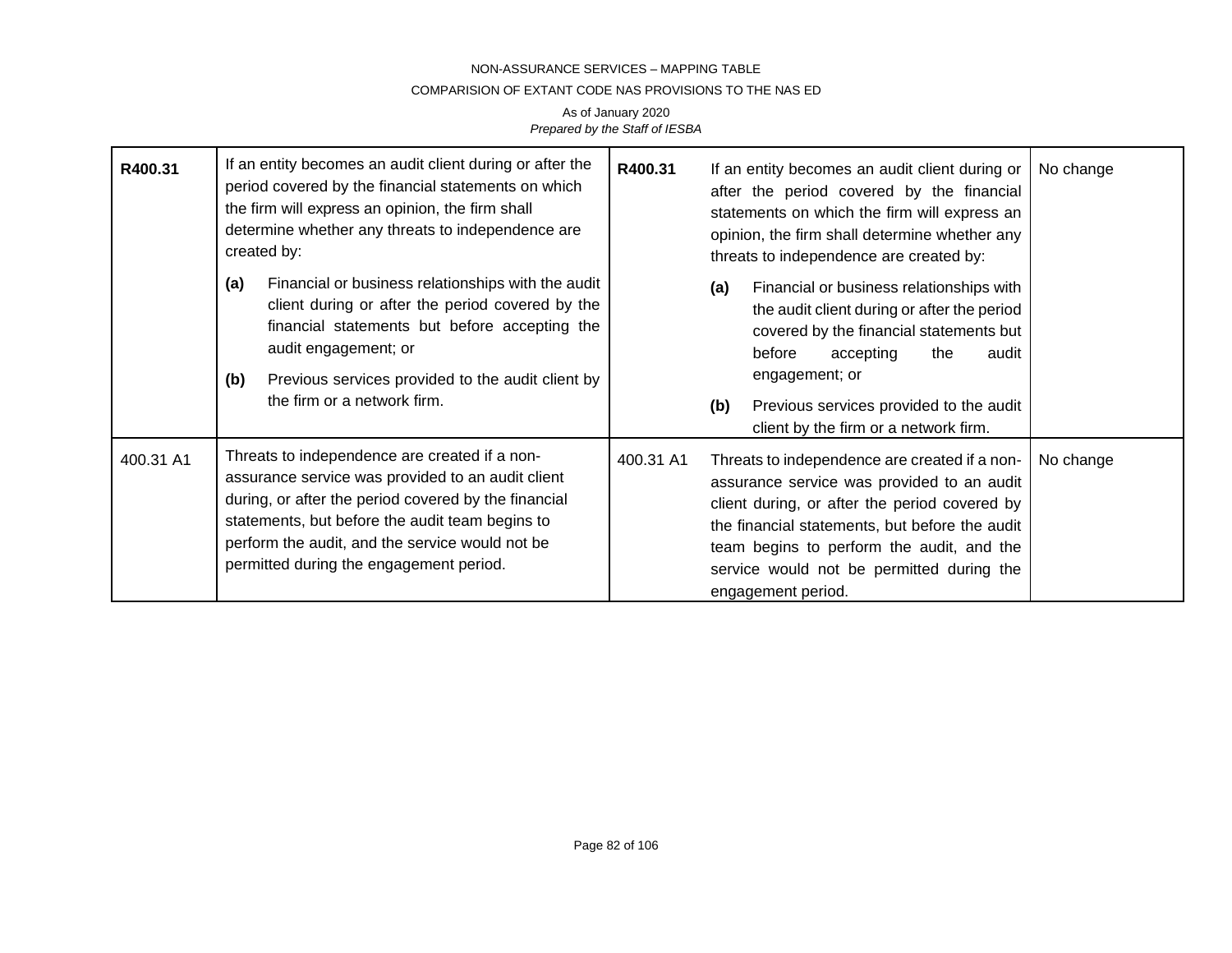## COMPARISION OF EXTANT CODE NAS PROVISIONS TO THE NAS ED

| 400.31 A2 | Examples of actions that might be safeguards to<br>address such threats include:                                                                                                                                                                                                                           | 400.31 A2<br>Examples of actions that might be safeguards<br>to address such threats include: | No change                                                                                                                                                                                                                                                                                                                                                                                                                                                                                                                                                                    |                 |
|-----------|------------------------------------------------------------------------------------------------------------------------------------------------------------------------------------------------------------------------------------------------------------------------------------------------------------|-----------------------------------------------------------------------------------------------|------------------------------------------------------------------------------------------------------------------------------------------------------------------------------------------------------------------------------------------------------------------------------------------------------------------------------------------------------------------------------------------------------------------------------------------------------------------------------------------------------------------------------------------------------------------------------|-----------------|
|           | Using professionals who are not audit team<br>$\bullet$<br>members to perform the service.                                                                                                                                                                                                                 |                                                                                               | Using professionals who are not audit<br>team members to perform the service.                                                                                                                                                                                                                                                                                                                                                                                                                                                                                                |                 |
|           | Having an appropriate reviewer review the audit<br>$\bullet$<br>and non-assurance work as appropriate.                                                                                                                                                                                                     |                                                                                               | Having an appropriate reviewer review<br>the audit and non-assurance work as                                                                                                                                                                                                                                                                                                                                                                                                                                                                                                 |                 |
|           | Engaging another firm outside of the network to<br>$\bullet$<br>evaluate the results of the non-assurance service<br>or having another firm outside of the network re-<br>perform the non-assurance service to the extent<br>necessary to enable the other firm to take<br>responsibility for the service. |                                                                                               | appropriate.<br>Engaging another firm outside of the<br>network to evaluate the results of the<br>non-assurance service or having<br>another firm outside of the network re-<br>perform the non-assurance service to<br>the extent necessary to enable the<br>other firm to take responsibility for the                                                                                                                                                                                                                                                                      |                 |
| n/a       | n/a                                                                                                                                                                                                                                                                                                        | R400.32                                                                                       | service.<br>A firm shall not accept appointment as auditor<br>of a public interest entity to which the firm or<br>the network firm has provided a non-<br>assurance service prior to such appointment<br>that would create a self-review threat in<br>relation to the financial statements on which<br>the firm will express an opinion unless the<br>provision of such service has ceased and:<br>The results of the service were subject to<br>(a)<br>auditing procedures in the course of the<br>audit of the prior year's financial<br>statements by a predecessor firm; | New requirement |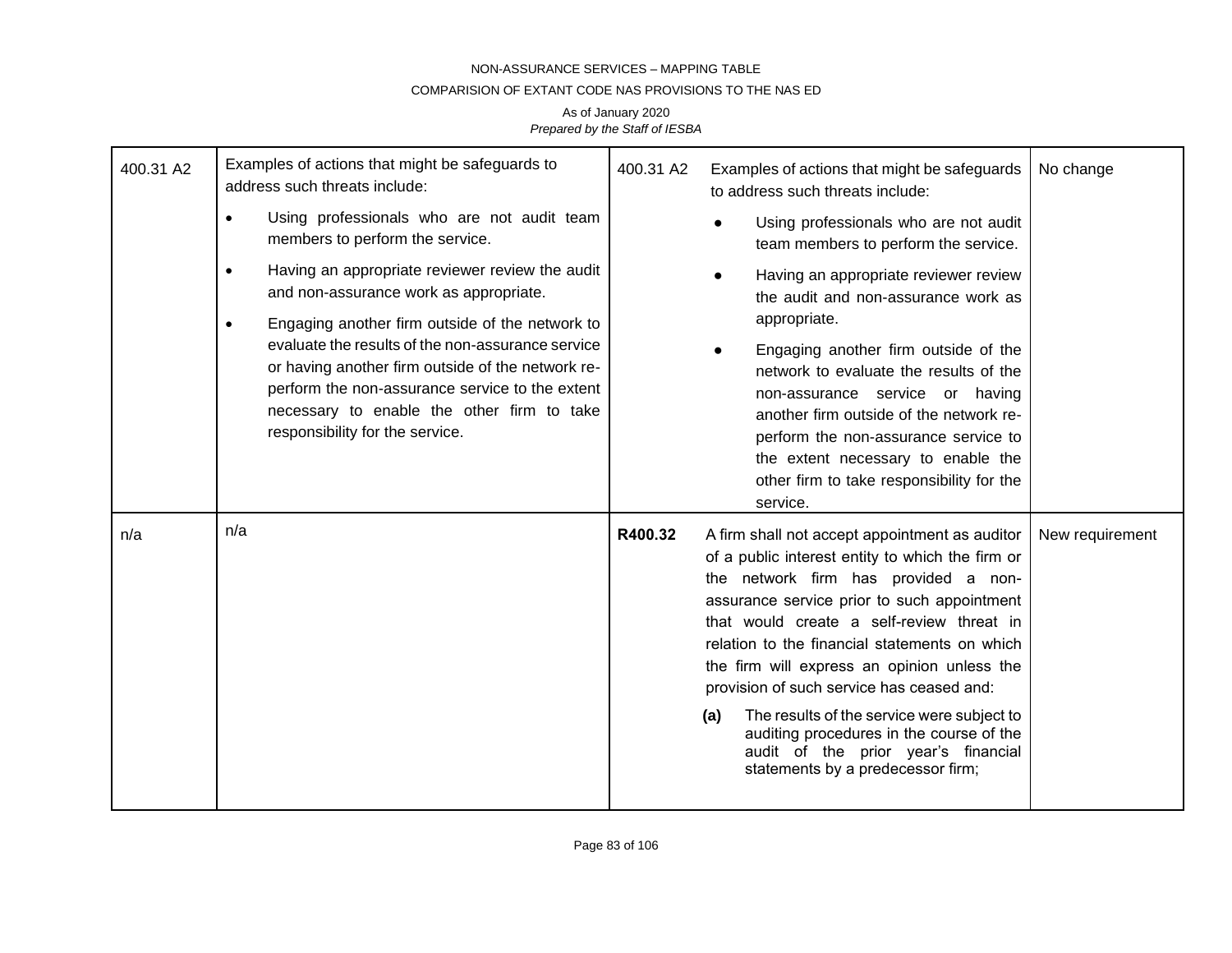#### COMPARISION OF EXTANT CODE NAS PROVISIONS TO THE NAS ED

As of January 2020 *Prepared by the Staff of IESBA*

|                                                               | The firm engages a professional<br>(b)<br>accountant, who is not a member of the<br>firm expressing the opinion on the<br>financial statements to perform a review<br>of the first audit engagement affected by<br>the self-review threat that is equivalent to<br>an engagement quality review; or |
|---------------------------------------------------------------|-----------------------------------------------------------------------------------------------------------------------------------------------------------------------------------------------------------------------------------------------------------------------------------------------------|
|                                                               | The public interest entity engages<br>(c)<br>another firm to:                                                                                                                                                                                                                                       |
|                                                               | Evaluate the results of the non-<br>(i)<br>assurance service; or                                                                                                                                                                                                                                    |
|                                                               | Re-perform the service,<br>(ii)                                                                                                                                                                                                                                                                     |
|                                                               | in either case, to the extent necessary                                                                                                                                                                                                                                                             |
|                                                               | to enable the other firm to take                                                                                                                                                                                                                                                                    |
|                                                               | responsibility for the result of the<br>service.                                                                                                                                                                                                                                                    |
| [Paragraphs 400.32 to 400.39 are intentionally left<br>blank] | [Paragraphs 400.33 to 400.39 are intentionally left<br>blank]                                                                                                                                                                                                                                       |

# **3. Proposed Consequential Amendments to Section 950**

|                                                                             | <b>January 2020 Part 4B (Revised)</b>                                                                                                                                                                       | <b>Proposed Changes to Part 4B, Section 950</b>                                                                                                                                                                         | <b>Comments</b> |
|-----------------------------------------------------------------------------|-------------------------------------------------------------------------------------------------------------------------------------------------------------------------------------------------------------|-------------------------------------------------------------------------------------------------------------------------------------------------------------------------------------------------------------------------|-----------------|
| <b>Section 950 Provision of Non-assurance Services to Assurance Clients</b> |                                                                                                                                                                                                             |                                                                                                                                                                                                                         |                 |
| 950.1                                                                       | Firms are required to comply with the fundamental<br>principles, be independent, and apply the conceptual<br>framework set out in Section 120 to identify, evaluate<br>and address threats to independence. | Firms are required to comply with the<br>950.1<br>fundamental principles, be independent, and<br>apply the conceptual framework set out in<br>Section 120 to identify, evaluate and address<br>threats to independence. | No change       |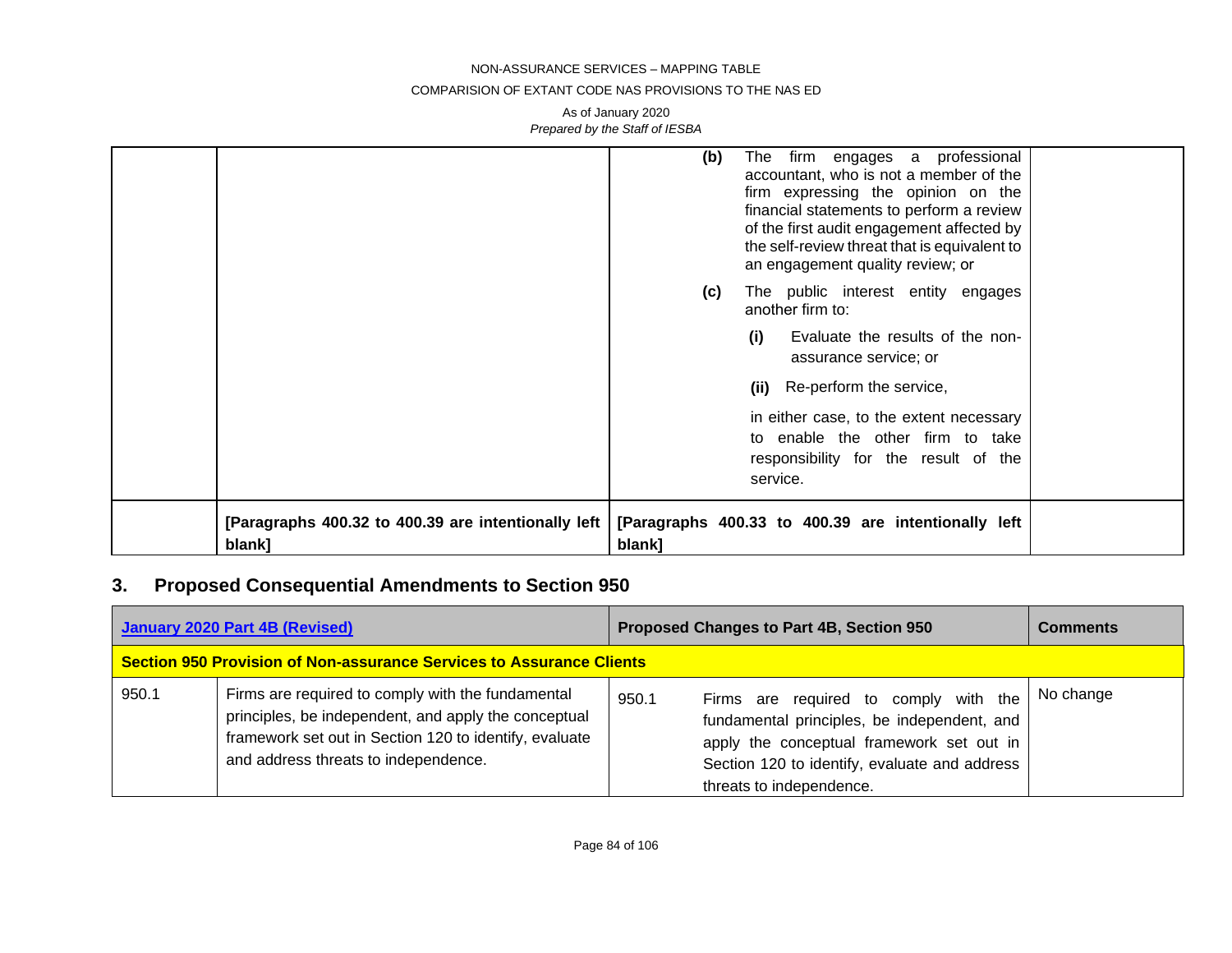## COMPARISION OF EXTANT CODE NAS PROVISIONS TO THE NAS ED

|          | <b>January 2020 Part 4B (Revised)</b>                                                                                                                                                                                                                                                                                                                                                                                                                          |          | Proposed Changes to Part 4B, Section 950                                                                                                                                                                                                                                                                               | <b>Comments</b>       |
|----------|----------------------------------------------------------------------------------------------------------------------------------------------------------------------------------------------------------------------------------------------------------------------------------------------------------------------------------------------------------------------------------------------------------------------------------------------------------------|----------|------------------------------------------------------------------------------------------------------------------------------------------------------------------------------------------------------------------------------------------------------------------------------------------------------------------------|-----------------------|
| 950.2    | Firms might provide a range of non-assurance<br>services to their assurance clients, consistent with<br>their skills and expertise. Providing certain non-<br>assurance services to assurance clients might create<br>threats to compliance with the fundamental principles<br>and threats to independence. This section sets out<br>specific requirements and application material<br>relevant to applying the conceptual framework in such<br>circumstances. | 950.2    | Firms might provide a range of non-assurance<br>services to their assurance clients, consistent<br>with their skills and expertise. Providing certain<br>non-assurance services to assurance clients<br>might create threats to compliance with the<br>fundamental<br>principles<br>and threats<br>to<br>independence. | No change             |
| R950.3   | Before a firm accepts an engagement to provide a<br>non-assurance service to an assurance client, the firm<br>shall determine whether providing such a service<br>might create a threat to independence.                                                                                                                                                                                                                                                       | R950.5   | Before a firm accepts an engagement to<br>non-assurance service to an<br>provide a<br>assurance client, the firm shall apply the<br>conceptual framework to identify, evaluate and<br>address any threat to independence that might<br>be created by providing that service.                                           | Conforms to<br>R600.8 |
| n/a      | n/a                                                                                                                                                                                                                                                                                                                                                                                                                                                            | 950.6 A1 | A description of the categories of threats that<br>might arise when a firm provides a non-<br>assurance service to an assurance client is set<br>out in 120.6 A3.                                                                                                                                                      |                       |
| 950.3 A1 | The requirements and application material in this<br>section assist firms in analyzing certain types of non-<br>assurance services and the related threats that might<br>be created when a firm accepts or provides non-<br>assurance services to an assurance client.                                                                                                                                                                                         | 950.3    | This section sets out requirements and<br>application material relevant to applying the<br>conceptual framework to identify, evaluate and<br>address threats to independence when<br>providing<br>services<br>non-assurance<br>to<br>assurance clients.                                                                | Conforms to 600.3     |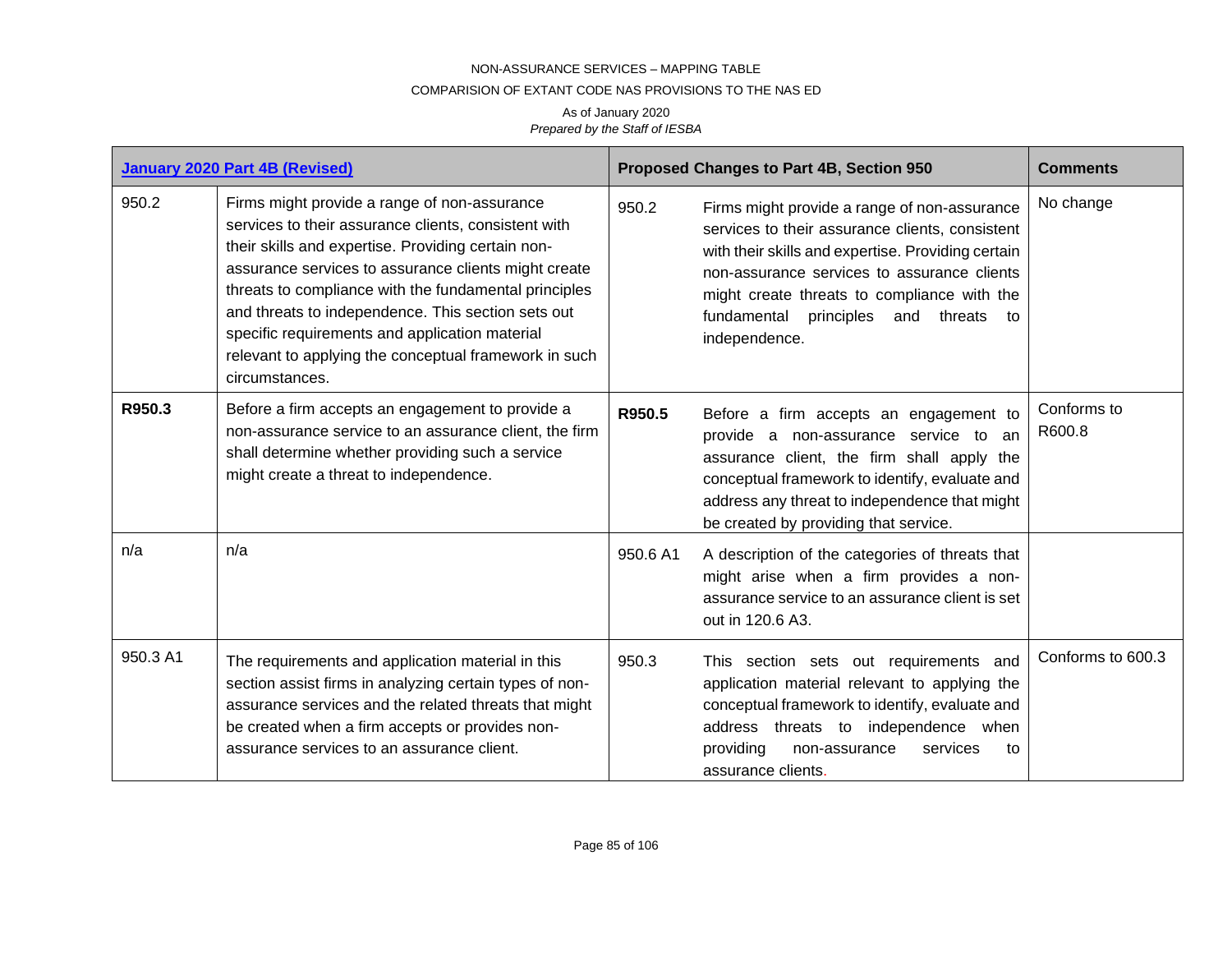## COMPARISION OF EXTANT CODE NAS PROVISIONS TO THE NAS ED

|          | <b>January 2020 Part 4B (Revised)</b>                                                                                                                                                                                                                                                                                                                                                                                                                                                                                                                                                                              |          | Proposed Changes to Part 4B, Section 950                                                                                                                                                                                                                                                                                                                                                                                                      | <b>Comments</b>                                        |
|----------|--------------------------------------------------------------------------------------------------------------------------------------------------------------------------------------------------------------------------------------------------------------------------------------------------------------------------------------------------------------------------------------------------------------------------------------------------------------------------------------------------------------------------------------------------------------------------------------------------------------------|----------|-----------------------------------------------------------------------------------------------------------------------------------------------------------------------------------------------------------------------------------------------------------------------------------------------------------------------------------------------------------------------------------------------------------------------------------------------|--------------------------------------------------------|
| 950.3 A2 | New business practices, the evolution of financial<br>markets and changes in information technology are<br>among the developments that make it impossible to<br>draw up an all-inclusive list of non-assurance services<br>that might be provided to an assurance client. As a<br>result, the Code does not include an exhaustive listing<br>of all non-assurance services that might be provided<br>to an assurance client.                                                                                                                                                                                       | 950.4 A1 | New business practices, the evolution of<br>financial markets and changes in technology<br>are among the developments that make it<br>impossible to draw up an all-inclusive list of<br>non-assurance services that might<br>be<br>provided to an assurance client. As a result,<br>the Code does not include an exhaustive<br>listing of all non-assurance services that might<br>be provided to an assurance client.                        | No change (other<br>than deletion of<br>'information') |
| n/a      | n/a                                                                                                                                                                                                                                                                                                                                                                                                                                                                                                                                                                                                                | 950.5 A1 | A description of the categories of threats that<br>might arise when a firm or network firm<br>provides a non-assurance service to an<br>assurance client is set out in 120.6 A3.                                                                                                                                                                                                                                                              | Conforms to 600.9<br>A1                                |
| 950.4 A1 | Factors that are relevant in evaluating the level of<br>threats created by providing a non-assurance service<br>to an assurance client include:<br>The nature, scope and purpose of the service.<br>$\bullet$<br>The degree of reliance that will be placed on the<br>$\bullet$<br>outcome of the service as part of the assurance<br>engagement.<br>The legal and regulatory environment in which<br>$\bullet$<br>the service is provided.<br>Whether the outcome of the service will affect the<br>$\bullet$<br>underlying subject matter and, in an attestation<br>engagement, matters reflected in the subject | 950.6 A2 | Factors that are relevant in identifying and<br>evaluating threats created by providing a non-<br>assurance service to an assurance client<br>include:<br>The nature, scope, intended use and<br>purpose of the service.<br>The manner in which the service will be<br>$\bullet$<br>provided.<br>The legal and regulatory environment in<br>$\bullet$<br>which the service is provided.<br>Whether the client is a public interest<br>entity. | Conforms to 600.9<br>A2                                |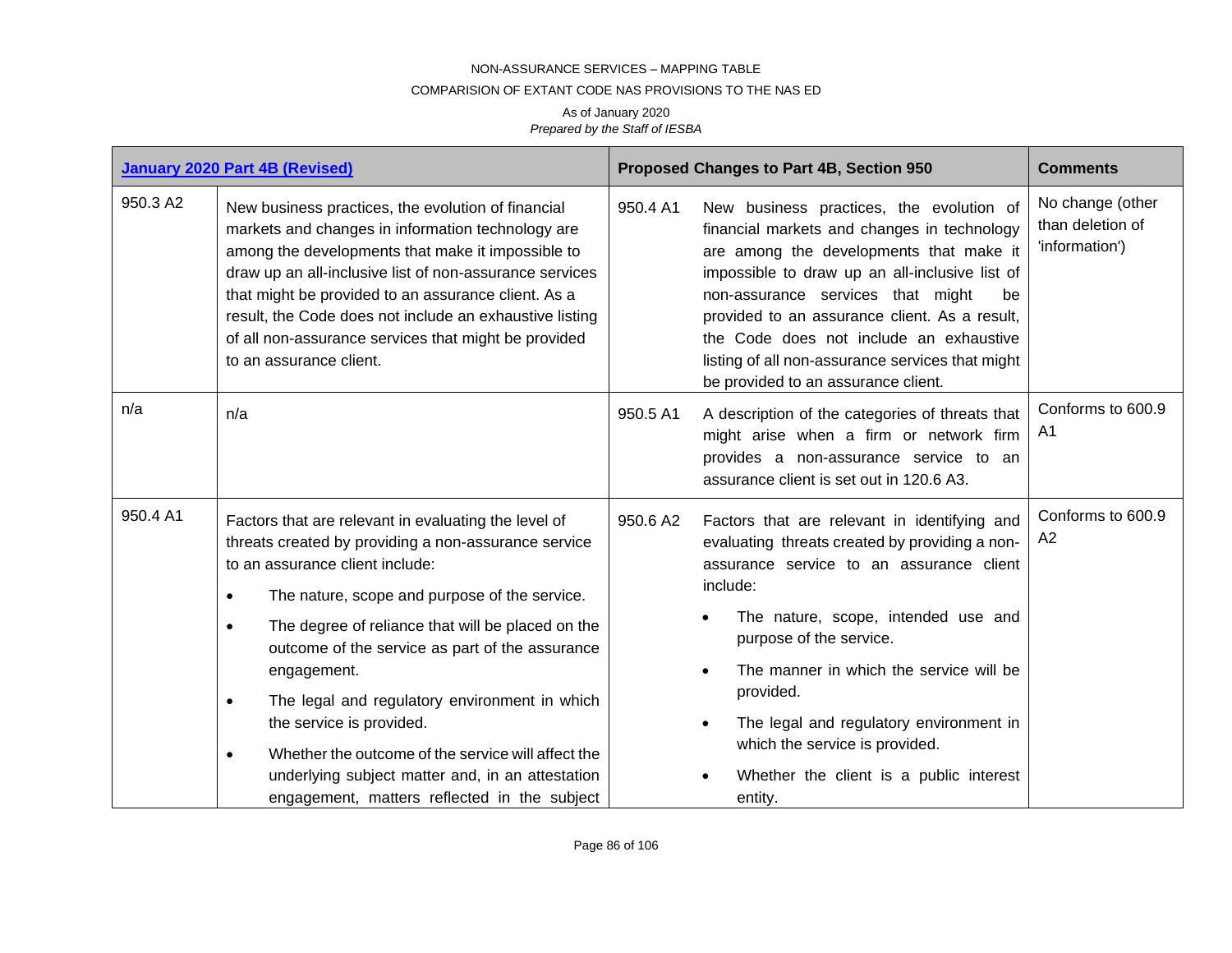#### COMPARISION OF EXTANT CODE NAS PROVISIONS TO THE NAS ED

|     | <b>January 2020 Part 4B (Revised)</b>                                                                                                                                                                                                                                                                                                                                                                                                                                                                                                                                            | Proposed Changes to Part 4B, Section 950                                                                                                                                                                                                                                                                                                                                                                                                                                                                                                                                                                                                                                                                                                                                                                                                                                                                                                                                                             | <b>Comments</b>                         |
|-----|----------------------------------------------------------------------------------------------------------------------------------------------------------------------------------------------------------------------------------------------------------------------------------------------------------------------------------------------------------------------------------------------------------------------------------------------------------------------------------------------------------------------------------------------------------------------------------|------------------------------------------------------------------------------------------------------------------------------------------------------------------------------------------------------------------------------------------------------------------------------------------------------------------------------------------------------------------------------------------------------------------------------------------------------------------------------------------------------------------------------------------------------------------------------------------------------------------------------------------------------------------------------------------------------------------------------------------------------------------------------------------------------------------------------------------------------------------------------------------------------------------------------------------------------------------------------------------------------|-----------------------------------------|
|     | information<br>of<br>matter<br>the<br>assurance<br>engagement, and, if so:<br>The extent to which the outcome of the<br>$\circ$<br>service will have a material or significant<br>effect on the underlying subject matter<br>and, in an attestation engagement, the<br>subject matter<br>information of the<br>assurance engagement.<br>The extent of the assurance client's<br>$\circ$<br>involvement in determining significant<br>matters of judgment.<br>The level of expertise of the client's management<br>and employees with respect to the type of<br>service provided. | The level of expertise of the client's<br>management and employees<br>with<br>respect to the type of service provided.<br>Whether the outcome of the service will<br>$\bullet$<br>affect the underlying subject matter and,<br>in an attestation engagement, matters<br>reflected in the subject matter information<br>of the assurance engagement, and, if so:<br>The extent to which the outcome of<br>$\circ$<br>the service will have a material or<br>significant effect on the underlying<br>subject matter and, in an attestation<br>engagement, the subject matter<br>information of the assurance<br>engagement.<br>The extent to which the assurance<br>$\circ$<br>client<br>determines<br>significant<br>matters of judgment (Ref: Para.<br>R900.13 to R900.14).<br>The degree of reliance that will be placed<br>$\bullet$<br>on the outcome of the service as part of<br>the assurance engagement.<br>The fees relating to the provision of the<br>$\bullet$<br>non-assurance services. |                                         |
| n/a | n/a                                                                                                                                                                                                                                                                                                                                                                                                                                                                                                                                                                              | Expectations about a firm's independence are<br>950.9 A1<br>heightened when an assurance engagement                                                                                                                                                                                                                                                                                                                                                                                                                                                                                                                                                                                                                                                                                                                                                                                                                                                                                                  | New application<br>material relating to |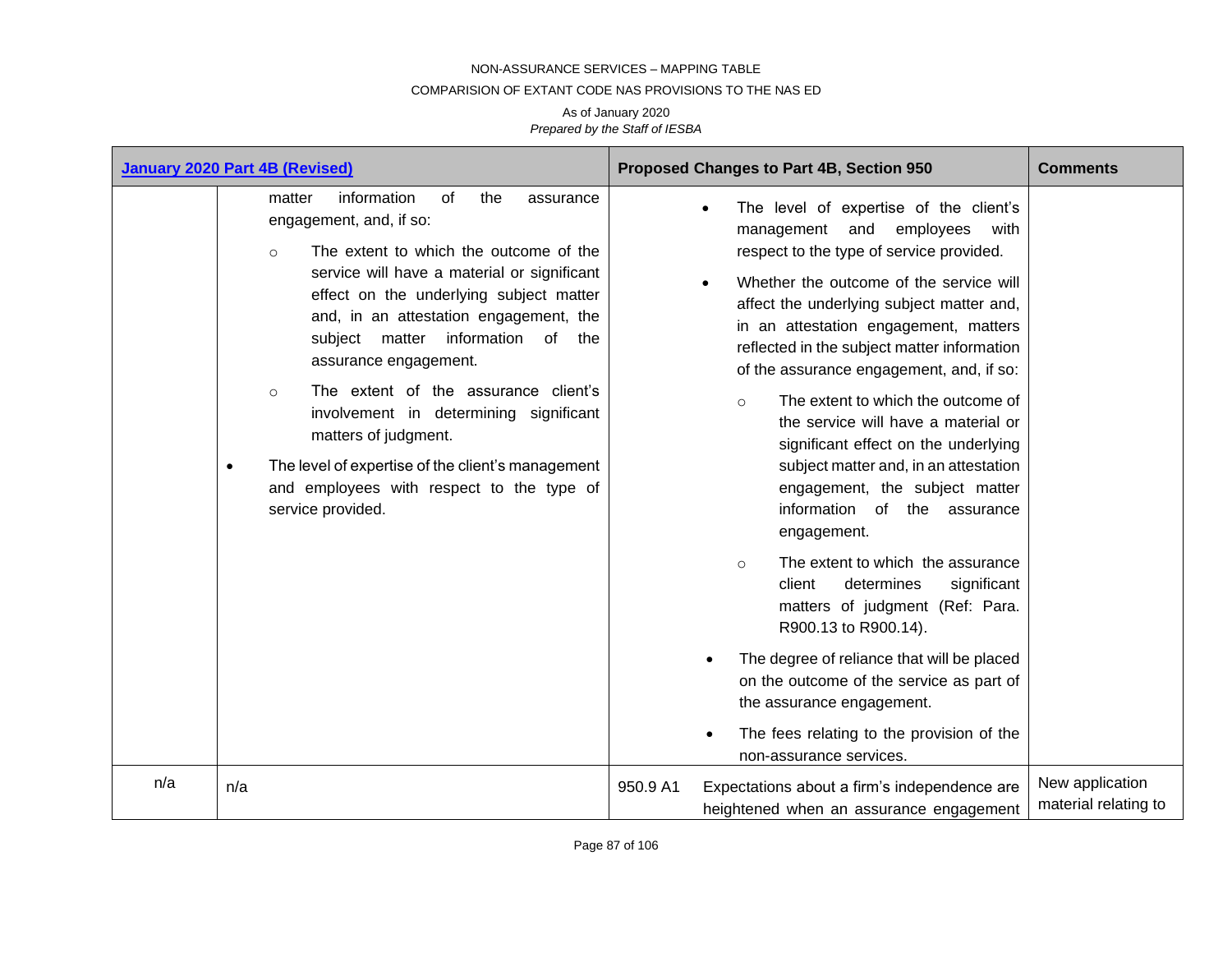## COMPARISION OF EXTANT CODE NAS PROVISIONS TO THE NAS ED

|          | <b>January 2020 Part 4B (Revised)</b>                                                                                                                                                                                                                                    |           | Proposed Changes to Part 4B, Section 950                                                                                                                                                                                                                                                                                | <b>Comments</b>                                           |
|----------|--------------------------------------------------------------------------------------------------------------------------------------------------------------------------------------------------------------------------------------------------------------------------|-----------|-------------------------------------------------------------------------------------------------------------------------------------------------------------------------------------------------------------------------------------------------------------------------------------------------------------------------|-----------------------------------------------------------|
|          |                                                                                                                                                                                                                                                                          |           | is undertaken by a firm for a public interest<br>entity and the results of that engagement will<br>be:<br>Made available publicly, including to<br>(a)                                                                                                                                                                  | assurance clients<br>that are public<br>interest entities |
|          |                                                                                                                                                                                                                                                                          |           | shareholders and other stakeholders; or                                                                                                                                                                                                                                                                                 |                                                           |
|          |                                                                                                                                                                                                                                                                          |           | Provided to an entity or organization<br>(b)<br>established by law or regulation to<br>oversee the operation of a business<br>sector or activity.                                                                                                                                                                       |                                                           |
|          |                                                                                                                                                                                                                                                                          |           | Consideration of these expectations form part<br>of the reasonable and informed third party test<br>applied when determining whether to provide<br>a non-assurance service to an assurance<br>client.                                                                                                                   |                                                           |
|          |                                                                                                                                                                                                                                                                          | 950.9 A2  | If a self-review threat exists in relation to an<br>engagement undertaken in the circumstances<br>described in paragraph 950.9 A1 (b), the firm<br>is encouraged to disclose to the intended user<br>of the information the existence of a self-<br>review threat to independence and the steps<br>taken to address it. |                                                           |
| 950.4 A2 | The concept of materiality in relation to an assurance<br>client's subject matter information is addressed in<br>International Standard on Assurance Engagements<br>(ISAE) 3000 (Revised), Assurance Engagements<br>other than Audits or Reviews of Historical Financial | 950.10 A1 | The concept of materiality in relation to an<br>assurance client's subject matter information<br>is addressed in International Standard on<br>(ISAE)<br>3000<br>Assurance<br>Engagements<br>(Revised), Assurance Engagements<br>other                                                                                   | No change                                                 |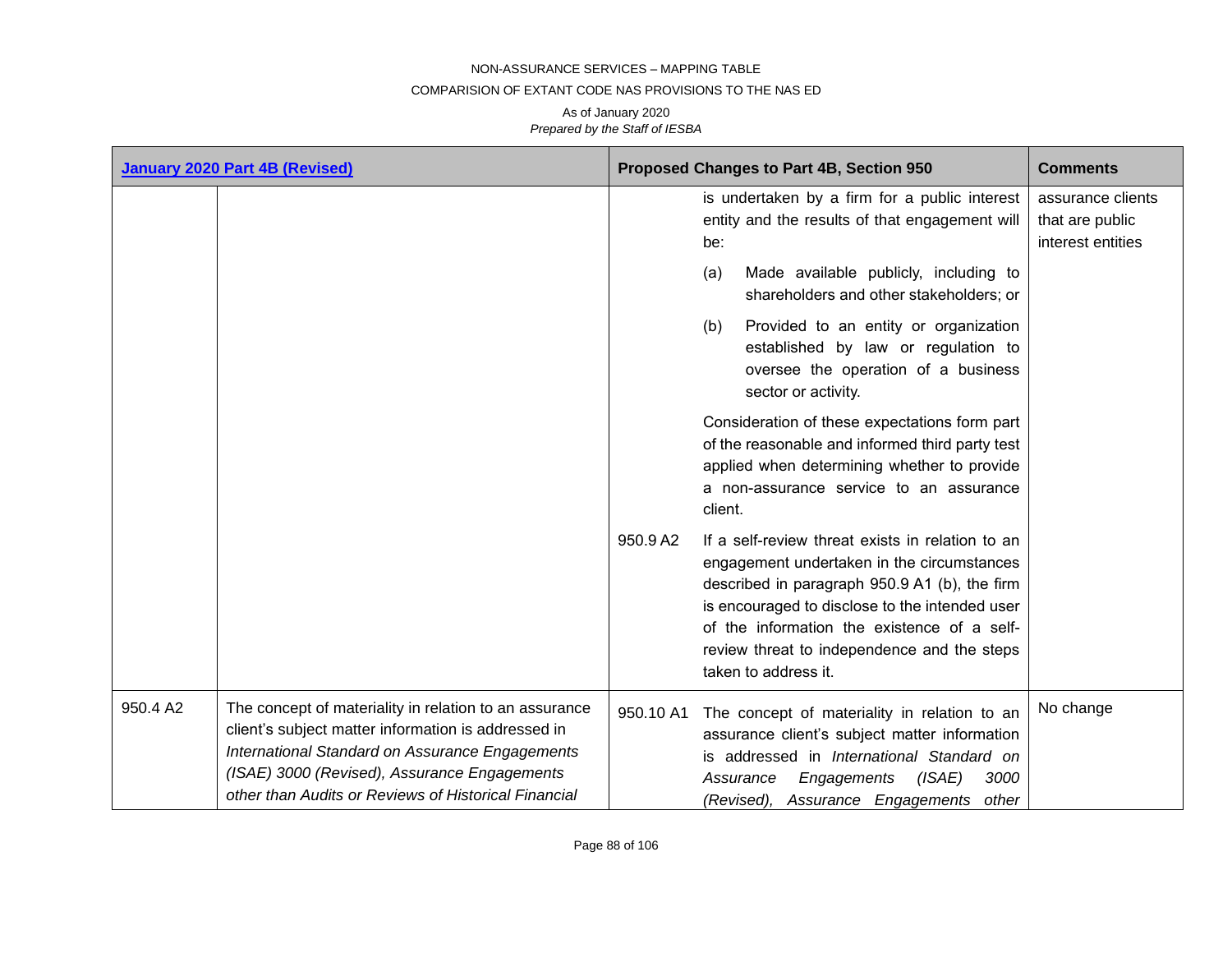## COMPARISION OF EXTANT CODE NAS PROVISIONS TO THE NAS ED

|          | <b>January 2020 Part 4B (Revised)</b>                                                                                                                                                                                                                                                                                                                                                                                                                                                                                                                                                                                              | Proposed Changes to Part 4B, Section 950                                                                                                                                                                                                                                                                                                                                                                                                                                                                                                                                                                                                      | <b>Comments</b>                                                                        |
|----------|------------------------------------------------------------------------------------------------------------------------------------------------------------------------------------------------------------------------------------------------------------------------------------------------------------------------------------------------------------------------------------------------------------------------------------------------------------------------------------------------------------------------------------------------------------------------------------------------------------------------------------|-----------------------------------------------------------------------------------------------------------------------------------------------------------------------------------------------------------------------------------------------------------------------------------------------------------------------------------------------------------------------------------------------------------------------------------------------------------------------------------------------------------------------------------------------------------------------------------------------------------------------------------------------|----------------------------------------------------------------------------------------|
|          | Information. The determination of materiality involves<br>the exercise of professional judgment and is impacted<br>by both quantitative and qualitative factors. It is also<br>affected by perceptions of the financial or other<br>information needs of users.                                                                                                                                                                                                                                                                                                                                                                    | than Audits or Reviews of Historical Financial<br>Information. The determination of materiality<br>involves the exercise of professional judgment<br>and is impacted by both quantitative and<br>qualitative factors. It is also affected by<br>perceptions of the financial or other<br>information needs of users.                                                                                                                                                                                                                                                                                                                          |                                                                                        |
| 950.4 A3 | A firm might provide multiple non-assurance services<br>to an assurance client. In these circumstances the<br>combined effect of threats created by providing those<br>services is relevant to the firm's evaluation of threats.                                                                                                                                                                                                                                                                                                                                                                                                   | 950.7 A1<br>A firm might provide multiple non-assurance<br>services to an assurance client. In these<br>circumstances the combined effect of threats<br>created by providing those services is relevant<br>to the firm's evaluation of threats.                                                                                                                                                                                                                                                                                                                                                                                               | No change                                                                              |
| 950.5 A1 | Paragraph 120.10 A2 includes a description of<br>safeguards. In relation to providing non-assurance<br>services to assurance clients, safeguards are actions,<br>individually or in combination, that the firm takes that<br>effectively reduce threats to independence to an<br>acceptable level. In some situations, when a threat is<br>created by providing a service to an assurance client,<br>safeguards might not be available. In such situations,<br>the application of the conceptual framework set out in<br>Section 120 requires the firm to decline or end the<br>non-assurance service or the assurance engagement. | 950.11 A1<br>Paragraphs 120.10 to 120.10 A2 include a<br>requirement and application material that are<br>relevant when addressing<br>threats<br>independence, including a description of<br>safeguards.<br>950.11 A2 Threats to independence created by providing<br>a non-assurance service or multiple services<br>to an assurance client vary depending on facts<br>circumstances<br>of the<br>and<br>assurance<br>engagement and the nature of the service.<br>Such threats might be addressed by applying<br>safeguards or by adjusting the scope of the<br>proposed service.<br>950.11 A3 Examples of actions that might be safeguards | New material<br>added to conform<br>with revised<br>to<br>provisions in<br>Section 600 |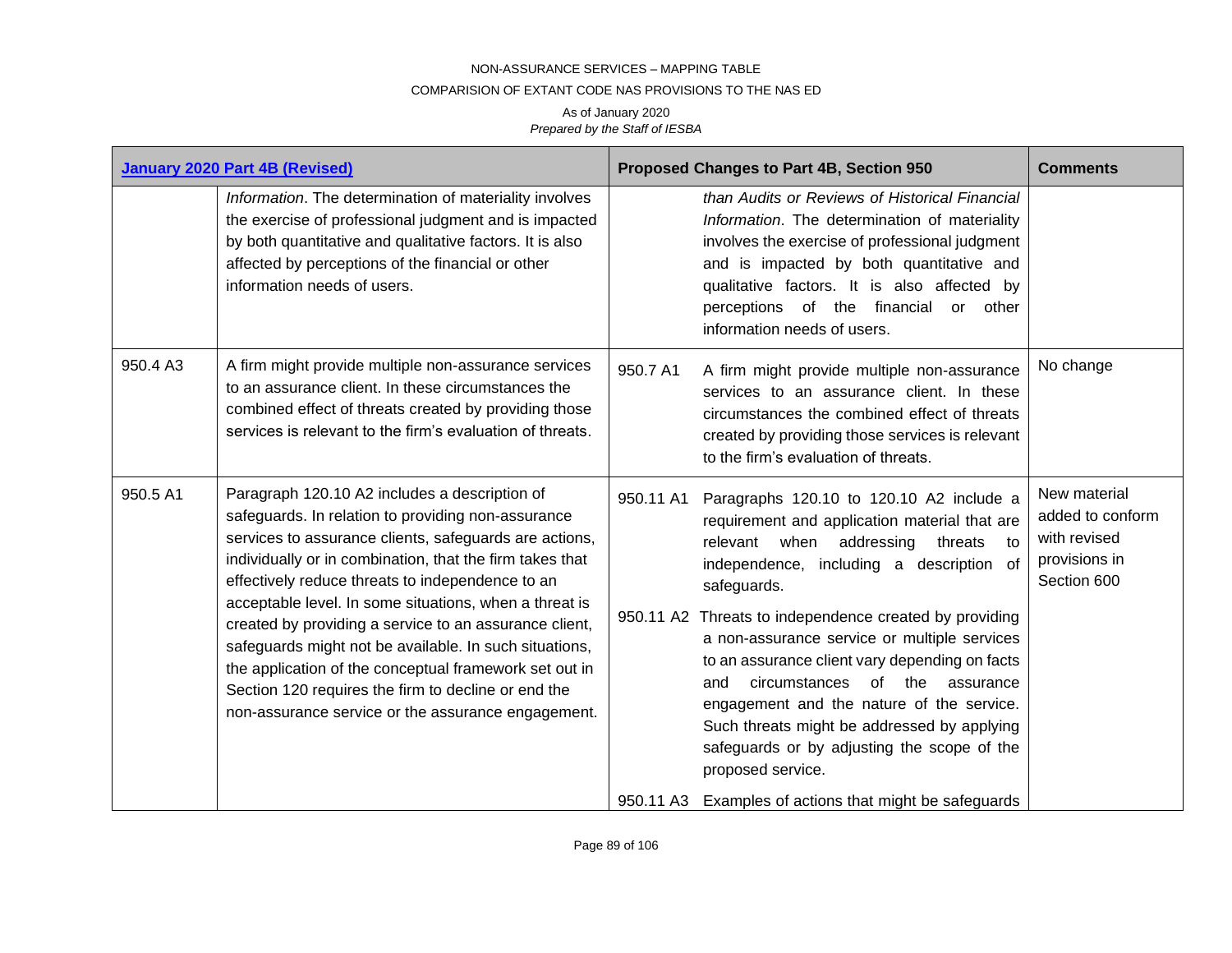## COMPARISION OF EXTANT CODE NAS PROVISIONS TO THE NAS ED

|        | <b>January 2020 Part 4B (Revised)</b>                                                                                                                                                                          |         | Proposed Changes to Part 4B, Section 950                                                                                                                                                                                                                            | <b>Comments</b> |
|--------|----------------------------------------------------------------------------------------------------------------------------------------------------------------------------------------------------------------|---------|---------------------------------------------------------------------------------------------------------------------------------------------------------------------------------------------------------------------------------------------------------------------|-----------------|
|        |                                                                                                                                                                                                                |         | to address such threats include:                                                                                                                                                                                                                                    |                 |
|        |                                                                                                                                                                                                                |         | Using<br>professionals who<br>are<br>not<br>$\bullet$<br>assurance team members to perform the<br>service.                                                                                                                                                          |                 |
|        |                                                                                                                                                                                                                |         | Having an appropriate reviewer who was<br>$\bullet$<br>not involved in providing the service<br>review the assurance work or service<br>performed.                                                                                                                  |                 |
|        |                                                                                                                                                                                                                |         | 950.11 A4 Safeguards might not be available to reduce<br>the threat created by providing a non-<br>assurance service to an assurance client to an<br>acceptable level. In such a situation, the<br>application of the conceptual framework<br>requires the firm to: |                 |
|        |                                                                                                                                                                                                                |         | Adjust the scope of the proposed service<br>(a)<br>to eliminate to the circumstances that<br>are creating the threat;                                                                                                                                               |                 |
|        |                                                                                                                                                                                                                |         | Decline or end the service that creates<br>(b)<br>the threat that cannot be eliminated or<br>reduced to an acceptable level; or                                                                                                                                     |                 |
|        |                                                                                                                                                                                                                |         | End the assurance engagement.<br>(c)                                                                                                                                                                                                                                |                 |
| R950.6 | A firm shall not assume a management responsibility<br>related to the underlying subject matter and, in an<br>attestation engagement, the subject matter<br>information of an assurance engagement provided by | R900.13 | A firm shall not assume a management<br>responsibility related to the underlying subject<br>matter and, in an attestation engagement, the<br>subject matter information of an assurance                                                                             | No change       |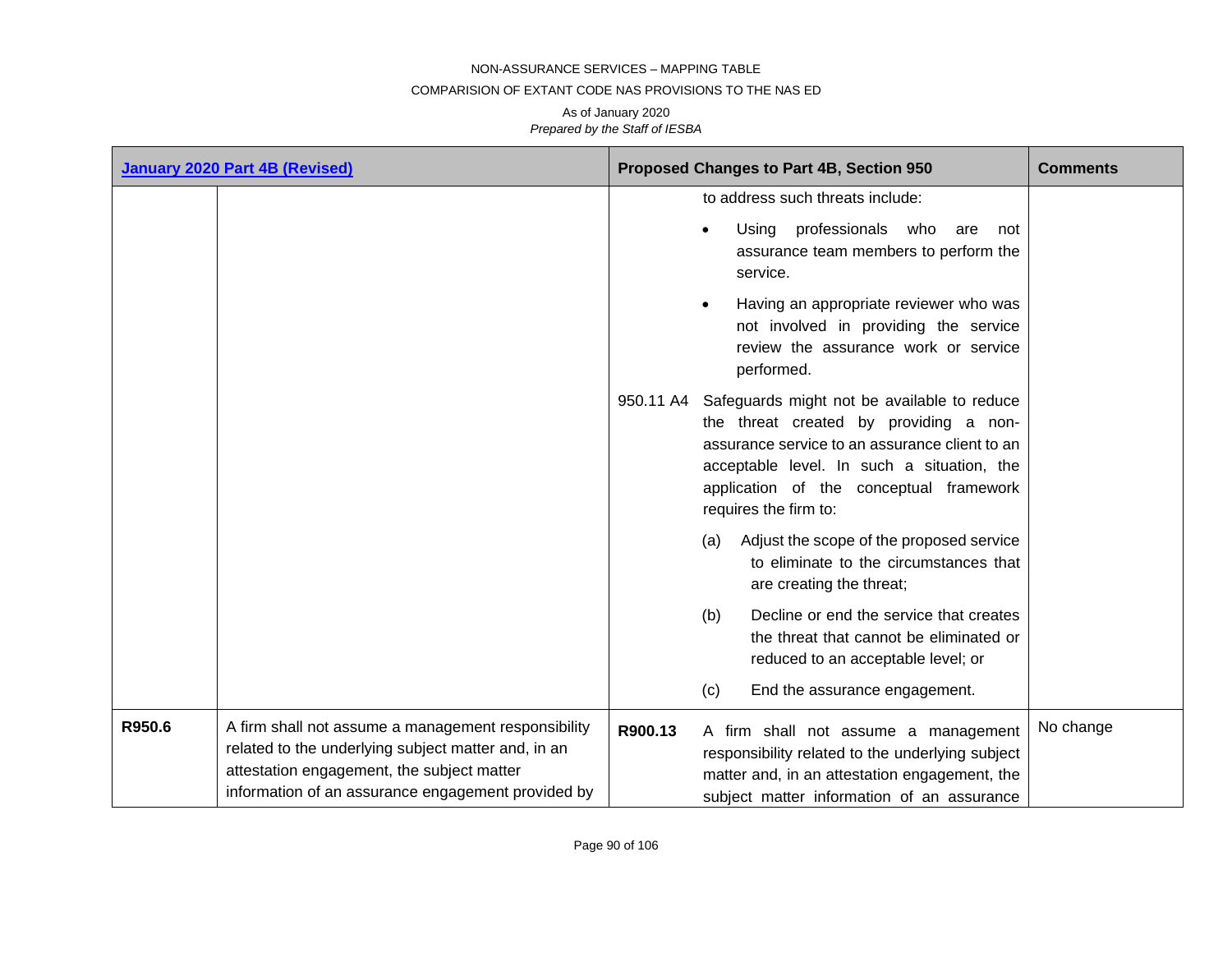## COMPARISION OF EXTANT CODE NAS PROVISIONS TO THE NAS ED

|          | <b>January 2020 Part 4B (Revised)</b>                                                                                                                                                                                                                                                                                                                                                                                                                                                                                                                                                                                   |           | Proposed Changes to Part 4B, Section 950                                                                                                                                                                                                                                                                                                                                                                                                                                                                                                                                                                                                     | <b>Comments</b>          |
|----------|-------------------------------------------------------------------------------------------------------------------------------------------------------------------------------------------------------------------------------------------------------------------------------------------------------------------------------------------------------------------------------------------------------------------------------------------------------------------------------------------------------------------------------------------------------------------------------------------------------------------------|-----------|----------------------------------------------------------------------------------------------------------------------------------------------------------------------------------------------------------------------------------------------------------------------------------------------------------------------------------------------------------------------------------------------------------------------------------------------------------------------------------------------------------------------------------------------------------------------------------------------------------------------------------------------|--------------------------|
|          | the firm. If the firm assumes a management<br>responsibility as part of any other service provided to<br>the assurance client, the firm shall ensure that the<br>responsibility is not related to the underlying subject<br>matter and, in an attestation engagement, the subject<br>matter information of the assurance engagement<br>provided by the firm.                                                                                                                                                                                                                                                            |           | engagement provided by the firm. If the firm<br>assumes a management responsibility as part<br>of any other service provided to the assurance<br>client, the firm shall ensure that the<br>responsibility is not related to the underlying<br>subject matter and, in an attestation<br>engagement, the subject matter information of<br>the assurance engagement provided by the<br>firm.                                                                                                                                                                                                                                                    |                          |
| 950.6 A1 | Management responsibilities involve controlling,<br>leading and directing an entity, including making<br>decisions regarding the acquisition, deployment and<br>control of human, financial, technological, physical<br>and intangible resources.                                                                                                                                                                                                                                                                                                                                                                       | 900.13 A1 | Management<br>responsibilities<br>involve<br>controlling, leading and directing an entity,<br>including making decisions regarding the<br>acquisition, deployment and control of human,<br>financial,<br>technological,<br>physical<br>and<br>intangible resources.                                                                                                                                                                                                                                                                                                                                                                          | No change                |
| 950.6 A2 | Providing a non-assurance service to an assurance<br>client creates self-review and self-interest threats if<br>the firm assumes a management responsibility when<br>performing the service. In relation to providing a<br>service related to the underlying subject matter and, in<br>an attestation engagement, the subject matter<br>information of an assurance engagement provided by<br>the firm, assuming a management responsibility also<br>creates a familiarity threat and might create an<br>advocacy threat because the firm becomes too<br>closely aligned with the views and interests of<br>management. | 900.13 A2 | When a firm assumes a management<br>responsibility related to the underlying subject<br>matters and, in an attestation engagement, the<br>subject matter information of an assurance<br>self-review and self-interest<br>engagement,<br>threats are created. In relation to providing a<br>service related to the underlying subject matter<br>and, in an attestation engagement, the subject<br>information<br>of<br>matter<br>assurance<br>an<br>engagement provided by the firm, assuming a<br>management responsibility also creates a<br>familiarity threat and might create an advocacy<br>threat because the firm becomes too closely | Conforms to 400.13<br>A2 |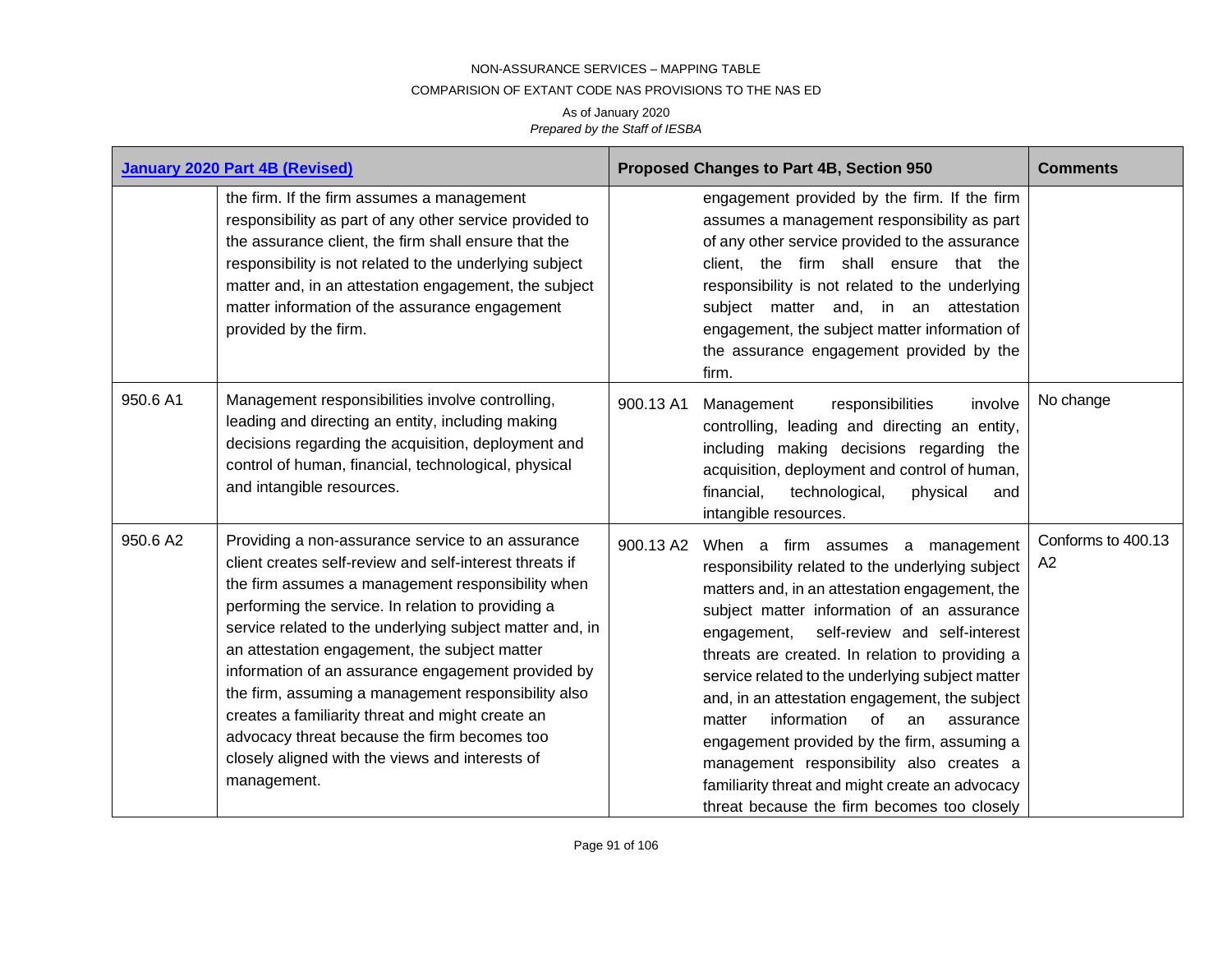#### COMPARISION OF EXTANT CODE NAS PROVISIONS TO THE NAS ED

| <b>January 2020 Part 4B (Revised)</b> |                                                                                                                                                                                                                                                                                                                                                                                                                                                                                                                                                                                                                                                                                                                                                                                                                                                                                                                                                           | Proposed Changes to Part 4B, Section 950                                                                                                                                                                                                                                                                                                                                                                                                                                                                                                                                                                                                                                                                                                                                                                                                                                                                                            | <b>Comments</b> |
|---------------------------------------|-----------------------------------------------------------------------------------------------------------------------------------------------------------------------------------------------------------------------------------------------------------------------------------------------------------------------------------------------------------------------------------------------------------------------------------------------------------------------------------------------------------------------------------------------------------------------------------------------------------------------------------------------------------------------------------------------------------------------------------------------------------------------------------------------------------------------------------------------------------------------------------------------------------------------------------------------------------|-------------------------------------------------------------------------------------------------------------------------------------------------------------------------------------------------------------------------------------------------------------------------------------------------------------------------------------------------------------------------------------------------------------------------------------------------------------------------------------------------------------------------------------------------------------------------------------------------------------------------------------------------------------------------------------------------------------------------------------------------------------------------------------------------------------------------------------------------------------------------------------------------------------------------------------|-----------------|
|                                       |                                                                                                                                                                                                                                                                                                                                                                                                                                                                                                                                                                                                                                                                                                                                                                                                                                                                                                                                                           | aligned with the views and interests of<br>management.                                                                                                                                                                                                                                                                                                                                                                                                                                                                                                                                                                                                                                                                                                                                                                                                                                                                              |                 |
| 950.6 A3                              | Determining whether an activity is a management<br>responsibility depends on the circumstances and<br>requires the exercise of professional judgment.<br>Examples of activities that would be considered a<br>management responsibility include:<br>Setting policies and strategic direction.<br>$\bullet$<br>Hiring or dismissing employees.<br>$\bullet$<br>Directing and taking responsibility for the actions<br>$\bullet$<br>of employees in relation to the employees' work<br>for the entity.<br>Authorizing transactions.<br>$\bullet$<br>Controlling or managing bank accounts or<br>$\bullet$<br>investments.<br>Deciding which recommendations of the firm or<br>$\bullet$<br>other third parties to implement.<br>Reporting to those charged with governance on<br>$\bullet$<br>behalf of management.<br>Taking<br>responsibility<br>designing,<br>for<br>$\bullet$<br>implementing,<br>monitoring<br>maintaining<br>and<br>internal control. | Determining whether an activity is a<br>900.13 A3<br>management responsibility depends on the<br>circumstances and requires the exercise of<br>professional judgment. Examples of activities<br>that would be considered a management<br>responsibility include:<br>Setting policies and strategic direction.<br>$\bullet$<br>Hiring or dismissing employees.<br>$\bullet$<br>Directing and taking responsibility for<br>$\bullet$<br>the actions of employees in relation to<br>the employees' work for the entity.<br>Authorizing transactions.<br>Controlling or managing bank accounts<br>$\bullet$<br>or investments.<br>Deciding which recommendations of the<br>$\bullet$<br>firm or other third parties to implement.<br>Reporting to those charged with<br>$\bullet$<br>governance on behalf of management.<br>Taking responsibility for designing,<br>implementing,<br>monitoring<br>and<br>maintaining internal control. | No change       |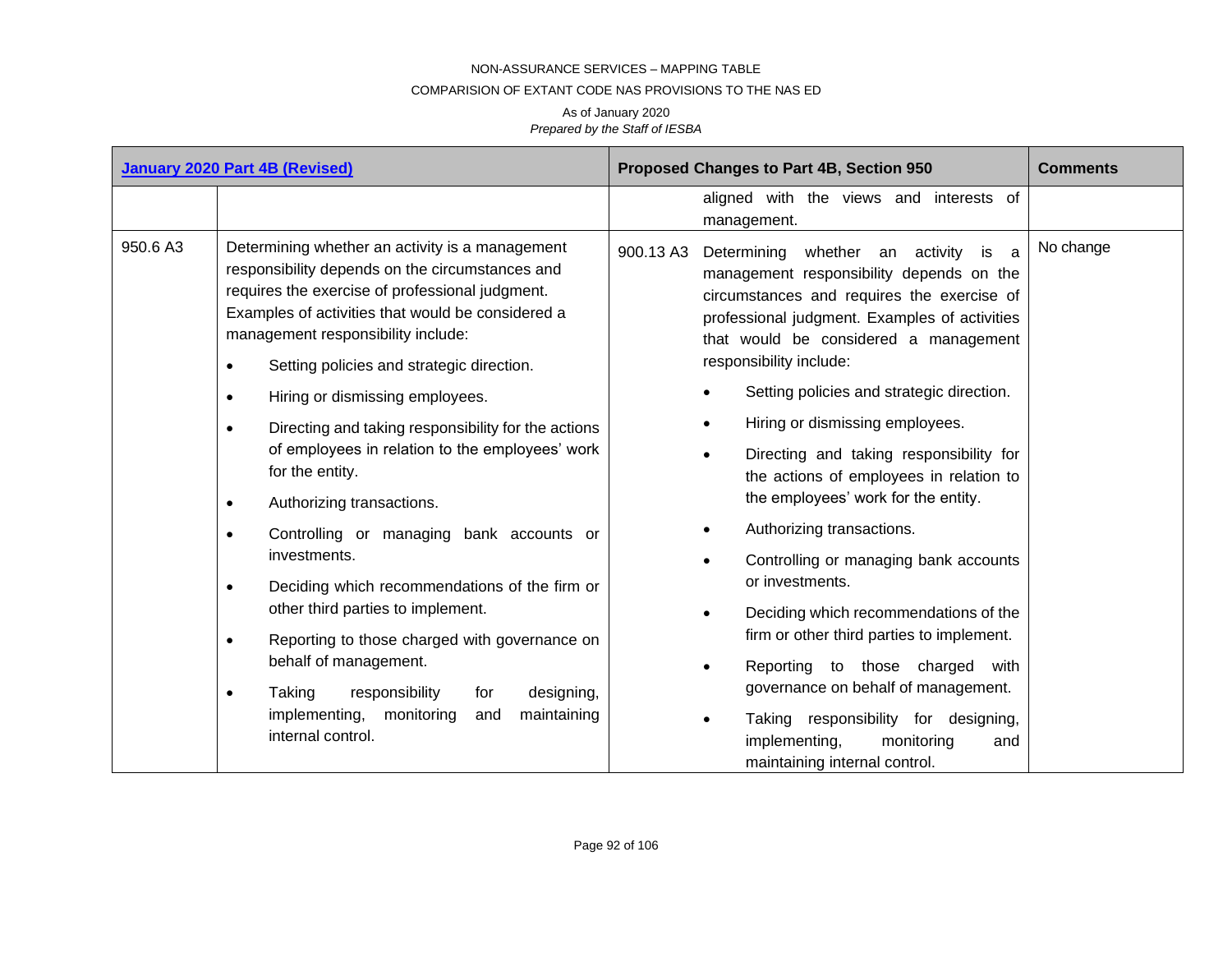#### COMPARISION OF EXTANT CODE NAS PROVISIONS TO THE NAS ED

|          | <b>January 2020 Part 4B (Revised)</b>                                                                                                                                                                                                                                                                                                                                                                                                                                                                                                                                                                                                                                                                                                                                                                                     | <b>Proposed Changes to Part 4B, Section 950</b>                                                                                                                                                                                                                                                                                                                                                                                                                                                                                                                                                                                                                                                                                                                   | <b>Comments</b>                                                                                         |
|----------|---------------------------------------------------------------------------------------------------------------------------------------------------------------------------------------------------------------------------------------------------------------------------------------------------------------------------------------------------------------------------------------------------------------------------------------------------------------------------------------------------------------------------------------------------------------------------------------------------------------------------------------------------------------------------------------------------------------------------------------------------------------------------------------------------------------------------|-------------------------------------------------------------------------------------------------------------------------------------------------------------------------------------------------------------------------------------------------------------------------------------------------------------------------------------------------------------------------------------------------------------------------------------------------------------------------------------------------------------------------------------------------------------------------------------------------------------------------------------------------------------------------------------------------------------------------------------------------------------------|---------------------------------------------------------------------------------------------------------|
| 950.6 A4 | Providing advice and recommendations to assist the<br>management of an assurance client in discharging its<br>responsibilities is not assuming a management<br>responsibility. (Ref: Paras. R950.6 to 950.6 A3).                                                                                                                                                                                                                                                                                                                                                                                                                                                                                                                                                                                                          | 900.13 A4<br>Subject to<br>compliance<br>with<br>paragraph<br>R900.14,<br>providing<br>advice<br>and<br>recommendations to assist the management<br>of an assurance client in discharging its<br>responsibilities<br>is<br>assuming<br>not<br>management responsibility.                                                                                                                                                                                                                                                                                                                                                                                                                                                                                          | No change - other<br>than the addition of<br>the opening phrase<br>that conforms with<br>400.13 A4<br>a |
| R950.7   | To avoid assuming a management responsibility<br>when providing non-assurance services to an<br>assurance client that are related to the underlying<br>subject matter and, in an attestation engagement, the<br>subject matter information of the assurance<br>engagement, the firm shall be satisfied that client<br>management makes all related judgments and<br>decisions that are the proper responsibility of<br>management. This includes ensuring that the client's<br>management:<br>(a)<br>Designates an individual who possesses<br>suitable skill, knowledge and experience to be<br>responsible at all times for the client's decisions<br>and to oversee the services. Such an individual,<br>preferably within senior management, would<br>understand:<br>(i)<br>The objectives, nature and results of the | R900.14<br>When providing a professional activity for an<br>assurance client that are related to the<br>underlying subject matter and, in an attestation<br>engagement, the subject matter information of<br>the assurance engagement, the firm shall be<br>satisfied that client management makes all<br>related judgments and decisions that are the<br>proper responsibility of management. This<br>client's<br>includes<br>that<br>the<br>ensuring<br>management:<br>individual<br>(a)<br>Designates<br>who<br>an<br>possesses suitable skill, knowledge and<br>experience to be responsible at all times<br>for the client's decisions and to oversee<br>activities. Such an individual,<br>the<br>preferably within senior management,<br>would understand: | No change - other<br>than in the first<br>sentence that<br>conforms with<br>R400.14                     |
|          | services; and<br>(ii)<br>respective<br>firm<br>The<br>client<br>and<br>responsibilities.                                                                                                                                                                                                                                                                                                                                                                                                                                                                                                                                                                                                                                                                                                                                  | (i)<br>The objectives, nature and results<br>of the activities; and                                                                                                                                                                                                                                                                                                                                                                                                                                                                                                                                                                                                                                                                                               |                                                                                                         |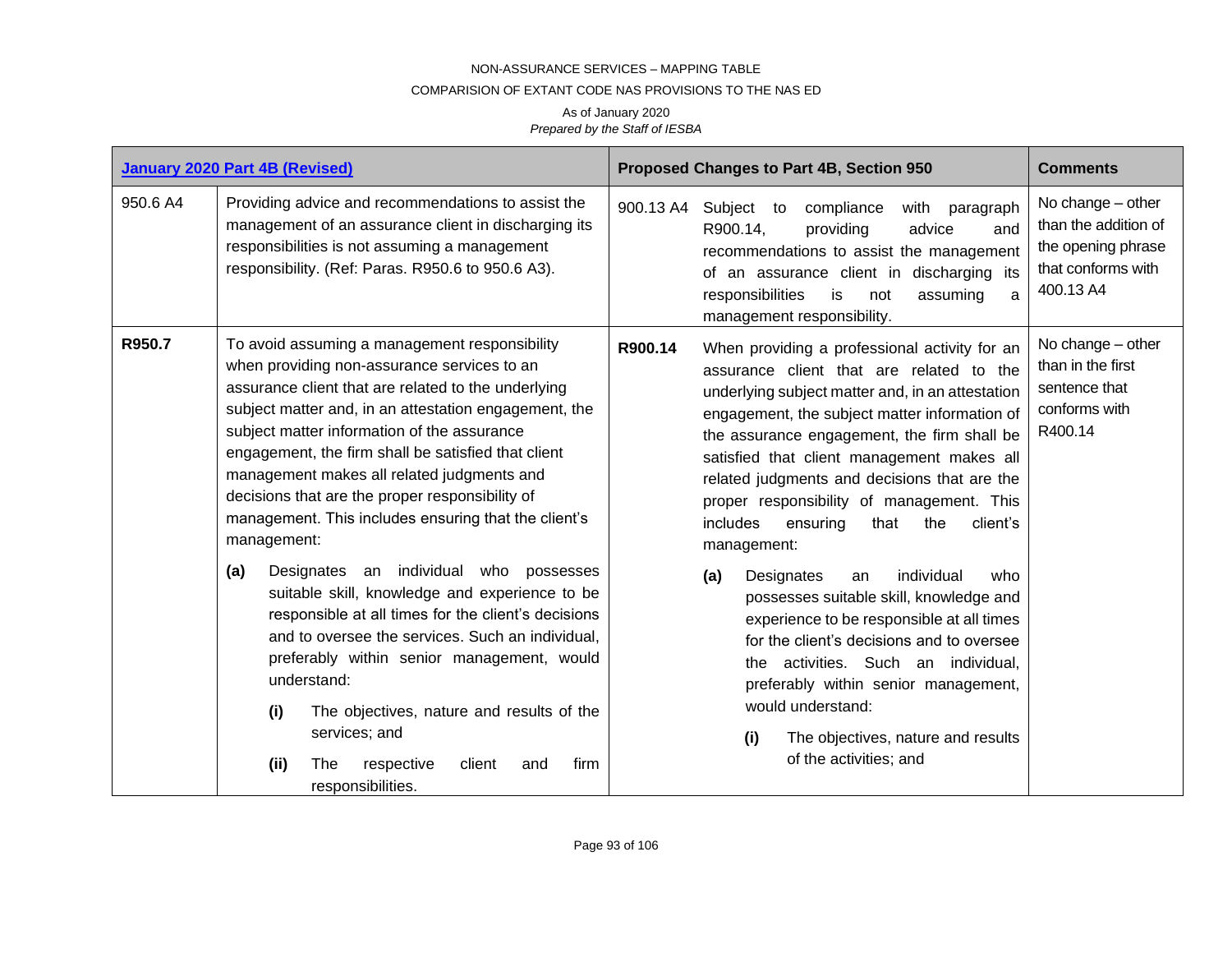## COMPARISION OF EXTANT CODE NAS PROVISIONS TO THE NAS ED

|          | <b>January 2020 Part 4B (Revised)</b>                                                                                                                                                                                                                                                                                                                                                                                                                                                                                                                                                                    | Proposed Changes to Part 4B, Section 950                                                                                                                                                                                                                                                                                                                                                                                                                                                                                                                                                                      | <b>Comments</b>                                                                                           |
|----------|----------------------------------------------------------------------------------------------------------------------------------------------------------------------------------------------------------------------------------------------------------------------------------------------------------------------------------------------------------------------------------------------------------------------------------------------------------------------------------------------------------------------------------------------------------------------------------------------------------|---------------------------------------------------------------------------------------------------------------------------------------------------------------------------------------------------------------------------------------------------------------------------------------------------------------------------------------------------------------------------------------------------------------------------------------------------------------------------------------------------------------------------------------------------------------------------------------------------------------|-----------------------------------------------------------------------------------------------------------|
|          | However, the individual is not required to<br>possess the expertise to perform or re-perform<br>the services.<br>Provides oversight of the services and evaluates<br>(b)<br>the adequacy of the results of the service<br>performed for the client's purpose; and<br>Accepts responsibility for the actions, if any, to<br>(c)<br>be taken arising from the results of the services.                                                                                                                                                                                                                     | The respective client and firm<br>(ii)<br>responsibilities.<br>However, the individual is not required to<br>possess the expertise to perform or re-<br>perform the activities.<br>Provides oversight of the activities and<br>(b)<br>evaluates the adequacy of the results of<br>the activity performed for the client's<br>purpose; and<br>Accepts responsibility for the actions, if<br>(c)<br>any, to be taken arising from the results<br>of the activities.                                                                                                                                             |                                                                                                           |
| 950.8 A1 | A self-review threat might be created if, in an<br>attestation engagement, the firm is involved in the<br>preparation of subject matter information which<br>subsequently becomes the subject matter information<br>of an assurance engagement. Examples of non-<br>assurance services that might create such self-review<br>threats when providing services related to the subject<br>matter information of an assurance engagement<br>include:<br>Developing<br>preparing<br>prospective<br>(a)<br>and<br>information<br>subsequently<br>and<br>issuing<br>an<br>assurance report on this information. | 950.8 A1<br>A self-review threat might be created if, in an<br>attestation engagement, the firm is involved in<br>the preparation of subject matter information<br>which subsequently becomes the subject<br>information<br>0f<br>matter<br>an<br>assurance<br>engagement. Examples of non-assurance<br>services that might create such self-review<br>threats when providing services related to the<br>subject matter information of an assurance<br>engagement include:<br>Developing and preparing prospective<br>(a)<br>information and subsequently issuing an<br>assurance report on this information. | No change - other<br>than to change<br>'attestation<br>engagement' into<br>'non-assurance<br>engagement'. |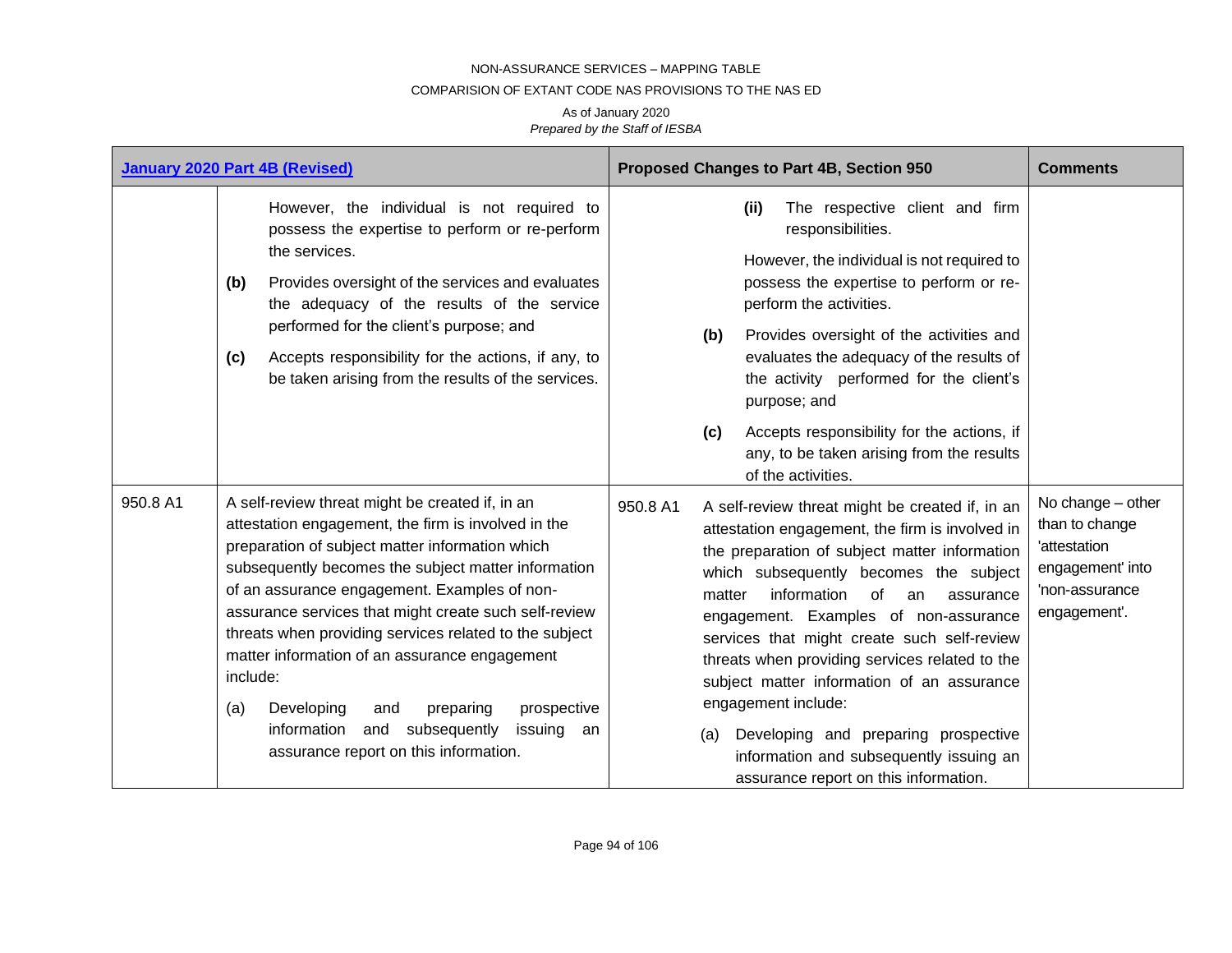### COMPARISION OF EXTANT CODE NAS PROVISIONS TO THE NAS ED

| <b>January 2020 Part 4B (Revised)</b> |     |                                                                                                                             | Proposed Changes to Part 4B, Section 950<br><b>Comments</b> |                                                                                                                                                                                                                                                                                                                                                                                                                                                                                                                                                                         |
|---------------------------------------|-----|-----------------------------------------------------------------------------------------------------------------------------|-------------------------------------------------------------|-------------------------------------------------------------------------------------------------------------------------------------------------------------------------------------------------------------------------------------------------------------------------------------------------------------------------------------------------------------------------------------------------------------------------------------------------------------------------------------------------------------------------------------------------------------------------|
|                                       | (b) | Performing a valuation that is related to or forms<br>part of the subject matter information of an<br>assurance engagement. |                                                             | (b) Performing a valuation that is related to or<br>forms part of the subject matter<br>information of an assurance engagement.                                                                                                                                                                                                                                                                                                                                                                                                                                         |
| n/a                                   | n/a |                                                                                                                             | 950.9 A1                                                    | New paragraphs<br>Expectations about a firm's independence are<br>heightened when an assurance engagement<br>is undertaken by a firm for a public interest<br>entity and the results of that engagement will<br>be:<br>Made available publicly, including to<br>(a)<br>shareholders and other stakeholders; or<br>Provided to an entity or organization<br>(b)<br>established by law or regulation to<br>oversee the operation of a business<br>sector or activity.<br>Consideration of these expectations form part<br>of the reasonable and informed third party test |
|                                       |     |                                                                                                                             |                                                             | applied when determining whether to provide<br>a non-assurance service to an assurance<br>client.                                                                                                                                                                                                                                                                                                                                                                                                                                                                       |
|                                       |     |                                                                                                                             | 950.9 A2                                                    | If a self-review threat exists in relation to an<br>engagement undertaken in the circumstances<br>described in paragraph 950.9 A1 (b), the firm<br>is encouraged to disclose to the intended user<br>of the information the existence of a self-<br>review threat to independence and the steps<br>taken to address it.                                                                                                                                                                                                                                                 |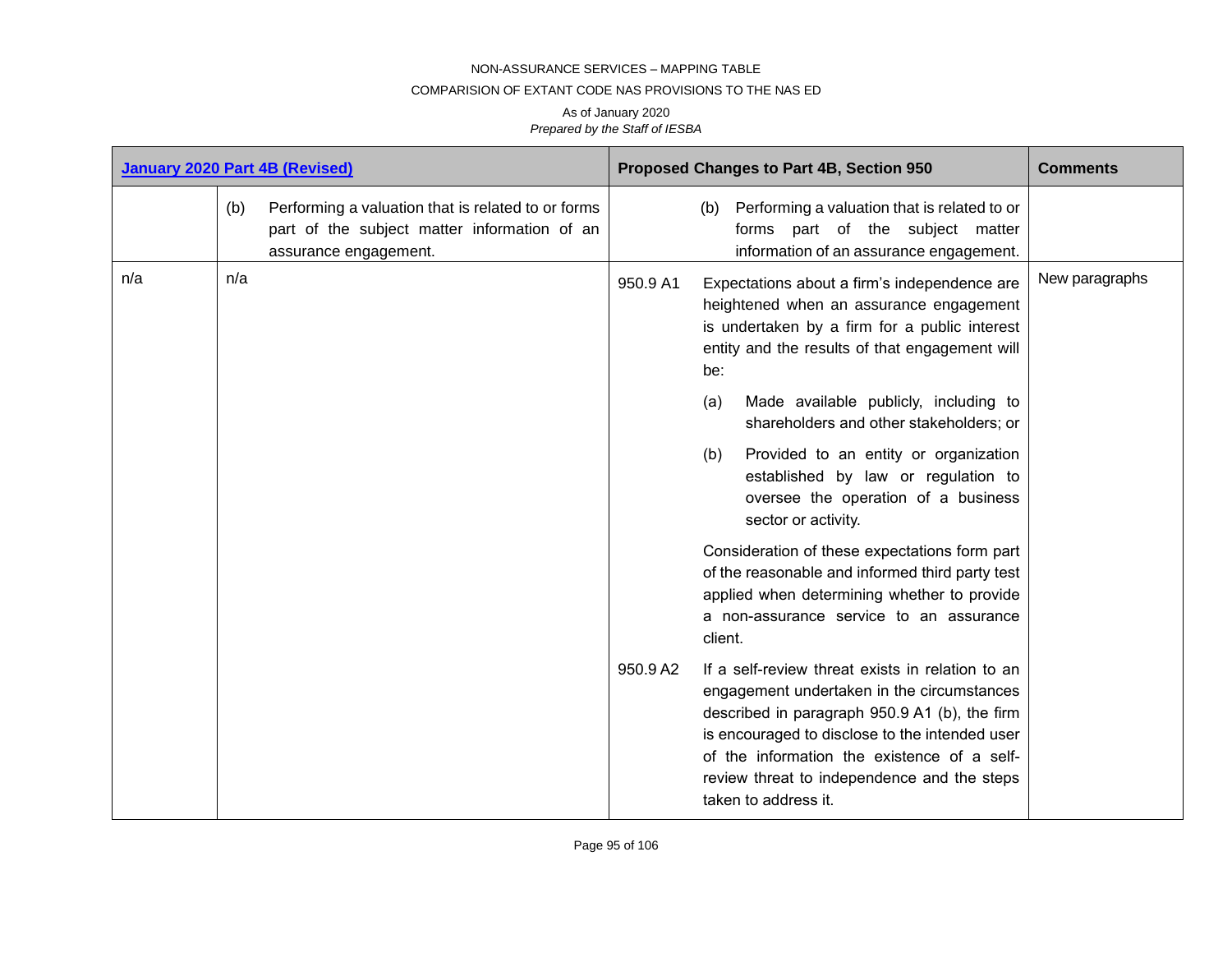#### COMPARISION OF EXTANT CODE NAS PROVISIONS TO THE NAS ED

As of January 2020 *Prepared by the Staff of IESBA*

# **4. Proposed Conforming Amendments to Section 900**

|                                                                                                                                                               | <b>January 2020 Part 4B (Revised)</b>                                                                                                                                                                                                                                               | Proposed Changes to Part 4B, Section 900 | <b>Comments</b>                                                                                                                                                                                                                                                                        |           |  |  |
|---------------------------------------------------------------------------------------------------------------------------------------------------------------|-------------------------------------------------------------------------------------------------------------------------------------------------------------------------------------------------------------------------------------------------------------------------------------|------------------------------------------|----------------------------------------------------------------------------------------------------------------------------------------------------------------------------------------------------------------------------------------------------------------------------------------|-----------|--|--|
| <b>Extracts of Section 900, Applying the Conceptual Framework to Independence for Assurance Engagements Other than Audit and Review</b><br><b>Engagements</b> |                                                                                                                                                                                                                                                                                     |                                          |                                                                                                                                                                                                                                                                                        |           |  |  |
| General                                                                                                                                                       |                                                                                                                                                                                                                                                                                     |                                          |                                                                                                                                                                                                                                                                                        |           |  |  |
| R900.11                                                                                                                                                       | A firm performing an assurance engagement<br>shall be independent of the assurance client.                                                                                                                                                                                          | R900.11                                  | A firm performing an assurance<br>engagement shall be independent of the<br>assurance client.                                                                                                                                                                                          | No change |  |  |
| 900.11 A1                                                                                                                                                     | For the purposes of this Part, the assurance<br>client in an assurance engagement is the<br>responsible party and also, in an attestation<br>engagement, the party taking responsibility for<br>the subject matter information (who might be the<br>same as the responsible party). | 900.11 A1                                | For the purposes of this Part, the assurance<br>client in an assurance engagement is the<br>responsible party and also, in an attestation<br>engagement, the party taking responsibility<br>for the subject matter information (who<br>might be the same as the responsible<br>party). | No change |  |  |

Certain paragraphs in Section 900 are intentionally omitted.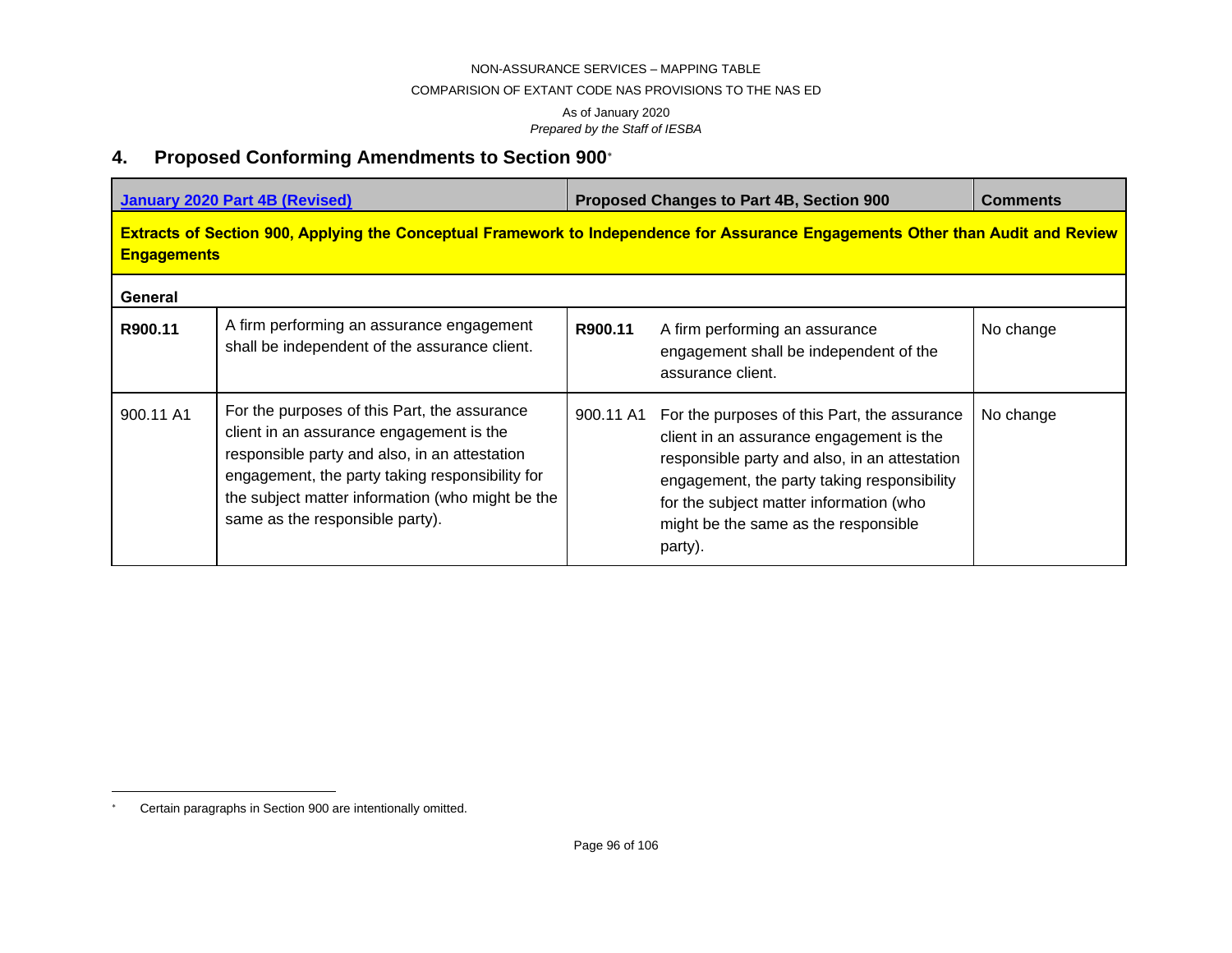## NON-ASSURANCE SERVICES – MAPPING TABLE COMPARISION OF EXTANT CODE NAS PROVISIONS TO THE NAS ED As of January 2020

*Prepared by the Staff of IESBA*

| 900.11 A2 | The roles of the parties involved in an<br>assurance engagement might differ and affect<br>the application of the independence provisions<br>in this Part. In the majority of attestation<br>engagements, the responsible party and the<br>party taking responsibility for the subject matter<br>information are the same. This includes those<br>circumstances where the responsible party<br>involves another party to measure or evaluate<br>the underlying subject matter against the criteria<br>(the measurer or evaluator) where the<br>responsible party takes responsibility for the<br>subject matter information as well as the<br>underlying subject matter. However, the<br>responsible party or the engaging party might<br>appoint another party to prepare the subject<br>matter information on the basis that this party is<br>to take responsibility for the subject matter<br>information. In this circumstance, the<br>responsible party and the party responsible for<br>the subject matter information are both<br>assurance clients for the purposes of this Part. | 900.11 A2 | The roles of the parties involved in an<br>assurance engagement might differ and<br>affect the application of the independence<br>provisions in this Part. In the majority of<br>attestation engagements, the responsible<br>party and the party taking responsibility for<br>the subject matter information are the<br>same. This includes those circumstances<br>where the responsible party involves<br>another party to measure or evaluate the<br>underlying subject matter against the<br>criteria (the measurer or evaluator) where<br>the responsible party takes responsibility for<br>the subject matter information as well as the<br>underlying subject matter. However, the<br>responsible party or the engaging party<br>might appoint another party to prepare the<br>subject matter information on the basis that<br>this party is to take responsibility for the<br>subject matter information. In this<br>circumstance, the responsible party and the<br>party responsible for the subject matter<br>information are both assurance clients for<br>the purposes of this Part. | No change |
|-----------|-------------------------------------------------------------------------------------------------------------------------------------------------------------------------------------------------------------------------------------------------------------------------------------------------------------------------------------------------------------------------------------------------------------------------------------------------------------------------------------------------------------------------------------------------------------------------------------------------------------------------------------------------------------------------------------------------------------------------------------------------------------------------------------------------------------------------------------------------------------------------------------------------------------------------------------------------------------------------------------------------------------------------------------------------------------------------------------------|-----------|-------------------------------------------------------------------------------------------------------------------------------------------------------------------------------------------------------------------------------------------------------------------------------------------------------------------------------------------------------------------------------------------------------------------------------------------------------------------------------------------------------------------------------------------------------------------------------------------------------------------------------------------------------------------------------------------------------------------------------------------------------------------------------------------------------------------------------------------------------------------------------------------------------------------------------------------------------------------------------------------------------------------------------------------------------------------------------------------------|-----------|
| 900.11 A3 | In addition to the responsible party and, in an<br>attestation engagement, the party taking                                                                                                                                                                                                                                                                                                                                                                                                                                                                                                                                                                                                                                                                                                                                                                                                                                                                                                                                                                                               | 900.11 A3 | In addition to the responsible party and, in<br>an attestation engagement, the party taking                                                                                                                                                                                                                                                                                                                                                                                                                                                                                                                                                                                                                                                                                                                                                                                                                                                                                                                                                                                                     | No change |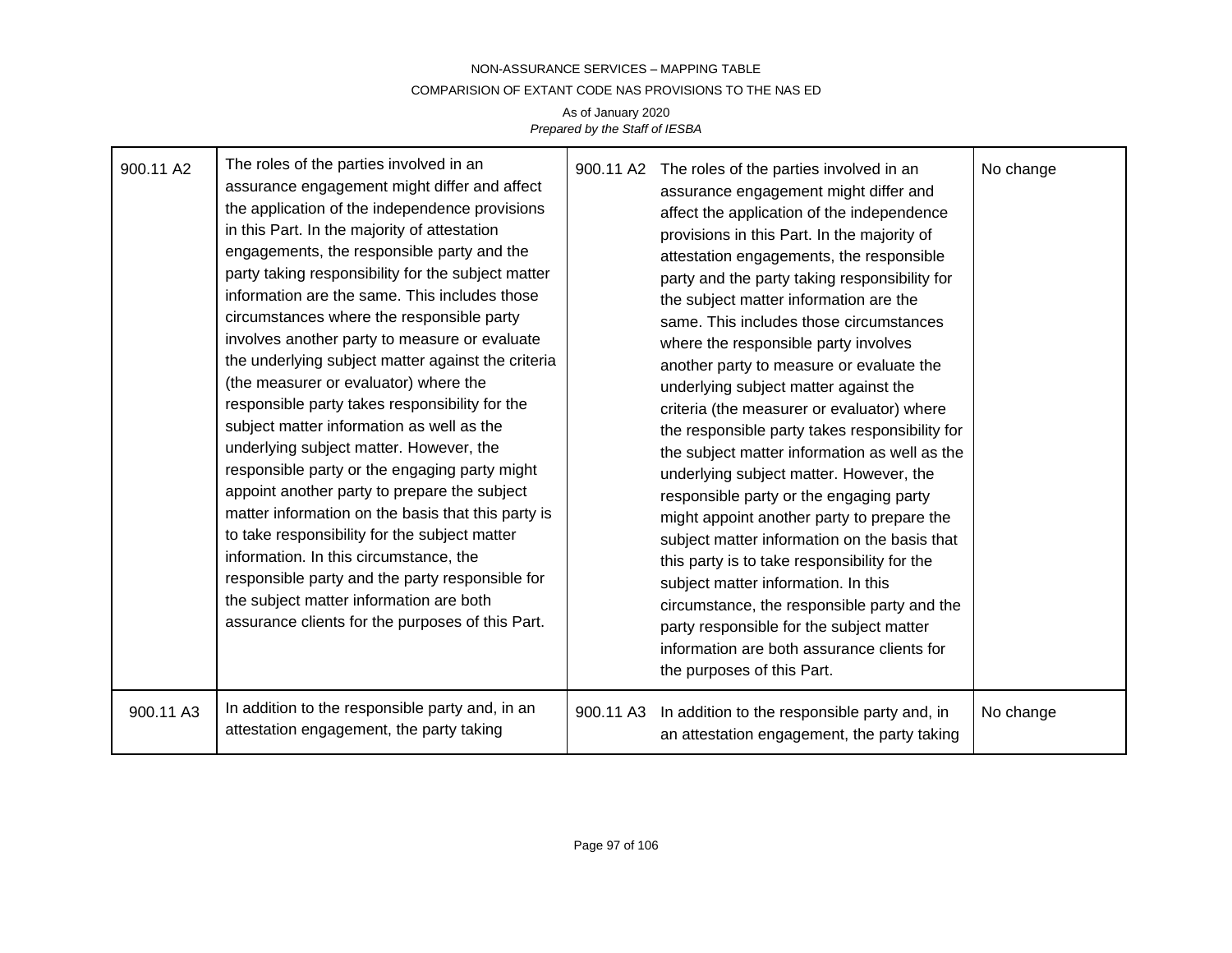## NON-ASSURANCE SERVICES – MAPPING TABLE COMPARISION OF EXTANT CODE NAS PROVISIONS TO THE NAS ED As of January 2020 *Prepared by the Staff of IESBA*

|         | responsibility for the subject matter information,<br>there might be other parties in relation to the<br>engagement. For example, there might be a<br>separate engaging party or a party who is a<br>measurer or evaluator other than the party<br>taking responsibility for the subject matter<br>information. In these circumstances, applying<br>the conceptual framework requires the<br>professional accountant to identify and evaluate<br>threats to the fundamental principles created by<br>any interests or relationships with such parties,<br>including whether any conflicts of interest might<br>exist as described in Section 310. |                                                            | responsibility for the subject matter<br>information, there might be other parties in<br>relation to the engagement. For example,<br>there might be a separate engaging party or<br>a party who is a measurer or evaluator<br>other than the party taking responsibility for<br>the subject matter information. In these<br>circumstances, applying the conceptual<br>framework requires the professional<br>accountant to identify and evaluate threats<br>to the fundamental principles created by<br>any interests or relationships with such<br>parties, including whether any conflicts of<br>interest might exist as described in Section<br>310. |                                                                                      |  |
|---------|---------------------------------------------------------------------------------------------------------------------------------------------------------------------------------------------------------------------------------------------------------------------------------------------------------------------------------------------------------------------------------------------------------------------------------------------------------------------------------------------------------------------------------------------------------------------------------------------------------------------------------------------------|------------------------------------------------------------|---------------------------------------------------------------------------------------------------------------------------------------------------------------------------------------------------------------------------------------------------------------------------------------------------------------------------------------------------------------------------------------------------------------------------------------------------------------------------------------------------------------------------------------------------------------------------------------------------------------------------------------------------------|--------------------------------------------------------------------------------------|--|
| R900.12 | A firm shall apply the conceptual framework set<br>out in Section 120 to identify, evaluate and<br>address threats to independence in relation to<br>an assurance engagement.                                                                                                                                                                                                                                                                                                                                                                                                                                                                     | R900.12                                                    | A firm shall apply the conceptual framework<br>set out in Section 120 to identify, evaluate<br>and address threats to independence in<br>relation to an assurance engagement.                                                                                                                                                                                                                                                                                                                                                                                                                                                                           | No change                                                                            |  |
| n/a     |                                                                                                                                                                                                                                                                                                                                                                                                                                                                                                                                                                                                                                                   | <b>Prohibition on Assuming Management Responsibilities</b> |                                                                                                                                                                                                                                                                                                                                                                                                                                                                                                                                                                                                                                                         |                                                                                      |  |
| n/a     | n/a                                                                                                                                                                                                                                                                                                                                                                                                                                                                                                                                                                                                                                               | R900.13                                                    | A firm shall not assume a management<br>responsibility related to the underlying<br>subject matter and, in an attestation<br>engagement, the subject matter information<br>of an assurance engagement provided by                                                                                                                                                                                                                                                                                                                                                                                                                                       | Repositioned from<br>R950.6 to R950.7;<br>Consistent with<br>Sections 600 and<br>400 |  |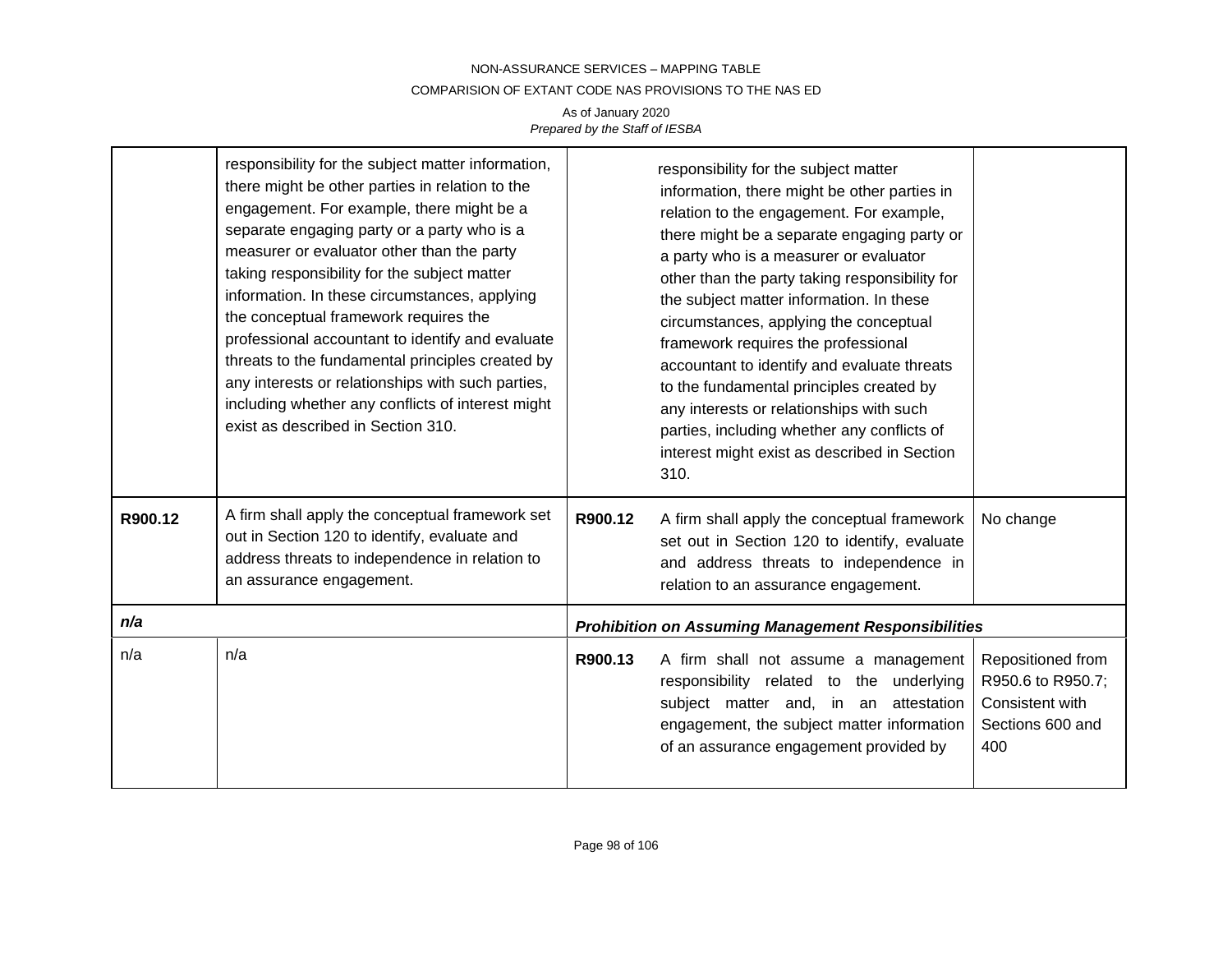#### COMPARISION OF EXTANT CODE NAS PROVISIONS TO THE NAS ED

|  |           | the firm. If the firm assumes a management<br>responsibility as part of any other service<br>provided to the assurance client, the firm<br>shall ensure that the responsibility is not<br>related to the underlying subject matter and,<br>in an attestation engagement, the subject<br>information of the assurance<br>matter<br>engagement provided by the firm.                                                                                      |  |
|--|-----------|---------------------------------------------------------------------------------------------------------------------------------------------------------------------------------------------------------------------------------------------------------------------------------------------------------------------------------------------------------------------------------------------------------------------------------------------------------|--|
|  | 900.13 A1 | Management<br>responsibilities<br>involve<br>controlling, leading and directing an entity,<br>including making decisions regarding the<br>acquisition, deployment and control of<br>human, financial, technological, physical and<br>intangible resources.                                                                                                                                                                                              |  |
|  | 900.13 A2 | When a firm assumes a management<br>responsibility related to the underlying<br>subject matter and, in an attestation<br>engagement, the subject matter information<br>of an assurance engagement, self-review,<br>self-interest and familiarity threats are<br>created. Assuming a management<br>responsibility might also create an<br>advocacy threat because the firm becomes<br>too closely aligned with the views and<br>interests of management. |  |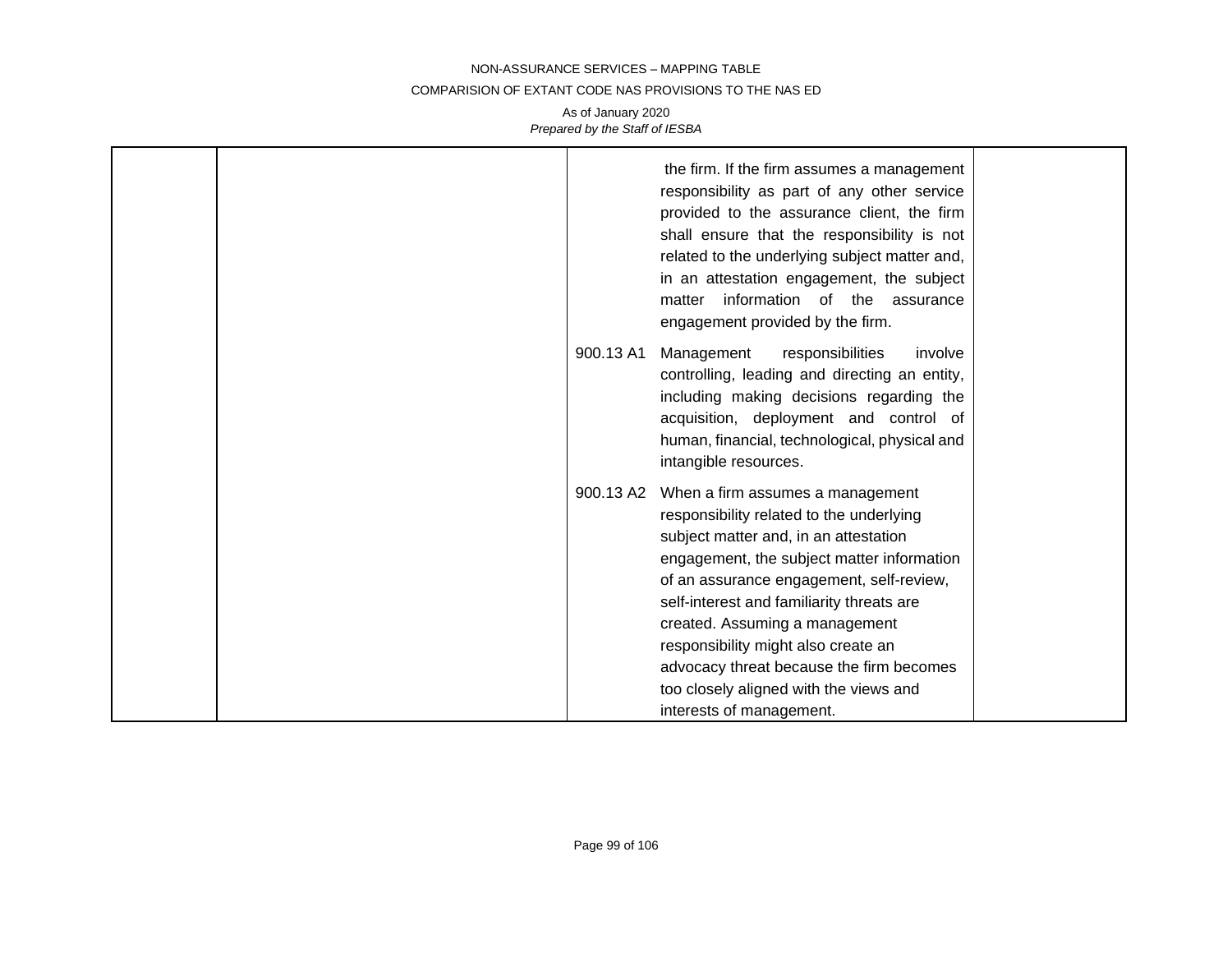#### COMPARISION OF EXTANT CODE NAS PROVISIONS TO THE NAS ED

| n/a | n/a | 900.13 A3 | Determining whether an activity is a<br>No change<br>management responsibility depends on the<br>circumstances and requires the exercise of<br>professional judgment.<br>Examples<br>of<br>activities that would be considered<br>a<br>management responsibility include: |
|-----|-----|-----------|---------------------------------------------------------------------------------------------------------------------------------------------------------------------------------------------------------------------------------------------------------------------------|
|     |     |           | Setting policies and strategic direction.                                                                                                                                                                                                                                 |
|     |     |           | Hiring or dismissing employees.<br>$\bullet$                                                                                                                                                                                                                              |
|     |     |           | Directing and taking responsibility for<br>$\bullet$<br>the actions of employees in relation to<br>the employees' work for the entity.                                                                                                                                    |
|     |     |           | Authorizing transactions.                                                                                                                                                                                                                                                 |
|     |     |           | Controlling<br>or<br>managing<br>bank<br>$\bullet$<br>accounts or investments.                                                                                                                                                                                            |
|     |     |           | Deciding which recommendations of<br>$\bullet$<br>the firm or other third parties to<br>implement.                                                                                                                                                                        |
|     |     |           | Reporting to those<br>charged<br>with<br>$\bullet$<br>behalf<br>of<br>governance<br>on<br>management.                                                                                                                                                                     |
|     |     |           | Taking responsibility for designing,<br>implementing,<br>monitoring<br>and<br>maintaining internal control.                                                                                                                                                               |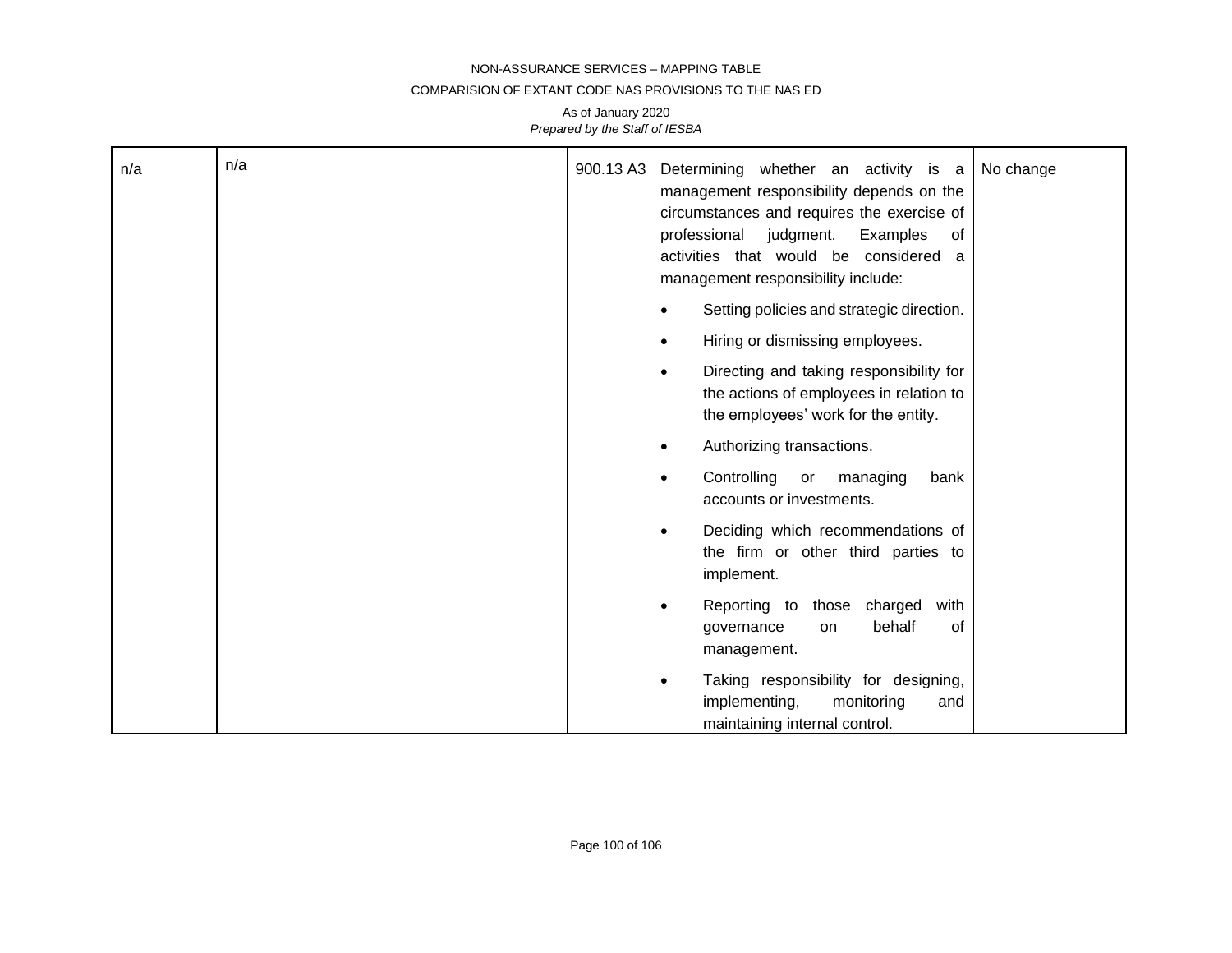#### COMPARISION OF EXTANT CODE NAS PROVISIONS TO THE NAS ED

|     |     | 900.13 A4 | Subject to compliance with paragraph<br>R900.14,<br>advice<br>providing<br>and<br>recommendations to assist the management<br>of an assurance client in discharging its<br>responsibilities<br>is not<br>assuming<br>a<br>management responsibility.                                                                                                                                                                                                                                                                                                                                                                                                                                                                                                                                                                   | No change – other<br>than the<br>introductory phrase |
|-----|-----|-----------|------------------------------------------------------------------------------------------------------------------------------------------------------------------------------------------------------------------------------------------------------------------------------------------------------------------------------------------------------------------------------------------------------------------------------------------------------------------------------------------------------------------------------------------------------------------------------------------------------------------------------------------------------------------------------------------------------------------------------------------------------------------------------------------------------------------------|------------------------------------------------------|
| n/a | n/a | R900.14   | When performing a professional activity for<br>an assurance client that is related to the<br>underlying subject matter and, in an<br>attestation engagement, the subject matter<br>information of the assurance engagement,<br>the firm shall be satisfied that client<br>management makes all related judgments<br>decisions<br>that are the proper<br>and<br>responsibility of management. This includes<br>ensuring that the client's management:<br>individual<br>Designates<br>who<br>(a)<br>an<br>possesses suitable skill, knowledge<br>and experience to be responsible at all<br>times for the client's decisions and to<br>oversee the activities. Such an<br>individual, preferably within senior<br>management, would understand:<br>The objectives, nature and<br>(iii)<br>results of the activities; and |                                                      |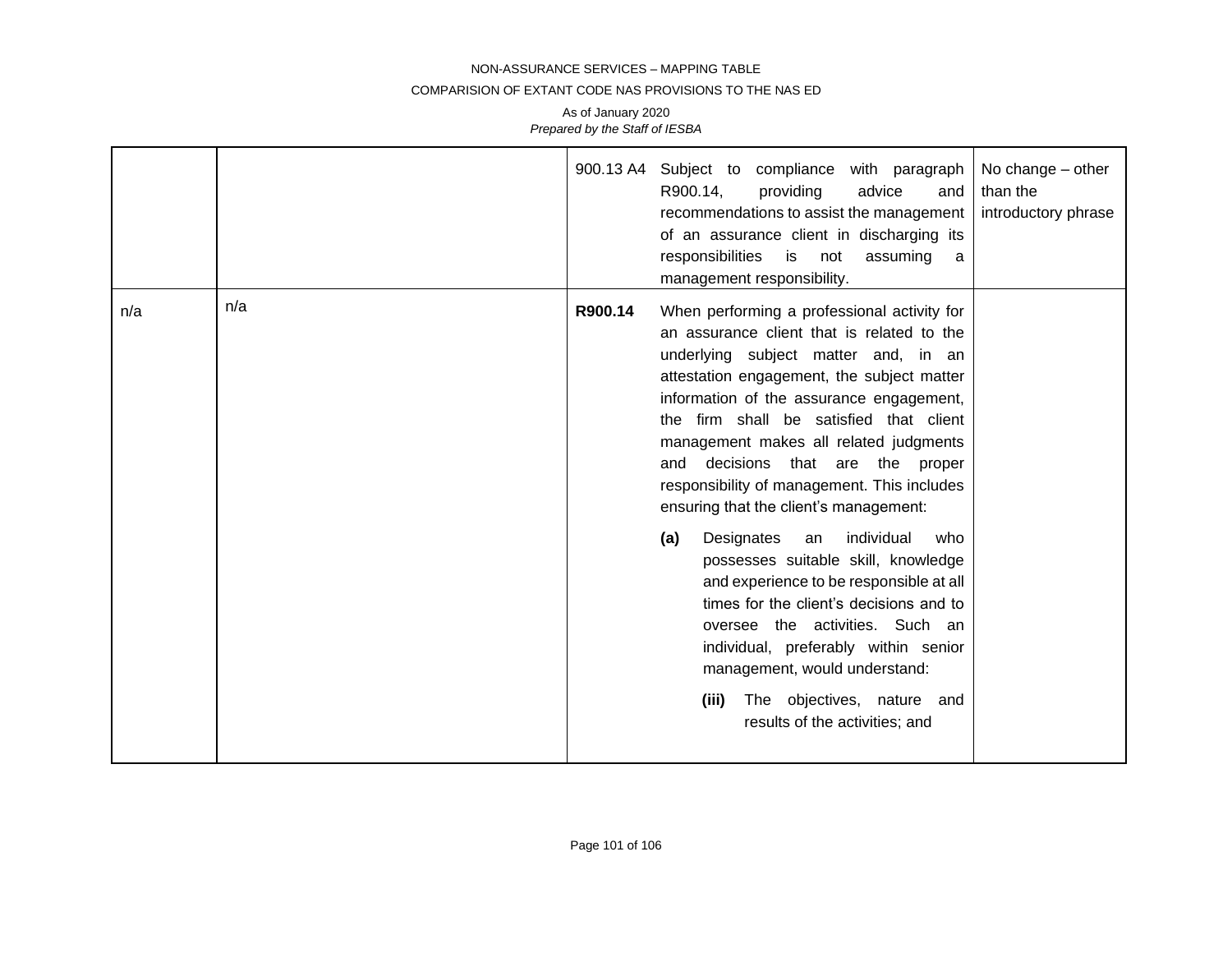## COMPARISION OF EXTANT CODE NAS PROVISIONS TO THE NAS ED

|         |                                                                                                                    |         |     | The respective client and firm<br>(iv)<br>responsibilities.                                                                                     |           |
|---------|--------------------------------------------------------------------------------------------------------------------|---------|-----|-------------------------------------------------------------------------------------------------------------------------------------------------|-----------|
|         |                                                                                                                    |         |     | However, the individual is not required<br>to possess the expertise to perform or<br>re-perform the activities.                                 |           |
|         |                                                                                                                    |         | (b) | Provides oversight of the activities and<br>evaluates the adequacy of the results<br>of the activity performed for the client's<br>purpose; and |           |
|         |                                                                                                                    |         | (c) | Accepts responsibility for the actions,<br>if any, to be taken arising from the<br>results of the activities.                                   |           |
|         | Paragraphs 900.14 A1 to R900.16 are unchanged from Part 4B (Revised) and therefore are not included in this table. |         |     |                                                                                                                                                 |           |
|         | [Paragraphs 900.16 to 900.29 are intentionally left blank]                                                         |         |     | [Paragraphs 900.17 to 900.29 are intentionally left blank]                                                                                      |           |
|         | Period During which Independence is Required                                                                       |         |     |                                                                                                                                                 |           |
| R900.30 | Independence, as required by this Part, shall be<br>maintained during both:                                        | R900.30 |     | Independence, as required by this Part, shall<br>be maintained during both:                                                                     | No change |
|         | The engagement period; and<br>(a)                                                                                  |         | (a) | The engagement period; and                                                                                                                      |           |
|         | (b)<br>The period covered by the subject matter<br>information.                                                    |         | (b) | The period covered by the subject<br>matter information.                                                                                        |           |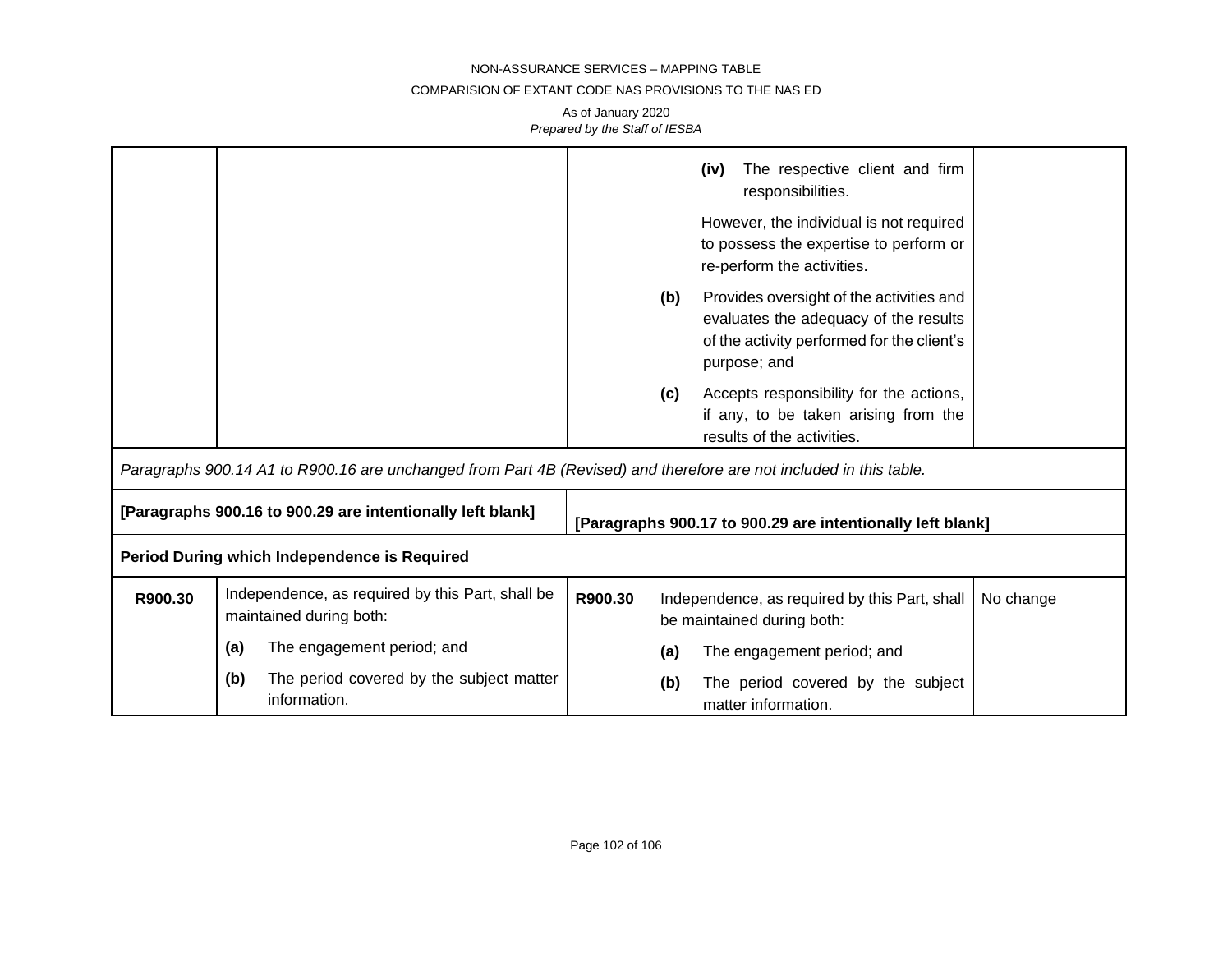#### COMPARISION OF EXTANT CODE NAS PROVISIONS TO THE NAS ED

| 900.30 A1 | The engagement period starts when the<br>assurance team begins to perform assurance<br>services with respect to the particular<br>engagement. The engagement period ends<br>when the assurance report is issued. When the<br>engagement is of a recurring nature, it ends at<br>the later of the notification by either party that<br>the professional relationship has ended or the<br>issuance of the final assurance report.                                                                                                          | 900.30 A1 | The engagement period starts when the<br>begins to perform<br>assurance team<br>assurance services with respect to the<br>particular engagement. The engagement<br>period ends when the assurance report is<br>issued. When the engagement is of a<br>recurring nature, it ends at the later of the<br>notification by either party that the<br>professional relationship has ended or the<br>issuance of the final assurance report.                                                                                                                      | No change |
|-----------|------------------------------------------------------------------------------------------------------------------------------------------------------------------------------------------------------------------------------------------------------------------------------------------------------------------------------------------------------------------------------------------------------------------------------------------------------------------------------------------------------------------------------------------|-----------|------------------------------------------------------------------------------------------------------------------------------------------------------------------------------------------------------------------------------------------------------------------------------------------------------------------------------------------------------------------------------------------------------------------------------------------------------------------------------------------------------------------------------------------------------------|-----------|
| R900.31   | If an entity becomes an assurance client during<br>or after the period covered by the subject matter<br>information on which the firm will express a<br>conclusion, the firm shall determine whether any<br>threats to independence are created by:<br>Financial or business relationships with the<br>(a)<br>assurance client during or after the period<br>covered by the subject matter information<br>but before accepting the assurance<br>engagement; or<br>Previous services<br>provided<br>(b)<br>the<br>to<br>assurance client. | R900.31   | If an entity becomes an assurance client<br>during or after the period covered by the<br>subject matter information on which the firm<br>will express a conclusion, the firm shall<br>whether<br>determine<br>threats<br>any<br>to<br>independence are created by:<br>Financial or business relationships<br>(a)<br>with the assurance client during or<br>after the period covered by the subject<br>information<br>before<br>matter<br>but<br>accepting the assurance engagement;<br>or<br>Previous services provided to the<br>(b)<br>assurance client. | No change |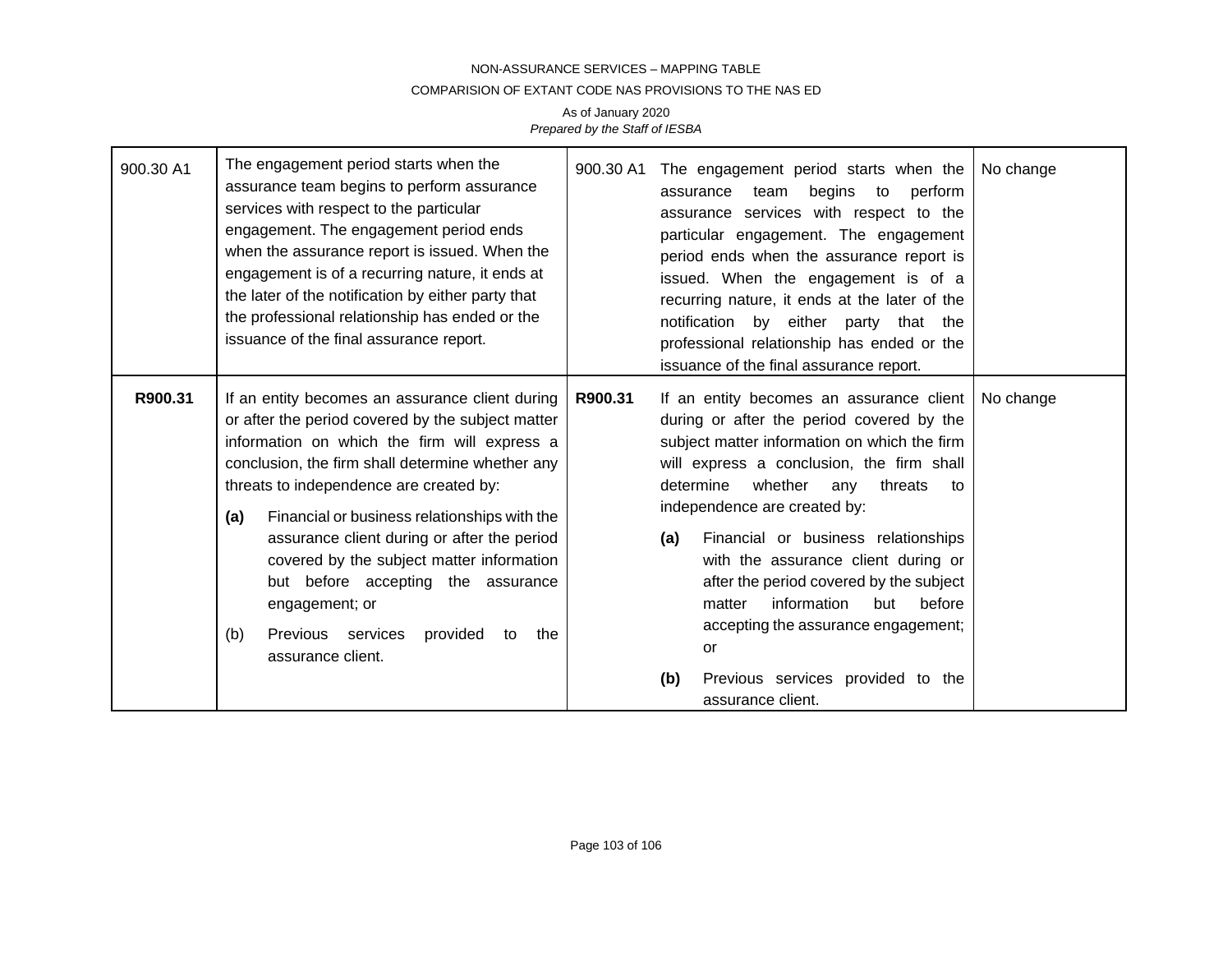### COMPARISION OF EXTANT CODE NAS PROVISIONS TO THE NAS ED

| R900.32   | Threats to independence are created if a non-<br>assurance service was provided to the<br>assurance client during, or after the period<br>covered by the subject matter information, but<br>before the assurance team begins to perform<br>assurance services, and the service would not<br>be permitted during the engagement period. In<br>such circumstances, the firm shall evaluate and<br>address any threat to independence created by<br>the service. If the threats are not at an<br>acceptable level, the firm shall only accept the<br>assurance engagement if the threats are<br>reduced to an acceptable level. | R900.32   | Threats to independence are created if a<br>non-assurance service was provided to the<br>assurance client during, or after the period<br>covered by the subject matter information,<br>but before the assurance team begins to<br>perform assurance services, and the service<br>would not be permitted during the<br>engagement period. In such circumstances,<br>the firm shall evaluate and address any<br>threat to independence created by the<br>service. If the threats are not at an<br>acceptable level, the firm shall only accept<br>the assurance engagement if the threats are<br>reduced to an acceptable level. | No change |
|-----------|------------------------------------------------------------------------------------------------------------------------------------------------------------------------------------------------------------------------------------------------------------------------------------------------------------------------------------------------------------------------------------------------------------------------------------------------------------------------------------------------------------------------------------------------------------------------------------------------------------------------------|-----------|--------------------------------------------------------------------------------------------------------------------------------------------------------------------------------------------------------------------------------------------------------------------------------------------------------------------------------------------------------------------------------------------------------------------------------------------------------------------------------------------------------------------------------------------------------------------------------------------------------------------------------|-----------|
| 900.32 A1 | Examples of actions that might be safeguards to<br>address such threats include:<br>professionals<br>Using<br>who<br>are<br>not<br>assurance team members to perform the<br>service.<br>Having an appropriate reviewer review the<br>٠<br>assurance and non-assurance work as<br>appropriate.                                                                                                                                                                                                                                                                                                                                | 900.32 A1 | Examples of actions that might be<br>safeguards to address such threats include:<br>Using professionals who are not<br>assurance team members to perform<br>the service.<br>Having an appropriate reviewer review<br>the assurance and non-assurance                                                                                                                                                                                                                                                                                                                                                                           | No change |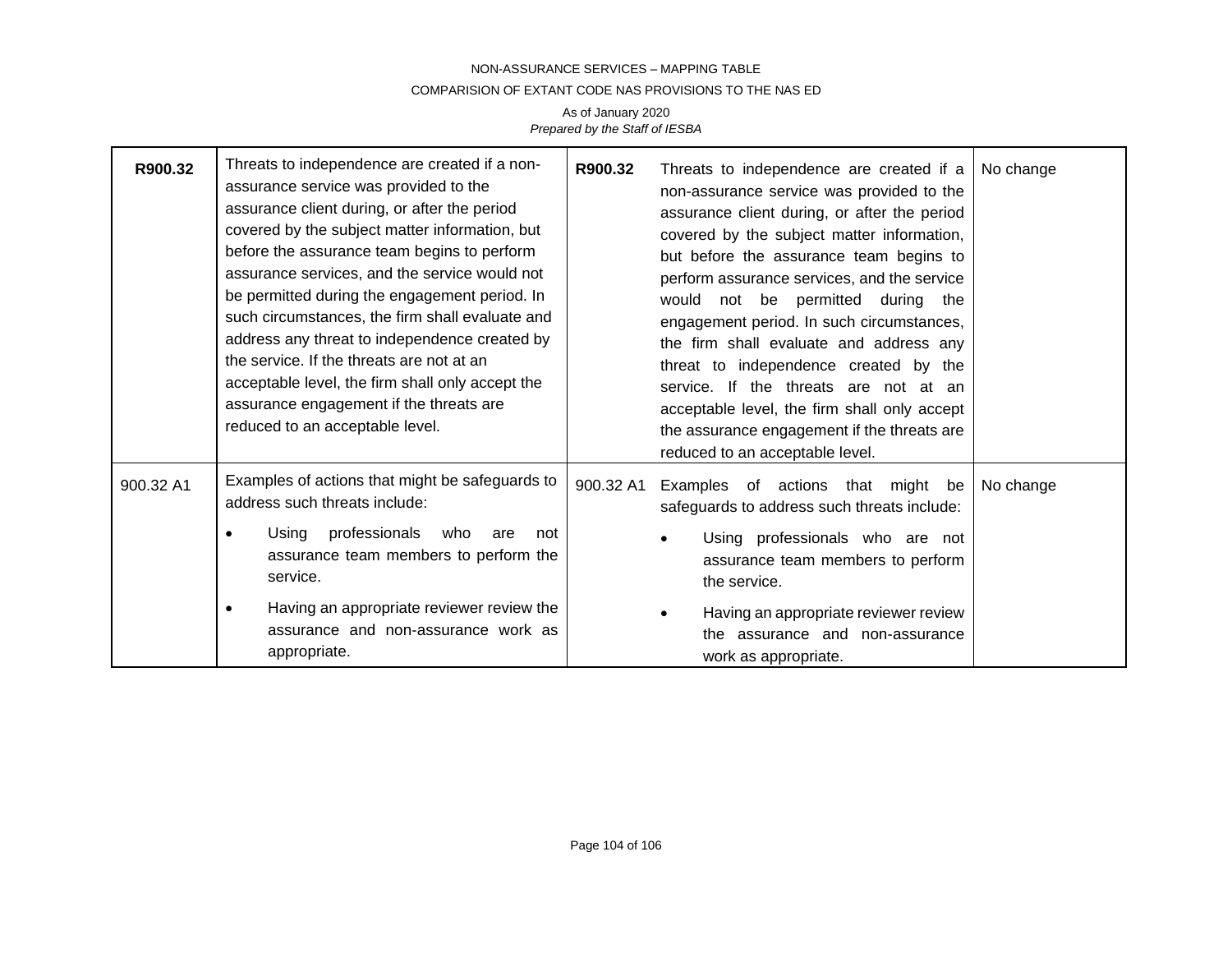#### COMPARISION OF EXTANT CODE NAS PROVISIONS TO THE NAS ED

| R900.33 |     | engagement if: | If a non-assurance service that would not be<br>permitted during the engagement period has not<br>been completed and it is not practical to<br>complete or end the service before the<br>commencement of professional services in<br>connection with the assurance engagement, the<br>firm shall only accept the assurance | R900.33   | If a non-assurance service that would not be<br>permitted during the engagement period has<br>not been completed and it is not practical to<br>complete or end the service before the<br>commencement of professional services in<br>connection with the assurance engagement,<br>the firm shall only accept the assurance<br>engagement if: |             |                                                                                                                             | No change                                                    |
|---------|-----|----------------|----------------------------------------------------------------------------------------------------------------------------------------------------------------------------------------------------------------------------------------------------------------------------------------------------------------------------|-----------|----------------------------------------------------------------------------------------------------------------------------------------------------------------------------------------------------------------------------------------------------------------------------------------------------------------------------------------------|-------------|-----------------------------------------------------------------------------------------------------------------------------|--------------------------------------------------------------|
|         | (a) |                | The firm is satisfied that:                                                                                                                                                                                                                                                                                                |           |                                                                                                                                                                                                                                                                                                                                              |             | (a) The firm is satisfied that:                                                                                             |                                                              |
|         |     | (i)            | The non-assurance service will be<br>completed within a short period of<br>time; or                                                                                                                                                                                                                                        |           |                                                                                                                                                                                                                                                                                                                                              | (i)         | The non-assurance service will<br>be completed within a short<br>period of time; or                                         |                                                              |
|         |     | (ii)           | The client has arrangements in<br>place to transition the service to<br>another provider within a short<br>period of time;                                                                                                                                                                                                 |           |                                                                                                                                                                                                                                                                                                                                              | (ii)        | The client has arrangements in<br>place to transition the service to<br>another provider within a short<br>period of time;  |                                                              |
|         | (b) | The            | firm applies safeguards when<br>necessary during the service period; and                                                                                                                                                                                                                                                   |           | (b)                                                                                                                                                                                                                                                                                                                                          |             | The firm applies safeguards when<br>necessary during the service period;                                                    |                                                              |
|         | (c) |                | The firm discusses the matter with those                                                                                                                                                                                                                                                                                   |           |                                                                                                                                                                                                                                                                                                                                              | and         |                                                                                                                             |                                                              |
|         |     |                | charged with governance.                                                                                                                                                                                                                                                                                                   |           | (c)                                                                                                                                                                                                                                                                                                                                          |             | The firm discusses the matter with<br>those charged with governance.                                                        |                                                              |
|         |     |                | <b>Communication with Those Charged with Governance</b>                                                                                                                                                                                                                                                                    |           |                                                                                                                                                                                                                                                                                                                                              |             |                                                                                                                             |                                                              |
| n/a     | n/a |                |                                                                                                                                                                                                                                                                                                                            | 900.34 A1 |                                                                                                                                                                                                                                                                                                                                              | governance. | Paragraphs R300.9 to 300.9 A2 set out<br>requirements and application material for<br>communicating with those charged with | New application<br>material to<br>emphasize role of<br>TCWG. |